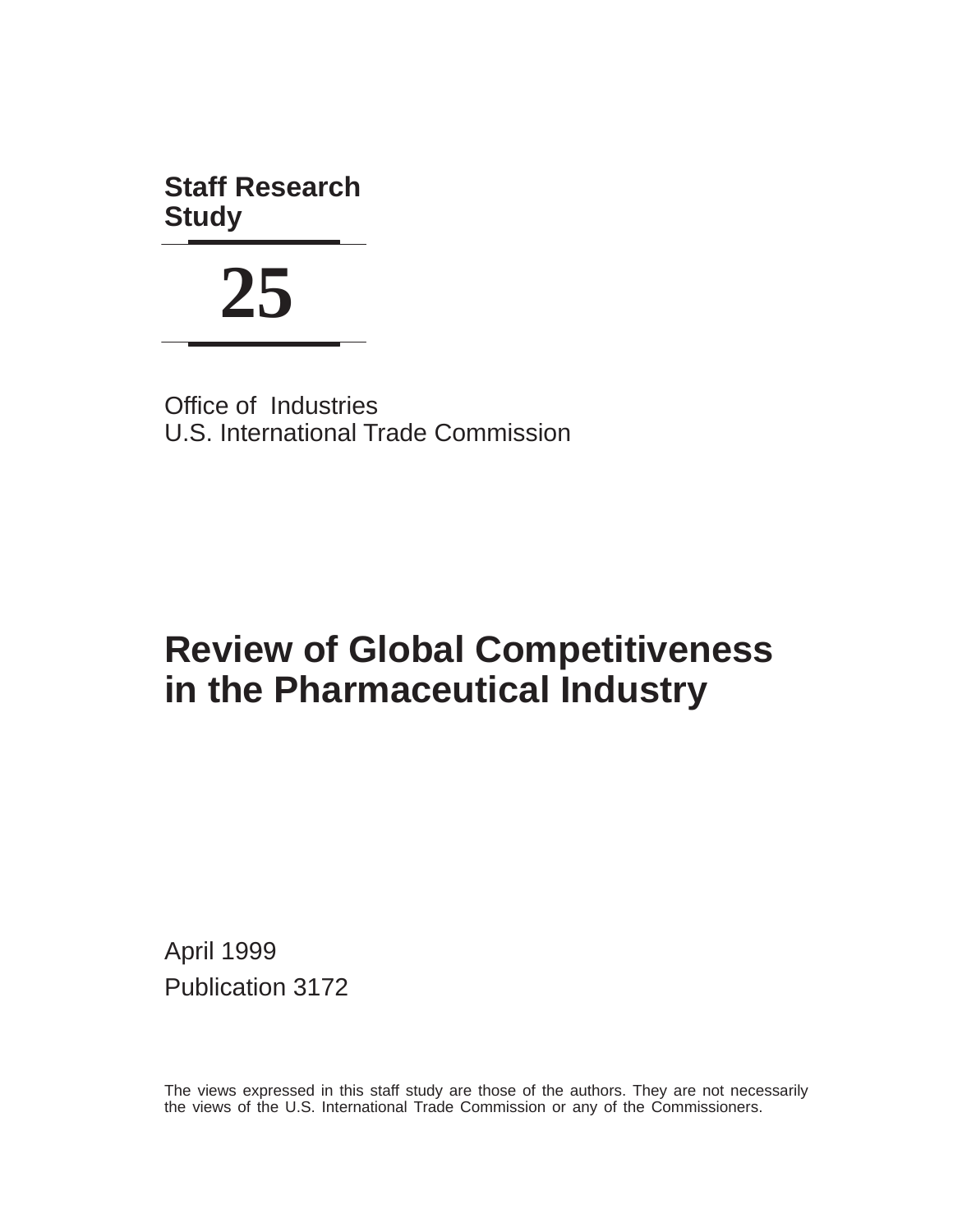## **Office of Industries**

Vern Simpson, Director

Project Manager Elizabeth Howlett

Principal Authors

David Michels and Aimison Jonnard Energy, Chemicals and Textiles Division

> Office of the General Counsel Carl Bretscher

Janis Summers Office of Tariff Affairs and Trade Agreements

> Office of Economics Stephen Wanser and Joseph Flynn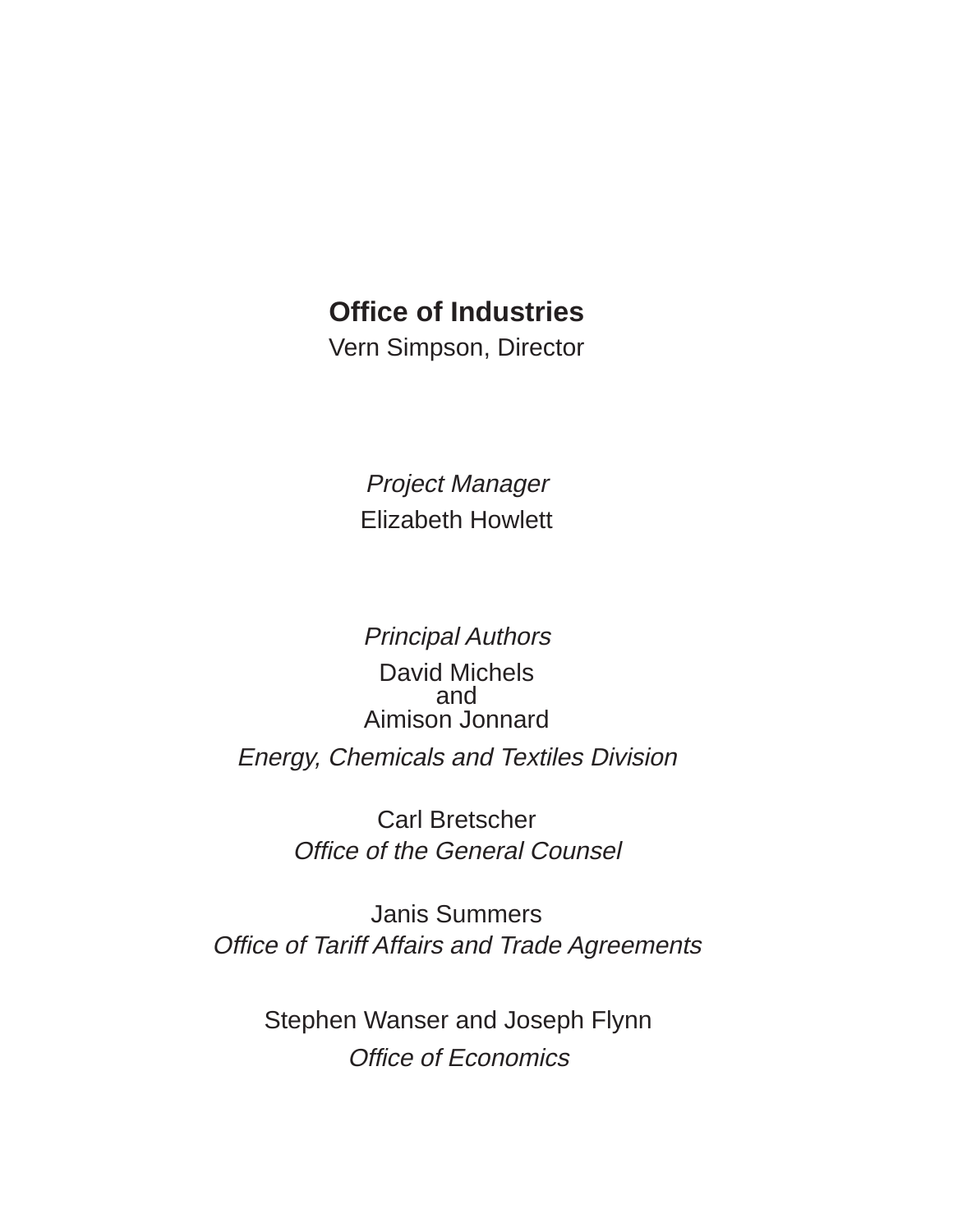# **CONTENTS**

|                                                  | Page     |
|--------------------------------------------------|----------|
| Executive summary manual contract to the summary | vii      |
| <b>Chapter 1</b>                                 |          |
|                                                  | $1 - 1$  |
|                                                  | $1 - 1$  |
|                                                  | $1 - 2$  |
|                                                  | $1 - 3$  |
|                                                  | $1 - 3$  |
| <b>Chapter 2</b>                                 |          |
|                                                  | $2 - 1$  |
|                                                  |          |
|                                                  | $2 - 1$  |
|                                                  | $2 - 1$  |
|                                                  | $2 - 2$  |
| <b>Chapter 3</b>                                 |          |
| Description of the pharmaceutical industries in  |          |
|                                                  | $3 - 1$  |
|                                                  |          |
|                                                  | $3-1$    |
|                                                  | $3 - 4$  |
|                                                  | $3 - 4$  |
|                                                  | $3 - 6$  |
|                                                  | $3 - 7$  |
|                                                  | $3-9$    |
|                                                  | $3-10$   |
|                                                  | $3-12$   |
|                                                  | $3-15$   |
|                                                  | $3 - 15$ |
|                                                  | $3-17$   |
|                                                  | $3-18$   |
|                                                  | $3-18$   |
|                                                  | $3 - 20$ |
|                                                  | $3-20$   |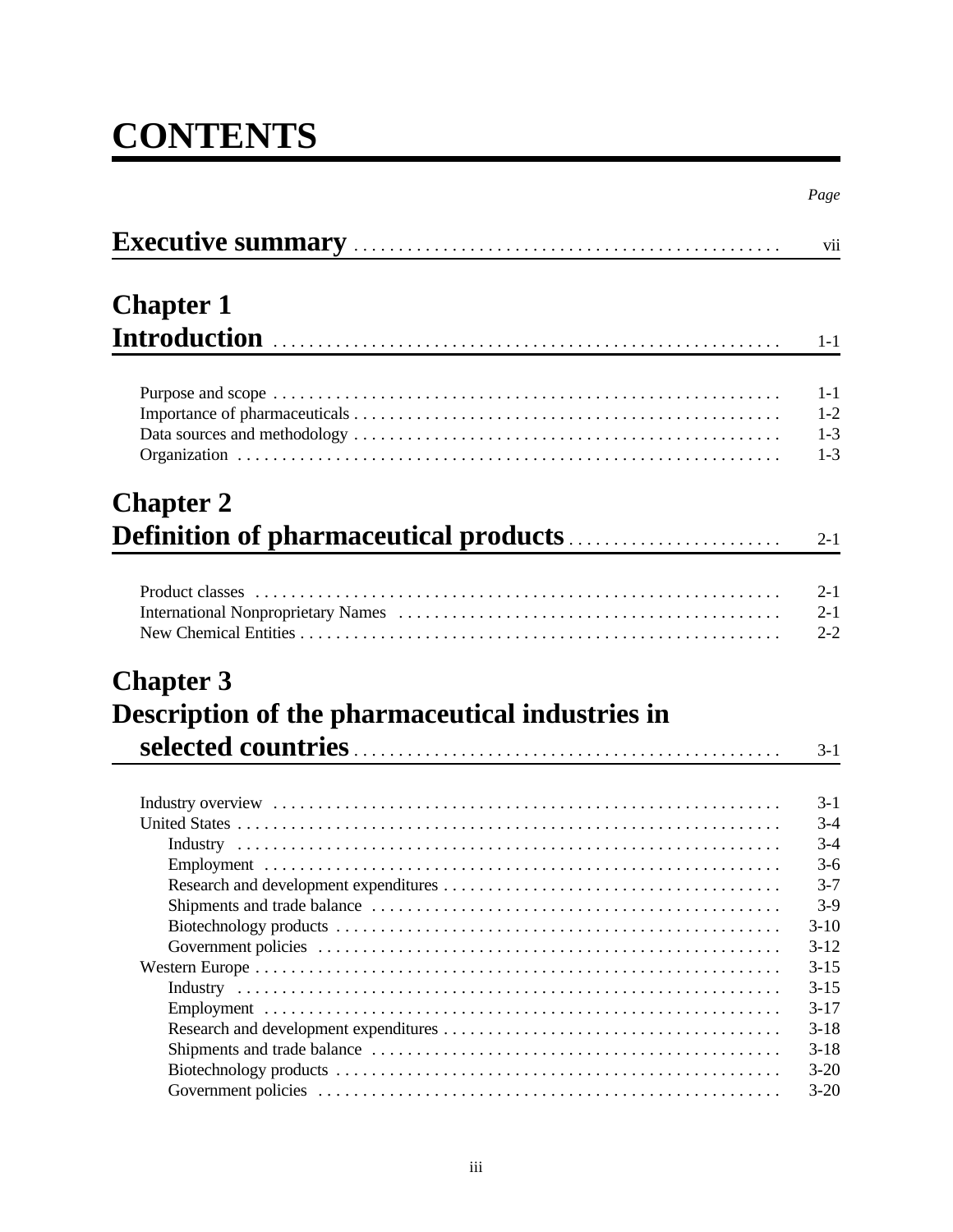# **CONTENTS—***Continued*

## **Chapter 3 Description of the pharmaceutical industries in selected countries**—*Continued*

|                                                                                      | $3 - 24$ |
|--------------------------------------------------------------------------------------|----------|
|                                                                                      | $3 - 24$ |
|                                                                                      | $3-26$   |
|                                                                                      | $3 - 27$ |
|                                                                                      | $3 - 28$ |
|                                                                                      | $3-29$   |
|                                                                                      | $3-29$   |
| <b>Chapter 4</b><br><b>Current issues in the pharmaceutical industry measurement</b> | $4 - 1$  |
|                                                                                      | $4 - 1$  |
|                                                                                      | $4 - 1$  |
|                                                                                      |          |
|                                                                                      | $4 - 2$  |
|                                                                                      | $4 - 4$  |
|                                                                                      | $4 - 6$  |
|                                                                                      | $4-6$    |

Nontariff measures .................................................. 4-10

Changes in nations' patent laws ............................................... 4-10 Patents in the pharmaceutical sector ......................................... 4-10 Issues arising under TRIPs ............................................... 4-13 United States .......................................................... 4-13 Transition, extension, and the Waxman-Hatch Act ........................... 4-14 Pending patent legislation ............................................. 4-14

|                  | $4-17$  |
|------------------|---------|
|                  |         |
| <b>Chapter 5</b> |         |
|                  | $5 - 1$ |

*Page*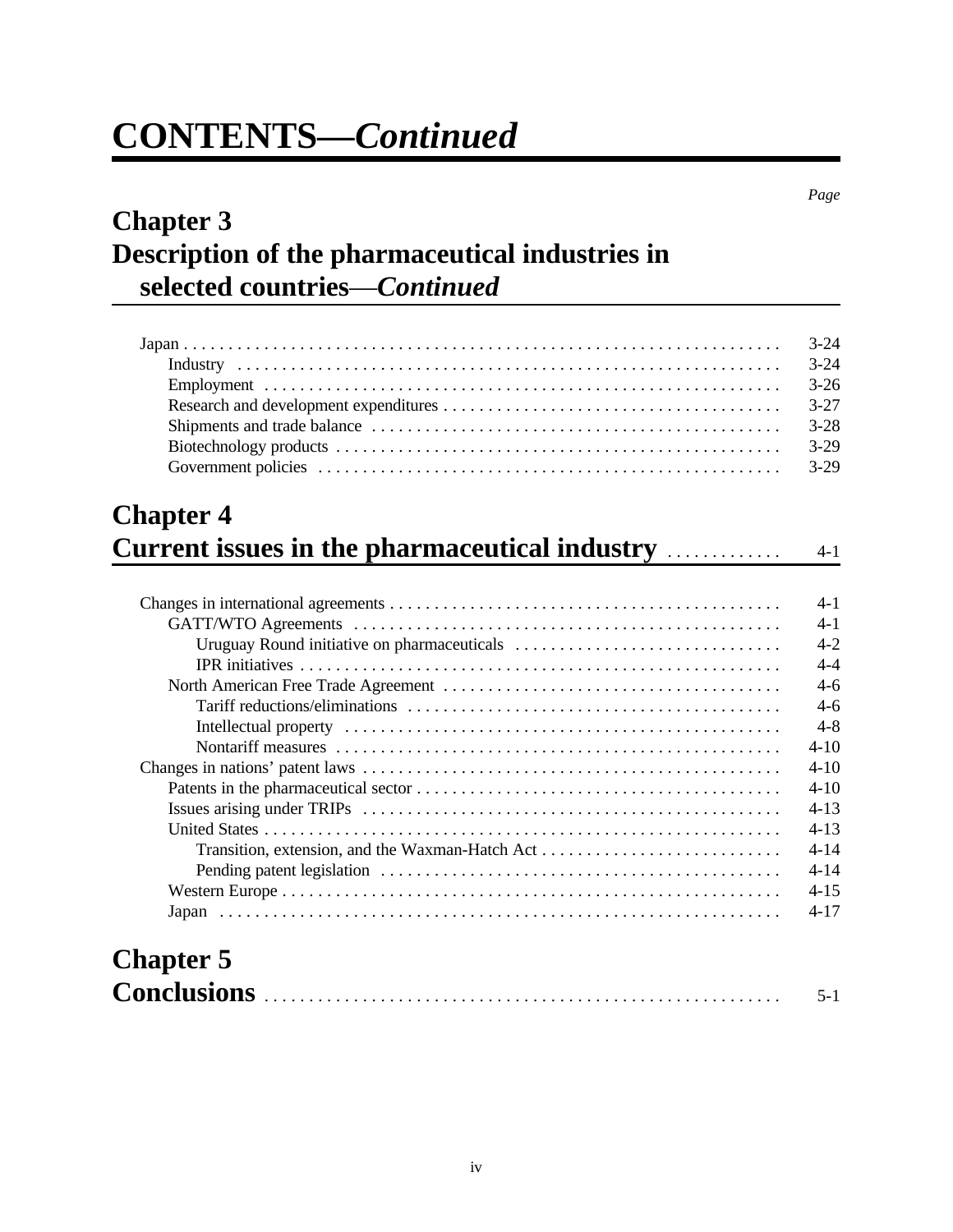# **CONTENTS—***Continued*

| <b>Appendix A</b>   |  |
|---------------------|--|
| <b>Trade Tables</b> |  |

## **Figures**

| $2-1.$ |                                                                           | $2 - 3$ |
|--------|---------------------------------------------------------------------------|---------|
| $3-1.$ |                                                                           | $3 - 8$ |
| $3-2.$ | Domestic R&D expenditures in 1996, by the rapeutic category, in percent   | $3-9$   |
| $4-1.$ | Bulk medicinal chemicals and botanical products (SIC 2833):               |         |
|        | U.S. domestic exports and imports for consumption, quarterly shipments    |         |
|        |                                                                           | $4 - 3$ |
| $4-2.$ | Pharmaceutical preparations (SIC 2834): U.S. domestic exports and imports |         |
|        | for consumption, quarterly shipments in millions of dollars, $1992-97$    | 4-4     |
|        |                                                                           |         |

## **Tables**

| $2-1.$  | Total number of NCEs developed, by major country or group,                                                        |          |
|---------|-------------------------------------------------------------------------------------------------------------------|----------|
|         |                                                                                                                   | $2 - 3$  |
| $3-1.$  | The top 10 pharmaceutical companies, worldwide sales in 1997,                                                     |          |
|         |                                                                                                                   | $3 - 2$  |
| $3-2.$  |                                                                                                                   | $3 - 3$  |
| $3-3.$  | The top 10 pharmaceutical companies in the United States,                                                         |          |
|         |                                                                                                                   | $3 - 5$  |
| $3-4.$  | Employment in the U.S. pharmaceutical industry, by SIC code, 1993-97                                              | $3 - 7$  |
| $3-5.$  | R&D spending by the U.S. pharmaceutical industry,                                                                 |          |
|         | U.S. sales (including foreign sales), and ratio of R&D to sales,                                                  |          |
|         |                                                                                                                   | $3 - 8$  |
| $3-6.$  | Pharmaceuticals: U.S. shipments, domestic exports, imports for consumption,                                       |          |
|         | merchandise trade balance, apparent consumption, exports as a                                                     |          |
|         | percent of shipments, and imports as a percent of consumption, 1993-97                                            | $3-10$   |
| $3-7.$  | Top products in the biotechnology industry, the developer, and                                                    |          |
|         | the marketer, by 1996 sales, in millions of dollars $\dots \dots \dots \dots \dots \dots \dots \dots \dots \dots$ | $3 - 11$ |
| $3-8.$  |                                                                                                                   | $3 - 14$ |
| $3-9.$  | Employment in the Western European pharmaceutical industry, 1993-97                                               | $3-17$   |
| $3-10.$ | Employment and labor productivity indexes for the EU                                                              |          |
|         |                                                                                                                   | $3-17$   |
| $3-11.$ | R&D expenditures by the Western European pharmaceutical industry,                                                 |          |
|         |                                                                                                                   | $3 - 18$ |
| $3-12.$ | Pharmaceuticals for human consumption: Western European production,                                               |          |
|         | domestic exports, imports for consumption, merchandise trade balance,                                             |          |
|         | apparent consumption, ratio of exports to production, and                                                         |          |
|         |                                                                                                                   | $3-19$   |
| $3-13.$ |                                                                                                                   | $3 - 21$ |
|         |                                                                                                                   |          |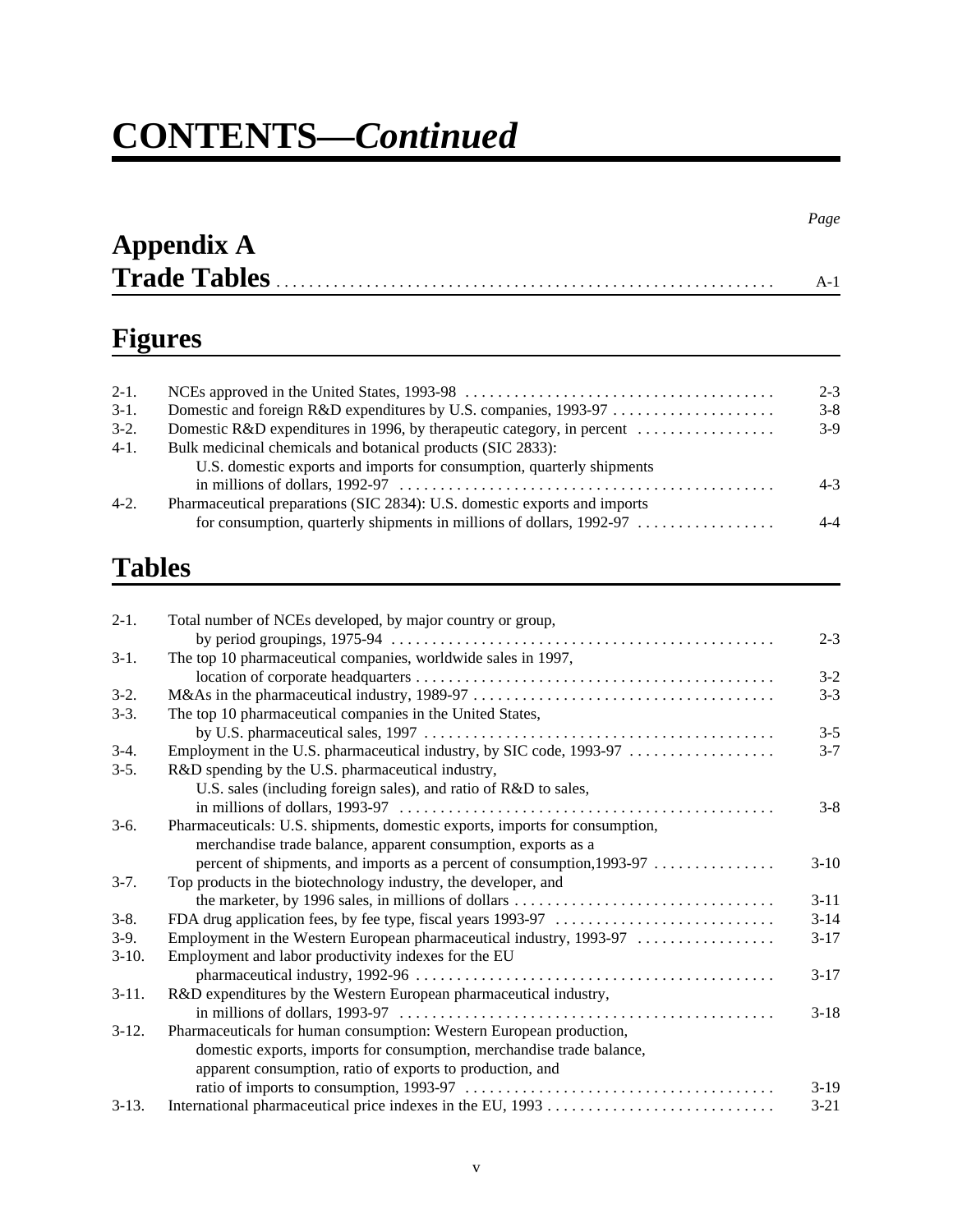# **CONTENTS—***Continued*

## **TABLES—***Continued*

| $3-14.$ | The top 20 Japanese pharmaceutical companies, by Japanese pharmaceutical |          |
|---------|--------------------------------------------------------------------------|----------|
|         |                                                                          | $3 - 25$ |
| $3-15.$ |                                                                          | $3 - 27$ |
| $3-16.$ | R&D expenditures by Japanese pharmaceutical companies, and ratio         |          |
|         |                                                                          | $3 - 27$ |
| $3-17.$ | Pharmaceuticals: Japanese domestic exports, imports for consumption,     |          |
|         | merchandise trade balance, ratio of imports to exports,                  |          |
|         |                                                                          | $3-28$   |
| $A-1$ . | Bulk medicinal chemicals and botanical products (SIC 2833):              |          |
|         |                                                                          | $A-2$    |
| $A-2.$  | Bulk medicinal chemicals and botanical products (SIC 2833):              |          |
|         |                                                                          | $A-2$    |
| $A-3$   | Pharmaceutical preparations (SIC 2834): U.S. domestic exports,           |          |
|         |                                                                          | $A-3$    |
| $A-4.$  | Pharmaceutical preparations (SIC 2834):                                  |          |
|         | U.S. imports for consumption, in thousands of dollars, 1992-97           | $A-3$    |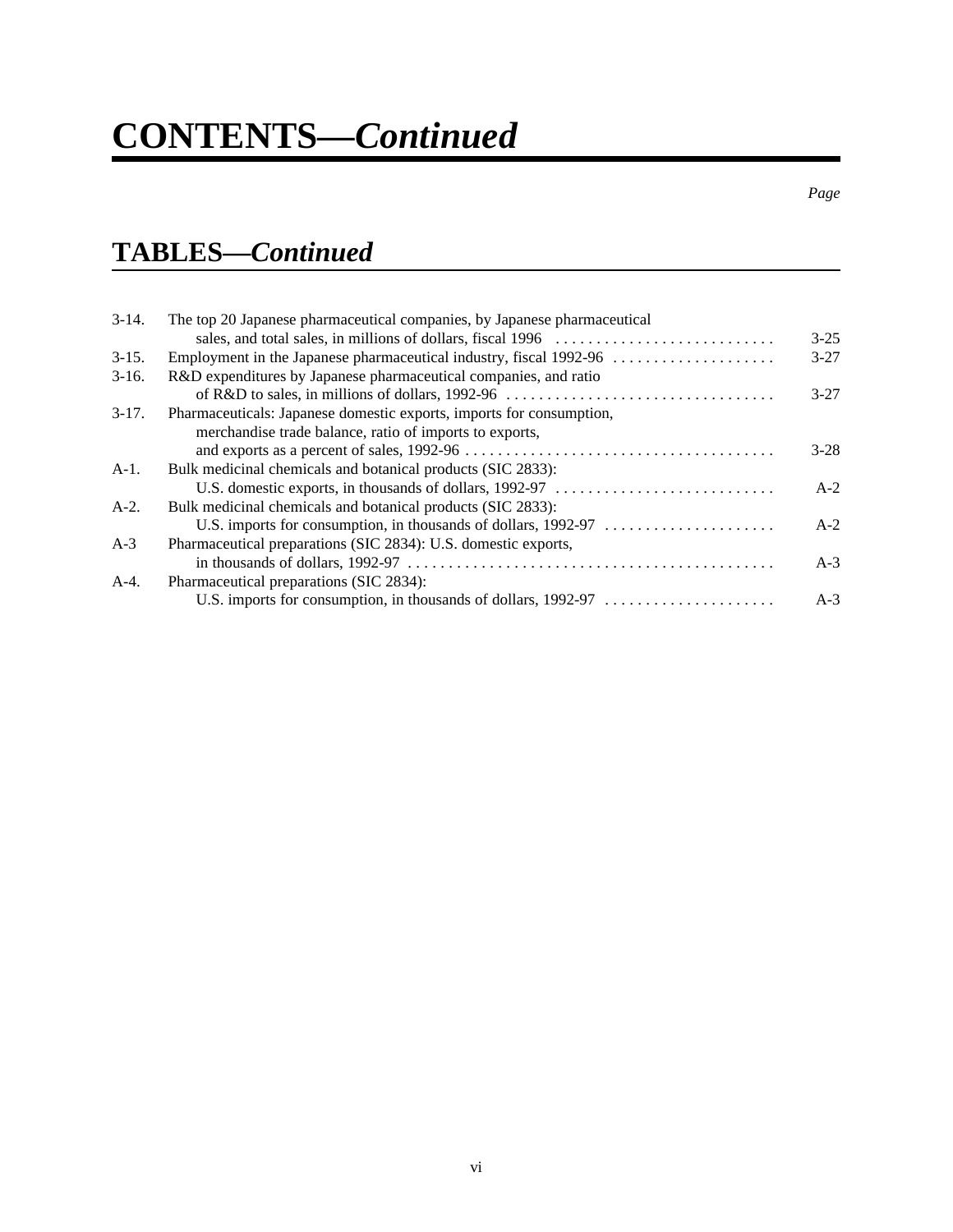## **EXECUTIVE SUMMARY**

In 1991, the U.S. International Trade Commission (the Commission) conducted a study on the pharmaceutical industry, *Global Competitiveness of U.S. Advanced-Technology* Manufacturing Industries: Pharmaceuticals,<sup>1</sup> as part of a series on global competitiveness of U.S. advanced-technology manufacturing industries requested by the Senate Committee on Finance. Many of the findings of that study are still valid today, although significant changes have occurred in the industry. The purpose of this report is to describe the principal factors currently affecting the competitiveness of the U.S. pharmaceutical industry, particularly in relation to the industries of Western Europe and Japan.

The pharmaceutical industry is complex, dynamic, and highly globalized; moreover, the industry is characterized by high research and development  $(R&D)$  expenditures and extensive regulation of its products compared with other manufacturing sectors. The industry has also been affected by a high number of mergers and acquisitions (M&As), which have increased globalization and, arguably, heightened efficiency. In the Commission's 1991 study, the major factors of competitiveness were found to be those that affect a company's ability to develop and deliver new pharmaceutical products or new chemical entities (NCEs), particularly those NCEs successful on a global basis.<sup>2</sup> In the United States, changes in U.S. Food and Drug Administration (FDA) policies have led to faster approval times for NCEs, which result in extended periods during which companies can exclusively market their pharmaceutical products. As noted in the Commission's 1991 competitiveness study, longer periods of market exclusivity for pharmaceuticals increase sales revenues, and increased sales revenues in turn lead to greater profits and potentially more funding for R&D.

The Commission's 1991 competitiveness study also indicated that changes in Government policies affect the competitiveness of pharmaceutical firms. Sweeping changes in barriers to trade worldwide, from tariffs to intellectual property rights and patent issues, have occurred since 1991. An initiative on pharmaceuticals, established during the Uruguay Round, was implemented on January 1, 1995, providing duty-free treatment for about 7,000 pharmaceutical products and pharmaceutical intermediates; another 496 products and intermediates became duty-free on April 1, 1997, and negotiations are currently underway to make further additions. There is greater participation of member countries of the World Trade Organization (WTO), formed in 1995, including those of the European Union  $(EU)$ ,<sup>3</sup> in agreements relating to intellectual property and patents. In the Western hemisphere, the North American Free Trade Agreement (NAFTA) has resulted in low or no tariff barriers and greater protection of patents and intellectual property rights among Canada, Mexico, and the United States.

<sup>&</sup>lt;sup>1</sup> Global Competitiveness of U.S. Advanced-Technology Manufacturing Industries: Pharmaceuticals (USITC Publication 2437, September 1991). A copy of this publication can be obtained by contacting the U.S. International Trade Commission, Office of the Secretary (202/205-1809).

 $2$  A new chemical entity, also called a new molecular entity (NME), is defined by the U.S. Food and Drug Administration as a drug for which the active ingredient has not been previously marketed (or approved) for use as a drug product in the United States. A global NCE is generally defined as a product that is eventually marketed in at least seven industrialized countries.

<sup>&</sup>lt;sup>3</sup> The EU comprises Austria, Belgium, Denmark, Finland, France, Germany, Greece, Ireland, Italy, Luxembourg, the Netherlands, Portugal, Spain, Sweden, and the United Kingdom.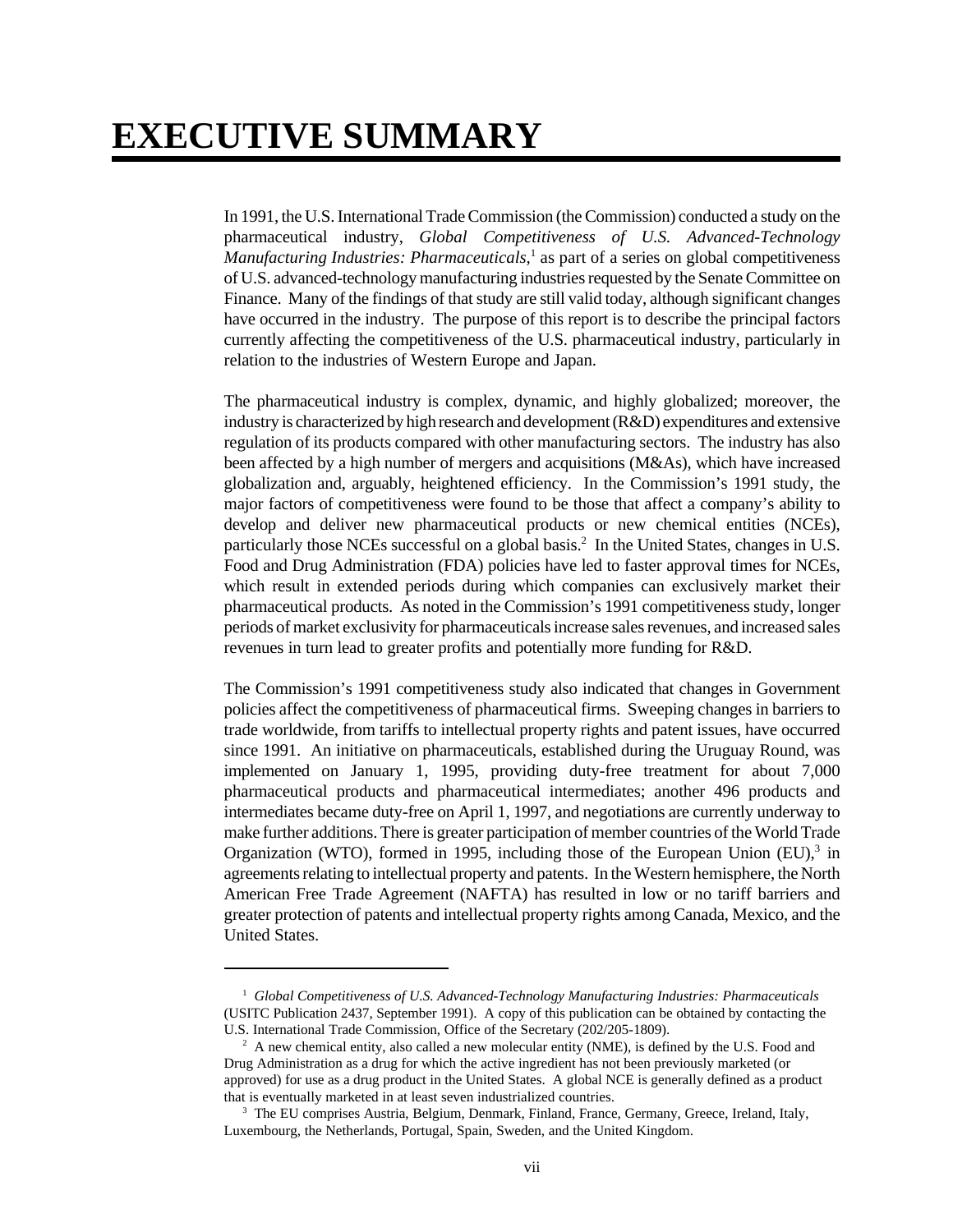Overall, the U.S. pharmaceutical industry seems to enjoy a domestic environment conducive to researching and developing drugs, protecting its intellectual property, and obtaining regulatory approval to market its products. There is also a strong trend in the United States to invest those profits in new R&D. Recent improvements to the patent systems and Government regulatory policies in Western Europe and Japan are likely to benefit the U.S. industry as well. Because of the strong international component to this industry, that which benefits the industry in any one of these three areas will likely work to the benefit of the others. Since aging populations will only bring a rise in the demand for drug products, the U.S. pharmaceutical industry, along with the industries of Western Europe and Japan, can expect growing markets for their products.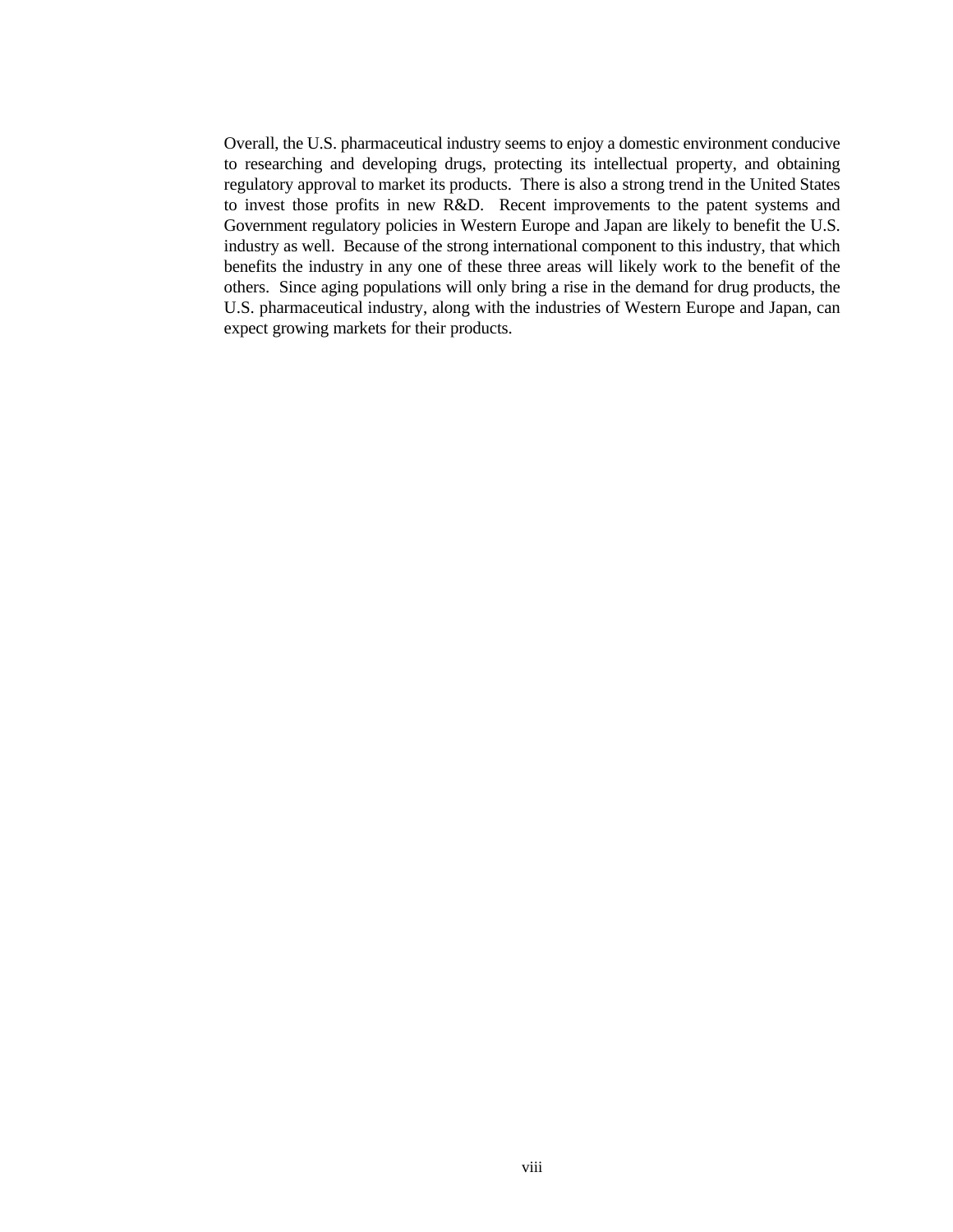## **CHAPTER 1 Introduction**

## **Purpose and Scope**

In 1991, the U.S. International Trade Commission (the Commission) conducted a study on the pharmaceutical industry, *Global Competitiveness of U.S. Advanced-Technology* Manufacturing Industries: Pharmaceuticals,<sup>1</sup> as part of a series on global competitiveness of U.S. advanced-technology manufacturing industries requested by the Senate Committee on Finance. In the Commission's 1991 study, the major factors of competitiveness were found to be those that affect a company's ability to develop and deliver new pharmaceutical products or new chemical entities (NCEs), particularly those NCEs successful on a global basis.<sup>2</sup> While the ability to put innovative products on the market is still considered the key to success in the pharmaceutical industry, pharmaceutical companies are currently affected by several changes, such as lower tariff and nontariff barriers, improved protection of intellectual property rights, and global consolidation. The purpose of this report is to describe the principal factors currently affecting the competitiveness of the U.S. pharmaceutical industry, particularly in relation to the industries of Western Europe and Japan.

The original study found that a pharmaceutical company's research and development (R&D) infrastructure is a major contributing factor to its competitiveness. R&D, which by its nature is capital intensive, is necessary to create new, innovative treatments for the market. Sales revenues generate company profits, allowing for more research, which in turn might lead to another successful novel product. A cycle is initiated whereby profits from existing drug sales fund the development and marketing of future drugs. The cycle may potentially be repeated for each new drug developed and marketed.

The Commission's 1991 competitiveness study also indicated that Government policies affect the competitiveness of pharmaceutical firms. Sweeping changes in barriers to trade worldwide, from tariffs to intellectual property rights and patent issues, have occurred since 1991. There is greater participation of member countries of the World Trade Organization (WTO), formed in 1995, including those of the European Union  $(EU)$ ,<sup>3</sup> in agreements relating to intellectual property and patents. In the Western hemisphere, the North American Free Trade Agreement (NAFTA) has resulted in low or no tariff barriers and greater protection of patents and intellectual property rights among Canada, Mexico, and the United States. In the

<sup>&</sup>lt;sup>1</sup> Global Competitiveness of U.S. Advanced-Technology Manufacturing Industries: Pharmaceuticals (USITC Publication 2437*,* September 1991). A copy of this publication can be obtained by contacting the U.S. International Trade Commission, Office of the Secretary (202/205-1809).

 $2$  A new chemical entity, also called a new molecular entity (NME), is defined by the U.S. Food and Drug Administration as a drug for which the active ingredient has not been previously marketed (or approved) for use as a drug product in the United States. A global NCE is generally defined as a product that is eventually marketed in at least seven industrialized countries.

<sup>&</sup>lt;sup>3</sup> The EU comprises Austria, Belgium, Denmark, Finland, France, Germany, Greece, Ireland, Italy, Luxembourg, the Netherlands, Portugal, Spain, Sweden, and the United Kingdom.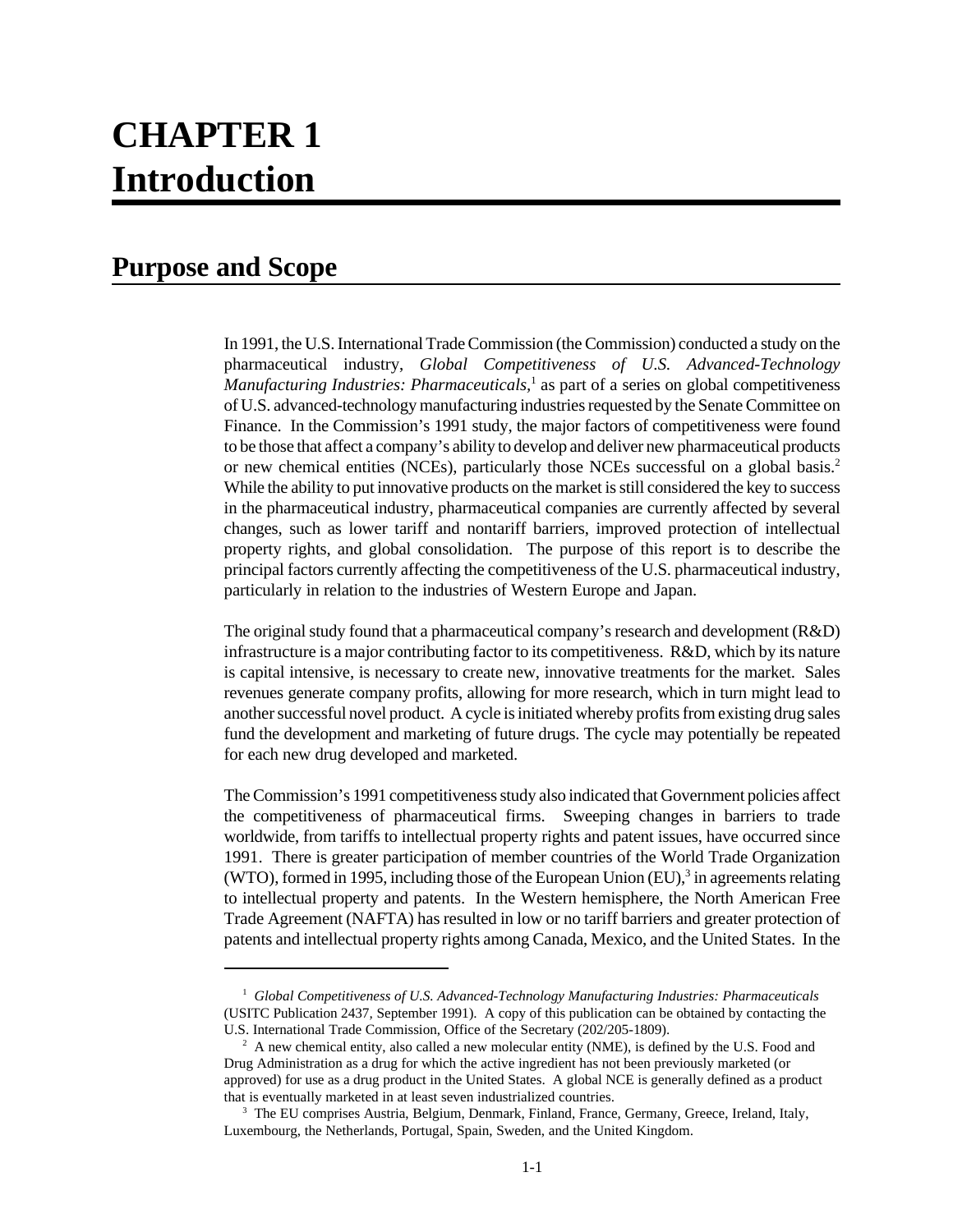United States, changes in Government policies have also led to faster approval times for NCEs by the U.S. Food and Drug Administration (FDA). As noted in the Commission's 1991 competitiveness study, Government policies that lead to longer periods of market exclusivity increase the amount of sales revenues; increased sales revenues lead to greater profits and potentially more funding for R&D.

Another Government policy examined in this report is the initiative on pharmaceuticals established during the Uruguay Round (see chapter 4). The agreement was implemented on January 1, 1995, providing duty-free treatment for about 7,000 pharmaceutical products and pharmaceutical intermediates; another 496 products and intermediates became duty-free on April 1, 1997, and negotiations are currently underway to make further additions. The cumulative effect of this initiative has not yet been ascertained.<sup>4</sup>

The Commission's 1991 competitiveness study examined conditions of competitiveness in world markets. Now, as then, the pharmaceutical industry continues to be global in scope and any distinct delineation between a domestic and foreign firm is further blurred by continued consolidation. In the Commission's 1991 competitiveness study, country and regional data were aggregated based on geographical location of facilities rather than the location of corporate headquarters.<sup>5</sup> The same practice will be used in this report, unless otherwise specified. Overviews of the U.S., Western European,<sup>6</sup> and Japanese industries, similar though less extensive than in the Commission's 1991 report, are provided for assessment of relative competitiveness.

## **Importance of Pharmaceuticals**

Pharmaceuticals are important in all aspects of health care and have been shown to be the most cost-effective means of treating some diseases when compared with surgical procedures.<sup>7</sup> In the United States, emergence of health maintenance organizations (HMOs), coupled with rising private medical care costs and Government management of Medicare and Medicaid health programs, has contributed to a trend toward finding the most cost-effective way of treating illnesses. As a result of these trends, consumption of both ethical<sup>8</sup> and over-thecounter (OTC) pharmaceuticals increased during 1993-97. Increases in Western European and Japanese consumption of pharmaceuticals also occurred during the period covered.

<sup>&</sup>lt;sup>4</sup> "The Uruguay Round Agreement on Pharmaceuticals: Developments in the Two Years After Implementation," *International Trade and Technology Review*, USITC Pub. 3071, October 1997, available at http://www.usitc.gov/ittr.htm. See also the USITC annual report *Shifts in Merchandise Trade*, available at http://www.usitc.gov/332s/332index.htm. Deficits also occurred in 1996, 1997, and 1998.

<sup>5</sup>  *Global Competitiveness*, pp. 1-2, 1-3. In this way, data for a Japanese firm operating in the United States would be counted in the U.S. industry data, although the firm would still be identified as Japanese.

<sup>6</sup> For the purpose of this study, Western Europe includes the EU-15 plus Switzerland and Norway. 7 *Opportunities and Challenges for Pharmaceutical Innovation: Industry Profile 1996,* Pharmaceutical

Research and Manufacturers of America (PhRMA), p. 1; also see *The New England Journal of Medicine*, 325(5):293-302 (1991); and Showstack, J., et al., *The New England Journal of Medicine*, 321(16), 1989. <sup>8</sup> In this paper, "ethical" pharmaceuticals refer to those available only by prescription.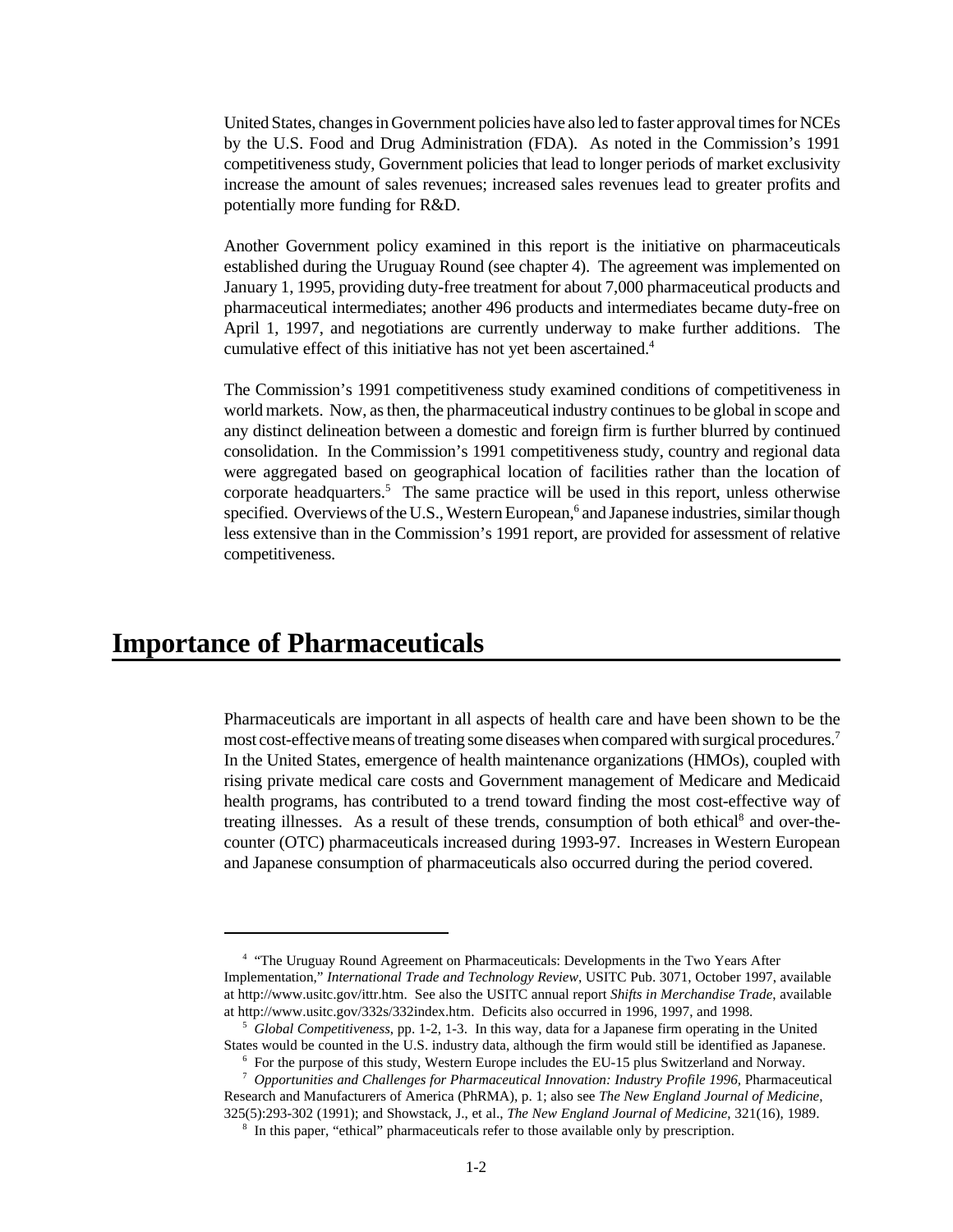In the discussion of the U.S. industry, data on employment, R&D expenditures, imports, exports, and domestic production are presented. Employment data used were compiled by the Bureau of Labor Statistics, while most data related to R&D were collected by the Pharmaceutical Research and Manufacturers of America (PhRMA), a U.S. pharmaceutical trade association. The U.S. Department of Commerce published the trade and production data referenced in this report. The European Commission was the primary source of EU data used, including exchange rate data for the euro. Data presented for the Western European industry were published by the European Federation of Pharmaceutical Industries' Associations (EFPIA), while European price index data were compiled by the Organization for Economic Cooperation and Development (OECD). The Japanese Pharmaceutical Manufacturers Association (JPMA) published the data on the Japan pharmaceutical industry that are included in this report, and the exchange rates were based on data provided by the U.S. Department of Commerce.<sup>9</sup>

The methodology used in this paper consists of an analysis of new information that supplements the information in the Commission's 1991 competitiveness study, as well as an analysis of historical trends in trade, Government policies, and international developments from 1991 to the present. The combined effects of these trends on the current and future competitiveness of the pharmaceutical industry are presented.

## **Organization**

Chapter 2 provides a brief overview of the pharmaceutical products covered by this study, with a special focus on new drug approvals. Chapter 3 discusses the U.S., Western European, and Japanese pharmaceutical industries, including (where available) employment, R&D expenditures, the state of the biotechnology sector, and Government policies that affect each industry. These data are helpful in updating the information presented in the Commission's 1991 competitiveness study and in providing an understanding of the factors underlying the trends in trade, pricing, and innovation. Where data are not available, a qualitative and comparative analysis may be provided.

Chapter 4 includes descriptions and analysis of recent developments in international agreements, such as the Uruguay Round Agreements<sup>10</sup> (URA) and NAFTA, and their impacts on the ability of U.S.-based firms to compete in the domestic and world markets. These agreements have had a significant effect on the U.S. pharmaceutical industry, mainly by removing tariff barriers. In the case of the URA, it also provided the global framework for

<sup>9</sup> Dollar-yen exchange rate data are located online at

http://www.ita.doc.gov/region/japan/exchange.html.

 $10$  The legislation that implemented the URA in the United States is known as the Uruguay Round Agreements Act (URAA).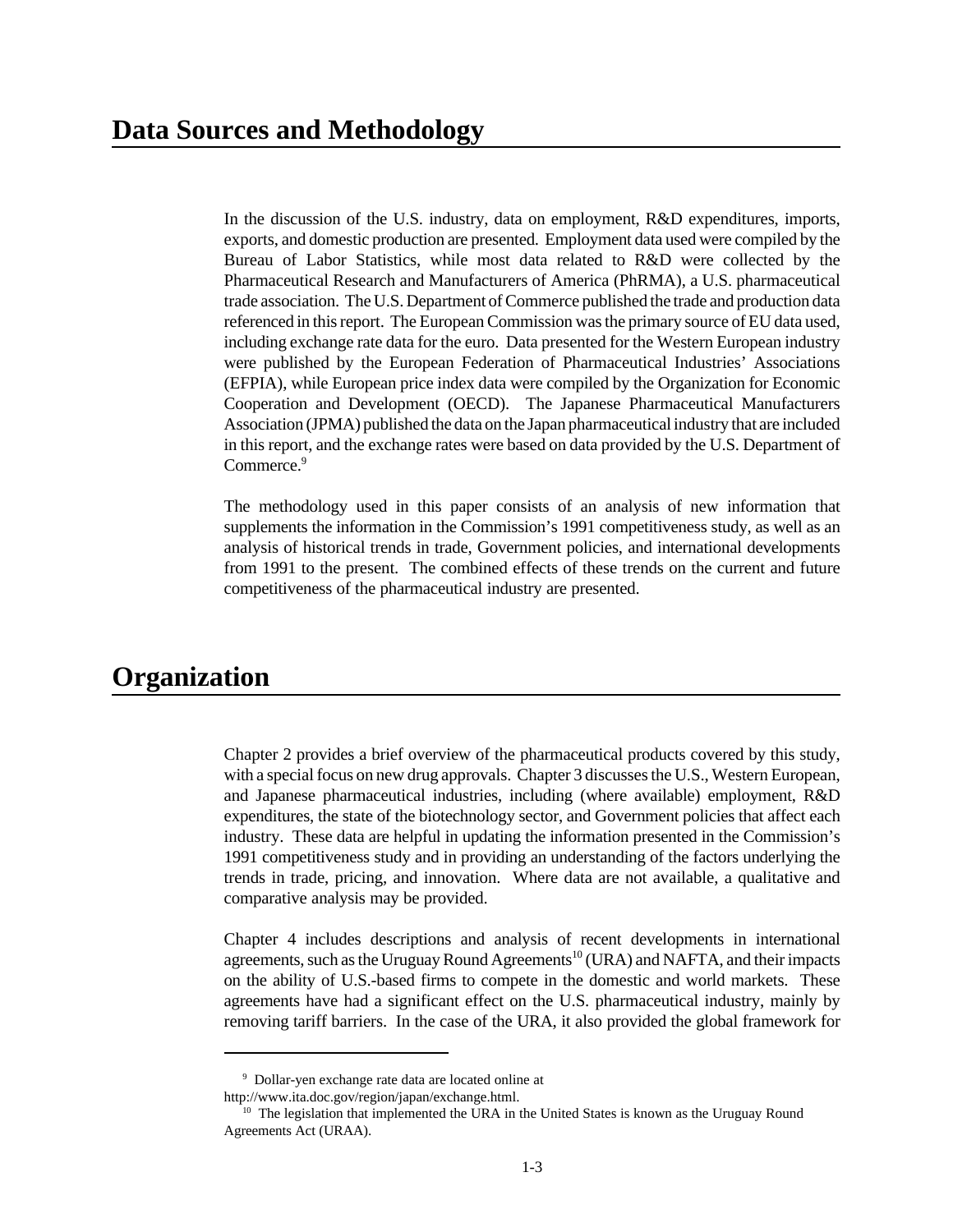increased patent protection and intellectual property rights, which has encouraged U.S. companies to market their products in countries that did not previously offer these securities. Lastly, Chapter 5 presents conclusions drawn from the data and other information presented elsewhere in the report.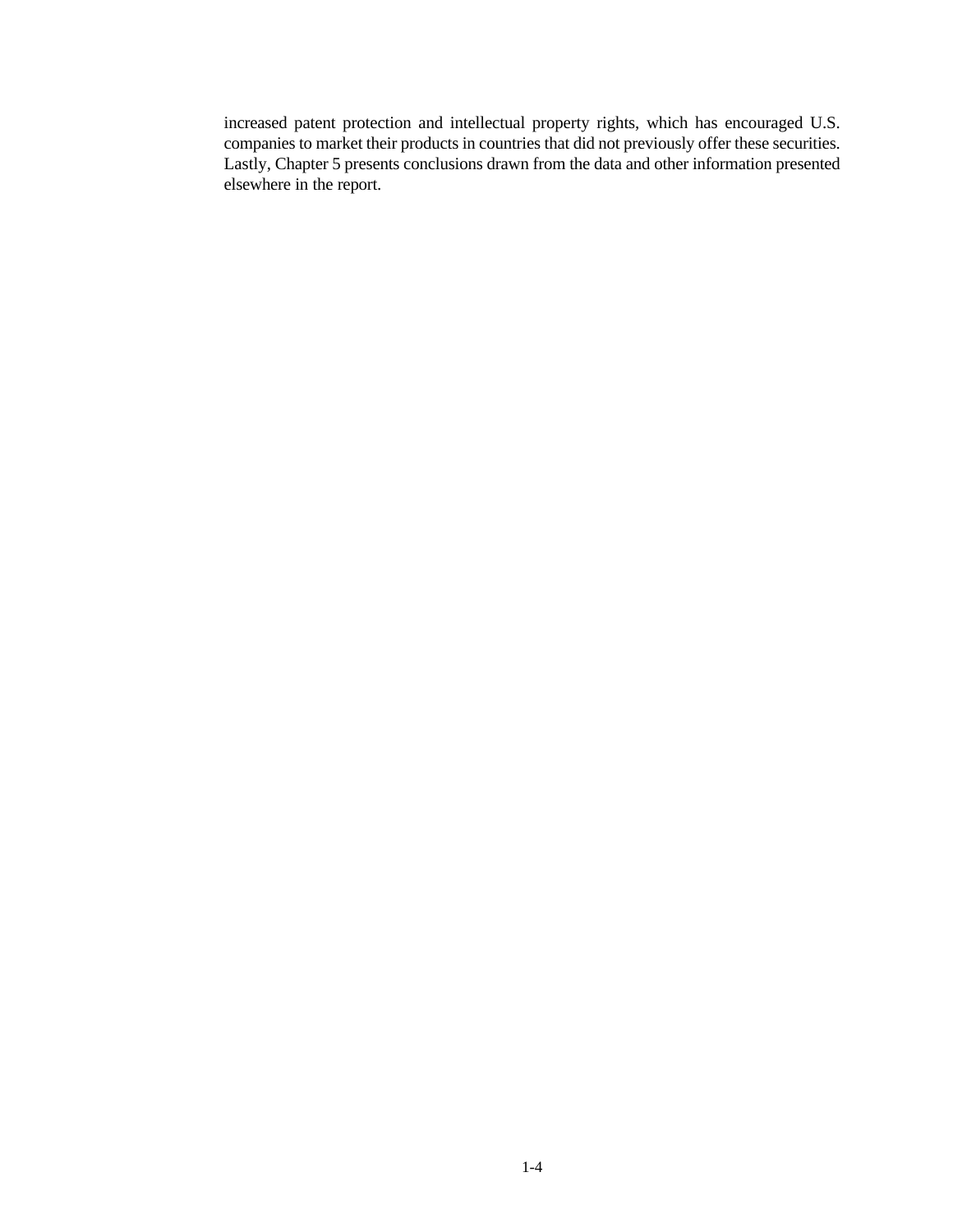## **CHAPTER 2 Definition of Pharmaceutical Products**

## **Product Classes**

For the purposes of this study, the pharmaceutical industry includes those companies that produce therapeutic products, including antibiotics, hormones, botanical products, in vitro and in vivo diagnostic substances, and other similar substances, used in the treatment of human and veterinary diseases. Pharmaceutical products include those items classified within the Standard Industrial Classification (SIC)<sup>1</sup> code 283 (NAICS 32541) "Drugs." The two major categories of industry within 283 are industry 2833 (NAICS 325411), "Medicinal chemicals and botanical products," and 2834 (NAICS 325412, partial), "Pharmaceutical preparations." Other industry groupings include SIC 2835 (NAICS 325412, partial, and 325413), "In vitro and in vivo diagnostics," and 2836 (NAICS 325414), "Biological products except diagnostics."

SIC 2833 covers most active bulk ingredients, whereas the products classified in SIC 2834 consist of pharmaceutical preparations, including OTC products and ethical preparations. OTC preparations include many familiar items such as antihistamine preparations and cold, cough, and fever remedies. Ethical preparations, medications prescribed or administered by a physician, include the products mentioned above as well as intravenous solutions, antibiotics, and general anesthetics. In both the OTC and ethical categories, products can be either brandname or generic.

## **International Nonproprietary Names**

In addition to chemical nomenclature and naming conventions commonly used in the pharmaceutical and chemical industries, the World Health Organization (WHO) established the International Nonproprietary Names (INN) system for pharmaceuticals. The system for designating INNs creates similar names in English, French, Spanish, and Russian, as well as a "universal" INN in Latin. For example, *Abamectin* is an English INN for a product used as an antibiotic; the French INN is *Abamectine*, while the Spanish INN is *Abamectina*, and

<sup>&</sup>lt;sup>1</sup> The Standard Industrial Classification system was replaced by the North American Industry Classification System (NAICS) effective reference year 1997. Since the data used in this report were still presented by SIC codes, the SIC system seems more relevant to the discussion. For reference purposes, the applicable NAICS codes are provided in parentheses.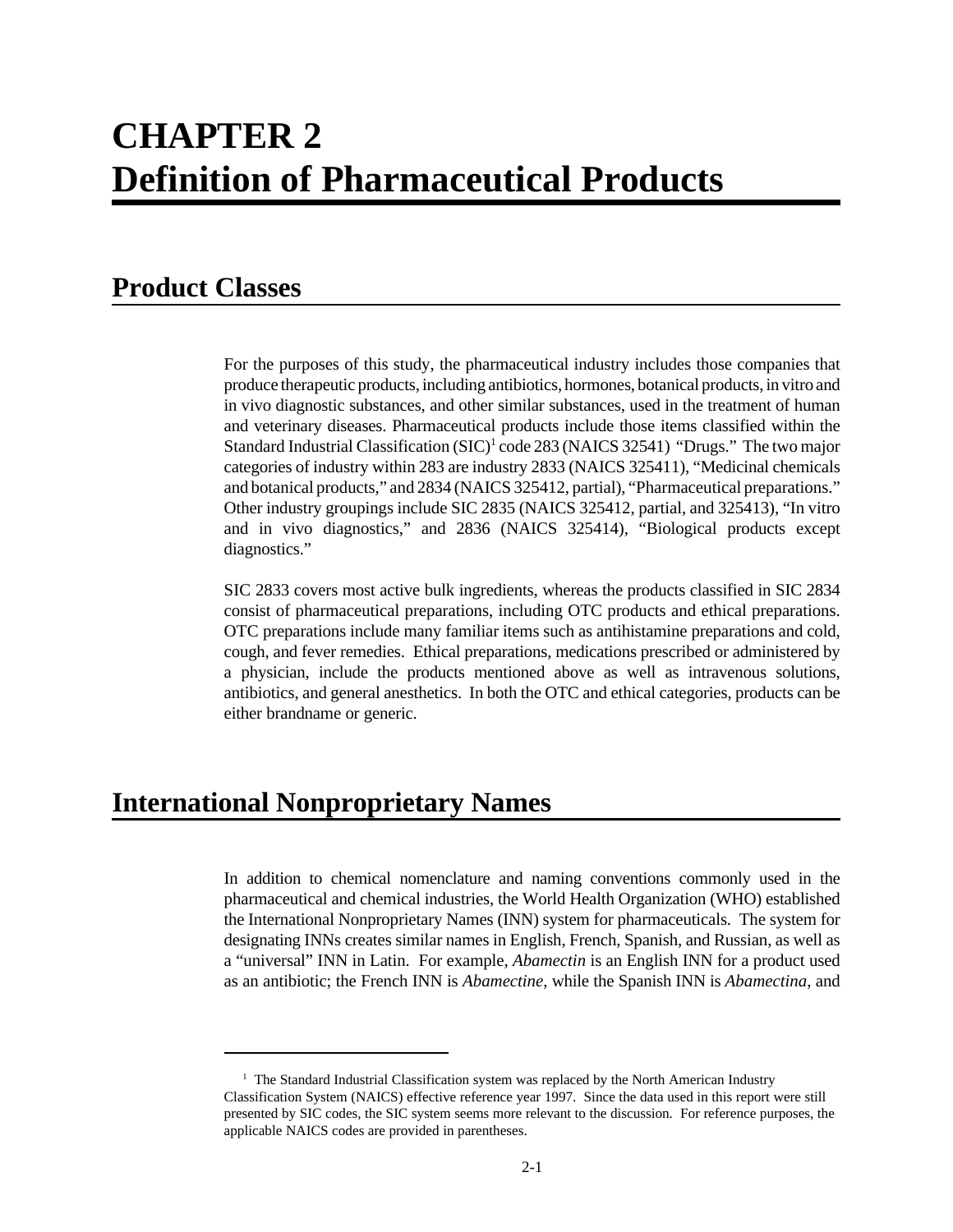the "Universal" name is *Abamectinum*. 2 The WHO also has a nomenclature system for chemically modified INN products known as INNMs.<sup>3</sup>

## **New Chemical Entities**

 $NCEs<sup>4</sup>$  are defined by the FDA as those drugs whose active ingredients have not been previously approved in the United States for use as a pharmaceutical. The term "global NCE" refers to an NCE that has been approved or marketed in at least seven industrialized countries. NCEs do not include either biological drugs or diagnostic drugs. According to FDA data, 197 NCEs were approved in the United States between the years 1993 and 1998.<sup>5</sup>

As shown in figure 2-1, the number of new products decreased from 25 in 1993 to 22 in 1994, before increasing to 53 in 1996. This represents an increase of 112 percent during 1993-96. The types of NCEs approved in 1998 represented a wide variety of specific therapeutic categories, including antiviral agents (three for AIDS-related disease), respiratory drugs, and erectile dysfunction treatments. A major factor that has resulted in the large increase seen for AIDS drugs, as well as for all drugs, is the more expeditious FDA approval process for new drug applications (NDAs).<sup>6</sup> This increase in the approval process is largely the result of increased company involvement through programs such as the Prescription Drug User Fee Act (PDUFA) and the Food and Drug Administration Modernization Act of 1997 (FDAMA), which will be discussed further in Chapter 3.

On a regional basis, Western European companies have developed a large share of the newly marketed drugs. Data available for drugs developed during 1985-89 indicate that the European firms developed 129 NCEs compared with 77 for the United States and 70 for Japan. During 1990-94, however, the most recent period of record, European drug development slowed to a total of 94 while the United States had a total of 84, and Japan developed 77 NCEs.<sup>7</sup>

The comparison of NCE development data is shown in table 2-1. During the 5-year periods for which data are available, European companies as a group recorded the largest number of NCEs. The total of all reported NCEs increased only by about 5 percent over the 20-year period, although the number recorded for Europe dropped by about 37 percent from 149 to 94. The United States, however, gradually increased from 66 to 84 during the same 20

<sup>2</sup> *International Nonproprietary Names (INN) for Pharmaceutical Substances*, World Health Organization (WHO), Geneva, Switzerland, 1992, p. 1.

<sup>3</sup> INNMs consist of an INN with a modifier or "radical," representing a salt, ester, complex, or other derivative of the basic INN. These modifiers may exist as common chemical prefixes or suffixes, such as "sulfate," "chloride," or they may represent more complex chemical derivative names.

<sup>4</sup> Also called "new molecular entity" (NME).

<sup>5</sup> PhRMA, *New Drugs Approvals in 1998*, p. 1.

<sup>6</sup> PhRMA, *New Drugs Approvals in 1998*, p. 1.

<sup>7</sup> EFPIA, *The Pharmaceutical Industry in Figures, 1997*, pp. 22-23.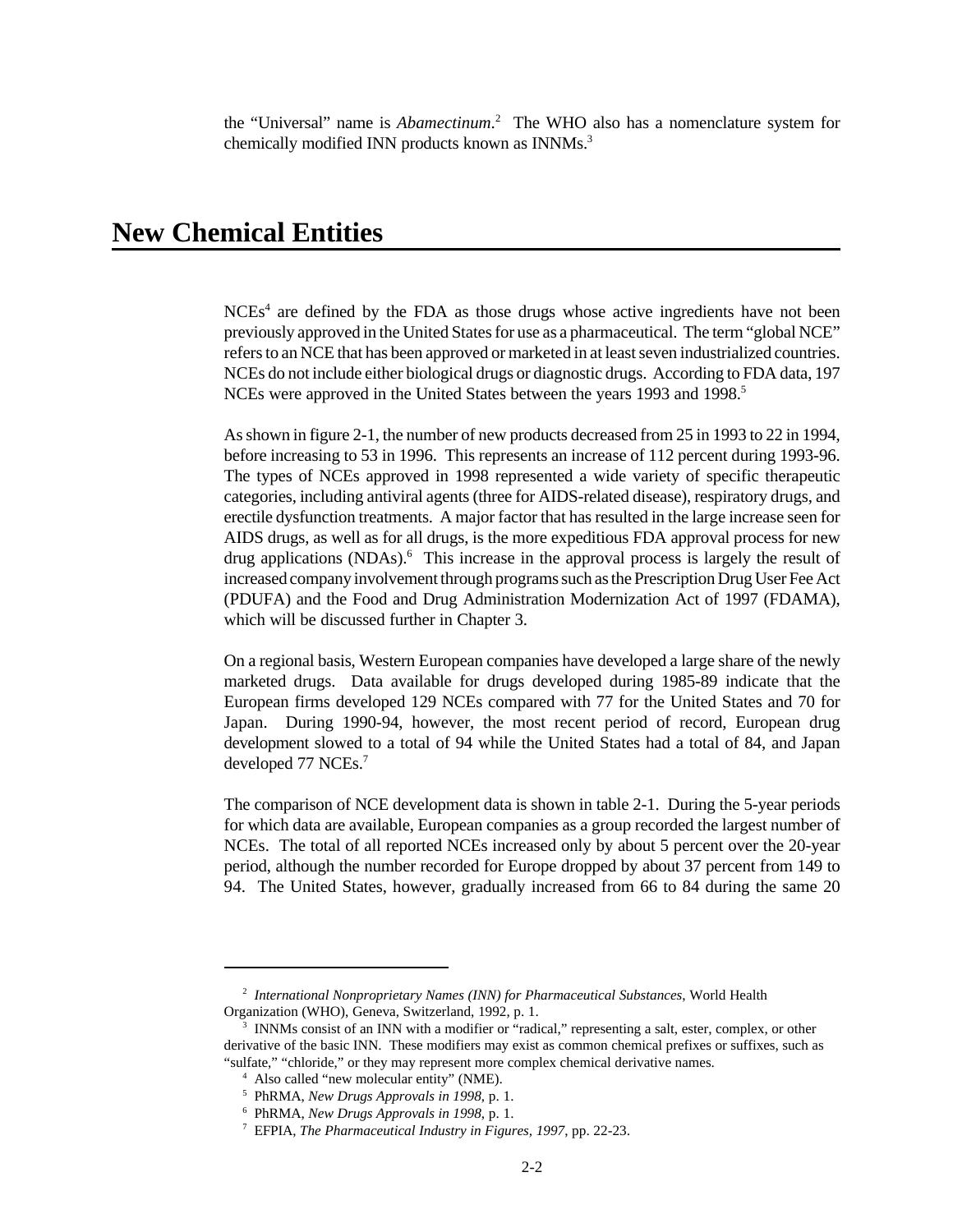years, an increase of 27 percent. Japan increased the most in terms of percent growth, from 28 during 1975-79 to 77 during 1990-94.<sup>8</sup>



### Figure 2-1 NCEs approved in the United States, 1993-98

Source: Official statistics of the FDA.

**Table 2-1 Total number of NCEs developed, by major country or group, by period groupings, 1975-94**

|                       | <b>Total NCEs developed</b> |         |         |          |  |
|-----------------------|-----------------------------|---------|---------|----------|--|
| Country               | 1975-79                     | 1980-84 | 1985-89 | 1990-94  |  |
| <b>Western Europe</b> | 149                         | 126     | 129     | 94       |  |
| Japan                 | 28                          | 57      | 70      |          |  |
| <b>United States</b>  | 66                          | 63      | 77      | 84       |  |
| Other countries       | 4                           | າ       |         | $\prime$ |  |
| Total                 | 247                         | 248     | 277     | 259      |  |

Source: EFPIA, *The Pharmaceutical Industry in Figures, 1997*, p. 22.

<sup>8</sup> *Ibid.*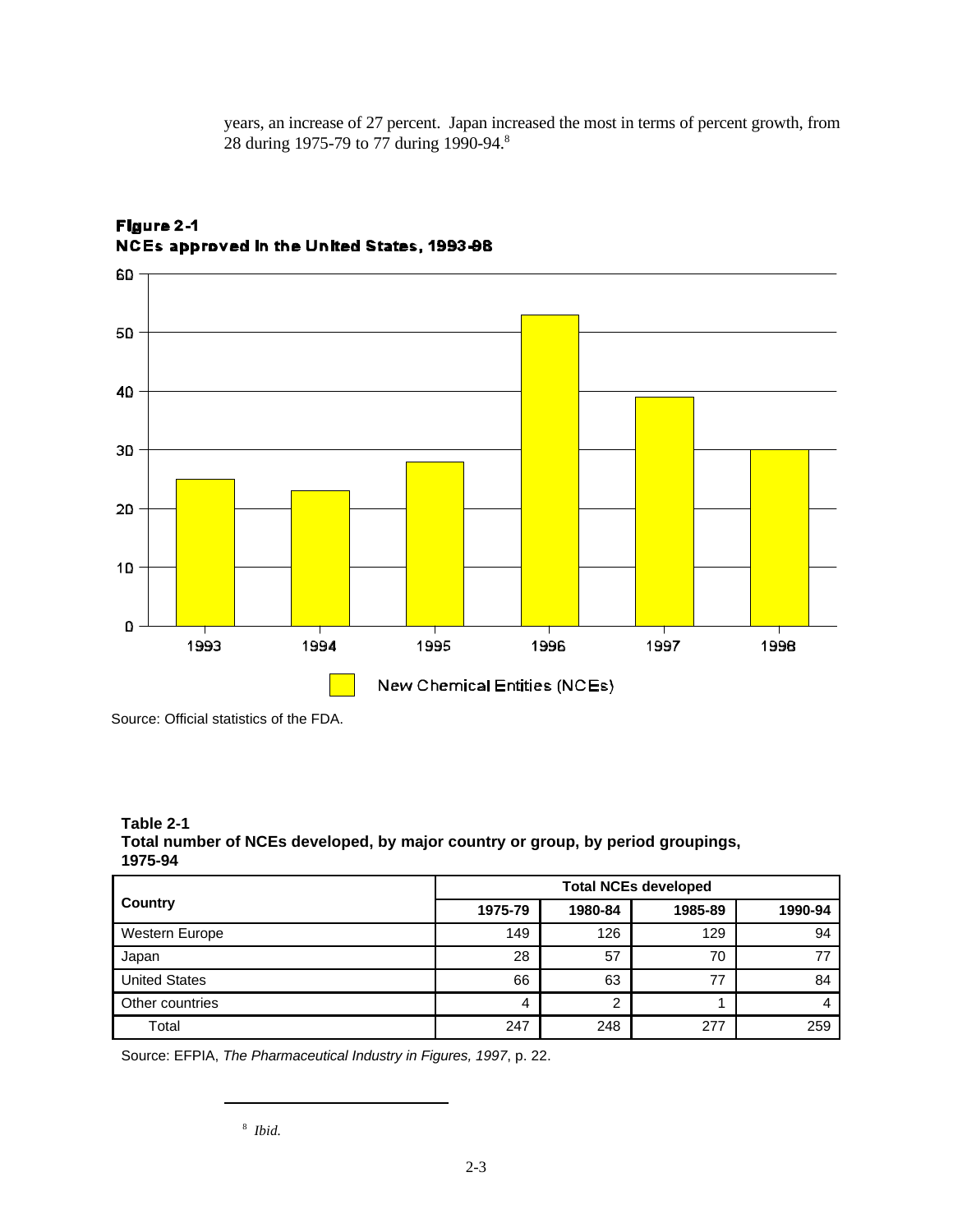A more "research-friendly" environment is considered to have helped the United States in the relatively robust growth in the number of NCEs approved over the past 20 years, and it could explain why the United States has an increasingly larger share of the total NCEs approved. In the most recent period, the United States introduced more than 32 percent of total NCEs approved in the survey. By contrast, European pharmaceutical firms have been responsible for a decreasing portion of the approved items. It has been argued that European firms have not been able to keep pace with development of new drugs because of diminishing R&D investment.<sup>9</sup>

It is evident from the NCE data presented above that the United States, Western Europe, and Japan are the primary developers of innovative pharmaceutical products. The following chapters explain the factors that have affected the success and competitiveness of the industries in these countries, particularly the United States.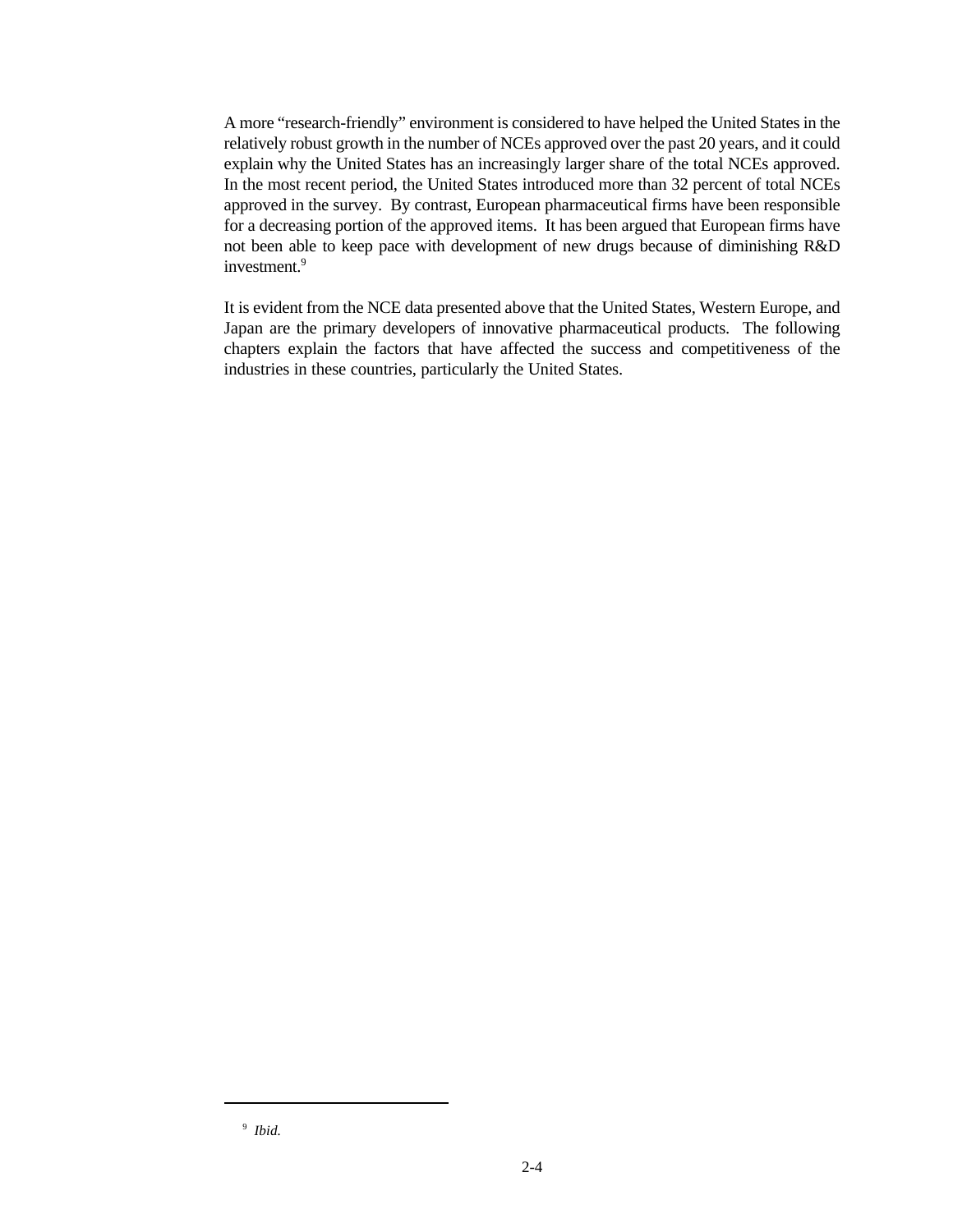# **CHAPTER 3 Description of the Pharmaceutical Industries in Selected Countries**

## **Industry Overview**

The pharmaceutical industry is complex, dynamic, and highly globalized, with many pharmaceutical companies operating in multiple countries.<sup>1</sup> Adding to the international nature of the industry, there is a continued trend toward outsourcing<sup>2</sup> various stages of the development and production of a single pharmaceutical product, including intermediate and active ingredient process development; as a result, a single finished product may be the result of materials manufactured in more than one country. In addition to its global aspect, the pharmaceutical industry continues to be characterized by high R&D expenditures and extensive regulation of its products compared with other manufacturing sectors.

The most established pharmaceutical industries are located in the United States, Western Europe, and Japan. The top 10 pharmaceutical companies based on worldwide sales in 1997 (table 3-1) are headquartered in either the United States or Western Europe. While no Japanese firms are among the top 10 companies, several firms fall in the next tier of top worldwide pharmaceutical sales.

Demand for pharmaceutical products is highest in the United States, Western Europe, and Japan. The United States accounted for approximately 33 percent of the total world market for ethical (prescription) pharmaceuticals in 1996, while Europe's share amounted to about 29 percent; Japan's share was nearly 18 percent.<sup>3</sup>

Based on reports of growth rates of over 10 percent for 1997, and estimates of similar growth for 1998, the pharmaceutical industry appears to be performing well.<sup>4</sup> A recent review of the major pharmaceutical companies reveals several factors contributing to the

 $<sup>1</sup>$  As noted in Chapter 1, this report defines the nationality of a pharmaceutical company by the</sup> geographic location of its headquarters, although country data are generally reported for the activities of all companies operating within a nation.

<sup>&</sup>lt;sup>2</sup> Because of rising R&D costs, it is increasingly important for pharmaceutical companies to maximize the period of time that products are marketed under patent exclusivity. To get products to market quickly, a company must expedite every aspect of product development; because many of the chemicals and processes involved in the pharmaceutical industry are highly specialized, more drug companies are focusing their time and resources on R&D while outsourcing the production of complex intermediates and active ingredients to other firms.

<sup>3</sup> *PhRMA Industry Profile*, *1998*, p. 70. These data are presented in the following regional/country breakout: Africa, Australasia, Canada, Europe, Japan, Latin America, Middle East, Southeast Asia & China, and the United States.

<sup>4</sup> Feliza Mirasol, "Pharma Industry is Poised for Double-Digit Growth," *Chemical Market Reporter*, April 13, 1998, p. 15.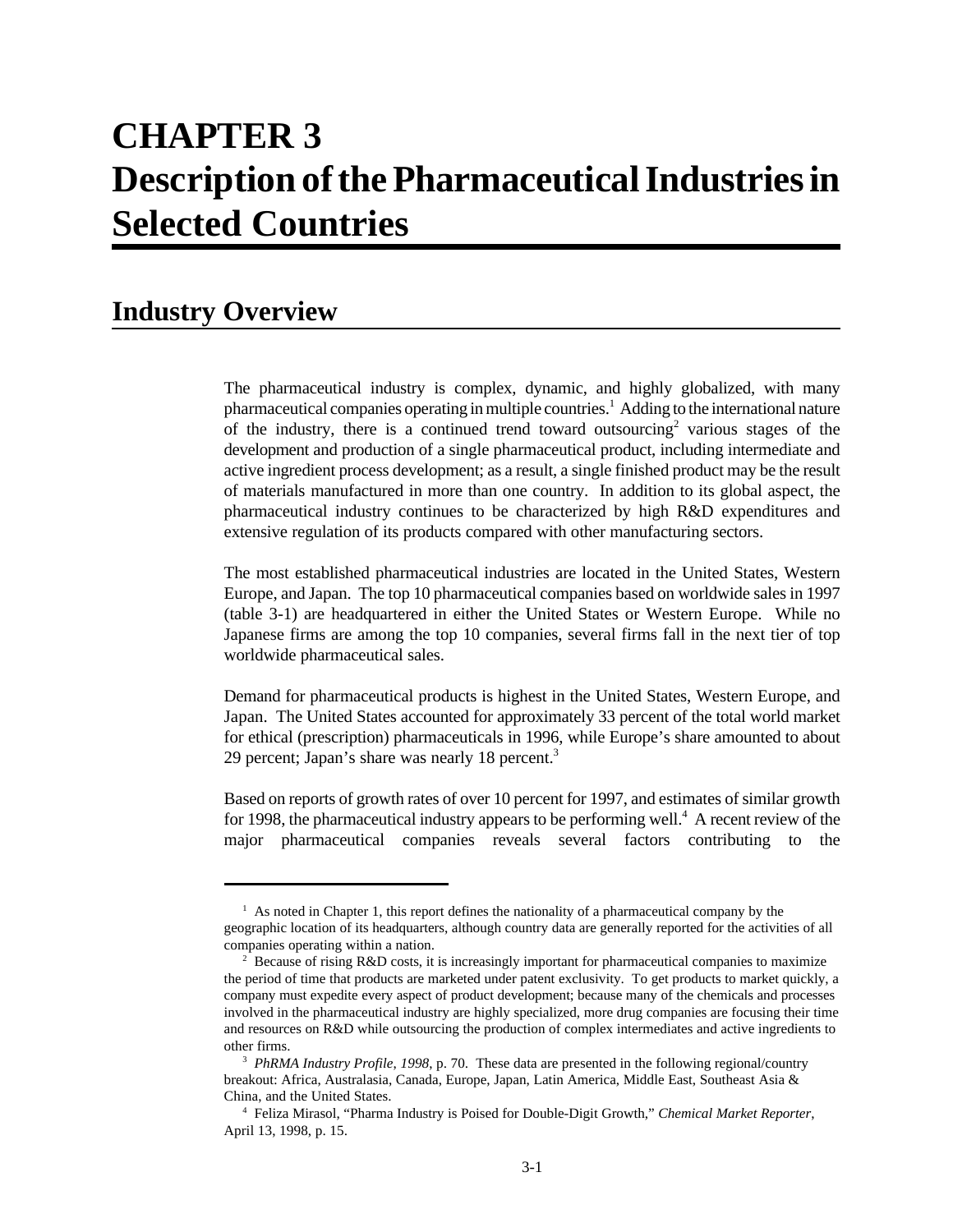| Company                       | <b>Sales</b><br>(billions of dollars) | <b>Location of</b><br>corporate headquarters |  |
|-------------------------------|---------------------------------------|----------------------------------------------|--|
| Merck                         | 11.3                                  | <b>United States</b>                         |  |
| Glaxo-Wellcome                | 10.9                                  | <b>United Kingdom</b>                        |  |
| <b>Novartis</b>               | 10.5                                  | Switzerland                                  |  |
| <b>Bristol-Myers Squibb</b>   | 9.1                                   | <b>United States</b>                         |  |
| Johnson & Johnson             | 8.6                                   | <b>United States</b>                         |  |
| Pfizer                        | 8.3                                   | <b>United States</b>                         |  |
| American Home Products        | 8.1                                   | <b>United States</b>                         |  |
| SmithKline Beecham            | 7.2                                   | United Kingdom                               |  |
| <b>Hoechst Marion Roussel</b> | 6.9                                   | Germany                                      |  |
| Lilly                         | 6.4                                   | <b>United States</b>                         |  |

#### **Table 3-1 The top 10 pharmaceutical companies, worldwide sales in 1997, and location of corporate headquarters**

Source: "Much Promised, but Little Delivered in '98," *European Chemical News*, Nov. 30, 1998, p. 23.

success of the industry on a worldwide basis.<sup>5</sup> Improved R&D productivity has brought recent opportunities for growth, and many contend that consolidation and restructuring have also been beneficial for pharmaceutical companies.<sup>6</sup>

Several large, high-profile pharmaceutical companies have recently sought to improve their competitive posture and overall company performance by developing promising product lines through licensing, engaging in joint ventures, divesting (or "spinning off") unprofitable business segments, and negotiating mergers and acquisitions (M&As).<sup>7</sup> M&As, which result in industry consolidation, arguably have the most significant effect on the pharmaceutical industry as a whole.

The motivating factor behind M&As has evolved since the 1960s and 1970s, when the primary impetus was diversification of products. The incentive changed in the 1980s, when companies merged and acquired other firms to increase international presence and infrastructure. Currently, most M&As are intended to maximize the benefits of economies of scale.<sup>8</sup> By combining the resources of two organizations, administrative staff can be cut and inefficient factories closed, resulting in cost savings; additionally, specialized sales forces and R&D capabilities of each company can complement one another, strengthening overall performance in these areas for the newly formed enterprise.<sup>9</sup> Table 3-2 outlines some of the more significant pharmaceutical industry M&As in recent years.

<sup>5</sup> "The Pressure is Still On," *Medical Advertising News*, Sept. 1996, p. 3.

<sup>6</sup> *Ibid*.

<sup>7</sup> "Business: The Mother of All Mergers," *The Economist*, Feb. 7, 1998, p. 63.

<sup>8</sup> Wayne Koberstein, "Pharma Mergers — Point/Counterpoint: A Conversation with Frederick Frank of Lehman Brothers," *Pharmaceutical Executive*, June 1998, p. 78.

<sup>&</sup>lt;sup>9</sup> "Business: The Mother of All Mergers," p. 63.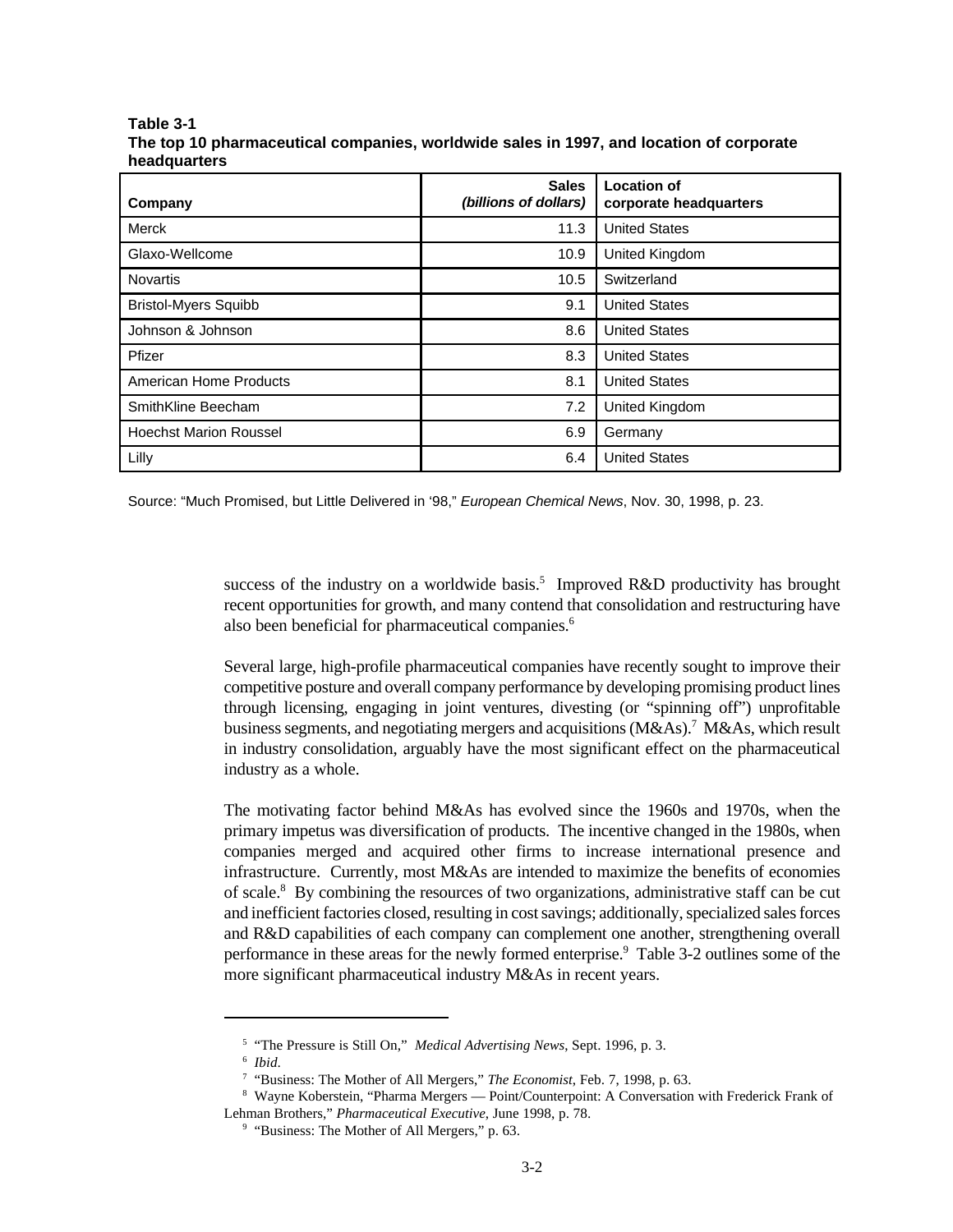| Year | <b>Companies</b>                                    | <b>Result</b>                 |  |
|------|-----------------------------------------------------|-------------------------------|--|
| 1997 | Roche and Boehringer Mannheim<br>Roche              |                               |  |
| 1996 | Elan and Athena Neurosciences                       | Elan                          |  |
| 1996 | Ciba-Geigy and Sandoz                               | Novartis                      |  |
| 1995 | Schwarz Pharma and Reed & Carnrick                  | Schwarz Pharma                |  |
| 1995 | Rhone-Poulenc Rorer and Fisons                      | <b>Rhone-Poulenc Rorer</b>    |  |
| 1995 | Pharmacia and Upjohn                                | Pharmacia & Upjohn            |  |
| 1995 | Hoechst-Roussel and Marion Merrell Dow              | <b>Hoechst Marion Roussel</b> |  |
| 1995 | Gynopharma and Ortho-McNeil                         | Gynopharma                    |  |
| 1995 | Glaxo-Wellcome Plc.<br>Glaxo and Burroughs Wellcome |                               |  |
| 1995 | Knoll and Boots                                     | Knoll                         |  |
| 1994 | SmithKline Beecham and Sterling                     | SmithKline Beecham            |  |
| 1994 | Sanofi and Sterling                                 | Sanofi                        |  |
| 1994 | Pharmacia and Ergamont                              | Pharmacia                     |  |
| 1994 | Hoffmann-LaRoche and Syntex                         | Roche Holding Ltd.            |  |
| 1994 | American Home Products and American Cyanamid        | <b>American Home Products</b> |  |
| 1990 | Boots and Flint                                     | <b>Boots</b>                  |  |
| 1990 | Pharmacia and Kabi                                  | Pharmacia                     |  |
| 1990 | Rhone-Poulenc and Rorer                             | <b>Rhone-Poulenc Rorer</b>    |  |
| 1989 | American Home Products and A.H. Robins              | <b>American Home Products</b> |  |
| 1989 | <b>Bristol-Myers and Squibb</b>                     | <b>Bristol-Myers Squibb</b>   |  |
| 1989 | <b>Merrell Dow and Marion</b>                       | <b>Marion Merrell Dow</b>     |  |
| 1989 | SmithKline and Beecham                              | SmithKline Beecham            |  |

**Table 3-2 M&As in the pharmaceutical industry, 1989-97**

Source: Compiled from information presented by PhRMA in *Industry Profile, 1997*, p. 41, Ann M. Thayer, "Pharmaceuticals: Redesigning R&D," *Chemical and Engineering News*, Feb. 23, 1998, p. 26, and information from the SmithKline Beecham home page (www.sb.com/company/hist\_01.htm) obtained on Nov. 12, 1998.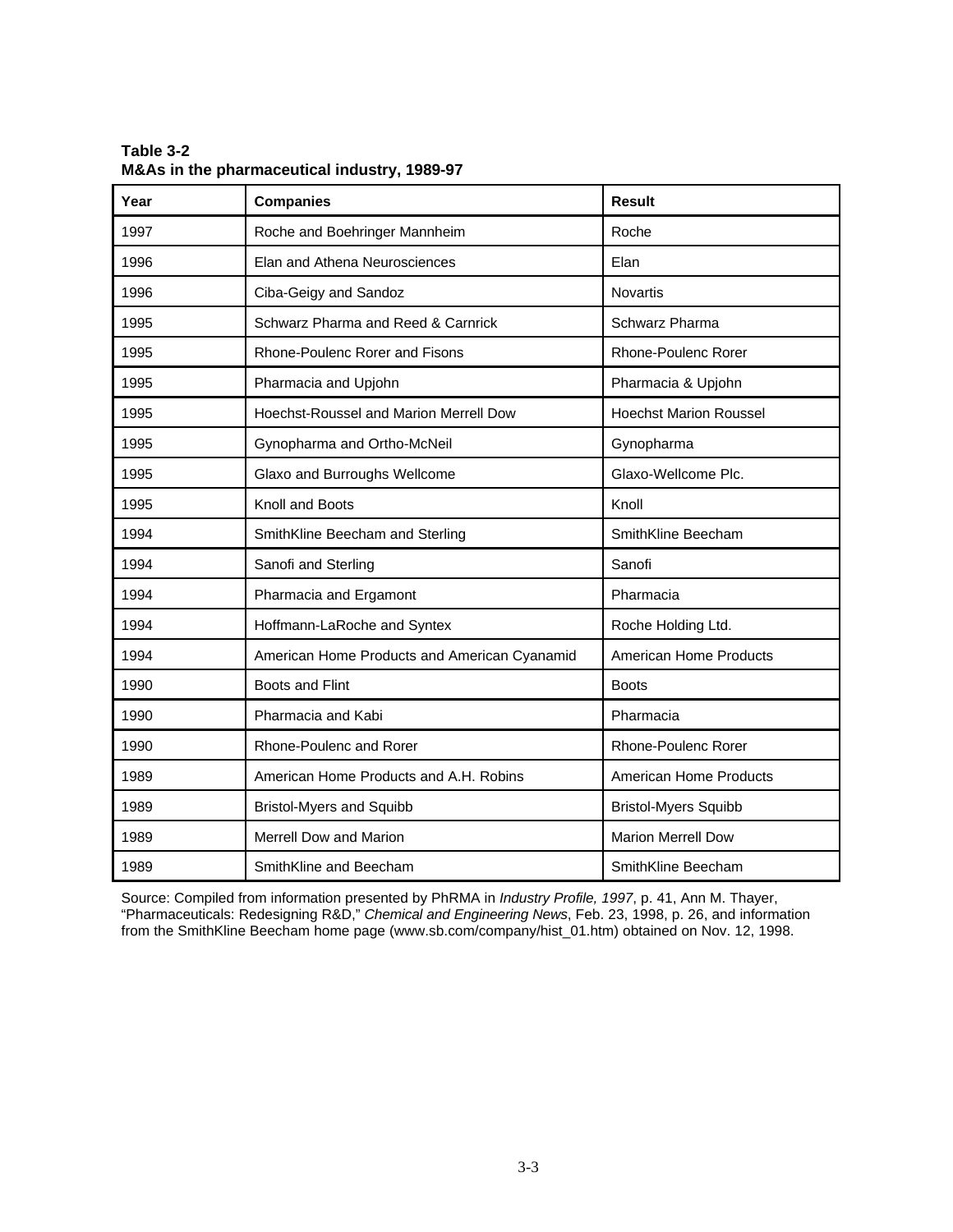Analysts have noted one negative result of these M&As. Reportedly, a new product must be capable of generating significant sales revenues to attract the resources of a very large pharmaceutical company, primarily because the firm's overall revenues are too high to be affected noticeably by small increases. Products with lower sales value may be overlooked by these large merged pharmaceutical companies, even though the vast majority of pharmaceutical sales do not involve the top selling drugs.<sup>10</sup> However, this trend can work to the advantage of medium-sized pharmaceutical companies. In focusing their business on the development of potential products discovered by other firms (to avoid costly research expenditures), middle tier companies are often able to attract product development from larger firms who may only be willing to devote marketing resources to blockbuster drugs. Also, medium-sized companies are typically more flexible in making deals than larger firms, as reflected in how deals are structured and the timeliness with which the deals are closed.<sup>11</sup> In this way, the effect of M&As on the pharmaceutical industry seems to be somewhat balanced, even though it is evolving.

Because of the importance of the United States, Western Europe, and Japan as both suppliers and consumers of pharmaceuticals, the remainder of this chapter focuses on the pharmaceutical industries in these three geographic areas. The following sections provide, to the extent possible, an overview of the industry of each country/country group. There is a review of employment trends for each area. R&D expenditures are also evaluated as a strong indicator of the competitiveness of each industry.<sup>12</sup> The state of the biotechnology industry, widely considered one of the most rapidly developing research areas within the pharmaceutical sector, is assessed as evidence of an industry's ability to invest in risky R&D activities and successfully commercialize the scientific findings. Additionally, relevant Government policies are examined as another critical factor for competitiveness, particularly those policies that affect the rate of drug approval, the extent of patent protection, or the pricing and prescribing behavior in the market. As discussed in the Commission's 1991 competitiveness study, factors that affect a firm's profitability have a significant effect on that firm's ability to invest in the R&D necessary to develop innovative products.

## **United States**

### *Industry*

The pharmaceutical industry in the United States, composed of approximately 700 companies that develop, manufacture, and market ethical pharmaceutical products, including both proprietary (brandname) and generic medicines, appears competitive. Reflecting a 10-percent rise over 1996, the value of U.S. shipments of pharmaceutical products in 1997 was estimated at nearly \$83 billion.<sup>13</sup> This increase can be attributed to the recent success of new products

<sup>&</sup>lt;sup>10</sup> Kevin Gopal, "Megamergers — Boon or Bust?" *Pharmaceutical Executive*, Nov. 1996, pp. 34-36.

<sup>&</sup>lt;sup>11</sup> Klaus Veitinger, "Midsized Player — A Model for the 21st Century," *Pharmaceutical Executive*, Oct. 1998, pp. 86-94.

<sup>&</sup>lt;sup>12</sup> Chapter 2 of the Commission's 1991 competitiveness study addresses the importance of R&D as a factor affecting a company's ability to develop innovative ethical drugs.

<sup>&</sup>lt;sup>13</sup> Official statistics of the U.S. Dept. of Commerce; estimate by USITC staff.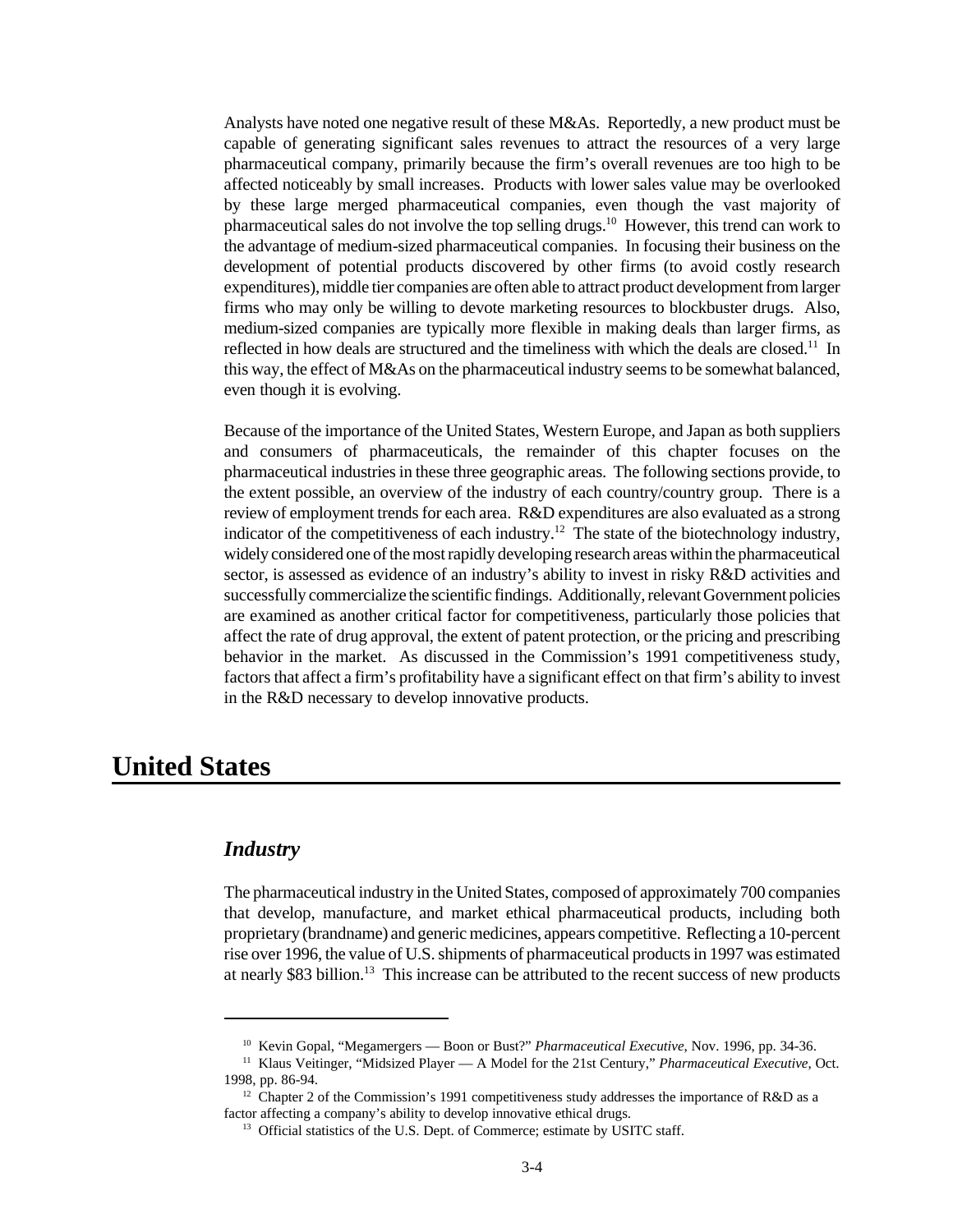and product line extensions as opposed to increases in price or sales volume of existing products.<sup>14</sup> Reportedly, 61 new pharmaceutical products were introduced to the market in 1997, compared with 53 items in 1996.<sup>15</sup>

The domestic market for OTC medications, although significant, is smaller than the market for prescription medications. In 1997, there were an estimated 100,000 OTC products on the market, in a variety of sizes and dosage forms, with sales reaching an estimated \$16.6 billion. The extremely competitive market for OTC medications has resulted in an average cost of about \$5.00 per package, compared with an average price of an ethical drug of about  $$22.00<sup>16</sup>$ 

In table 3-3, the top 10 companies that have operations in the United States are listed, based on sales from their U.S.-based operations only. It should be noted that not all of the companies on the following list are headquartered in the United States, which indicates the strong multinational presence that is common among drug companies. Because firms may have extensive operations outside of the United States, the ranking order at the world level (table 3-1) is sometimes different from its rank among domestic producers.

| Rank           | Company                     | U.S. pharmaceutical sales<br>(in billion dollars) |
|----------------|-----------------------------|---------------------------------------------------|
|                | Bristol-Myers Squibb (US)   | 5.70                                              |
| $\overline{2}$ | Johnson & Johnson (US)      | 5.66                                              |
| 3              | Merck & Co. (US)            | 5.65                                              |
| 4              | Glaxo-Wellcome (UK)         | 5.54                                              |
| 5              | American Home Products (US) | 5.33                                              |
| 6              | Pfizer (US)                 | 4.95                                              |
| 7              | Lilly (US)                  | 4.39                                              |
| 8              | SmithKline Beecham (UK)     | 4.02                                              |
| 9              | Novartis (Swiss)            | 3.99                                              |
| 10             | Schering-Plough (US)        | 3.81                                              |

**Table 3-3 The top 10 pharmaceutical companies in the United States, by U.S. pharmaceutical sales, 1997**

Source: "Pharmaceutical Rankings Change as New Products Enter the Scene," *Chemical Market Reporter* (New York), Mar. 9, 1998, p. 35.

<sup>14</sup> "Pharmaceutical Rankings Change as New Products Enter the Scene," *Chemical Market Reporter*, Mar. 9, 1998, p. 35.

<sup>&</sup>lt;sup>15</sup> *Ibid*. Introducing a product to market is distinct from gaining approval for an NCE (compare with figure 2-1).

 $16$  Information obtained from the Nonprescription Drug Manufacturers Association (NDMA) website (www.ndmainfo.org/facts) on July 21, 1998.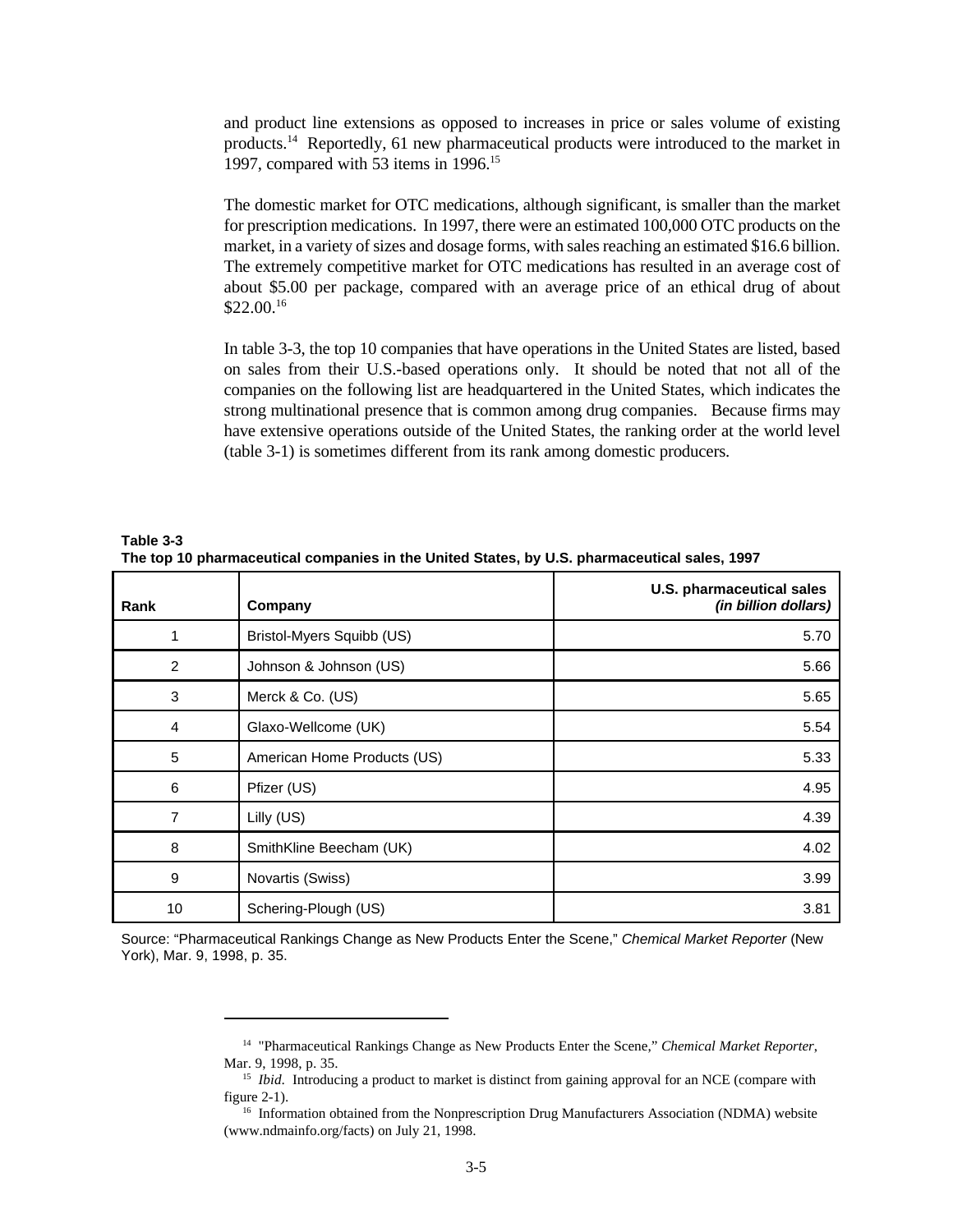The U.S. pharmaceutical industry, particularly the research-based companies, has played a significant role in the increased use of outsourcing within the sector. The world market for outsourced services in the patented and brandname pharmaceutical industry is estimated to have been \$4 billion for 1997; of this total, the U.S. pharmaceutical industry demand for outsourcing accounted for about 60 percent. However, U.S. capacity for outsourced services to support the pharmaceutical industry was about 20 percent of the total world capacity and equaled only one-third of European outsourcing production capacity.<sup>17</sup> Reportedly, U.S. chemical companies are discouraged from establishing themselves in the pharmaceutical outsourcing market at least in part because of the disparity in FDA inspection standards for domestic versus overseas facilities.<sup>18</sup> As a result, there is a shortage of U.S. fine chemical facilities that have FDA approval and can also perform the highly specialized processes that are required for the complex chemicals used by drug companies.<sup>19</sup>

The outsourcing market for generics is slightly different than for brandname products. Although many producers of bulk active ingredients are located in Europe, import competition also comes from low-cost sources, such as Asia. Also, the recent ruling on patent laws in the EU has made it illegal for companies in member states to sell active ingredients for products that are still under patent anywhere in the world.<sup>20</sup> In many countries, including the United States, it is legal to sell patented active ingredients for the development and clinical trials of generic products, even though the generics may not be sold on the market until the expiration of the patent. As a result, U.S. generics manufacturers who had been traditionally supplied by European producers must find alternative sources of patented active ingredients in order to begin marketing a product immediately after patent protection ends for the brandname product.<sup>21</sup> Although imports from Europe are still strong and shipments from India and China are increasing, the domestic pharmaceutical industry is optimistic that this advantage over the Europeans will encourage the U.S. fine chemicals industry to develop its outsourcing services for bulk active ingredients. $^{22}$ 

### *Employment*

Employment during 1993-97 is shown by 3-digit and 4-digit SIC codes in table 3-4. In 1997, total employment in the pharmaceutical industry (SIC 283) reached the highest recorded levels for the period with 267,200 employees, following a gradual decline in employment during 1993-95. The decrease has largely been attributed to the rationalization of the industry, by which mergers and buyouts resulted in the elimination of many redundant

<sup>17</sup> Bruce Gain, "U.S. Lags Europe in Outsourcing Capacity," *Chemical Week*, Sept. 10, 1997, p. 44.

<sup>18</sup> Andrea Foster, "FDA Foreign Inspections Faulted," *Chemical Week*, May 13, 1998, p. 54. In a March 29, 1999 discussion with an FDA official, he stated that both foreign and domestic inspections of facilities for an NDA are identical; however, limited resources result in less frequent routine "follow-up" inspections of overseas facilities as compared with inspections of facilities located in the United States.

<sup>19</sup> *Ibid.*

<sup>20</sup> Sean Milmo, "EU Court Ruling Deals a Setback to Generics Arm," *Chemical Market Reporter*, Aug. 4, 1997, p. 7.

<sup>21</sup> Matthew Lerner, "Bulk Pharma Taking Root in Americas," *Chemical Marketing Reporter*, May 20, 1996, p. 5.

<sup>22</sup> Bill Macdonald, "Asian Plants Relish in Custom Synthesis," *Asia-Pacific Chemicals*, May 1998, p. 31.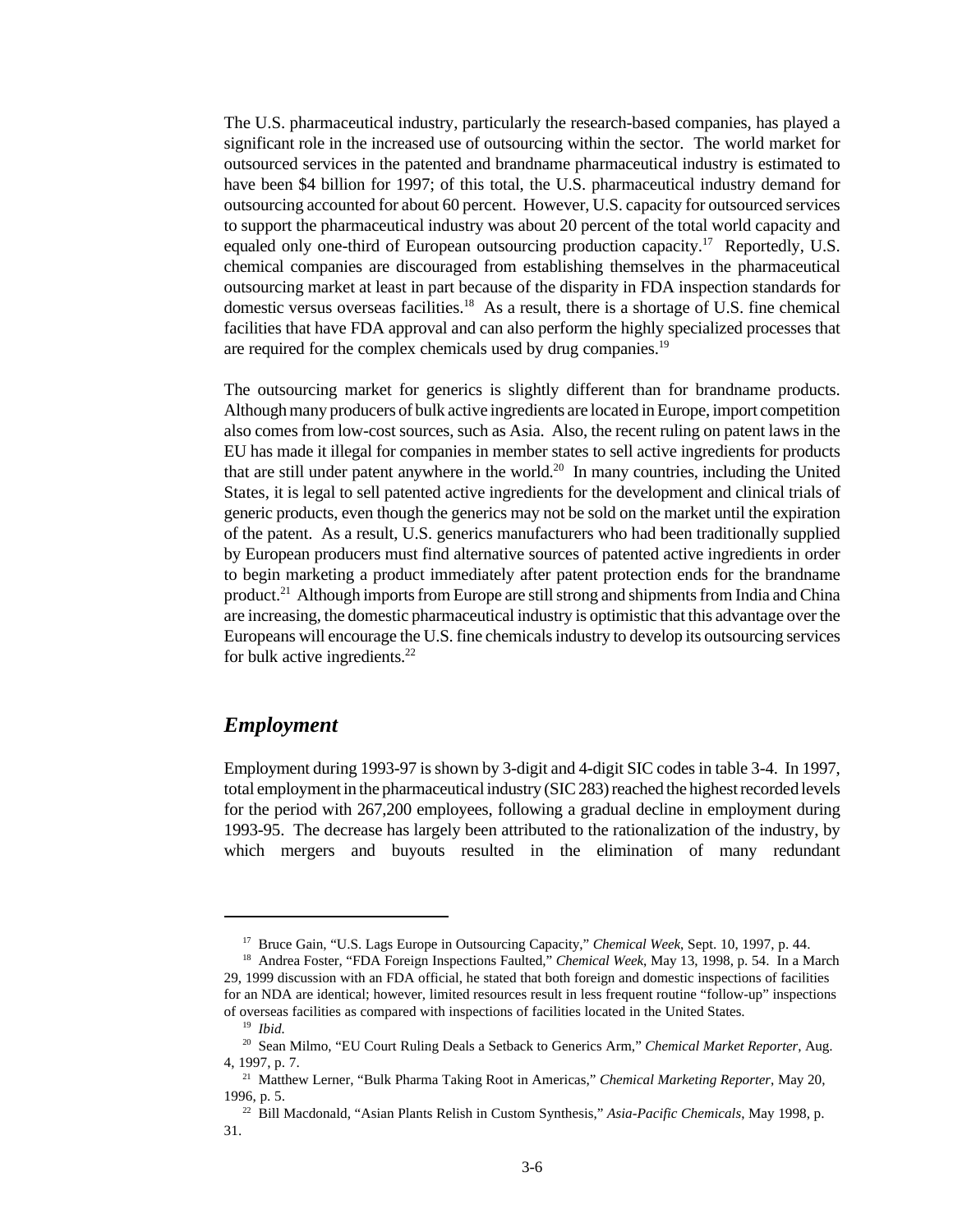structures. After a period low of 259,800 employees in 1995, employment for SIC 283 increased during  $1996-97<sup>23</sup>$  The upward trend is likely a result of the new products and product line extensions that encouraged growth in the industry.

**Table 3-4 Employment in the U.S. pharmaceutical industry, by SIC code, 1993-97**

| <b>SIC</b> | <b>Description</b>                 | 1993    | 1994    | 1995    | 1996    | 1997    |
|------------|------------------------------------|---------|---------|---------|---------|---------|
| 283        | Medicinal Chemicals (Drugs)        | 264.400 | 263,000 | 259,800 | 260,600 | 267,200 |
| 2834       | <b>Pharmaceutical Preparations</b> | 215,800 | 213.300 | 209.500 | 207,900 | 211.100 |

Source: Bureau of Labor Statistics

Employment for SIC 2834 (pharmaceutical preparations), the largest group, consisting of finished ethical and OTC generic and brandname preparations, decreased from 215,800 to 207,900 employees during 1993-96. Although employment in SIC 2834 did not return to its peak of 1993, the 1997 total of 211,100 employees reflected the first increase in employment levels over the five-year period.<sup>24</sup> As in SIC 283, it is likely that employment in SIC 2834 is growing in conjunction with the increasing number of new products and expanded product lines introduced by the pharmaceutical industry.

#### *Research and Development Expenditures*

A long-standing measure and determinant of competitiveness in the pharmaceutical industry is the amount spent on  $R&D<sup>25</sup>$  Other factors, such as pricing, profit rates, and marketing expenditures have been put forth as measures of competitiveness, but R&D expenditures are associated with the development of newer, proprietary drugs. R&D affords companies the opportunity to develop a drug with unique therapeutic value rather than having to compete on a price basis with OTC, generic, or so-called "me too"<sup>26</sup> preparations; innovative drugs bring higher profits, allowing more investment in R&D.

Trends in R&D spending for 1993-97 are shown in figure 3-1. With an increase in the costs to develop NCEs, the amount spent on R&D also increased. It is estimated that in 1997 companies spent \$15.5 billion domestically on R&D to develop ethical pharmaceuticals, compared with \$13.6 billion in 1996. An additional \$3.5 billion was spent by U.S. companies on R&D overseas in 1997. Domestic R&D expenditures for 1998 are expected to reach \$17.2 billion, a rise that further reflects the increasing costs of drug development.<sup>27</sup>

<sup>&</sup>lt;sup>23</sup> Based on data reported by the Bureau of Labor Statistics.

<sup>24</sup> *Ibid.*

<sup>25</sup> Commission's *1991 Competitiveness Study*, p. 2-1.

<sup>&</sup>lt;sup>26</sup> A "me-too" preparation, broadly defined, is one that is similar, either therapeutically or chemically, to an existing pharmaceutical product.

<sup>27</sup> *PhRMA Industry Profile, 1998*, p. 90.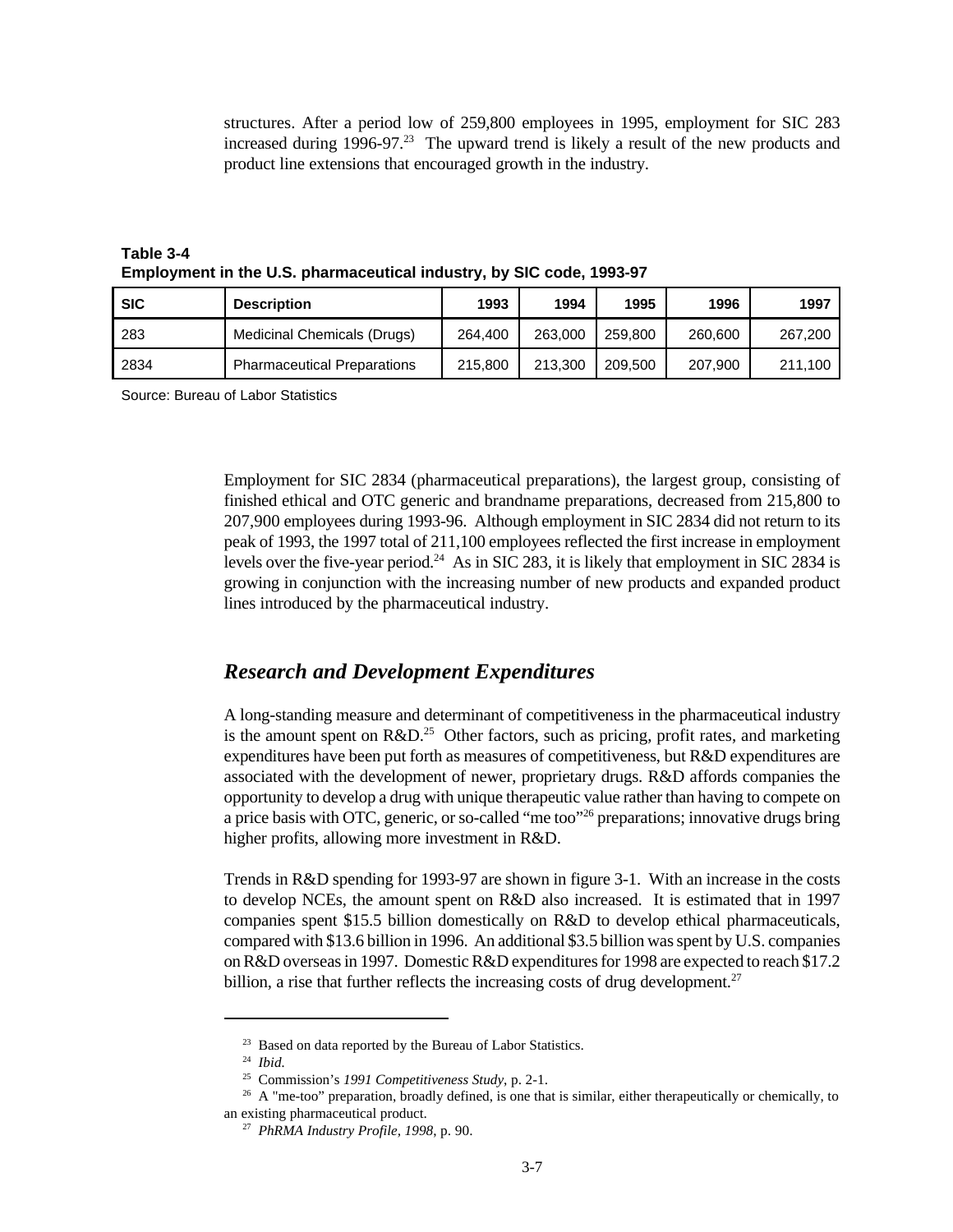

Figure 3-1 Domestic and overseas R&D expenditures by U.S. companies, 1993-97

Note.—Data for 1997 are estimated. Source: *PhRMA Industry Profile, 1998*, p. 90.

> Surveys by PhRMA show that the percentage of sales reinvested in R&D during 1993-97 was fairly consistent, ranging from a low of 19.4 percent in 1995 to a high of 20.4 percent in 1994. The estimated ratio of R&D to sales for 1997 is 20.3 percent (table 3-5).

#### **Table 3-5**

**R&D spending by the U.S. pharmaceutical industry, U.S. sales (including foreign sales), and ratio of R&D to sales, in millions of dollars, 1993-97**

| Year  | Domestic U.S. R&D<br>expenses | U.S. sales, including foreign sales | <b>Ratio of R&amp;D to sales</b> |
|-------|-------------------------------|-------------------------------------|----------------------------------|
| 1993  | 10,473                        | 52,573                              | 19.9%                            |
| 1994  | 11,101                        | 54,346                              | 20.4%                            |
| 1995  | 11,834                        | 61,138                              | 19.4%                            |
| 1996  | 13,576                        | 68,536                              | 19.8%                            |
| 19971 | 15,422                        | 75,788                              | 20.3%                            |

<sup>1</sup> Data estimated for 1997.

Source: *PhRMA Industry Profile, 1998*, p. 91*.*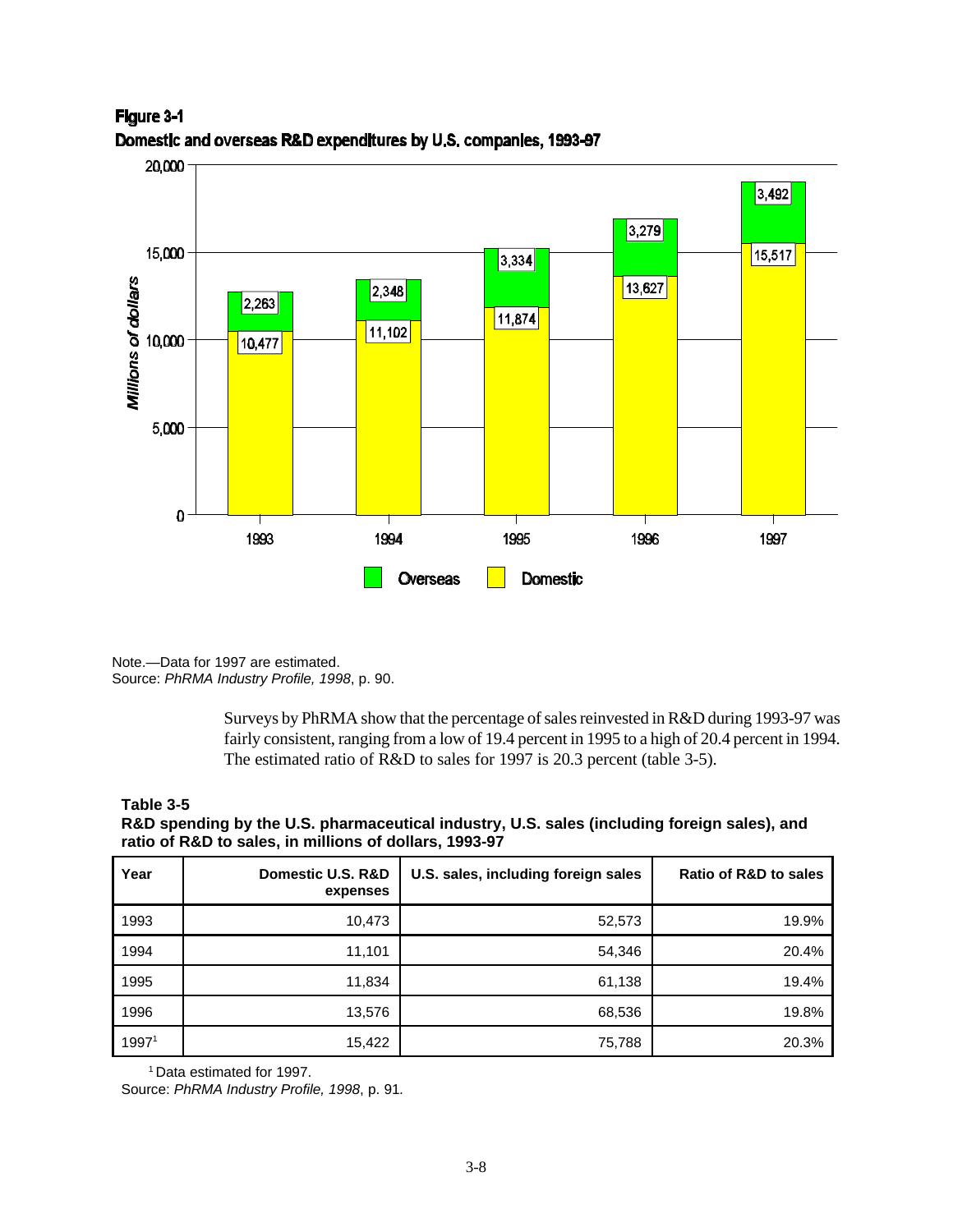A breakdown of domestic R&D expenditures for the pharmaceutical industry is shown by therapeutic category in figure 3-2. The categories with the greatest amounts of R&D spending in 1996 were drugs affecting the central nervous system, followed by drugs to treat neoplasms, the endocrine system, and metabolic diseases. Antiinfectives and cardiovascular drugs were third and fourth, respectively, with the four categories together accounting for over 73 percent of R&D spending.





Source: *PhRMA Industry Profile, 1998*, p. 96.

### *Shipments and Trade Balance*

U.S. shipments in the pharmaceutical industry reached a level of approximately \$82.6 billion in 1997, an increase of 41 percent from \$58.4 billion in 1993. As shown in table 3-6, total trade in pharmaceuticals also increased during those years. U.S. imports increased dramatically, from \$6.1 billion in 1993 to \$12.8 billion in 1997, an increase of about 110 percent. U.S. exports did not increase as quickly as imports, rising from about \$7.2 billion to \$9.6 billion (33 percent) over 1993-97. These changes in trade resulted in a deteriorating trade balance for the United States, ranging from a \$1.1 billion surplus in 1993 to a \$3.2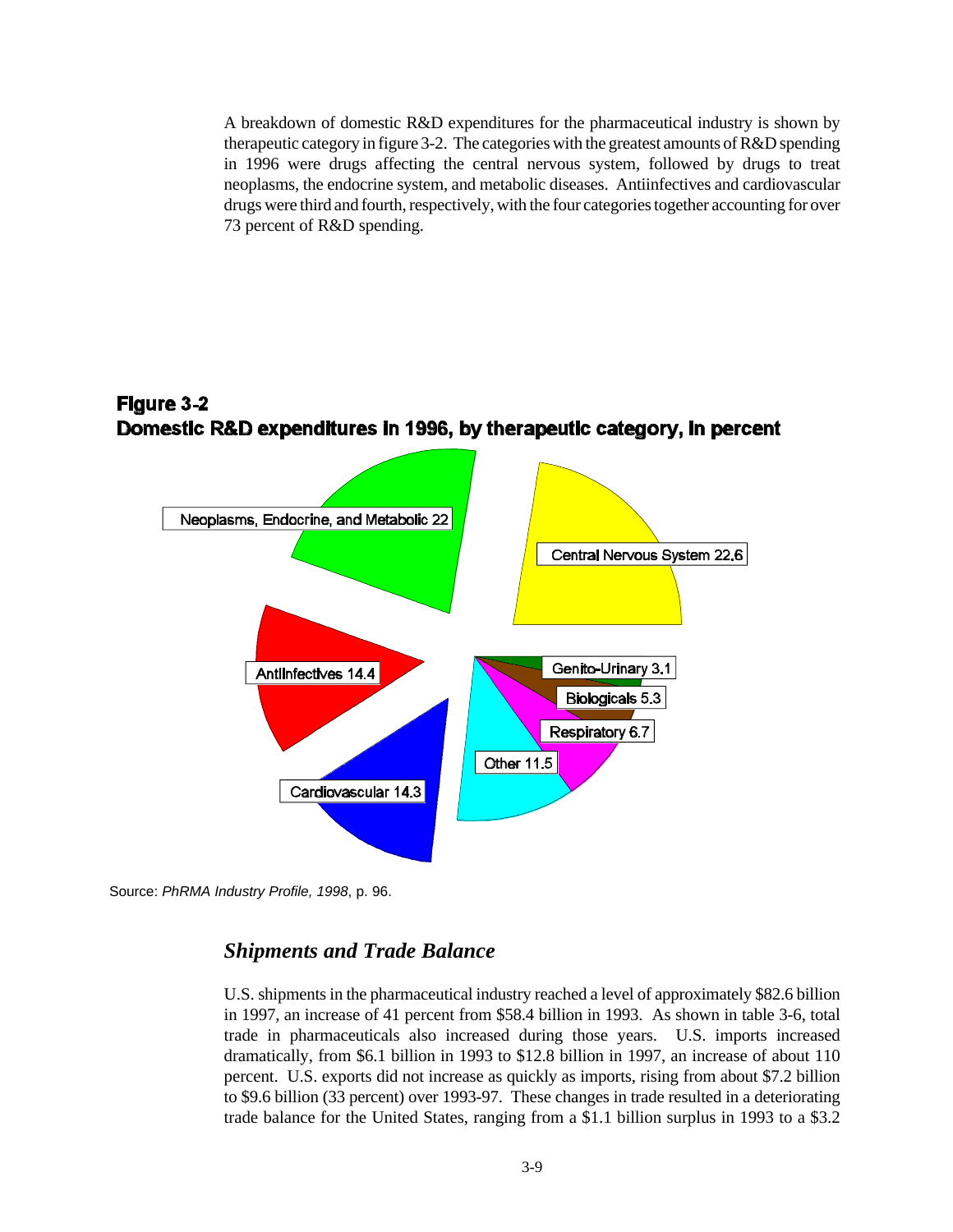billion deficit in 1997.<sup>28</sup> The most significant increase in imports came from Western Europe, the primary source of imported pharmaceutical products for the United States. There are several factors that contributed to the increase in products from Europe, including related party trade, greater capacity for outsourced<sup>29</sup> production as compared with the United States, favorable high technology business policies (e.g., tax incentives) in Ireland, and Government health care policies that have reduced local demand in certain European countries.<sup>30</sup>

#### **Table 3-6**

**Pharmaceuticals: U.S. shipments, domestic exports, imports for consumption, merchandise trade balance, apparent consumption, exports as a percent of shipments, and imports as a percent of consumption, 1993-97**

| Year | <b>Shipment</b><br>s | <b>Exports</b> | <b>Imports</b>        | Trade<br>balance | Apparent<br>consumption | Exports as a<br>percent of<br>shipments | Imports as a<br>percent of<br>consumption |
|------|----------------------|----------------|-----------------------|------------------|-------------------------|-----------------------------------------|-------------------------------------------|
|      |                      |                | (millions of dollars) |                  |                         |                                         | (percent)                                 |
| 1993 | 58,428               | 7,222          | 6,094                 | 1,128            | 59,556                  | 12.4                                    | 10.2                                      |
| 1994 | 60,811               | 7,565          | 6,966                 | 599              | 61,410                  | 12.4                                    | 11.3                                      |
| 1995 | 68,473               | 7,996          | 8,583                 | $-587$           | 67,886                  | 11.7                                    | 12.6                                      |
| 1996 | 75,047               | 8,889          | 11,161                | $-2,272$         | 72,775                  | 11.8                                    | 15.3                                      |
| 1997 | 182,550              | 9,600          | 12,836                | $-3,236$         | 79,314                  | 111.6                                   | 16.2                                      |

<sup>1</sup>Estimated by USITC staff. Source: U.S. Department of Commerce.

### *Biotechnology Products*

With advancements in the study of genetically modified organisms and improved recombinant research methods, the field of biotechnology has become increasingly important to the pharmaceutical industry. Biopharmaceutical products with marketable value, such as antiviral compounds used in the treatment or prevention of AIDS and new cancer and cardiovascular disease diagnostics, have changed the medical field by offering innovative, highly effective treatments for serious ailments.<sup>31</sup>

Returns on investment in the U.S. biotechnology industry were not generally realized until 1997, when profits from the successful commercialization of biopharmaceuticals began to

<sup>&</sup>lt;sup>28</sup> Data from the official statistics of the Department of Commerce.

<sup>&</sup>lt;sup>29</sup> The trend in outsourcing various stages of pharmaceutical production is discussed earlier in this chapter.

<sup>&</sup>lt;sup>30</sup> See USITC Pub. 3120, *Shifts in U.S. Merchandise Trade in 1997*, July 1998, pp. 7-6, 7-7. This report is available online at http://www.usitc.gov/332s/332index.htm.

<sup>&</sup>lt;sup>31</sup> "Finding the Cure," *Chemical Marketing Reporter*, April 14, 1997, p. SR-3.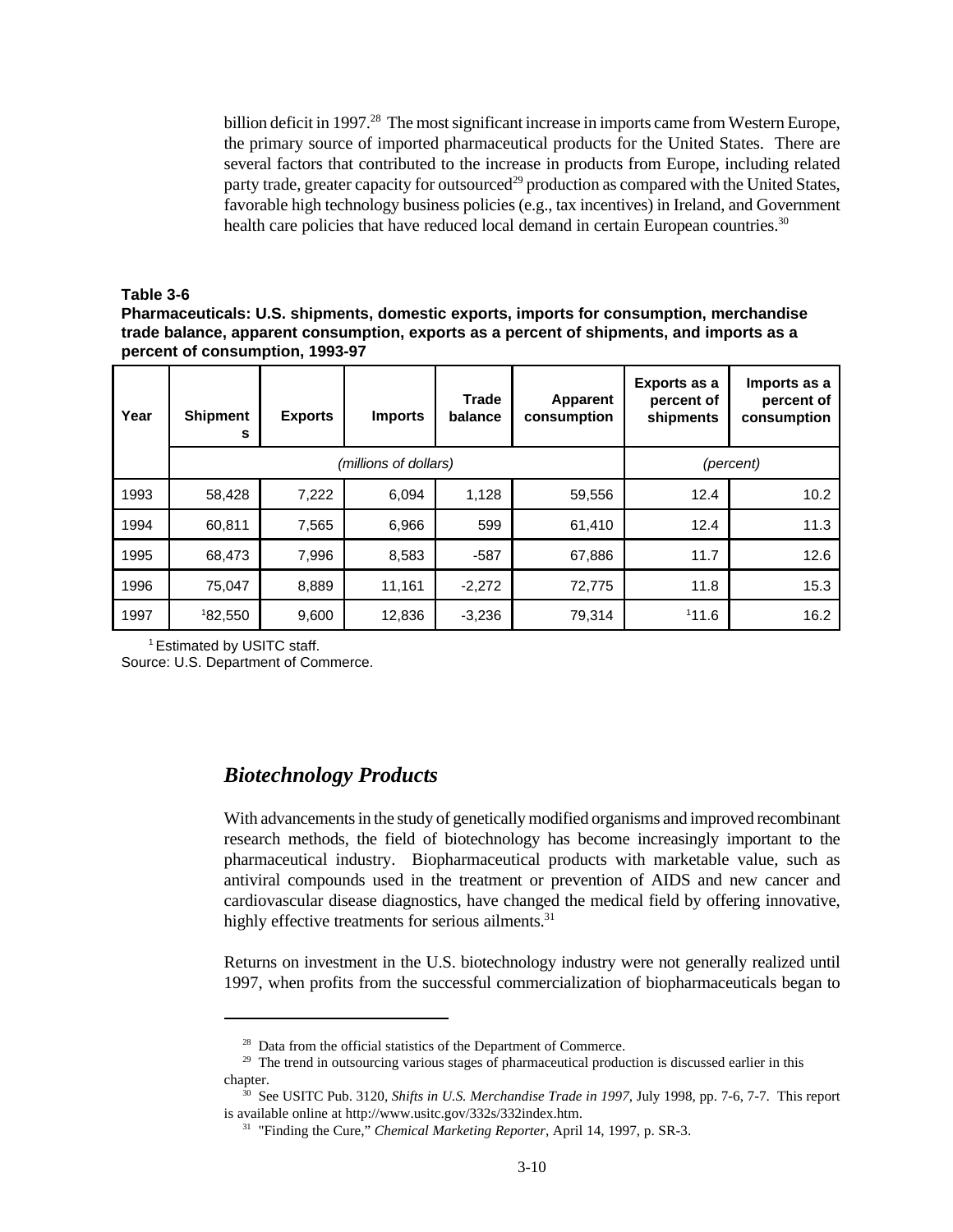compensate for high R&D expenditures. Sales for 1997 reached more than \$5.7 billion, reflecting a 15.5 percent increase over  $1996$ <sup>32</sup> Continued sales growth is expected. While there are over 40 biopharmaceuticals and vaccines currently approved by the FDA, 272 biopharmaceutical drugs are in human clinical trials, with countless others in the preliminary stages of development.<sup>33</sup> The top ten biotechnology products, along with their producers, are listed on table 3-7; three of the top firms in the United States are Amgen, Genentech, and Biogen.<sup>34</sup>

#### **Table 3-7**

| Top products in the biotechnology industry, the developer, and the marketer, by 1996 sales, in |  |  |
|------------------------------------------------------------------------------------------------|--|--|
| millions of dollars                                                                            |  |  |

| <b>Product</b>   | <b>Developer</b>              | <b>Marketer</b>    | 1996 sales<br>$$$ million) |
|------------------|-------------------------------|--------------------|----------------------------|
| Epogen           | Amgen                         | Amgen              | 1,150                      |
| Neupogen         | Amgen                         | Amgen              | 1,017                      |
| Procrit          | Amgen                         | Ortho Biotech      | 995                        |
| <b>Humulin</b>   | Genentech                     | Eli Lilly          | 884                        |
| Engerix-B        | Genentech                     | SmithKline Beecham | 568                        |
| Intron A         | Biogen                        | Schering-Plough    | 524                        |
| <b>Betaseron</b> | Chiron/Berlex                 | Berlex/Schering AG | 353                        |
| Epivir           | Biochem Pharma/Glaxo Wellcome | Glaxo Wellcome     | 306                        |
| Activase         | Genentech                     | Genentech          | 284                        |
| Humatrope        | Genentech/Eli Lilly           | Eli Lilly          | 268                        |
|                  |                               | <b>Total</b>       | 6,349                      |

Source: Feliza Mirasol, "Biopharmaceuticals Shine, Break-Even Point in Sight," *Chemical Market Reporter*, June 22, 1998, p. 16.

> There are currently about 350 publicly held biotech companies in the United States,<sup>35</sup> which industry analysts have reported to be excessive given the investment dollars available.<sup>36</sup> While several of the larger biotech companies are now able to bring their products to market, smaller

<sup>32</sup> Joseph Chang, "Biotech Industry Comes of Age: Sales Surged 15 Percent in '97," *Chemical Market Reporter*, June 22, 1998, p.1.

<sup>33</sup> "Biopharmaceutical Manufacturing Moves Into the Custom Arena," *Chemical Market Reporter*, Jan. 19, 1998, p. F22.

<sup>34</sup> Feliza Mirasol, "Biopharmaceuticals Shine, Break-Even Point in Sight," *Chemical Market Reporter*, June 22, 1998, p.16.

<sup>&</sup>lt;sup>35</sup> There are a reported 1,287 companies involved in the biotechnology industry in the United States, a number that includes private corporations, firms whose primary activities lie in other (often tangential) fields, and biotech firms that focus on non-pharmaceutical applications in their research.

<sup>&</sup>quot;Biopharmaceutical Manufacturing," p. F20. For information about the strong links among Government research agencies, universities, and the biotech industry, please refer to the Commission's *1991 Competitiveness Study*.

<sup>36</sup> Chang, "Biotech Industry," p. 21.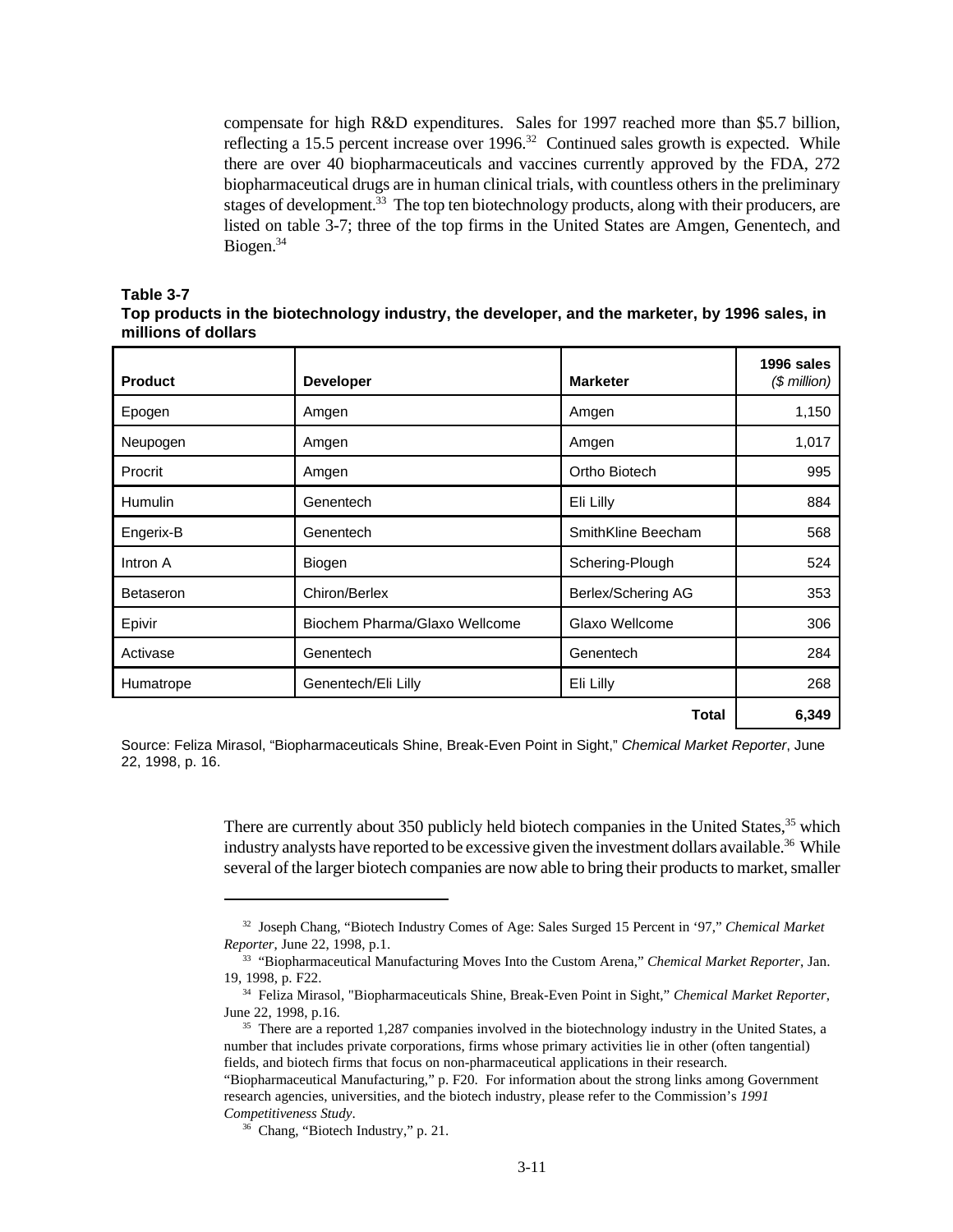firms are generally still in need of larger pharmaceutical firms, or another biotech firm, to see their biopharmaceuticals through the final phases of development and marketing.<sup>37</sup> As a result, an increased number of future consolidations and strategic partnerships within the industry are anticipated.<sup>38</sup> Formal collaborations in the biopharmaceutical field increased from 320 business arrangements in 1989 to 628 in 1997.<sup>39</sup>

Overall, the United States is widely considered the world leader in the biotech industry. About 65 percent of worldwide patents on biopharmaceutical products are held by U.S. companies, and of the applications for patents on DNA sequences, $40$  about 63 percent of the worldwide total were submitted by U.S. firms. The U.S. success in this field has been attributed to the availability of funds, an environment conducive to an entrepreneurial spirit in scientific areas, and the relatively efficient review processes of the FDA.<sup>41</sup>

### *Government Policies*

Historically, the Food, Drug and Cosmetics Act of 1938 (FDCA) has played an important role in maintaining the safety and efficacy of pharmaceuticals and protecting consumer health. $42$ Several changes to these regulations have occurred since the Commission's 1991 competitiveness report was published, the last of which came under the Food and Drug Administration Modernization Act of 1997 (FDAMA). The most significant modifications have resulted in a shorter FDA approval process for new drug applications (NDAs) and a limited scope of legal action that is allowable against a manufacturer of a drug (or device) found to be defective. Some significant regulations on the industry identified in the Commission's 1991 competitiveness study, such as restrictions on biological products and the Orphan Drug Act, which governs approval of drugs for treatment of diseases affecting 200,000 or fewer people, have changed very little since that time.

As reported in the Commission's 1991 competitiveness study, the ability of a company to compete successfully is dependent upon its ability to innovate, or provide new products.<sup>43</sup> Because any new drug to be marketed in the United States requires approval from the FDA, the time taken by the approval process reduces the effective patent "life" of the new drug.<sup>44</sup> This reduced period of exclusivity subsequently reduces the amount of time available to recover funds invested in R&D.

<sup>37</sup> "Beyond the Behemoths," *The Economist*, Feb. 21, 1998, p. 16.

<sup>38</sup> Chang, "Biotech Industry," p. 21.

<sup>39</sup> "Biotech Industry Sees Dealmaking Double over the Past Eight Years," *Chemical Market Reporter*, June 22, 1998, p. 18.

<sup>40</sup> DNA sequences provide the genetic coding for an organism.

<sup>41</sup> See the Commission's *1991 Competitiveness Study* and "Regulations are Making Europe a Biotech Dinosaur," *European Chemical News*, March 23-29, 1998, p. 8.

<sup>42</sup> 21 USC §301 et seq.

<sup>43</sup> Commission's *1991 Competitiveness Study*, p. viii.

<sup>44</sup> Patents protect a company's right to exclusively market a particular product for a specified length of time; if that product cannot be legally sold because it has not received approval from the FDA, the period of exclusivity is shortened. As a result, the company's profits from monopoly (i.e., patent protected) sales are diminished.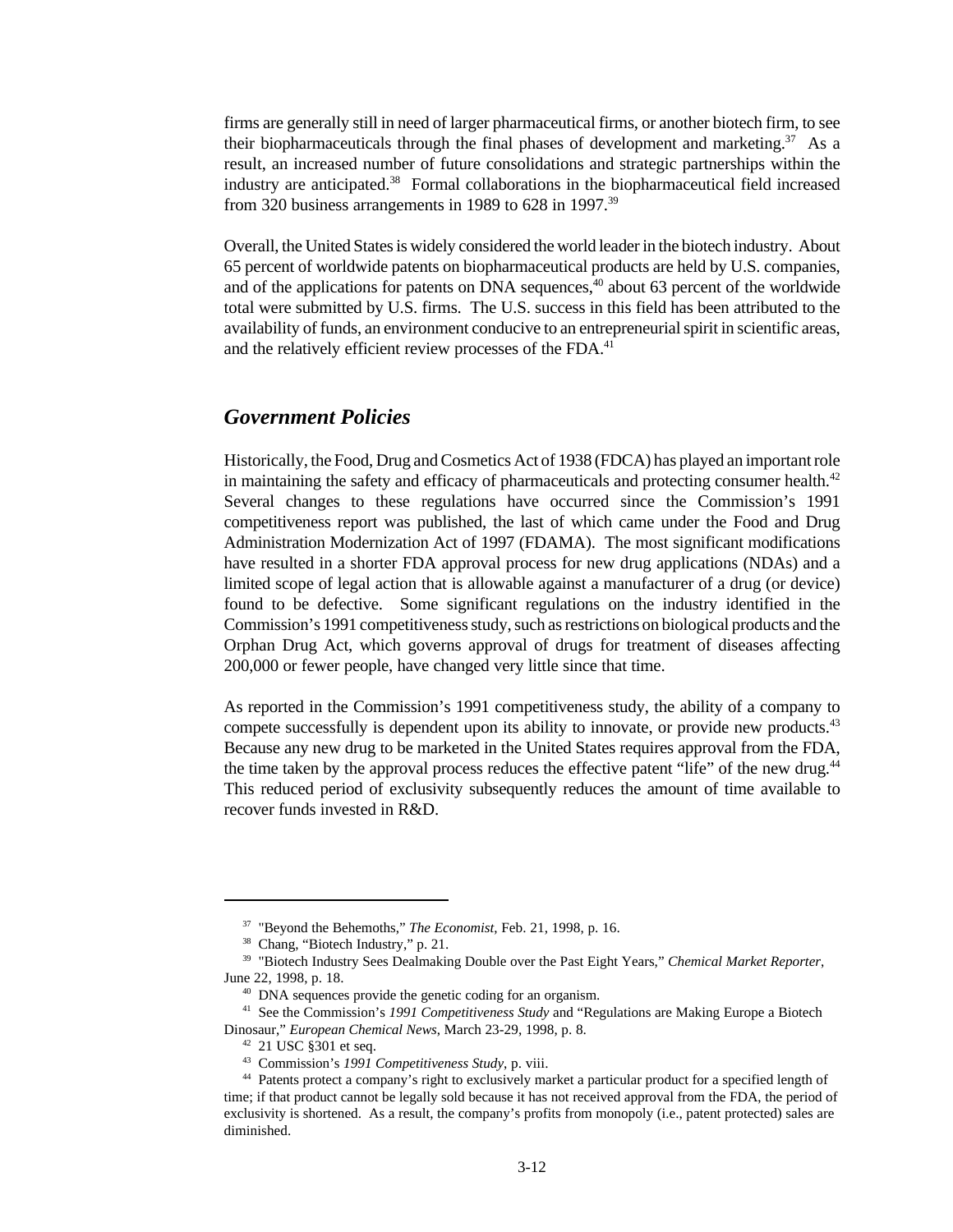The average length of the drug approval process<sup>45</sup> during 1990-96 was 14.9 years, increasing from 14.2 years during the 1980s. Using 14.9 years as the base, the approval process consists of an average of 6.0 years for pre-clinical phase testing of the drug, another 6.7 years for the FDA-required clinical trials, and 2.2 years for the final FDA approval phase. The clinical trial phase of drug development increased since the 1980s average of 5.5 years, whereas the other two phases of drug development decreased. The lengthening of the clinical phase has been attributed to both the rising average total of clinical trials performed for each NDA as well as the increasing number of medical procedures that each clinical trial patient undergoes.<sup>46</sup>

During the 1990s, the FDA has embarked on several strategies to speed the approval of new drugs. The first major development was the Prescription Drug User Fee Act of 1992 (PDUFA), which was effective through September 30, 1997. The primary purpose of the PDUFA was to promote efficiency in the approval process in order to make medicines available to patients more quickly. Specifically, the PDUFA helped establish a new framework for accelerated approval times and provided the FDA with additional resources for the FDA Center for Biologics.<sup>47</sup>

The PDUFA established user fees for the drug application and NDA approval process. The experimental fees were based on an upward sliding scale from 1993 to 1997, when sunset provisions terminated the requirement. The fee scale is shown in table 3-8. To provide for situations where a small company may not have been able to meet application fees or other establishment or product fees, the PDUFA provided that a business with fewer than 500 employees was responsible for only one-half of the standard amounts shown when submitting a human drug application. Initial drug application fees were set to total as much as \$385,000 by the end of the user fee program in fiscal year 1997.

The PDUFA also established for the FDA a number of performance goals for the accelerated approval of drugs. These include on-time review performance goals for NDAs as well as Product License Applications (PLAs). Other goals making up the management framework of the PDUFA are all geared towards the elimination of overdue backlogs, building excellence into the review process, and achieving measurable, high performance.<sup>48</sup> The third report on the PDUFA, completed in 1995, showed that the FDA was more than one year ahead in meeting its goals overall and was performing three years ahead of scheduled

<sup>&</sup>lt;sup>45</sup> The approval process includes preclinical testing, 3 phases of clinical trials, and the submission of an NDA. Preclinical testing involves laboratory and animal testing of a chemical to gauge its safety for testing in humans. Phase I of the clinical trials, which is conducted on 20-100 healthy volunteers, is intended to test for potential side effects and a safe but effective dosage range. Phase II involves 100-300 volunteers who are afflicted with the targeted disease; this stage is used to monitor efficacy and side effects. Phase III expands the number of volunteers to a minimum of 1,000-3,000 patients to further determine the safety and efficacy of the drug. If the data from these trials indicate satisfactory performance, the company then submits an NDA to the FDA. *PhRMA Industry Profile*, *1997*, pp.18-19.

<sup>46</sup> *PhRMA Industry Profile, 1998,* pp. 24-25.

<sup>47</sup> 21 U.S.C.A. §379(g) and §379(h).

<sup>48</sup> *Fourth Annual Performance Report: Prescription Drug User Fee Act of 1992,* Food and Drug Administration, Dec. 1, 1996, downloaded from www.fda.gov, Nov. 3, 1997.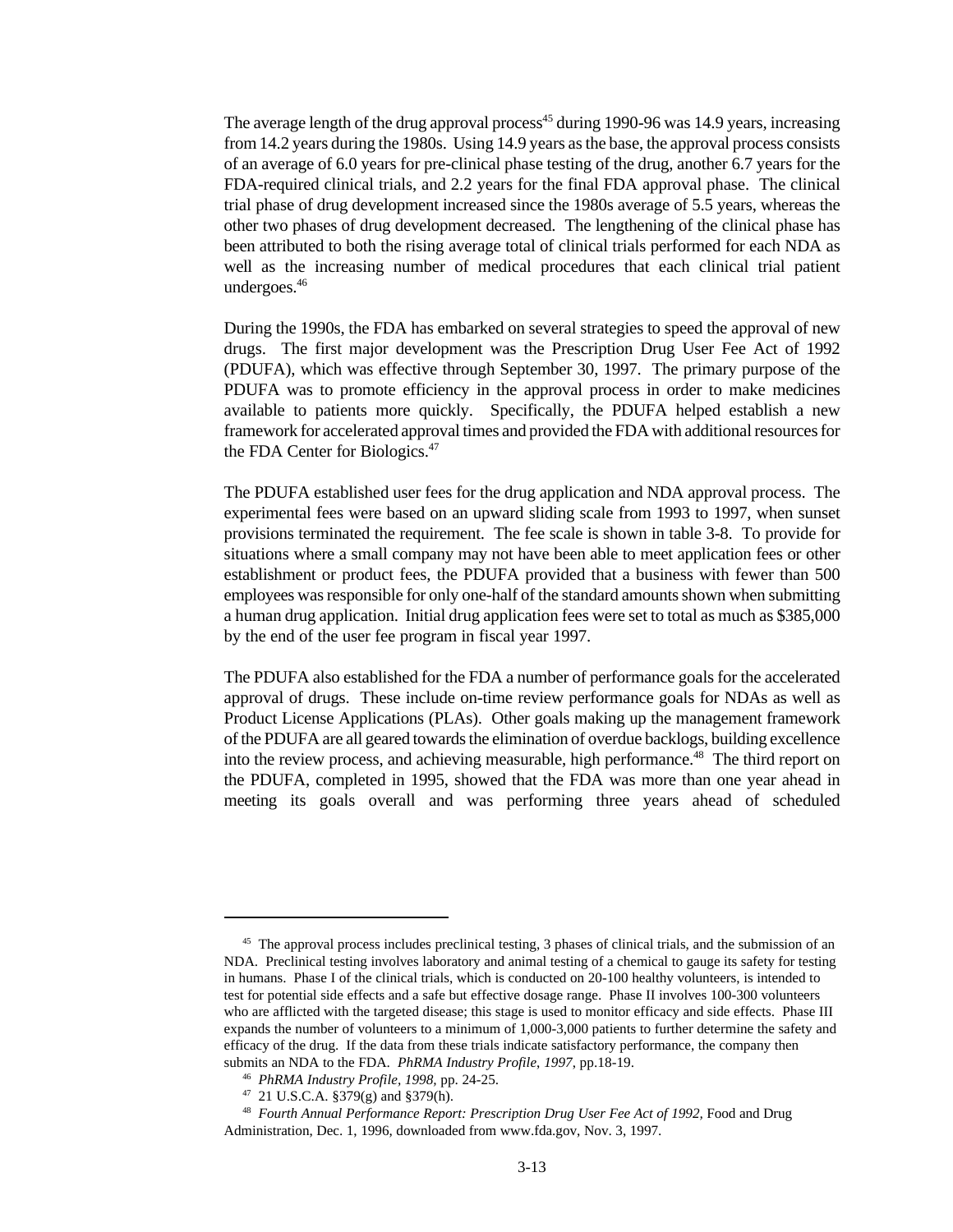goals in new drug approvals.<sup>49</sup> This trend has continued. The 23-month median approval time for NDAs that existed in the early 1990s gradually decreased to a median approval time of 11.7 months in 1998.<sup>50</sup>

|                                                       | <b>Fiscal Year-</b> |      |                        |      |      |  |
|-------------------------------------------------------|---------------------|------|------------------------|------|------|--|
| Fee Type                                              | 1993                | 1994 | 1995                   | 1996 | 1997 |  |
|                                                       |                     |      | (thousands of dollars) |      |      |  |
| Annual establishment fee                              | 60                  | 88   | 126                    | 131  | 138  |  |
| Annual product fee                                    | 6                   | 9    | 12.5                   | 13   | 14   |  |
| Application fee under subsection<br>$(a)(1)(A)(I)^1$  | 100                 | 150  | 208                    | 217  | 233  |  |
| Application fee under subsection<br>$(a)(1)(A)(ii)^2$ | 50                  | 75   | 104                    | 108  | 116  |  |
| Total under subsection (a)(1)(A)(I)                   | 166                 | 247  | 346.5                  | 361  | 385  |  |
| Total under subsection $(a)(1)(A)(ii)$                | 116                 | 172  | 242.5                  | 252  | 268  |  |

#### **Table 3-8 FDA drug application fees, by fee type, fiscal years 1993-97**

1 Application for which clinical data with respect to safety or effectiveness are required for approval.

<sup>2</sup> Application for which clinical data with respect to safety or effectiveness are not required for approval. Source: U.S. Food and Drug Administration.

> Legislation (eventually known as FDAMA) to significantly amend the FDCA was introduced around the expiration date of PDUFA. When FDAMA became law on November 21, 1997, it changed the FDA's mission;<sup>51</sup> added 6 months of patent exclusivity for drugs requiring further review for pediatric applications; provided a fast track approval process for drugs intended to treat patients with serious illnesses, such as rare forms of cancer, that do not have satisfactory alternative treatments; and established several other important policies and procedures intended to improve regulation of the pharmaceutical industry in the United States<sup>52</sup>

> The FDA has recently put forth a draft guidance for direct-to-consumer (DTC) advertisement of prescription drugs over radio and television media. Although the final FDA ruling on all types of promotional activities, including print advertisements, has not yet been finalized, the new guidelines have already affected industry investment in advertising. It was projected that the U.S. pharmaceutical industry would spend \$1.8 billion<sup>53</sup> on ethical drug DTC promotion in 1998; if this estimate is accurate, spending will have increased by 80 percent over 1997

<sup>49</sup> *Third Annual Performance Report: Prescription Drug User Fee Act of 1992*, Food and Drug Administration, Dec. 1, 1995, downloaded from www.fda.gov, Apr. 18, 1997.

<sup>50</sup> PhRMA, *New Drug Approvals in 1998*, p. 22.

<sup>51</sup> In chapter 3 of the *PhRMA Industry Profile, 1998,* obtained from the PhRMA website

<sup>(</sup>www.phrma.org) on July 30, 1998, the mission is summarized: "to promote public health by the timely review of applications for new products and to protect public health by ensuring the regulated products are safe, effective, and properly labeled." A complete version can be found in Public Law 105-115, Section 406.

<sup>52</sup> Public Law No. 105-115.

<sup>&</sup>lt;sup>53</sup> Industry sources have suggested that a closer estimate may be in the range of \$1-1.5 billion.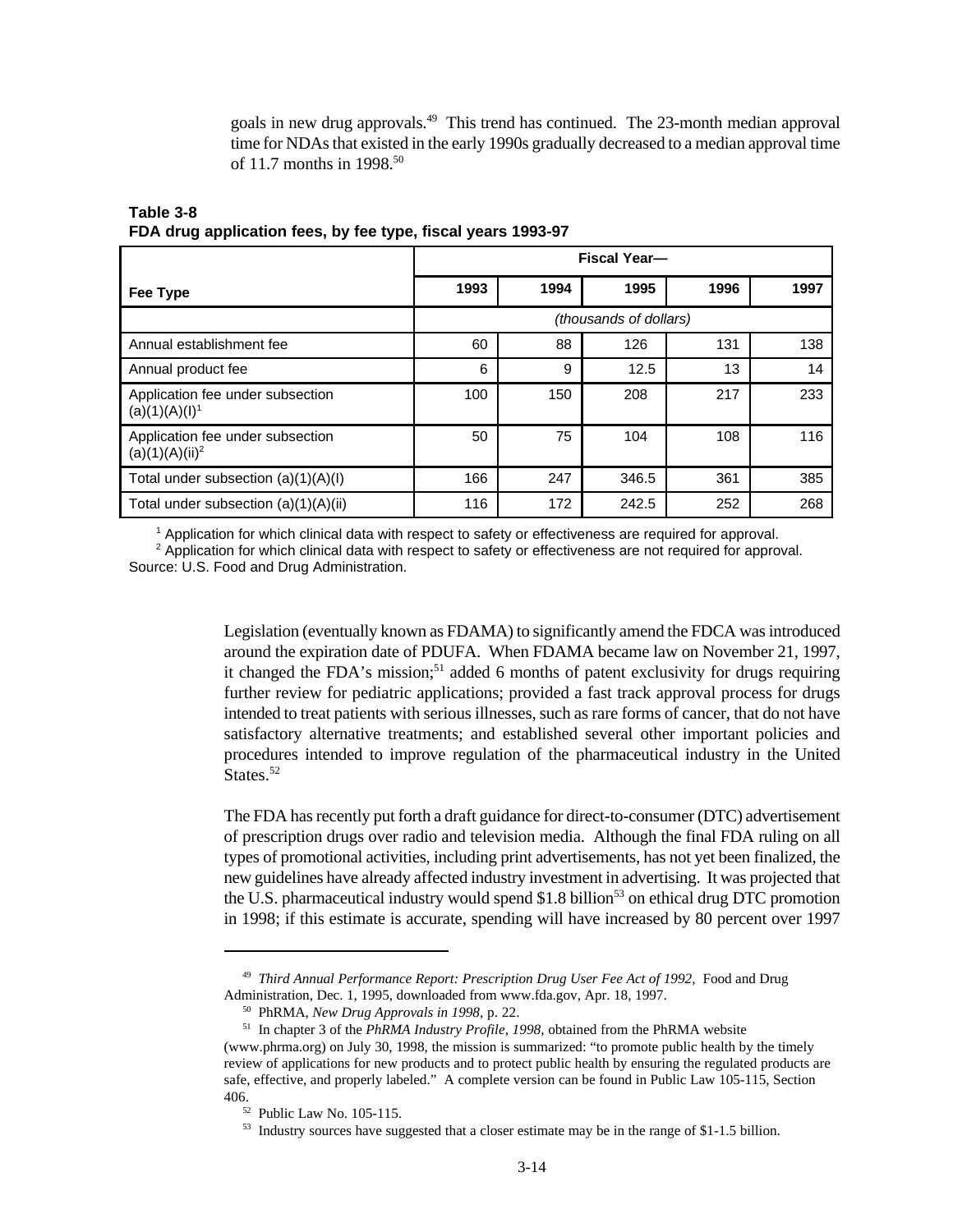levels, the majority of which was spent for respiratory drugs.<sup>54</sup> Notably, studies indicate that DTC ads are affecting patients' willingness to request products by name.<sup>55</sup>

Under the FDCA, DTC drug advertisements are required to provide a "brief summary" of significant information about the product (i.e., side effects, contraindications) as well as a "major statement" to enumerate the risks linked with usage of the product. While print advertisements are able to meet these requirements fairly easily, broadcast advertisements are hindered by the time constraints of short advertising spots. Most radio or television advertisements prior to the recent draft guidelines only mentioned a product by name, with no medical claims or performance comparisons mentioned. The FDA guidance outlines acceptable methods for drug companies to refer the public to a source of significant information about the drug, in effect fulfilling the "brief summary" requirement of the FDCA, and has therefore made advertising on the radio or television much more cost-effective. Many firms now provide a Web site or toll-free number in their advertisements to allow consumers access to more complete information about the product in question instead of including the lengthy "brief summary" in the advertisement itself. After reviewing the response to these temporary guidelines, the FDA will issue a final guidance that will also address new concerns such as drug advertising on the Internet.<sup>56</sup>

## **Western Europe**

#### *Industry*

Western Europe has an internationally competitive pharmaceutical industry, including both research-based firms and bulk active ingredient producers. Many of the world's top pharmaceutical companies, such as those shown in table 3-1, are active as major producers in the Western European market and industry. Like the leading U.S. drug companies, leading Western European companies are mainly large, multi-product, multinational companies that produce a variety of heath care equipment and pharmaceuticals. Industry sources indicate that companies headquartered in Western Europe tend to have facilities located in economically advantageous areas, as is the general practice throughout the pharmaceutical industry.

Although the EU has effectively harmonized member country laws and regulations in many areas, creating a single market for pharmaceuticals has proven to be problematic.<sup>57</sup> Nonetheless, certain progress has been made. In 1992, harmonization in pharmaceuticals was established in four major areas: wholesale distribution of products, classification of medicines as prescription or OTC, labeling and packaging, and advertising.58 The means to extend the

58 *Ibid.* EU Council Directives 92/25/EEC, 92/26/EEC, 92/27/EEC, and 92/28/EEC, all enacted on Mar. 31, 1992; information obtained from the European Union website

*(europa.eu.int/eur-lex/en/lif/reg/en\_register\_133015.html)* on March 31, 1999.

<sup>54</sup> "Pharmaceutical Advertising Goes Directly to the Consumer," *Chemical Market Reporter*, April 6, 1998, p. 11.

<sup>55</sup> Mark Peyrot, Neil M. Alperstein, Doris Van Doren, and Laurence G. Poli, "Direct-to-Consumer Ads Can Influence Behavior," *Marketing Health Services*, Summer 1998, pp. 26-32.

<sup>56</sup> FDA press release (P97-26), "FDA to Review Standards for All Direct-to-Consumer Rx Drug Promotion," Aug. 8, 1997. The ruling is expected during 1999.

<sup>57</sup> "No EC Harmony on Drug Harmonization," *European Chemical News*, May 24, 1993, pp. 29-30.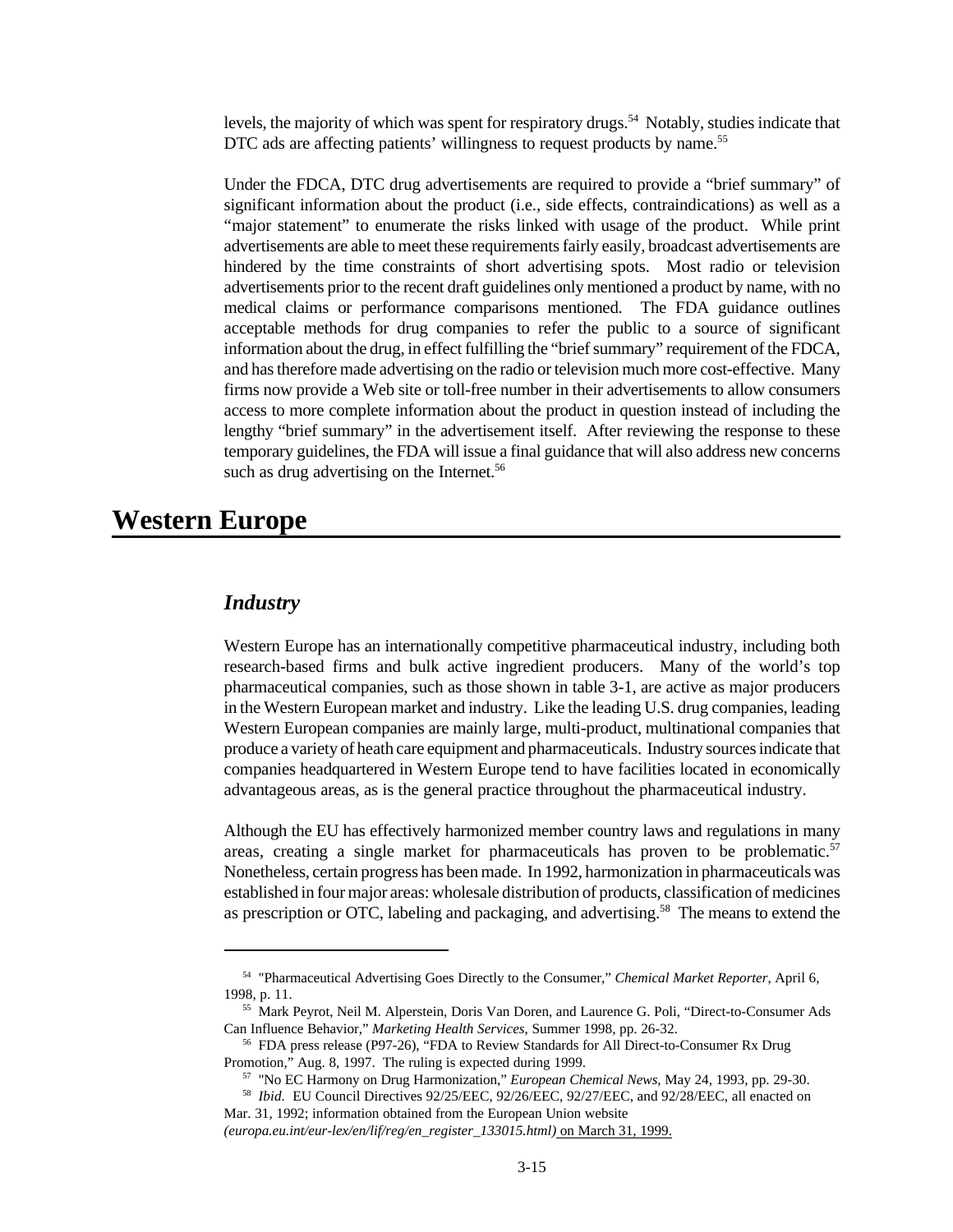patent life of pharmaceuticals, which hurt the generic drug producers but was highly beneficial to research-based companies, was also adopted in 1992 by European Council Regulation (EEC) No. 2309/93.<sup>59</sup> At that time generics were pushed only by Germany, the United Kingdom, and the Netherlands, though these countries were later joined by other member states.<sup>60</sup> Additionally, the European Agency for the Evaluation of Medicinal Products (EMEA) was established in 1995, providing a unified system for the approval of new drugs.<sup>61</sup> This new system is discussed below.

All Western European countries, including the 15 member of the EU, have their own national health care systems as well as their own distinct drug regulatory agencies. In spite of the overarching single market of the EU, disparities in pricing (market pricing is not the norm), reimbursement policies, and prescribing practices among the countries require the pharmaceutical industry to approach each country differently.<sup>62</sup> Moreover, the industry faces problems such as parallel importing as a result of the combination of national and supranational laws that affect pharmaceuticals.<sup>63</sup> Recent efforts to facilitate greater harmonization for the EU pharmaceutical market are detailed in the section on Government Policies.

Outsourcing has become increasingly important to the Western European pharmaceutical industry. As in the United States, many European pharmaceutical companies are channeling internal resources toward R&D and marketing while contracting out the manufacture of intermediates and active ingredients to fine chemical producers, who are often able to produce complex chemicals more quickly and efficiently than drug producers.<sup>64</sup> After years of limited interaction between drug companies and fine chemical producers, trust and established expertise have led to the development of longterm strategic partnerships, with the chemical manufacturers involved earlier in the process of drug development.<sup>65</sup>

Although Europe has about 60 percent of the global capacity to provide outsourced services to the patented and brandname pharmaceutical industry, demand from European pharmaceutical firms for outsourcing services accounts for only 30 percent of world demand.<sup>66</sup> With the trend towards establishing relationships between intermediate suppliers and drug producers, the European pharmaceutical industry expects to increase its outsourcing demand in the future.<sup>67</sup>

65 *Ibid.*

<sup>59</sup> "No EC Harmony on Drug Harmonization," pp. 29-30.

<sup>60</sup> *Ibid*., and "European Generics Threatened by SPC," *European Chemical News*, Jan. 18, 1993.

<sup>&</sup>lt;sup>61</sup> Information obtained from the EMEA website (www.eudra.org/abouemea.htm) on January 7, 1999.

<sup>62</sup> Dr. Philip Brown, "Bringing Order to Pharmaceutical Pricing," *Scrip Magazine*, June 1997, p. 3.

 $63$  Parallel importing is a term applied to the importing of products into a country where those goods are relatively low-priced (typically set low artificially), and the subsequent exporting of those goods to a country with a higher priced market for the same products. Because health care is under the auspices of national Governments, EU countries are allowed to set their own pricing terms; however, the free trade of goods is protected by single market regulations, thereby allowing cheaply purchased drugs to be exported for profit to higher priced countries. This practice benefits the importers/exporters, not pharmaceutical companies. ("Commission Set to Tackle Parallel Pricing Policies," *European Chemical News*, Oct. 19-25, 1998, p. 6.)

<sup>64</sup> Bill Macdonald, "Middle Management," *European Chemical News*, June 9, 1997, pp. 28, 30.

<sup>66</sup> Gain, "U.S. Lags Europe," p. 34.

<sup>67</sup> Sean Milmo, "Outsourcing in Europe Adapts," *Chemical Marketing Reporter*, Aug. 5, 1996, p. SR8.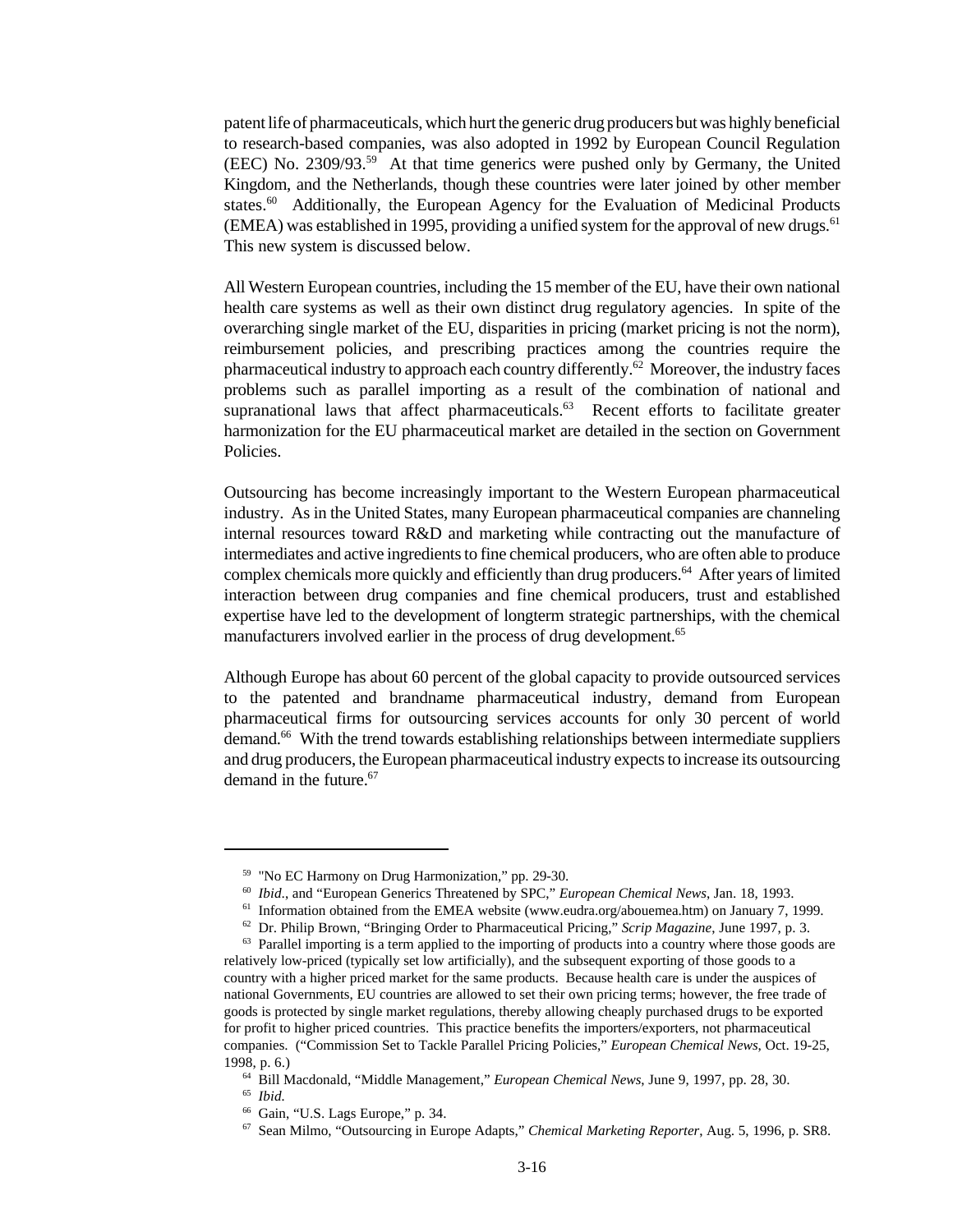### *Employment*

Employment levels in the Western European pharmaceutical industry have varied in recent years. During 1985-92, many firms expanded their hiring of new employees, which resulted in an increase of about 79,000 workers to total more than 516,700 employees across the sector. However, with the passage of the Maastricht Treaty, which provided countries with strict fiscal goals for economic and monetary union, and the numerous M&As throughout industry in the years following, employment dropped from 523,000 to 509,500 during 1993- 94 (table 3-9). Employment increased to 520,600 employees by 1996, likely the result of increased exporting by the industry. EFPIA estimates that 1997 employment, at 520,000, was down slightly from 1996 levels.<sup>68</sup>

**Table 3-9 Employment in the Western European pharmaceutical industry, 1993-97**

|                  | 1993    | 1994    | 1995    | 1996    | 1997    |
|------------------|---------|---------|---------|---------|---------|
| No. of employees | 523,000 | 509,500 | 516,100 | 520,600 | 520,000 |

1 Estimated by EFPIA.

Source: EFPIA, *The Pharmaceutical Industry in Figures*, *1998*, p. 31.

Based on data for pharmaceutical employees in EU member states only, the labor productivity index rose from 111.7 to 131.2 during 1992-94 (table 3-10). Similarly, the unit labor cost index decreased from 100.9 in 1992 to 88.5 in 1994. These data reflect relatively stable output by the pharmaceutical industry in spite of decreasing numbers of employees.<sup>69</sup> However, it is also noteworthy that European labor productivity in pharmaceuticals for 1997 equaled only 72 percent of U.S. productivity levels.<sup>70</sup>

| <b>Table 3-10</b>                                                                     |  |
|---------------------------------------------------------------------------------------|--|
| Employment and labor productivity indexes for the EU pharmaceutical industry, 1992-96 |  |

|                                                  | 1992  | 1993  | 1994  | 1995 | 1996 |
|--------------------------------------------------|-------|-------|-------|------|------|
| Employment<br>(thousands)                        | 429   | 422   | 409   | 1397 | 1421 |
| <b>Labor Productivity</b><br>$Index2 (1990=100)$ | 111.7 | 118.7 | 131.2 | (3)  | (3)  |
| Unit Labor Cost<br>$Index4 (1990=100)$           | 100.9 | 95.9  | 88.5  | (3)  | (3)  |

1 Estimate/forecast.

<sup>2</sup> Index of production/index of employment.

<sup>3</sup> Not available.

<sup>4</sup> Index of labor costs/index of production.

Source: European Commission, *Panorama of EC Industry 1996*, p. 7-35.

<sup>68</sup> EFPIA, *The Pharmaceutical Industry in Figures, 1998*, p. 31.

<sup>69</sup> European Commission, *Panorama of EC Industry 1996*, p. 7-35.

<sup>70</sup> "Pharma Sector Puts Brake on European Performance," *European Chemical News*, Dec. 1-7, 1997,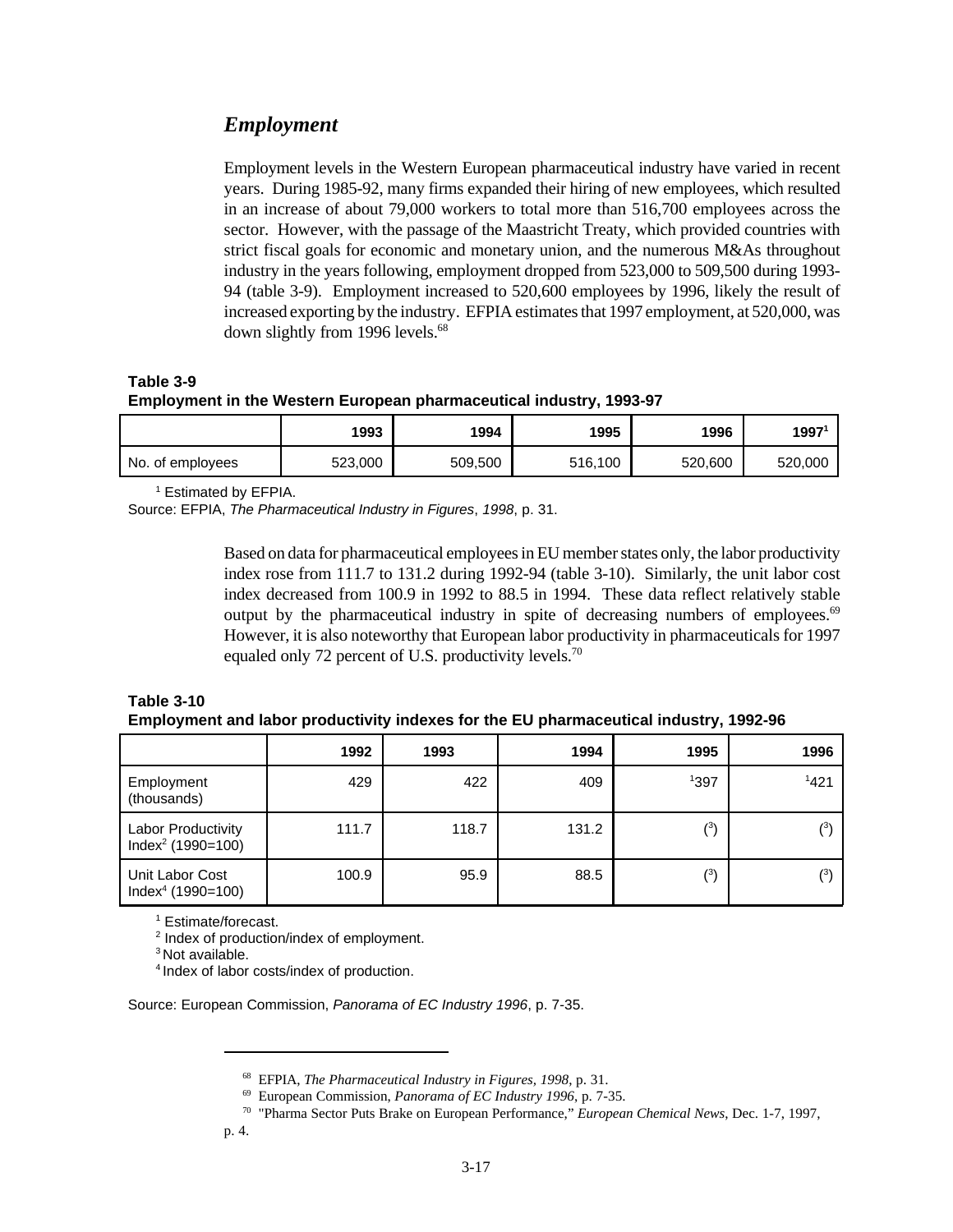### *Research and Development Expenditures*

For the Western European pharmaceutical industry, R&D expenditures gradually increased during 1993-96, reaching just over \$14.4 billion in 1996 (table 3-11). Between 1993, when expenditures totaled \$11.6 billion, and 1996, R&D expenditures (in dollar value) increased by approximately 25 percent. Although estimated 1997 R&D expenditures in dollar value show a decrease from reported 1996 levels, the estimated euro value indicates a slight rise in R&D funding during 1996-97.<sup>71</sup>

**Table 3-11 R&D expenditures by the Western European pharmaceutical industry, in millions of dollars, 1993-97**

|                                           | 1993   | 1994   | 1995   | 1996   | 1997   |
|-------------------------------------------|--------|--------|--------|--------|--------|
| R&D expenditures<br>(millions of dollars) | 11,559 | 12,262 | 13,943 | 14,424 | 13,608 |

1 Estimated by EFPIA.

Source: EFPIA, *The Pharmaceutical Industry in Figures, 1998*, p. 21.

Among the countries of Western Europe, the pharmaceutical industries of certain countries have particularly high pharmaceutical R&D spending levels compared with the rest of the world. As a percent of 1995 pharmaceutical R&D expenses worldwide, Germany (10 percent), France (9 percent), the United Kingdom (7 percent), and Switzerland (5 percent) ranked third through sixth, respectively, behind the United States (36 percent) and Japan (19 percent).<sup>72</sup> Germany in particular has been actively promoting itself as an ideal location for conducting research. According to the German pharmaceutical trade association, Verband Forschender Arzneimittelhersteller, its member companies increased R&D spending by nearly 30 percent during 1994-97.<sup>73</sup>

### *Shipments and Trade Balance*

As shown in table 3-12, Western European pharmaceutical production increased from \$92.1 billion in 1993 to an estimated \$111.1 billion in 1997, or by 21 percent during the period. Western European exports also increased from \$40.5 billion in 1993 to \$62.1 billion in 1996, a change of about 53 percent. Industry sources indicate that large, world-scale plants have been built in certain Western European countries, such as Ireland, that offer low capital costs and access to a low-cost, skilled labor force. Moreover, Western Europe has several large pharmaceutical production facilities that serve as the base for world distribution of specific types of drugs, including cardiovascular and antiinfective agents; this fact is underscored by the rise in the ratio of exports to production from 44.0 percent in 1993 to 52.3 percent in 1996.74

<sup>71</sup> EFPIA, *The Pharmaceutical Industry in Figures, 1998*, p. 21.

 $72$  Based on information obtained from the PhRMA website (www.phrma.org/facts/phfacts/8\_97a.html) on July 30, 1998.

<sup>73</sup> Kevin Gopal, "Home-court Advantage," *Pharmaceutical Executive*, July 1998, pp. 34, 36.

<sup>74</sup> EFPIA, *The Pharmaceutical Industry in Figures, 1998*, pp. 17, 29.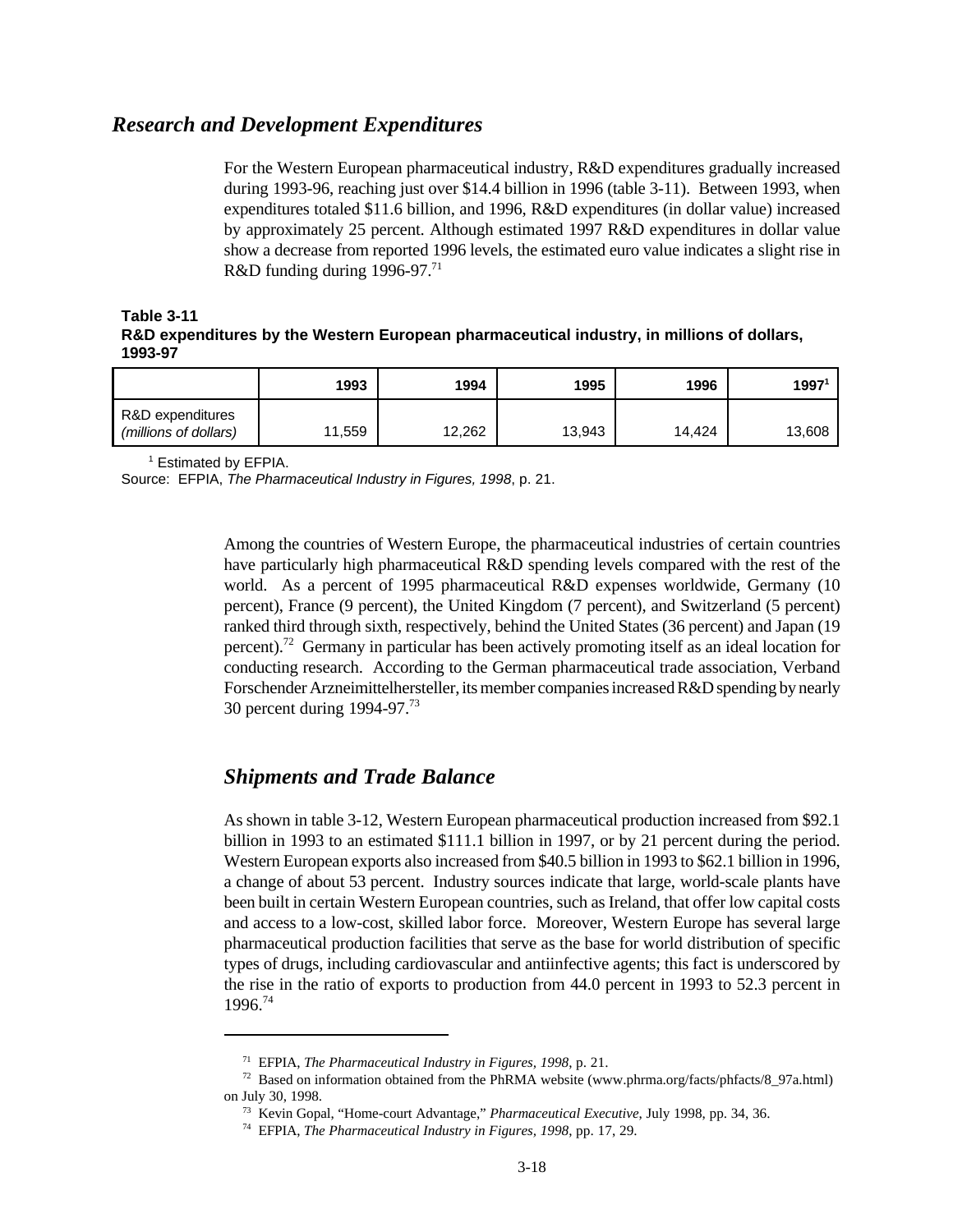#### **Table 3-12**

**Pharmaceuticals for human consumption: Western European production, domestic exports, imports for consumption, merchandise trade balance, apparent consumption, ratio of exports to production, and ratio of imports to consumption, 1993-97**

| Year | <b>Production</b> | Exports <sup>1</sup> | Imports <sup>1</sup>  | <b>Trade</b><br>balance | Apparent<br><b>Consumption</b> | Ratio of<br><b>Exports to</b><br><b>Production</b> | <b>Ratio of</b><br>Imports to<br><b>Consumption</b> |
|------|-------------------|----------------------|-----------------------|-------------------------|--------------------------------|----------------------------------------------------|-----------------------------------------------------|
|      |                   |                      | (millions of dollars) |                         |                                |                                                    | (percent)                                           |
| 1993 | 92,069            | 40,537               | 27,523                | 13,013                  | 79,055                         | 44.0                                               | 34.8                                                |
| 1994 | 99,007            | 46,712               | 31,766                | 14,946                  | 84,061                         | 47.2                                               | 37.8                                                |
| 1995 | 114,038           | 57,594               | 39,480                | 18,115                  | 95,923                         | 50.5                                               | 41.2                                                |
| 1996 | 118,731           | 62,115               | 42,711                | 19,404                  | 99,326                         | 52.3                                               | 43.0                                                |
| 1997 | 2111,136          | $(^{3})$             | $(^3)$                | $(^3)$                  | $(^3)$                         | $(^3)$                                             | (3)                                                 |

<sup>1</sup> Trade data include exports and imports within Europe.

<sup>2</sup> Estimated by EFPIA.

<sup>3</sup> Not available.



Because the trade data presented in table 3-12 include exports and imports within Western Europe, the ratio of exports to imports is lower than if intra-regional trade were not included. Based on the data in table 3-12, the ratio is around 1.5 for 1996; when data on trade exclusively outside of the region are used, the ratio is about 3.1 for the same year. The significant disparity in these ratios reflects the high level of trade in pharmaceuticals within Western Europe.<sup>75</sup>

The Western European market for pharmaceuticals, in terms of value, is the largest in the world.<sup>76</sup> The value of Western European consumption of pharmaceuticals increased from about \$79.0 billion to \$99.3 billion during 1993-96, and the imports-to-consumption ratio fluctuated between 34.8 and 43.0 percent during 1993-96. Western Europe has a higher population than the United States, and per capita expenditures for health care in Germany and France, two of the most developed European countries, are higher. According to recent data, the United States spends less on pharmaceuticals as a percent of total health care spending than any industrialized EU country.<sup>77</sup> Western European production and consumption trends observed during 1993-97 are expected to continue in the next few years.78

<sup>75</sup> *Ibid*., pp. 27, 29.

<sup>76</sup> Compare apparent consumption, tables 3-6 and 3-12. However, the United States is the leading market for prescription drugs. See pp. 3-3, 3-4.

<sup>77</sup> *PhRMA Industry Profile, 1997,* p. 48.

<sup>78</sup> European Commission, *Panorama of EC Industry 1996,* pp. 7-34 - 7-37.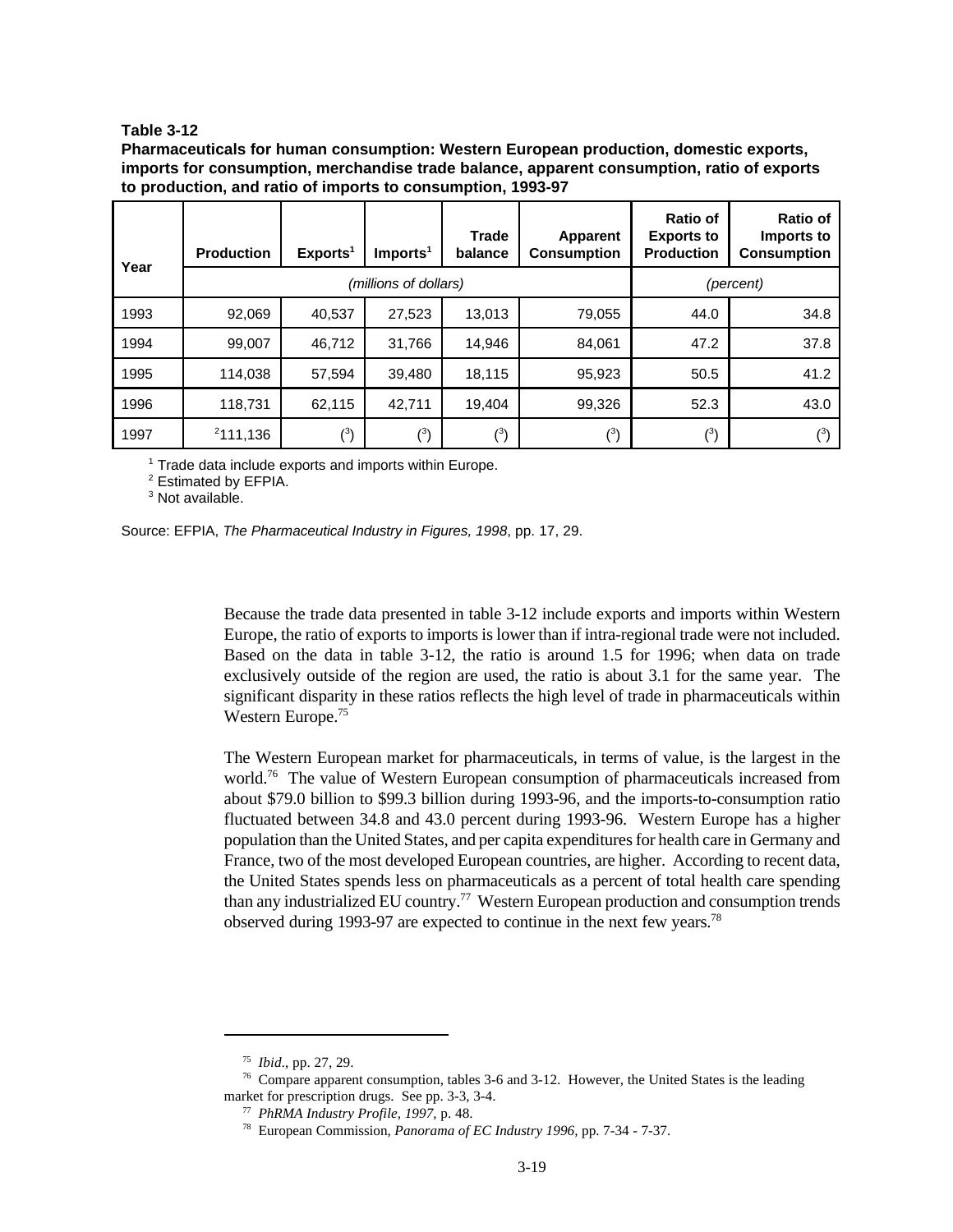### *Biotechnology Products*

For some years the United States has been a recognized leader in biotechnology, but recently the industry in Europe has begun to emerge as a contender. Industry surveys indicate that the number of European biotechnology companies increased by 25 percent during 1997, with a 35 percent rise in employment.<sup>79</sup> Moreover, R&D expenditures per biotech employee are comparable in the United States and Europe.<sup>80</sup> The recent increase in European activity can be attributed to a combination of factors. Most importantly, the various national patent laws of member states were homogenized under EU-wide legislation to permit patents on genetically engineered plants and animals, which met with strong opposition from the so-called "green" movement among others. $81$  Also of importance is Germany's formal commitment to developing its biotech industry, which was underscored by \$1.14 billion in Government and private support for biotech projects in 1995.<sup>82</sup>

The European biotech industry still faces some significant challenges. In fact, it has been argued that European biotech companies are more involved in the production of equipment and basic chemical and biological building blocks used in the industry than in the development of biopharmaceutical applications.<sup>83</sup> There are also assertions that the EU regulatory agency, the EMEA, is a problem for this sector in particular. Compared with the FDA approval process, the European system is said to lack the speed and transparency necessary for a truly competitive biotech industry.<sup>84</sup>

### *Government Policies*

Since the member states of the EU are responsible for determining their own health care policies, and pharmaceutical expenditures are a category of a health care budget, each nation has its own system of pricing drugs. In general, there are several factors that influence a drug pricing system. The Government funding allocated for health care, which is often a reflection of the social policy of a country, puts an overall constraint on how much the Government can budget for drugs. The financial goals established under the Maastricht Treaty provided considerable incentive for Governments to reduce expenses across all sectors, and pharmaceuticals were affected by these cost-cutting measures.<sup>85</sup> Additionally, the cost of living in a country often affects the perception of what is considered to be a reasonable price for pharmaceutical product. As a result of the differences in budget size, social policies, and wealth among the EU-15, pharmaceutical prices vary widely (table 3-13) from country to country.

<sup>79</sup> "Europe's Biotechnology Sector is Booming," *European Chemical News*, 13-19 April 1998, p. 40.

<sup>80</sup> "European Entrepreneurial Life Sciences Surge Ahead," *Chemical Market Reporter*, June 1, 1998, p.

<sup>9.</sup>

<sup>81</sup> Alex Scott, "Europe Approves Patent Law," *Chemical Week*, May 20, 1998, p. 19.

<sup>82</sup> "Shot in the Arm for Biotech R&D," *The Economist*, Nov. 9, 1996, p. S12B.

<sup>83</sup> "International Competition," *Pharmaceutical Executive*, May 1998, p. 32.

<sup>84</sup> "Regulations are Making Europe a Biotech Dinosaur," *European Chemical News*," 23-29 March 1998, p. 8.

<sup>85</sup> EFPIA, *The Pharmaceutical Industry in Figures, 1998*, p. 10.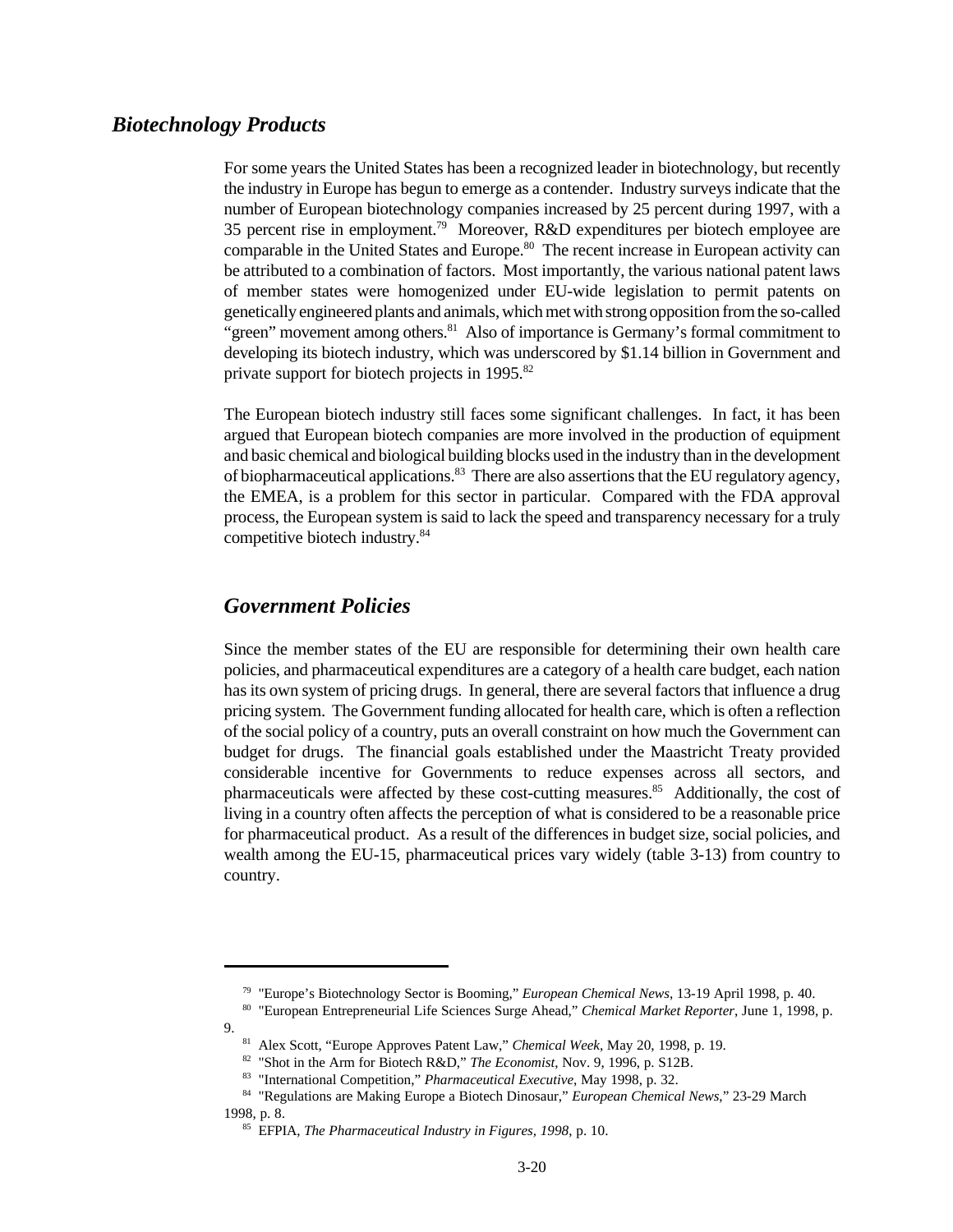| <b>Country</b> | OECD <sup>1</sup> | ABDA <sup>2</sup> |
|----------------|-------------------|-------------------|
| Denmark        | 164               | 133               |
| Germany        | 152               | 105               |
| Netherlands    | 152               | 148               |
| Austria        | 129               | <b>NA</b>         |
| Ireland        | 128               | 133               |
| Belgium        | 113               | 116               |
| United Kingdom | 111               | 123               |
| Luxembourg     | 110               | 97                |
| Finland        | 108               | <b>NA</b>         |
| Sweden         | 108               | <b>NA</b>         |
| EU-15 average  | 100               | 100               |
| Portugal       | 77                | 67                |
| France         | 76                | 63                |
| Italy          | 72                | 96                |
| Spain          | 63                | 94                |
| Greece         | 51                | 85                |

**Table 3-13 International pharmaceutical price indexes in the EU, 1993**

<sup>1</sup> Organization for Economic Cooperation and Development.

<sup>2</sup> ABDA is the German pharmacists' association.

Source: Ian Senior, "International Medicine Prices — Is a New Index Needed?" *Scrip Magazine*, Sept. 1996, p. 13.

> A subcommittee of the EU Council of Ministers, the Internal Market Council (IMC), recently acknowledged that the competitiveness of the EU pharmaceutical industry is negatively affected by the combination of the right to the free trade of goods, protected under EU law, and national pharmaceutical pricing systems. In its report to the European Commission, the IMC suggested ways to reduce price differentials across the Common Market.<sup>86</sup> The IMC recognized that pharmaceutical pricing is largely a function of national social policy and the size of a country's health budget, making an EU-wide pricing policy impractical; however, the IMC noted that within the pharmaceutical sector there are different product groupings, such as OTC products and generics, that might be reasonable candidates for longterm deregulation plans.<sup>87</sup> The importance of R&D was also emphasized as a means to minimize health care costs by offering innovative, more efficient treatments.<sup>88</sup>

<sup>86</sup> Per Wold-Olsen, "Completing the Single Market for Medicines in Europe," *Scrip Magazine*, July/Aug. 1998, pp. 11- 12.

<sup>87</sup> Kevin Gopal, "In Search of Direction," *Pharmaceutical Executive*, Aug. 1998, pp. 30-34.

<sup>88</sup> Wold-Olsen, "Completing the Single Market for Medicines," pp. 11- 12.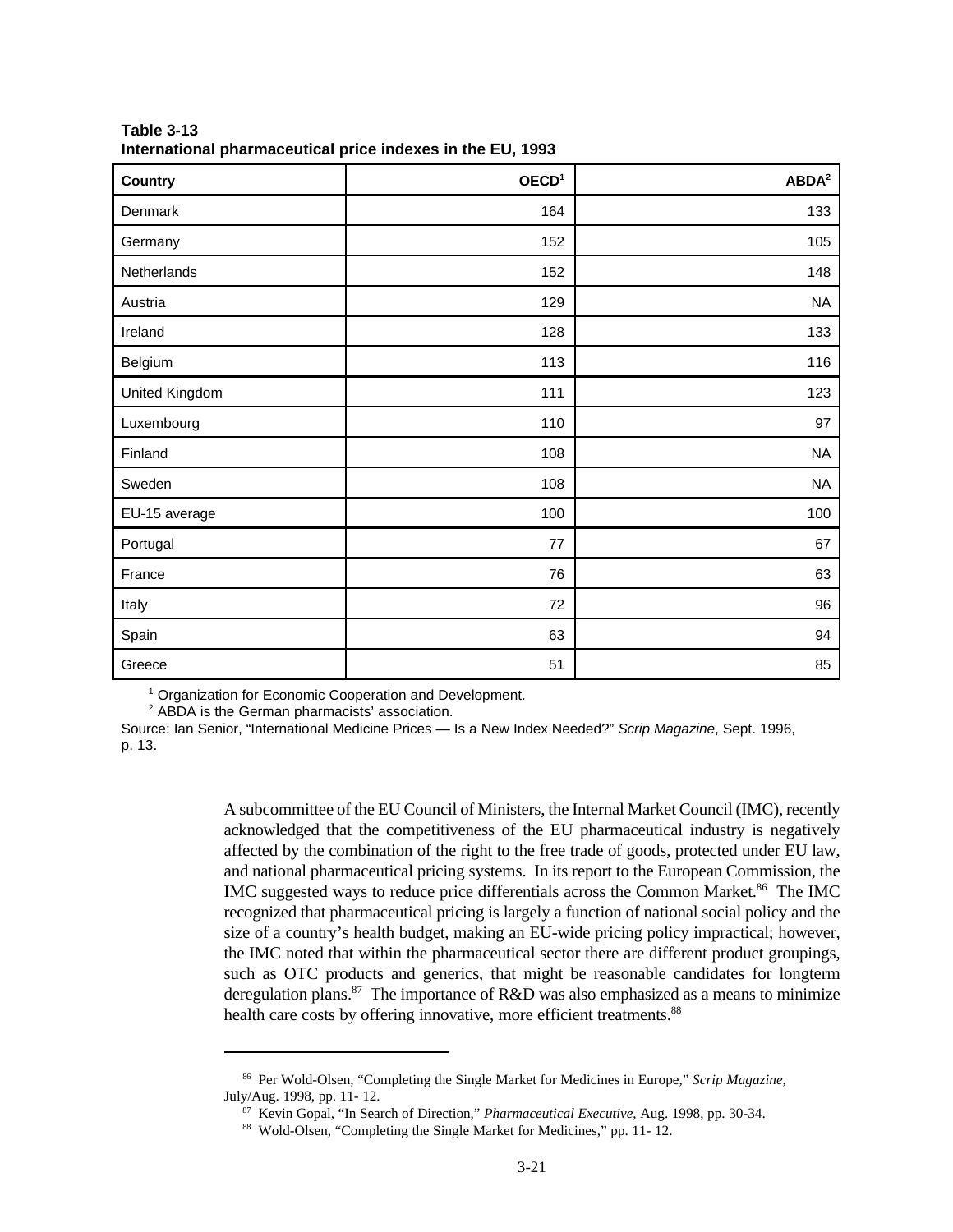Notably, the European Commission has been clear that it will not underscore the EU objective of competitiveness to the detriment of the right to free movement of goods, thereby securing the right to continue parallel importing.<sup>89</sup> In the pharmaceutical market in particular, where each EU country determines its own drug pricing, price differentials are not likely to be diminished through free trade.<sup>90</sup> Based on the work of the IMC, in November 1998 the European Commission issued a communication on harmonization for the pharmaceutical market. From the perspective of the EFPIA, the European Commission did not present a vision for harmonizing the pharmaceutical market as had been expected, but rather provided a listing of suggested cost-containment measures relating to pharmaceuticals.<sup>91</sup> Recent meetings involving the industry, the 15 member states, and the European Commission to resolve these disputes and design a coherent framework for the single market for pharmaceuticals have only met with moderate success.<sup>92</sup>

The EMEA began operations in 1995, establishing a new system for the approval of pharmaceutical products in the EU. The EMEA, which is headquartered in London, England, has several important functions. Primarily, it is intended to provide multinational expertise for EU-wide procedures to authorize, monitor, and withdraw pharmaceutical products. The EMEA also advises pharmaceutical companies on research activities and coordinates the efforts of the national agencies that maintain the quality and safety of pharmaceutical products. Additionally, the EMEA is responsible for coordinating information systems across the EU for the purpose of facilitating informed drug use. $93$ 

Along with the creation of the EMEA came the introduction of two new drug approval procedures. The first is the centralized procedure, which results in EU-wide authorization. Centralized approval is required for all biotechnology products and certain veterinary pharmaceuticals. Under this process, an application is submitted by a company directly to the EMEA, which then sends the application on to its Committee for Proprietary Medicinal Products (CPMP) for its review. The CPMP evaluation is due for delivery to the European Commission, the member states, and the applicant within 210 days. The European Commission then has 30 days to draft its decision on whether or not to approve the proposed pharmaceutical.<sup>94</sup>

In the decentralized procedure, an application is submitted directly to the national drug regulatory agency of the applicant's choice. The national authorizing agency uses its normal assessment procedure to render an opinion on the application. The agency must supply an exhaustive report for any products it approves, in addition to granting approval to the text of the product label and patient information leaflet. The applicant then has the opportunity to forward that exact application on to the regulatory agencies of other member states, who have 90 days to review the report from the original authorizing agency and render their own

<sup>89</sup> *Ibid.*, p. 12.

<sup>90</sup> Dr. Eckhard Kucher, "An International Strategy for Pricing and Profits," *Scrip Magazine*, September 1997, p. 30.

<sup>91</sup> Kevin Gopal, "The State of Europe: An Expanded European Report," *Pharmaceutical Executive,* Jan. 1999, p. 34.

<sup>92</sup> *Ibid.*, pp. 33-37.

<sup>93</sup> Information obtained from the EMEA website (http://www.eudra.org/abouemea.htm) on January 7, 1999.

<sup>94</sup> Stef Eckman, "The Wheels are Finally Starting to Turn at the EMEA," *Medical Marketing and Media,* Jan. 1995, p. 32.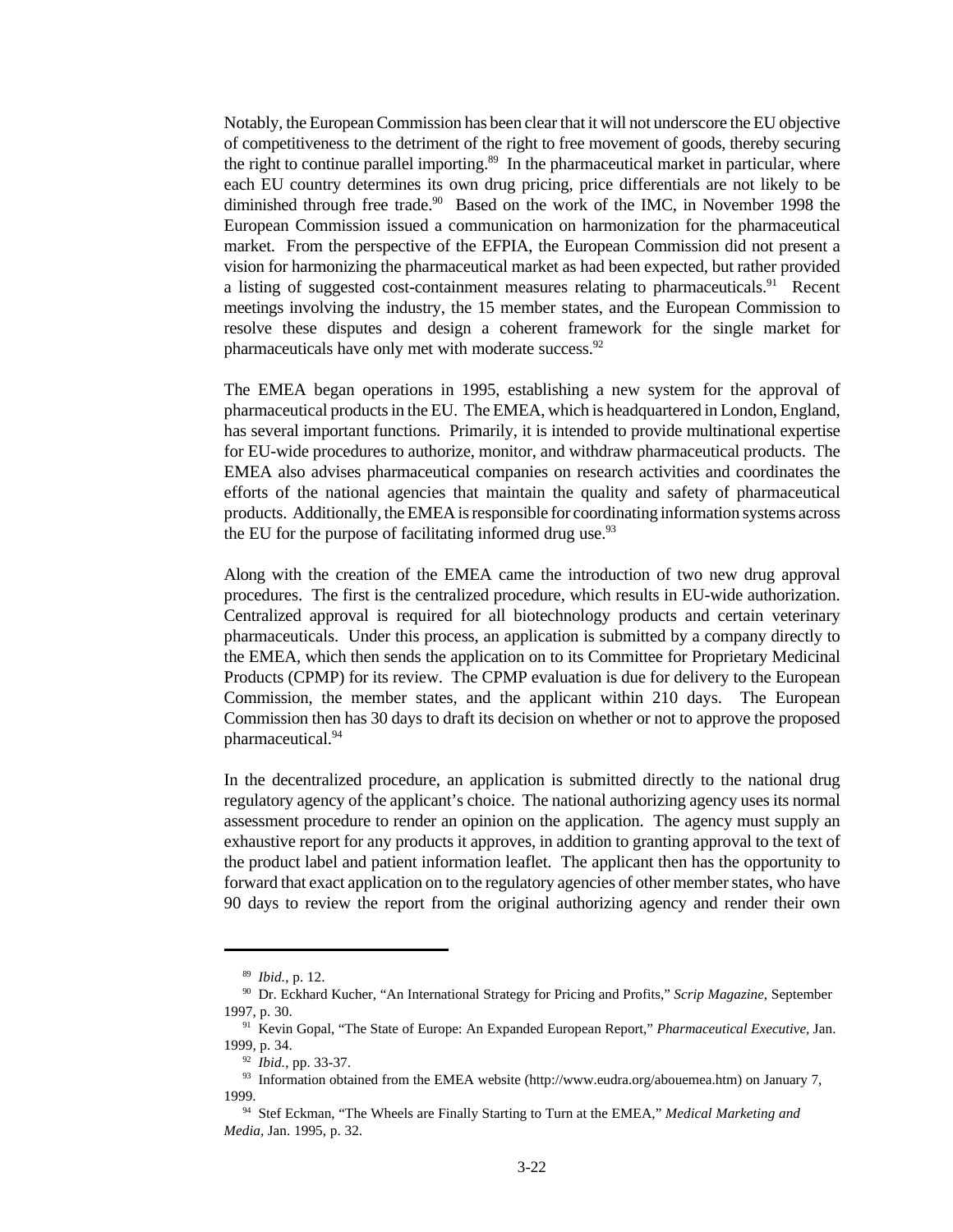judgements. In the event that any country rejects an approved application, the EMEA is responsible for settling the points of conflict.<sup>95</sup>

The EMEA and CPMP are under the auspices of the EU's Directorate General (DG) III, the directorate in charge of industry affairs. As a result, certain critics have suggested that the EMEA's ability to protect public safety is constrained by its obligation to maintain both the competitiveness of the pharmaceutical industry as well as free trade of pharmaceutical products. Because of these assertions, a separate Scientific Committee on Medicinal Products and Medicinal Devices (SCMPMD) was established under DG XXIV, the directorate for Consumer Policy and Consumer Health Protection, in November 1997. Although both the CPMP and SCMPMD currently seem to have distinct and useful functions, this situation may be complicated if DG V, the directorate for public health, goes forward on proposals to create its own committee to advise on pharmaceuticals.<sup>96</sup>

The national drug approval agencies are still important, even with the existence of the EMEA. National agencies are the primary actors in the EMEA's decentralized procedure, and national authorization procedures are still available for drugs marketed solely in one member state. However, by coordinating and monitoring the activities at the national level, the EMEA is expected to improve the regulatory environment for the European pharmaceutical market by minimizing the fees and the time investments associated with drug approval.<sup>97</sup>

The EU is currently reviewing legislation that would establish orphan drug incentives under the EMEA. Under current policies, the EMEA may waive its fees, which typically total about \$222,000, when processing drugs intended for the treatment of rare diseases. However, the EMEA's limited funding curbs the number of drugs for which fees can be exempted, and the EU affords no particular market protection to orphan drugs.<sup>98</sup> By comparison, the United States offers orphan drug developers several incentives, including research grants, tax incentives,<sup>99</sup> and a guarantee of 7 years of market exclusivity. The EU has recognized its need to develop comparable policies if it is to become more competitive in the orphan drug market segment. $100$ 

According to the latest proposals, the new EU orphan drug regulations will likely result in all orphan drugs being processed through the EMEA at no cost to the applicants. There will also be provisions for 10 years of market protection, with certain caveats for drugs initially developed for rare diseases but later found to have more broadly based applications.<sup>101</sup> Additionally, patients will be represented on the EMEA committee responsible for determining which drugs qualify as orphan drugs, reflecting an unprecedented level of inclusion of EU patients in drug policy-making. These proposals are expected to be refined and eventually adopted by the 15 EU countries by the end of  $2000$ .<sup>102</sup>

<sup>95</sup> *Ibid.*, and Martin Harvey, "EMEA Open for Business," *Pharmaceutical Executive*, Mar. 1995, p. 24.

<sup>96</sup> Dr. John Griffin, "Is Change Needed in the EMEA Drug Approvals Process?" *Scrip Magazine,* September 1998, p. 27.

 $97$  Harvey, "EMEA Open for Business," p. 24.

<sup>98</sup> "EU in Move to Encourage 'Orphan Drug' Development," *European Chemical News,* July 26, 1998, p. 8.

<sup>&</sup>lt;sup>99</sup> Because the national Governments of EU member states have control of fiscal policy, EU-mandated incentives such as tax credits are not possible. *Ibid.*

<sup>100</sup> "Business: Safety in Numbers," *The Economist*, May 30, 1998, pp. 64-65.

<sup>&</sup>lt;sup>101</sup> "EU to Encourage 'Orphan Drug' Development," p. 8.

<sup>&</sup>lt;sup>102</sup> "Business: Safety in Numbers," pp. 64-65.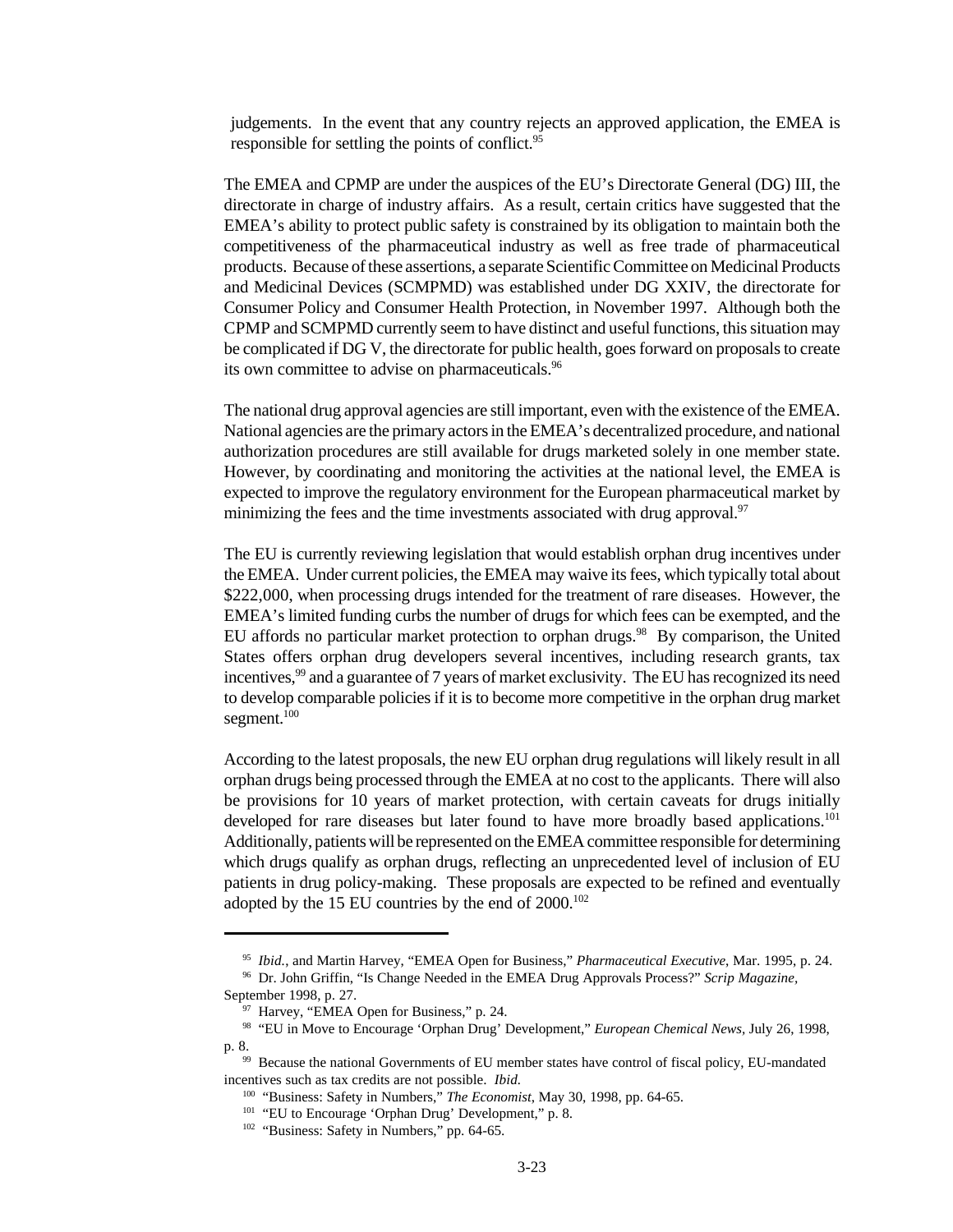The EU is considering the elimination of its current ban on DTC advertising. The recent loosening of regulations on DTC advertisements in the United States has significantly increased the amount of information on prescription drugs available via the Internet, thereby giving Europeans access to information posted online in other countries. European pharmaceutical companies, however, are prohibited from disseminating information in this matter, putting them at a disadvantage in the market. It is expected that initial policy changes on this issue will likely involve increased freedom to distribute product information to patients, while a more formal directive on advertisements will probably take several years to finalize.<sup>103</sup>

# **Japan**

# *Industry*

Japan's pharmaceutical market is the third largest in the world behind the United States and Western Europe. In fiscal 1996, the Japanese spent about \$53.5 billion on pharmaceuticals of all types, with nearly \$42.5 billion (about 80 percent) spent on prescription drugs alone.<sup>104</sup> As such a large market, it would seem likely to attract foreign interest. However, the pharmaceutical industry in Japan is decidedly more domestic in nature than the industries of Western Europe and the United States.<sup>105</sup>

The top 20 Japanese pharmaceutical firms, based on sales in Japan, are listed in table 3-14. For this market, it is difficult to compare non-Japanese with Japanese companies, because sales data for U.S. and Western European pharmaceutical firms in Japan are likely to include sales of other, non-pharmaceutical products by the companies. Novartis (Switzerland), with the highest total 1996 sales in Japan among non-Japanese pharmaceutical companies, ranks no higher than thirteenth when its total sales (\$1.2 billion) are compared with pharmaceuticalonly sales by Japanese companies.<sup>106</sup> By comparison, the U.S. and Western European markets reflect a more globalized pharmaceutical industry, as U.S. and European firms typically sell their products in multiple foreign markets.

Although Japan is open to foreign pharmaceutical firms, according to a report by the Japan External Trade Organization (JETRO), non-Japanese companies seem to encounter significant hindrances to entering the Japanese market. Among the 230 global  $NCEs<sup>107</sup>$  introduced since 1985, only 100 have been marketed in Japan.<sup>108</sup> The JETRO 1998 report "Survey on Actual Conditions Regarding Access to Japan" outlines several factors that

<sup>103</sup> "Update for EU Advertising Rules," *Scrip*, No. 2378, Oct. 14, 1998, p. 4.

<sup>104</sup> "JETRO Identifies Japanese Entry Barriers," *Scrip*, No. 2352, July 15, 1998, p. 17.

<sup>105</sup> Robert Triendl, "Japan's Drug Manufacturers Edge toward Globalization," *Research Technology Management*, Sep./Oct. 1998, p. 8.

<sup>106</sup> Japan Pharmaceutical Manufacturers Association (JPMA), *Data Book 1997/98*, p. 1-10, and Yakugyo Jiho, *Pharmaceutical Handbook '98,* p. 114. As indicated, this ranking is qualified because data for Novartis, which are likely to include non-pharmaceutical products, are compared with data for pharmaceutical-only sales by Japanese companies.

 $107$  A global NCE is one that has been marketed in at least seven industrialized countries.

<sup>108</sup> "'Drug Lag' a Growing Problem in Japan," *Scrip*, No. 2356, July 28, 1998, p. 18.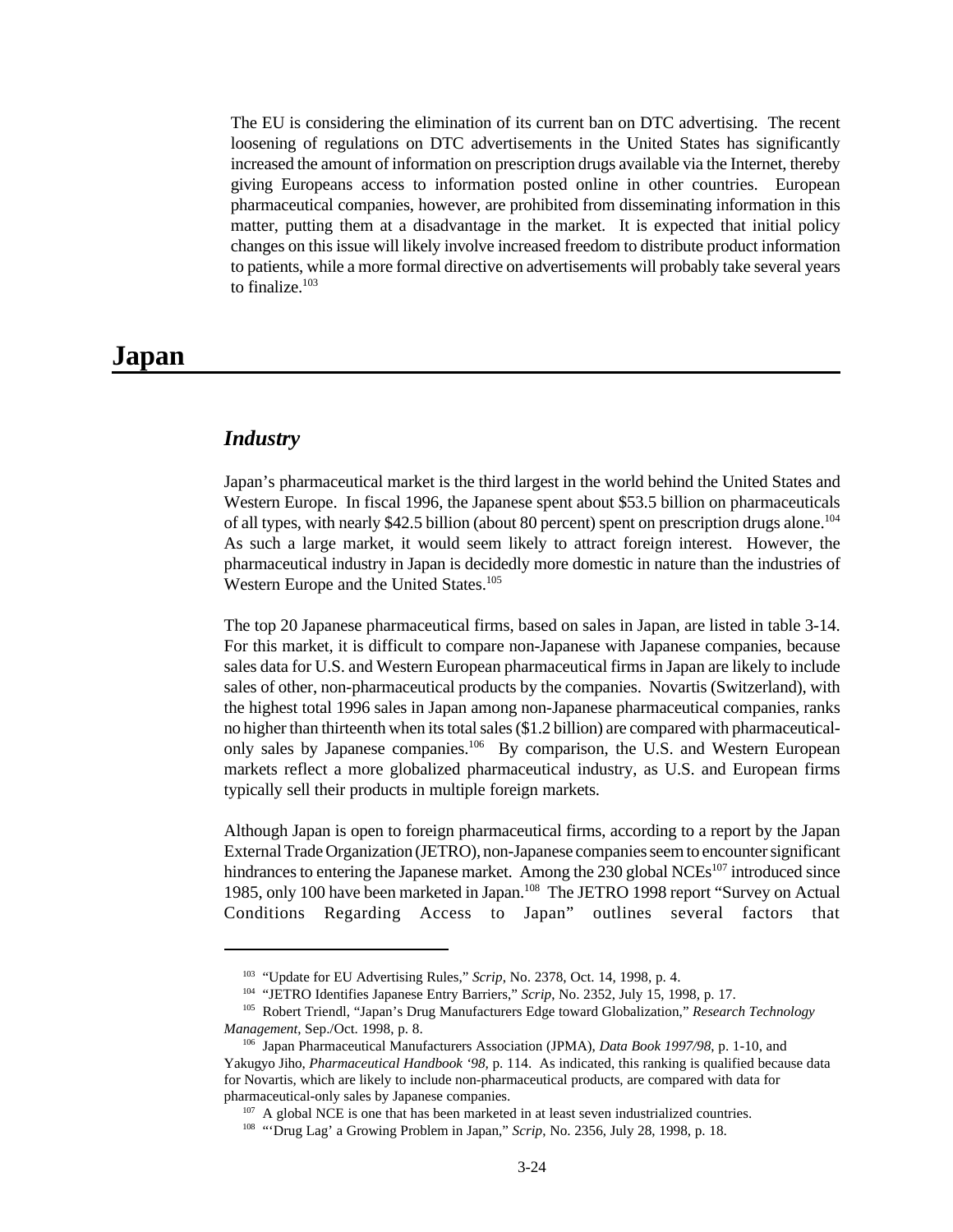**Table 3-14**

| The top 20 Japanese pharmaceutical companies, by Japanese pharmaceutical sales, and total |  |
|-------------------------------------------------------------------------------------------|--|
| sales, in millions of dollars, fiscal 1996                                                |  |

| Company                      | Pharmaceutical sales, 1996<br>(in million dollars) | Total sales, 1996<br>(in million dollars) |
|------------------------------|----------------------------------------------------|-------------------------------------------|
| Takeda                       | 4,226                                              | 5,858                                     |
| Sankyo                       | 3,644                                              | 4,070                                     |
| Yamanouchi                   | 2,831                                              | 2,872                                     |
| Eisai                        | 2,157                                              | 2,371                                     |
| Daiichi                      | 2,047                                              | 2,106                                     |
| Taisho Pharmaceutical        | 1,971                                              | 2,185                                     |
| Fujisawa                     | 1,866                                              | 2,065                                     |
| Shionogi                     | 1,828                                              | 2,112                                     |
| Chugai                       | 1,569                                              | 1,569                                     |
| Tanabe                       | 1,518                                              | 1,709                                     |
| Kyowa Hakko                  | 1,509                                              | 3,106                                     |
| Banyu                        | 1,338                                              | 1,341                                     |
| Ono Pharmaceutical           | 1,105                                              | 1,163                                     |
| Dainippon                    | 1,013                                              | 1,264                                     |
| Meiji Seika                  | 754                                                | 2,351                                     |
| Yoshitomi                    | 706                                                | 992                                       |
| Santen                       | 674                                                | 690                                       |
| Tsumura                      | 685                                                | 851                                       |
| Mochida                      | 586                                                | 668                                       |
| The Green Cross <sup>1</sup> | 575                                                | 657                                       |

1 The Green Cross was acquired by Yoshitomo in April 1998. (Robert Triendl, "Japan's Drug Manufacturers Edge toward Globalization," *Research Technology Management*, Sept./Oct. 1998, p. 9.)

Source: JPMA, *Data Book 1997/98*, p. 1-10.

are affecting entry of foreign firms into the Japanese pharmaceutical market. First, companies entering the market must acquire licenses for importing and sales, manufacturing, and wholesaling of pharmaceutical products. Comparatively, entry into the U.S. and European markets is a more streamlined, less bureaucratic process.<sup>109</sup> The Japanese drug approval

<sup>&</sup>lt;sup>109</sup> "JETRO Identifies Japanese Entry Barriers," p. 18.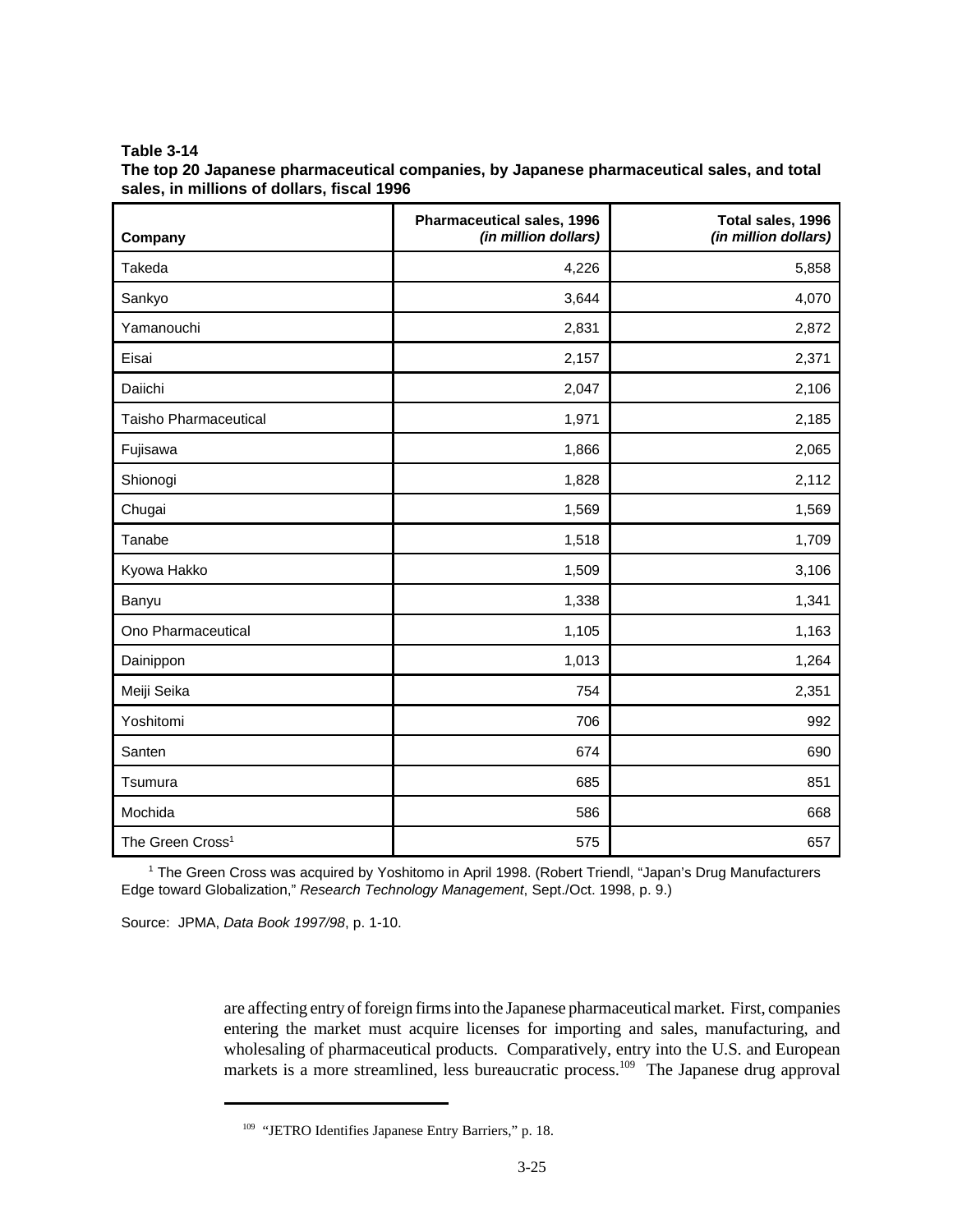process can also be problematic for foreign companies. In the past, the primary obstacle has been the mandatory repeating of costly clinical trials in Japan to establish data for the local population, which the Ministry of Health and Welfare (MHW) argues has critical biological and dietary differences from U.S. and European patients; however, recent policy revisions have mitigated this factor considerably.<sup>110</sup> Also, the establishment of "good clinical practices" (GCP) has challenged researchers, who are still adapting to the new requirements.<sup>111</sup>

The Japanese pricing system has also been identified by JETRO as a disincentive for foreign innovative pharmaceutical companies. Although a new system will be in place by the year 2000, the current reimbursement price scheme (described in the Government Policies section) allows the Government to set reimbursement prices that do not always reflect the high R&D costs of innovative drugs. By comparison, "me-too" products reportedly gain disproportionately from the current price system. $^{112}$ 

Lastly, the Japanese pharmaceutical market requires a large sales presence to maintain sufficient contact with physicians. For a foreign company not already established in the market, the added costs of a large staff of sales representatives can be a strong disincentive to market entry, particularly in conjunction with the other factors noted above.<sup>113</sup>

Just as foreign firms are not widely represented in the Japanese market, Japanese firms could be considered under-represented in the global pharmaceutical market. For example, the top two Japanese pharmaceutical companies, Takeda and Sankyo, are ranked twentieth and twenty-second behind companies headquartered in the United States or Western Europe (table  $3-1$ ).<sup>114</sup> However, there are indications that Japanese companies may be growing more global in their outlook. In particular, Takeda has established a wholly owned subsidiary in the United Kingdom (Takeda UK), plus holding companies in other European countries and the United States. Reportedly, other firms have plans to increase foreign operations, including expansions within East Asia.<sup>115</sup>

# *Employment*

Because company layoffs are an anomaly in the Japanese culture, employment data for a given period are not an effective means of monitoring the overall health of an industry. Nonetheless, table 3-15 shows employment in the Japanese pharmaceutical industry during 1992-96. It should be noted that only 1995 data are inclusive of all Japanese pharmaceutical companies.

<sup>&</sup>lt;sup>110</sup> Information obtained from industry contacts, February 1999.

<sup>111</sup> "JETRO Identifies Japanese Entry Barriers," p. 18.

<sup>112</sup> *Ibid.*

<sup>113</sup> *Ibid.*

<sup>114</sup> "Much Promised, but Little Delivered in '98," *European Chemical News*, Nov. 30, 1998, p. 23.

<sup>115</sup> Triendl, "Japan's Drug Manufacturers Edge toward Globalization," p. 8.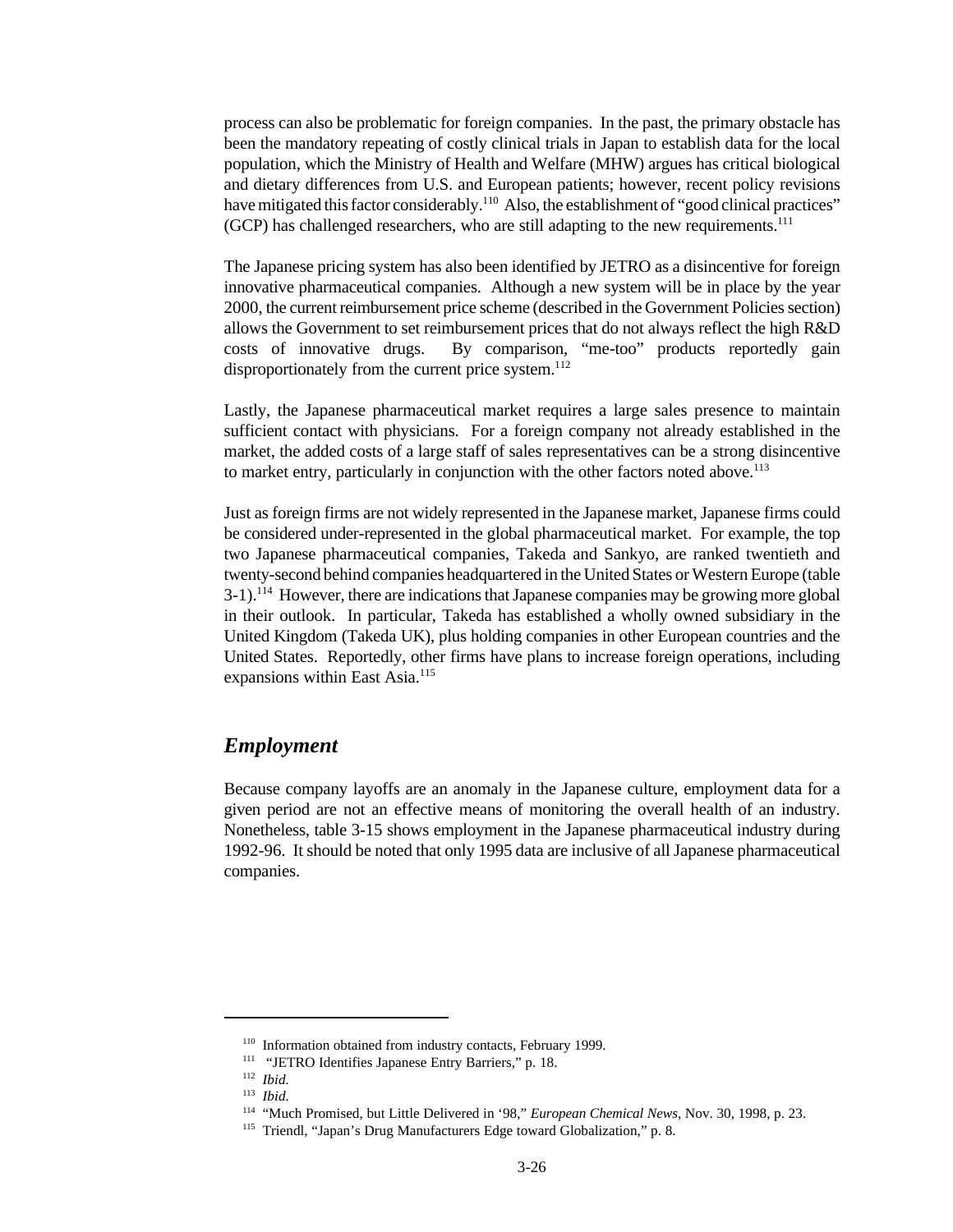#### **Table 3-15 Employment in the Japanese pharmaceutical industry, fiscal 1992-96**

|                          | 1992    | 1993'   | 19941   | 1995 <sup>2</sup> | 1996 $^{\rm 3}$ |
|--------------------------|---------|---------|---------|-------------------|-----------------|
| Pharmaceutical employees | 149,100 | 159,600 | 160,300 | 244,774           | 152,699         |

1 Based on a survey of the top 100 companies; in 1992, only 96 companies responded.

<sup>2</sup> Data inclusive of all Japanese pharmaceutical companies.

<sup>3</sup> Based on a survey of the 86 JPMA firms.

Source: JPMA, *Data Book 1997/98*, p. 1-3.

# *Research and Development Expenditures*

R&D expenditures by the Japanese pharmaceutical industry increased from \$5.1 billion in 1992 to \$6.1 billion in 1996, with a peak of \$6.8 billion in 1995 (table 3-16). However, the ratio of R&D to sales for Japanese companies decreased marginally during 1992-96, from 8.7 percent to 8.1 percent. In 1994 the ratio was at its lowest, 7.8 percent.<sup>116</sup>

#### **Table 3-16 R&D expenditures by Japanese pharmaceutical companies, and ratio of R&D to sales, in millions of dollars, 1992-96**

| Year | Japanese R&D expenses<br>(millions of dollars) | <b>Ratio of R&amp;D to sales</b><br>(percent) |
|------|------------------------------------------------|-----------------------------------------------|
| 1992 | 5,080                                          | 8.7                                           |
| 1993 | 5,658                                          | 8.2                                           |
| 1994 | 6,191                                          | 7.8                                           |
| 1995 | 6,828                                          | 8.0                                           |
| 1996 | 6,133                                          | 8.1                                           |

Source: JPMA, *Data Book 1997/98*, p. 1-32.

Over the five-year period, the total amount spent on pharmaceutical R&D by Japanese companies was considerably lower than expenditures by U.S. firms. Similarly, the ratio of Japanese pharmaceutical companies' R&D expenditures to sales was significantly lower than the same ratio for U.S. companies (table 3-5). These data may support the claims by some industry analysts that conditions in Japan, including regulatory and pricing policies, are less conducive to innovative pharmaceutical research than those of the United States.

<sup>116</sup> JPMA, *Data Book 1997/98*, p. 1-32.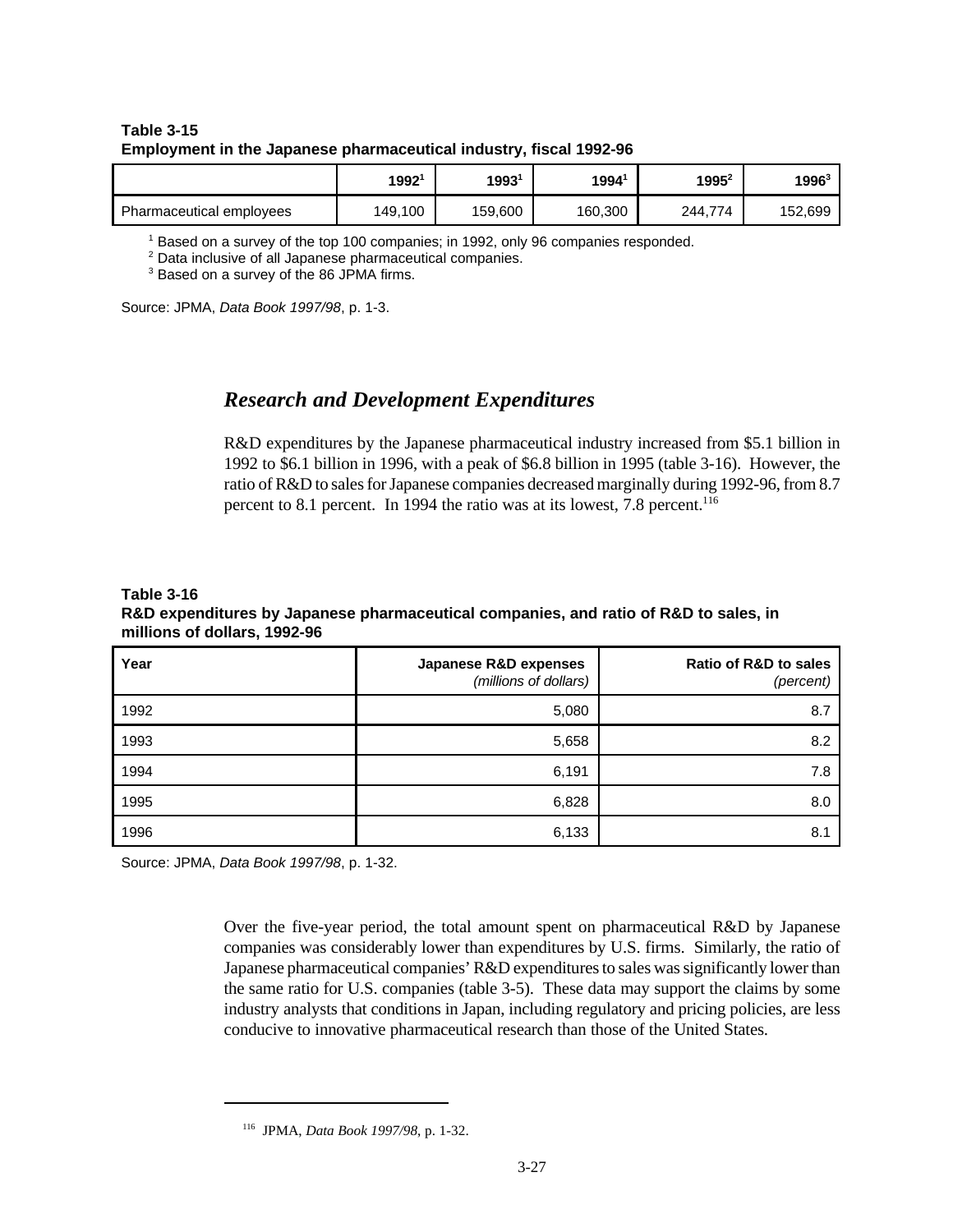Although the Japanese pharmaceutical industry has traditionally been domestically focused, the trend toward globalization is even affecting R&D. Pharmaceutical R&D increasingly involves highly complex research tools (such as genomics and combinatorial chemistry<sup>117</sup>) that are used extensively by European and U.S. scientists. Because Japanese scientists are generally less experienced with these tools, some Japanese companies have begun to conduct research activities in Western Europe and the United States.<sup>118</sup> Furthermore, Japanese companies have not yet adapted fully to GCP, which was established by the MHW in 1997. These guidelines were introduced to make Japanese drug development practices consistent with the standards of the United States and Western Europe. However, the formal incorporation of GCP into the behavior of clinical researchers takes time and training, which has created further incentive for the use of foreign clinical research facilities.<sup>119</sup>

# *Shipments and Trade Balance*

During 1992-96, Japan was a net importer of pharmaceuticals, with a trade deficit ranging from a low of \$1.9 billion in 1992 to a high of \$3.1 billion in 1995 (table 3-17). Japanese exports rose steadily from \$1.4 billion to \$2.1 billion during the five-year period, whereas imports reached a peak of \$5.0 billion in 1995, declining to \$4.6 billion in 1996.<sup>120</sup> Japanese shipment data for pharmaceuticals were not available at the time this report was prepared.

#### **Table 3-17**

**Pharmaceuticals: Japanese domestic exports, imports for consumption, merchandise trade balance, ratio of imports to exports, and exports as a percent of sales, 1992-96**

| Year | <b>Exports</b> | <b>Imports</b>        | <b>Trade balance</b>  | Ratio of                | Exports as a |
|------|----------------|-----------------------|-----------------------|-------------------------|--------------|
|      |                | (millions of dollars) | imports to<br>exports | percent of<br>sales $1$ |              |
| 1992 | 1,447          | 3,396                 | $-1,949$              | 2.35                    | 4.4          |
| 1993 | 1,562          | 3,972                 | $-2,410$              | 2.54                    | 3.8          |
| 1994 | 1,646          | 4,251                 | $-2,605$              | 2.58                    | 2.3          |
| 1995 | 1,962          | 5,014                 | $-3,052$              | 2.56                    | 2.5          |
| 1996 | 2,097          | 4,591                 | $-2,494$              | 2.19                    | 2.5          |

<sup>1</sup> Based on JPMA companies only.

Source: JPMA, *Data Book 1997/98*, pp. 1-19, 1-21.

Japanese exports comprise a small percentage of total pharmaceutical sales compared with the United States (table 3-6). During 1992-96, this ratio reached a high of 4.4 percent in

 $117$  Genomics is the study of genes and their functions. Combinatorial chemistry is a research technique involving the systematic combination of molecules and molecular building blocks to develop thousand of new compounds, which are then tested for potential use as pharmaceutical products, in a short period of time.

<sup>&</sup>lt;sup>118</sup> Triendl, "Japan's Drug Manufacturers Edge toward Globalization," p. 8.

 $119$  "'Drug Lag' in Japan," p. 18.

<sup>120</sup> JPMA, *Data Book 1997/98*, p. 1-19.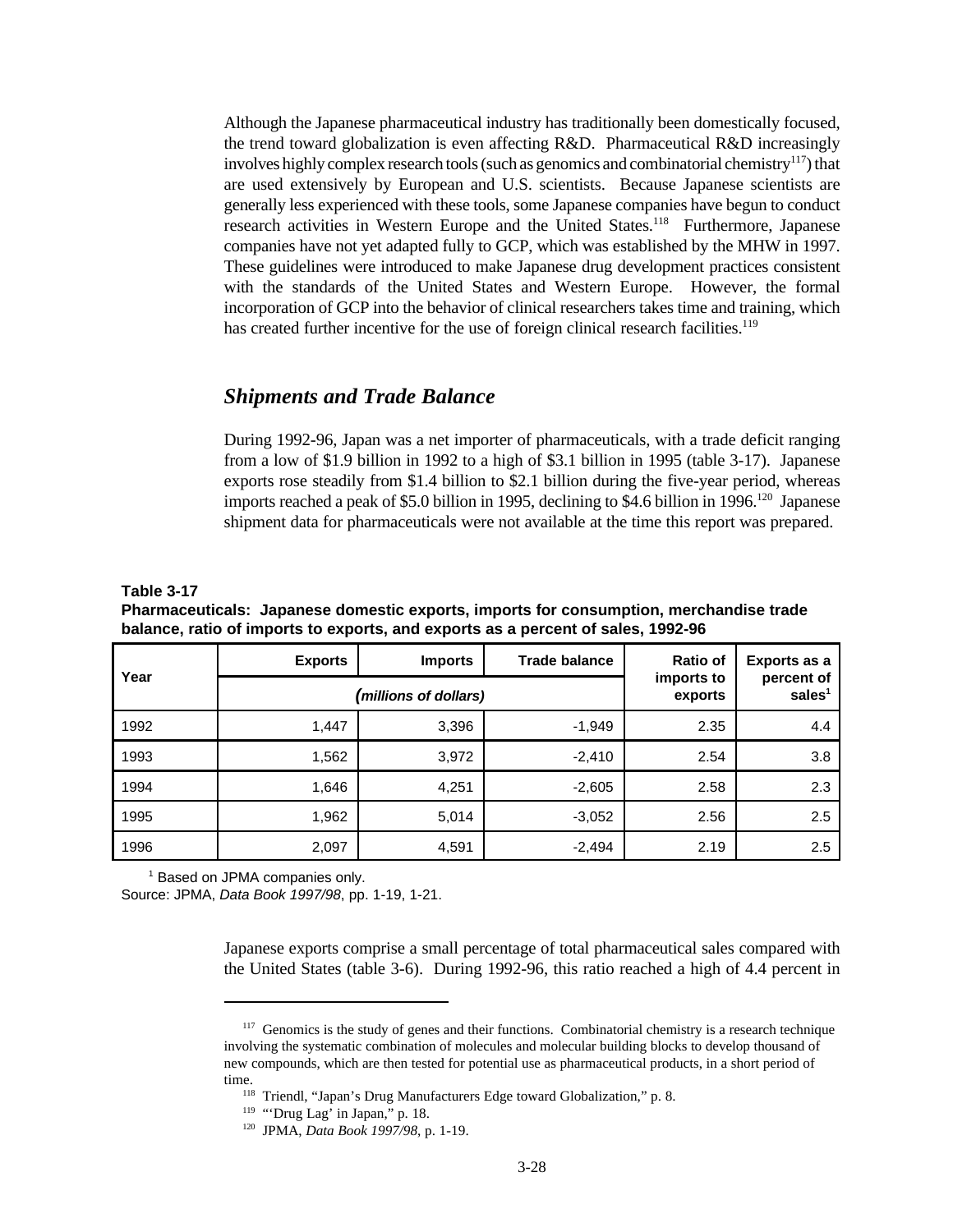1992, falling to 2.3 percent in 1994.<sup>121</sup> By comparison, the U.S. industry ratio of exports to shipments was approximately 12 percent throughout the period. These data seem to underscore the domestic orientation of the Japanese industry.

Japan's trading partners in pharmaceuticals are primarily the United States and Western Europe. In 1996, the key pharmaceutical export markets for Japan were the United States (30 percent), Germany (10 percent), and France (9 percent). In the same year, Japan imported pharmaceuticals principally from Germany (20 percent), the United States (20 percent), and the United Kingdom  $(11$  percent).<sup>122</sup>

#### *Biotechnology Products*

The Japanese biotechnology industry has not met the high expectations of the Ministry of International Trade and Industry (MITI), which in 1981 declared it to be one of three high priority industries.<sup>123</sup> One weakness is that compared with the United States, Japan has less funding available for the basic research on which biotechnology thrives.<sup>124</sup> Additionally, biotechnology is a fast-paced field where scientists move around among different laboratories, which is inconsistent with the scientific culture in Japan.<sup>125</sup> Eighty percent of Japan's demand for all biotechnology products, which is similar in size to the U.S. market, must be supplied by imports; this reflects a significant missed opportunity for the Japanese biotech industry.<sup>126</sup>

# *Government Policies*

When the Japanese health care system was originally established in 1961, it was appropriately designed to serve a young population with greater needs for acute rather than chronic care. As the population aged, and Japan's economic growth slowed, the Japanese Government began to look for ways to reduce health care costs. For example, beginning in September of 1997, patients faced higher insurance copayments, a move the Government hoped would curb demand for medical products and services. However, sufficient change could not be affected through modifications to the established system, and the MHW mandated a reform plan to incorporate several objectives.<sup>127</sup> A formal health care reform bill is expected in the spring of 1999.<sup>128</sup>

Given the changing demographics of Japan, one intended reform is the establishment of clear delineations in insurance programs for old versus young patients and acute versus chronic conditions. Additionally, fee-for-service insurance policies are to be eliminated in favor of flat-sum reimbursements. However, the most significant revision from the perspective of the

<sup>121</sup> *Ibid.*, p. 1-21.

<sup>122</sup> *Ibid.*, p. 1-20.

<sup>123</sup> "Biotechnology in Japan: Alien Culture," *The Economist*, Nov. 18, 1995, p. 79.

<sup>124</sup> *Ibid*.

<sup>125</sup> "Biological Warfare: How the U.S. Triumphed and Japan Beat Itself," *Fortune*, April 1, 1996, p. 40. Also, for more information see the Commission's *1991 Competitiveness Study*.

<sup>126</sup> "Biotechnology in Japan," *The Economist*, p. 79.

<sup>127</sup> P. Reed Maurer, "Understanding Japan's Changing Rules," *Scrip Magazine*, Feb. 1998, p. 37.

<sup>&</sup>lt;sup>128</sup> "Japanese Groups Renew Call for Free Pricing," *Scrip*, No. 2365, Aug. 28, 1998, p. 12.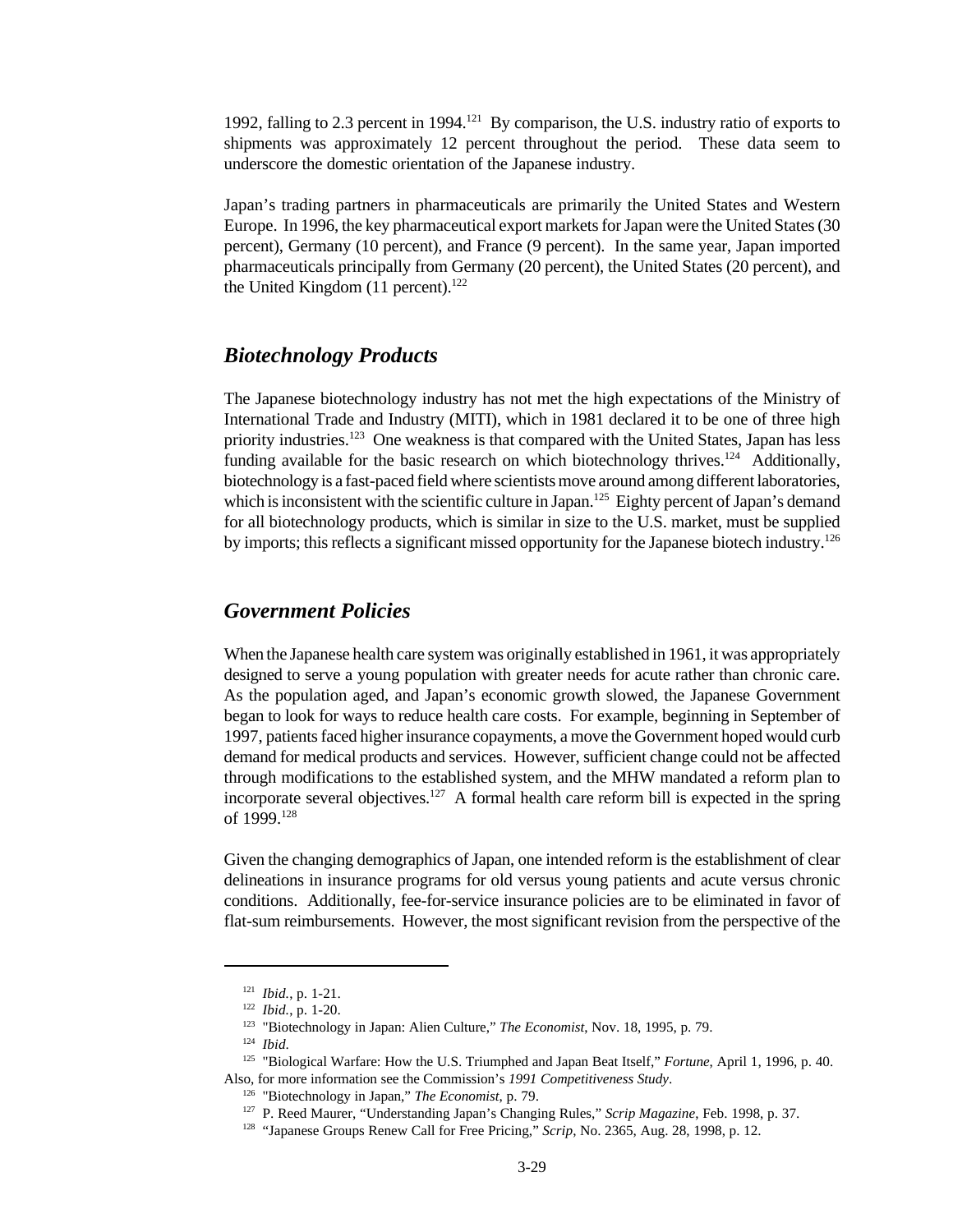pharmaceutical industry is the planned revamping of the pricing system.<sup>129</sup> Notably, both foreign and domestic industry groups have been consulted in the development of the new system.<sup>130</sup>

The pharmaceutical pricing system in Japan is based on set reimbursement prices, which are paid to health care providers for products disbursed, and the actual prices charged by wholesalers for those products. The difference between these two prices is a profit for the physician, a system which encourages excessive prescribing and negotiations of discounts from the wholesalers. The Government has undertaken certain measures to mitigate these factors, such as setting the reimbursement price as a percent of the physician's actual price and reducing reimbursement prices when the number of prescriptions exceeds a predetermined limit. Nonetheless, the history of reimbursement pricing has played a significant role in shaping the innovative pharmaceutical industry.<sup>131</sup>

Because the Japanese market puts a high premium on new drugs, pharmaceuticals are introduced at a higher price than in the U.S. or Western European market. However, Japanese prices drop off fairly quickly, as the MHW revises the reimbursement prices to reflect the actual costs negotiated by health care providers. In this way, companies have an incentive to introduce new products to maximize price advantages.<sup>132</sup> However, it has been argued that instead of truly innovative drugs, in some cases reimbursement pricing encouraged the introduction of "me too" drugs.

But industry analysts differ in their views on the value of truly unique, innovative drugs versus newly improved versions of existing products. Some would argue that the disproportionate emphasis on the former neglects the significant impact that small modifications to a pharmaceutical product can have on drug treatment. As "me too" drugs have somewhat fallen into disfavor with the price setting regime, there have been reports of Japanese companies dropping development plans for effective new drugs in clinical trials because those products were not expected to be considered innovative enough for top-level pricing.<sup>133</sup>

It is anticipated that Japan will replace reimbursement pricing with a reference pricing system.<sup>134</sup> With reference pricing, a Government sets a ceiling on the amount to be reimbursed for the purchase of a pharmaceutical product, leaving the patient or his insurer responsible for any difference between the actual price and the reference price. In setting these price ceilings, the Government typically classifies products together in groups based on chemical structure or therapeutic application, and all products included in a particular group are assigned the same price. As a result, patented products and generic products may be given the same price value, diminishing the advantage of market exclusivity for a new drug.<sup>135</sup>

The innovative pharmaceutical companies have responded negatively to the proposed reference pricing for patented products, asserting that such a system is essentially an

<sup>129</sup> Maurer, "Understanding Japan's Changing Rules," p. 37.

<sup>130</sup> "Japanese Groups Renew Call for Free Pricing,"*Scrip*, p. 12.

<sup>&</sup>lt;sup>131</sup> This summary of the Japanese pricing system is based on discussions with various industry sources; similar information can be found in trade journal articles.

<sup>132</sup> P. Reed Maurer, "A Watershed for the Industry in Japan," *Scrip Magazine*, April 1996, p. 42.

<sup>133</sup> Peter O'Donnell, "Are Japanese Cuts Starting to Bite?" *Pharmaceutical Executive*, Sept. 1996, p. 36.

<sup>134</sup> "Japanese Groups Renew Call for Free Pricing," *Scrip*, pp. 12-13.

<sup>135</sup> *PhRMA Industry Profile 1998*, p. 72.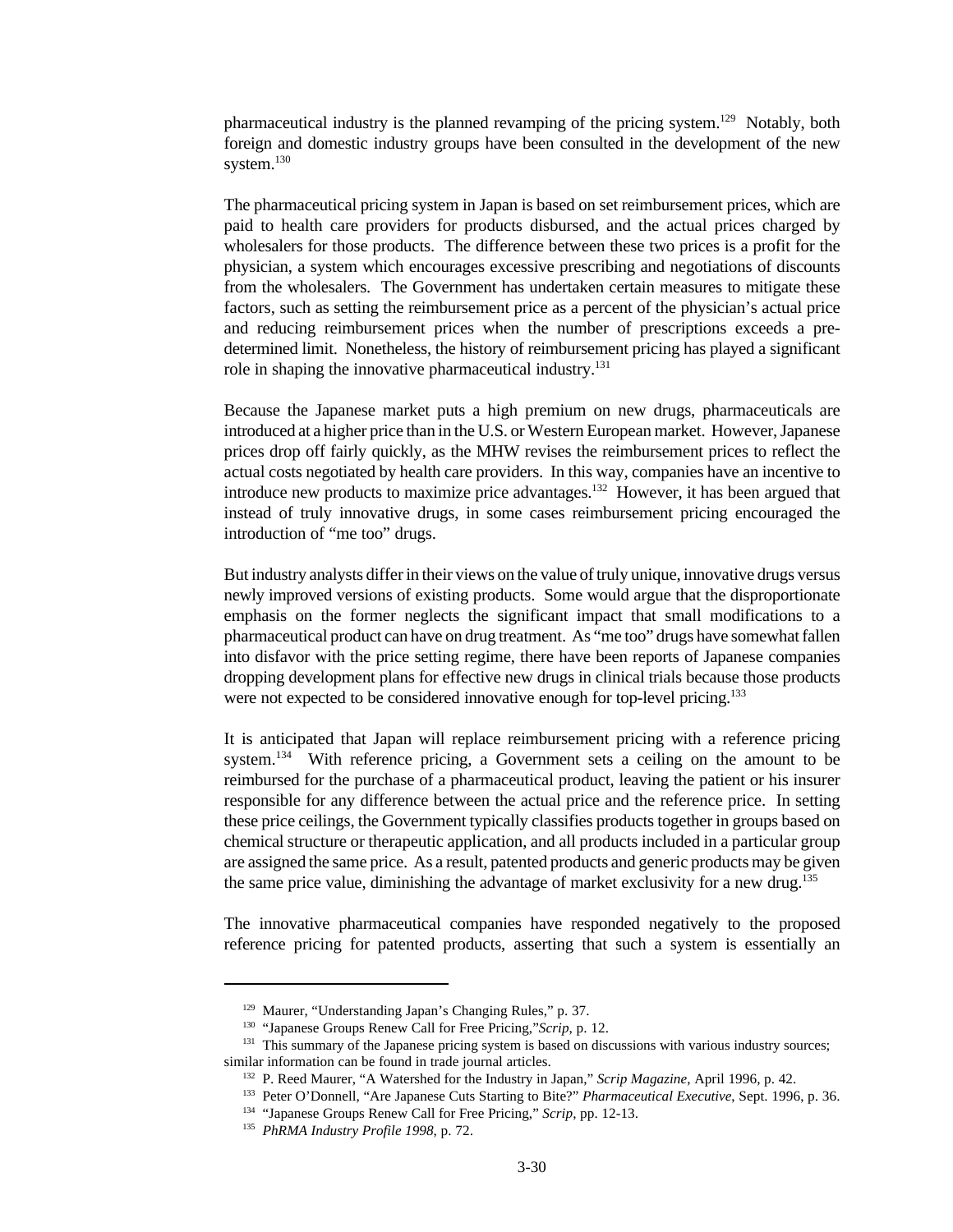infringement of IPR. The Japanese Government has stated that granting unique pricing status to patented drugs could result in a rise in "me-too" products, already considered by some to be a problem under reimbursement pricing. However, the pharmaceutical companies have rebutted that argument, noting that "me-too" drug development in Japan has slowed, largely as a result of international harmonization policies such as patient consent requirements for clinical trials and improved data reviews.<sup>136</sup>

In addition to the planned reforms to the health care system, the MHW itself has also been the focus of change. In the wake of scandals relating to the pharmaceutical industry, a major reorganization of the MHW went into effect on July 1, 1997. The now-defunct Pharmaceutical Affairs Bureau (PAB), once responsible for both the regulation and the promotion of the pharmaceutical industry, has been replaced by a new entity, the Pharmaceutical and Medical Safety Bureau (PMSB). The PMSB is responsible primarily for safety and efficiency in the approval process and post-market regulation of drugs, cosmetics, and medical devices, while the Health Policy Bureau of MHW has taken on the task of promoting the industry.<sup>137</sup> Under the former structure one bureau was responsible for regulating and promoting the same industry, often creating an inappropriately close relationship between PAB bureaucrats and Japanese pharmaceutical companies.<sup>138</sup> The new organizational structure of the MHW is expected to give foreign companies a more level playing field in the drug approval process due to improved transparency; moreover, the approval process itself is expected to be harmonized with U.S. and European processes, which will also benefit foreign companies.<sup>139</sup> This new bureaucracy has been well-received by the U.S. industry as a move forward for the Japanese market.<sup>140</sup>

Based on the terms of the U.S.-Japan Enhanced Initiative on Deregulation and Competition, which was signed at the G8 summit held in May 1998, several modifications to the Japanese drug approval process will be implemented over the next few years. The processing of new drug applications will be expedited, with the goal of reducing review periods to 12 months by April 2000. The agreement also requires the Japanese to accept foreign clinical trial data in accordance with the terms of the International Conference on Harmonization (ICH). More generally, the Japanese Government expressed its commitment to acknowledge the merit of innovative products and to consult with foreign pharmaceutical firms on issues for which the domestic industry is consulted. $141$ 

<sup>&</sup>lt;sup>136</sup> Now that patient consent is required for clinical trials, some potential trial candidates are hesitant to agree to participate when there is a similar product already on the market. "Japanese Groups Renew Call for Free Pricing," *Scrip*, pp. 12-13.

<sup>137</sup> "Japan: New Pharmaceutical Bureau," *East Asian Executive Reports*, June 15, 1997, p. 6.

<sup>138</sup> P. Reed Maurer, "Crisis at Koseisho: Japan's Mega-Agency Finally Faces Change," *Pharmaceutical Executive*, January 1997, p. 60, and "Cleaning House," *Pharmaceutical Executive*, January 1997, p. 61.

<sup>&</sup>lt;sup>139</sup> Maurer, "Crisis at Koseisho," pp. 60-61.

<sup>&</sup>lt;sup>140</sup> "Japan: New Pharmaceutical Bureau," p. 6.

<sup>141</sup> "Japan to Speed Up Product Approvals," *Scrip*, No. 2338/39, May 27/29, 1998, p. 21, and PhRMA press release, "U.S.-Japan Agreement Will Bring Innovative Medical Products to Japanese Patients Sooner, Says PhRMA," May 15, 1998, obtained from the PhRMA website (www.phrma.org/news/5-15-98.html) on June 23, 1998.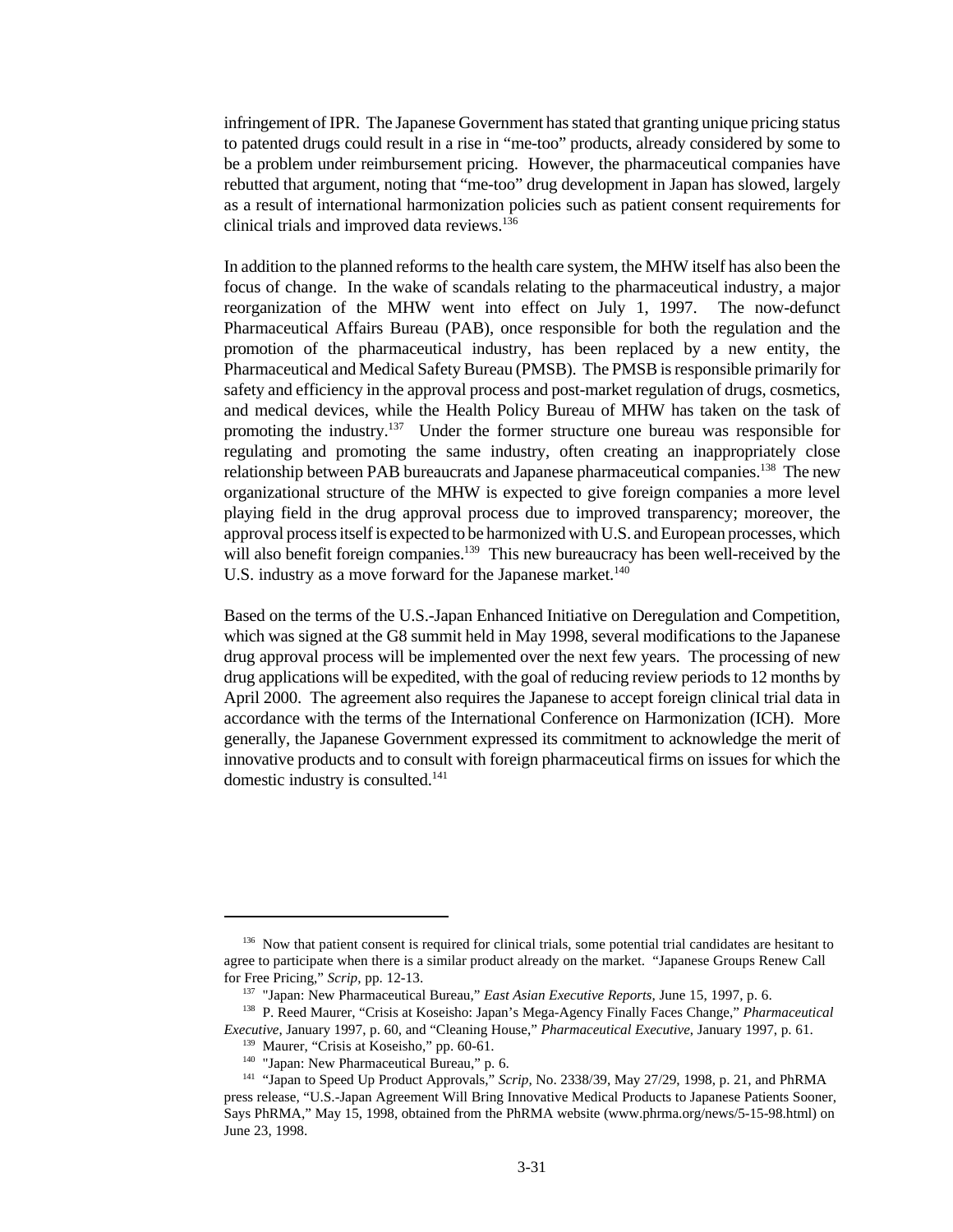The Japanese Government has also loosened regulations related to the use of contract research organizations  $(CROS)^{142}$ . . Although CROs have played an important role in the pharmaceutical industries of Western Europe and the United States, where their work is held in high esteem, Japan considered data provided by these organizations to be of lower quality than data of the pharmaceutical companies. As of June 1997, there were approximately 700 CROs operating in the United States and Europe, while Japan only had about 13.<sup>143</sup> However, as the result of a 1996 MHW report, there is a more positive perception of CROs, and allowances have been made to incorporate them fully into the development stage for pharmaceuticals in Japan. By facilitating the final stages of product development, particularly clinical trials, for foreign companies, this could prove to be a significant step toward increased access to the Japanese market.<sup>144</sup>

<sup>&</sup>lt;sup>142</sup> In the pharmaceutical industry, CROs typically run clinical trials for pharmaceutical firms seeking new drug approval. By specializing in this stage of product development, CROs can save companies both time and expense by carefully constructing the trials so that the highest quantity of useful information can be obtained in the fewest number of trials. Furthermore, CROs have experience in presenting clinical trial data clearly and efficiently to regulatory agencies, enhancing the likelihood and speed in receiving approval for a product. (Geoffrey Carr, "Survey: The Pharmaceutical Industry: Trials and Tribulations," *The Economist*, Feb. 21, 1998, p. S13-S15.)

<sup>143</sup> Stephen Barker, "Reforming the Clinical Trials Process in Japan," *Scrip Magazine*, June 1997, p. 14.

<sup>144</sup> Stephen Bentley, "CROs in Japan — New Tools for Industry," *Pharmaceutical Executive*, Nov. 1997, pp. 80-84.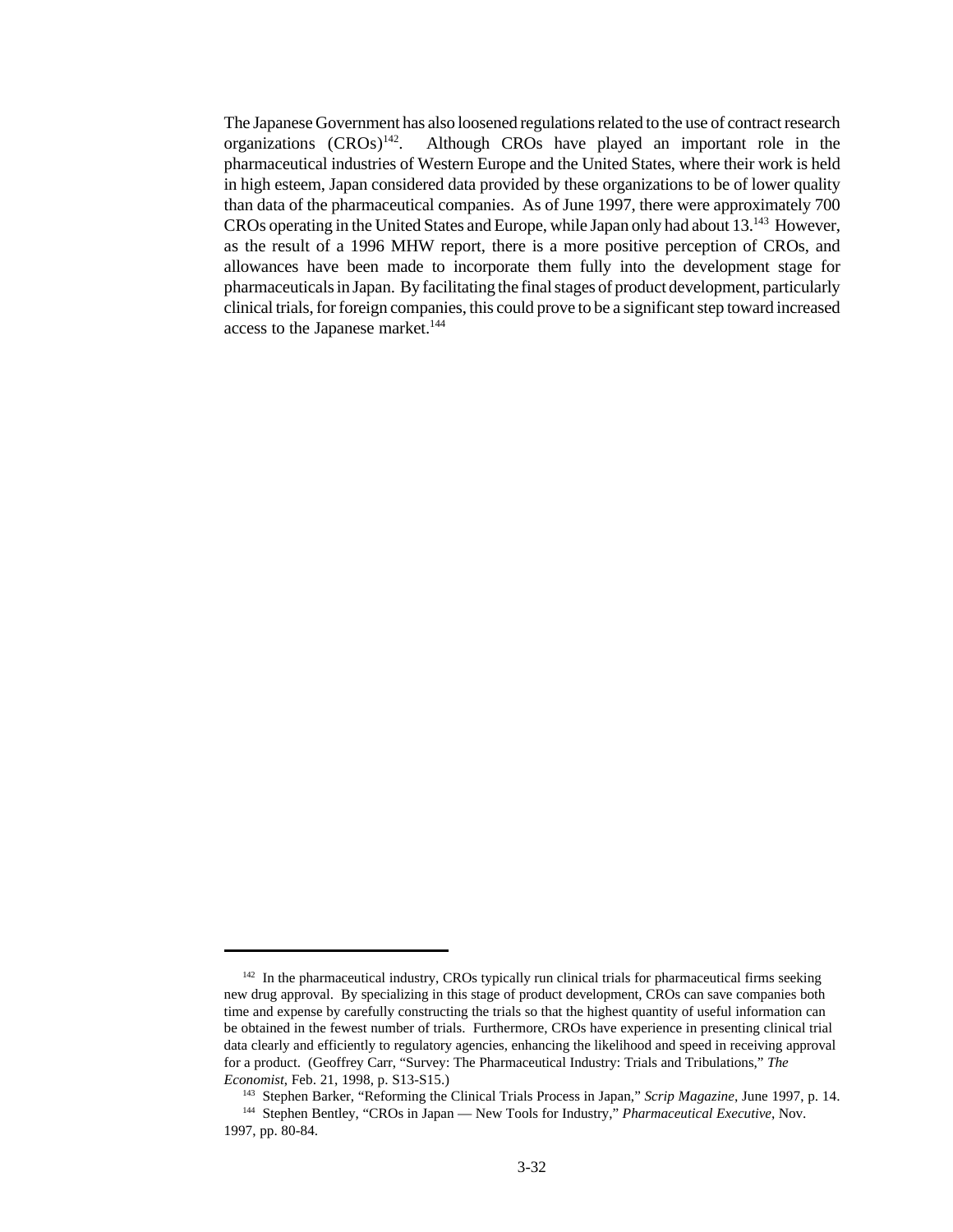# **CHAPTER 4 Current Issues in the Pharmaceutical Industry**

Since the Commission's 1991 competitiveness study, two major trade agreements have affected the U.S. economy: the Uruguay Round Agreements<sup>1</sup> (URA) which entered into force on January 1, 1995, and NAFTA, which entered into force on January 1, 1994. Both of these agreements affected the pharmaceutical industry, largely by reducing tariffs and enhancing intellectual property rights (IPR) protection. Stronger IPR protection should particularly benefit the U.S. pharmaceutical industry in its ability to compete, as losses due to unauthorized copying of patented drug products amount to an estimated \$2-5 billion per year.<sup>2</sup> However, it could be argued that the most significant change came from the URA, under which the United States and 21 other countries<sup>3</sup> agreed to eliminate tariffs on pharmaceutical finished products, certain active ingredients, and certain approved chemicals used by the pharmaceutical industry.

The following section describes the duty reductions and enhanced protection of IPR negotiated during the Uruguay Round and NAFTA. The section also includes an analysis of trade data during 1992-97 to assess the effect of duty reductions on trade flows. The last section provides an overview of the significant changes that have occurred in national IPR and patent policies worldwide as a result of international agreements.

# **Changes in International Agreements**

# *GATT/WTO Agreements*

GATT was originally negotiated in 1947. The legal framework of the GATT established basic disciplines in international trade, liberalized markets by reducing tariff and nontariff barriers, and provided a forum for dispute settlement, among other objectives. The agreement rests on the legal pillars of nondiscrimination and national treatment and is accompanied by

<sup>&</sup>lt;sup>1</sup> The legislation that implemented the URA in the United States is known as the Uruguay Round Agreements Act (URAA).

<sup>&</sup>lt;sup>2</sup> Theresa Beeby Lewis, "Patent Protection for Pharmaceuticals: A Survey of the Patent Laws of Various Countries," *Int'l Lawyer, 30*, pp. 835, 845 (winter 1996). The Pharmaceutical Manufacturers Association (now "PhRMA") estimated that patent piracy accounted for \$6.4 billion in yearly losses worldwide for the U.S. drug industry. *Ibid.* at 844-45. These estimates are typically calculated by multiplying the estimated number of pirated copies sold by the price of the item set by the patent holder or licensee. Consequently, these figures are frequently considered to be inflated because they do not take into account that demand for the product drops as the price rises.

<sup>&</sup>lt;sup>3</sup> The EU-15, Canada, Czech Republic, Japan, Norway, Slovak Republic, and Switzerland. However, some of these countries decided to stage tariffs down to zero gradually as opposed to an immediate elimination.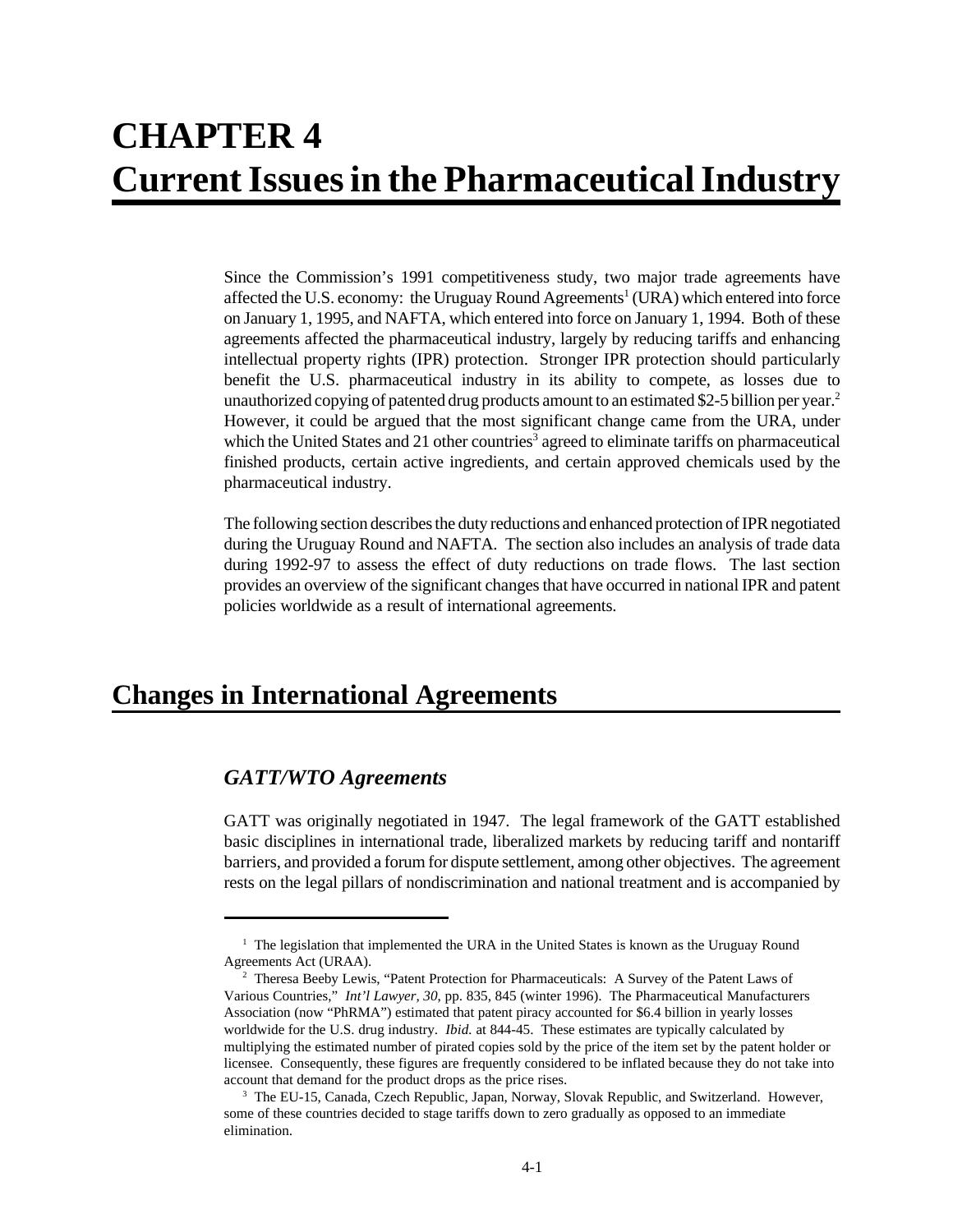schedules of tariff concessions negotiated by the parties and by subsidiary specialized codes.<sup>4</sup> The GATT was supervised over the years by a small secretariat body, which conducted regular meetings of the contracting parties and provided general legal and technical support.

Following several rounds of multilateral tariff negotiations and a significant expansion of membership over time, the latest round opened in Uruguay in 1994.<sup>5</sup> The established basis for the Uruguay Round was that the GATT and its subsidiary agreements were designed to succeed or fail as a unit, and the eventual package was to be adopted by means of a single instrument. Countries would eventually have the choice of remaining as parties to the 1947 GATT, with membership in subsidiary agreements optional, or of joining the new 1994 WTO Agreement with all rights and obligations entailed in the package. The signatories to the WTO Agreement reserved the right to adopt differential treatment toward nonsignatories, with a view toward greater adherence to the broadened obligations, enhanced dispute resolution, and the reduction of "free ridership" on the part of nonmembers.

#### **Uruguay Round Initiative on Pharmaceuticals**

During the Uruguay Round negotiations, the United States and several other GATT members sought the reciprocal elimination of duties on all pharmaceutical products, including certain chemical intermediates used in the production of pharmaceuticals. The elimination of duties, it was argued, would serve to increase trade with fewer Government-imposed tariffs.

As a result of the negotiations, the United States and 21 trading partners agreed to the elimination of duties on nearly 7,000 pharmaceutical products. These products included approved INNs from WHO Lists 1-69, certain other active ingredients for which INNs had not been established, and certain chemical intermediates used in the production of pharmaceutical products. The initiative also listed certain chemical prefixes and suffixes that may be combined with any of the approved INNs to produce INNMs. As a result, the derivatives of INNs, such as salts and esters, are also granted duty-free entry. In the United States, the results of this agreement were incorporated into the HTS as the Pharmaceutical Appendix, effective January 1, 1995.

Because of continued development of new chemical intermediates and downstream pharmaceutical products, many new items have been proposed for incorporation into the list since its initial formulation. However, it was noted by many WTO members that certain products, although having an approved INN designation, had a predominating industrial use outside of pharmaceutical applications and therefore should be excluded from this initiative. As a result of further negotiations, subsequent modifications to the original WTO list were made in 1996 and adopted by the United States and other major WTO member countries on April 1, 1997.<sup>6</sup> WHO Lists 70-73 were included in this first review.

<sup>4</sup> The schedules largely consist of commitments known as "bindings" to maintain normal-trade-relations (NTR, formerly most-favored-nation) tariff rates at no higher than the stated level. The schedules also indicate how concession rates will be reduced following negotiations.

<sup>&</sup>lt;sup>5</sup> Significant among these codes, which GATT 1947 members were not and are not obliged to ratify, are those negotiated during the Tokyo Round concerning customs valuation, antidumping and countervailing duty measures, trade in civil aircraft, Government procurement, and other nontariff barriers to trade.

<sup>6</sup> *Federal Register*, Vol. 62, No. 64, April 3, 1997, pp. 16039-16048.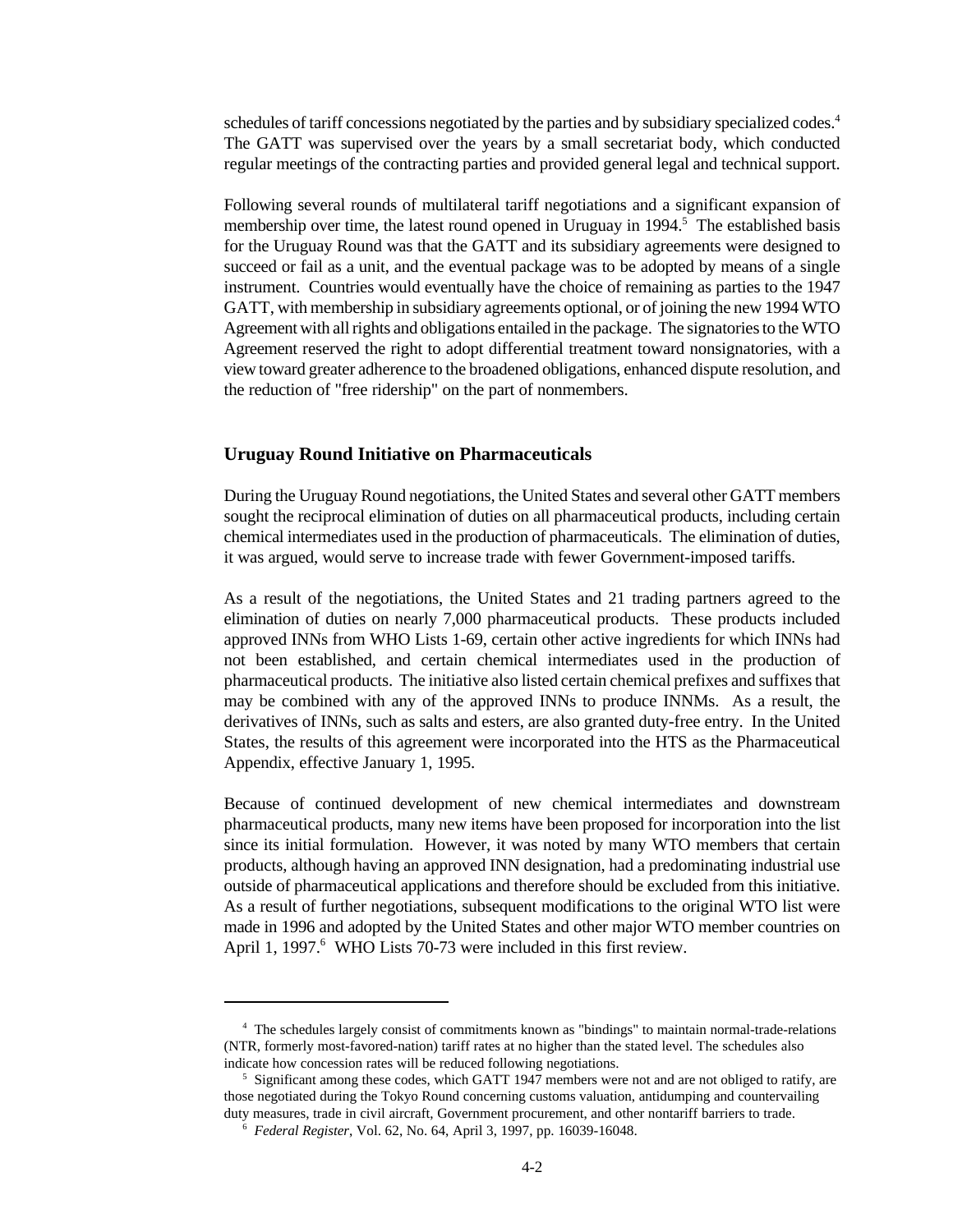A second review to amend the approved list of duty-free items is currently underway. Included in the discussions are WHO Lists 74-78 of INNs, as well as approximately 370 chemical prefixes and suffixes and chemical intermediates used in the production of drugs. It is anticipated that the additions to the list will be officially incorporated into tariff schedules in mid-1999.

Figures 4-1 and 4-2 show the rise in trade that has occurred since the 1995 elimination of tariffs.<sup>7</sup> In particular, there has been a significant increase in U.S. exports and imports of bulk pharmaceutical products. As the bulk pharmaceutical market is more price sensitive than the market for finished drug products, it is not surprising that the elimination of tariffs would have a more noticeable effect on SIC 2833. Although there are other factors that also affected trade during this period,<sup>8</sup> the zero-for-zero negotiations seem to have had a positive influence on international trade in this sector.

#### **Figure 4-1**

**Bulk medicinal chemicals and botanical products (SIC 2833): U.S. domestic exports and imports for consumption, quarterly shipments in millions of dollars, 1992-97**



Source: Official statistics of the U.S. Dept. of Commerce.

<sup>7</sup> Data tables for 1992-97 U.S. trade in pharmaceuticals with its primary trading partners can be found in appendix A of this report.

<sup>&</sup>lt;sup>8</sup> For more information on the effect that this initiative and other factors have had on trade, please refer to: "The Uruguay Round Elimination of Duties on Pharmaceuticals: Developments in the 2 Years Since Implementation," *Industry Trade and Technology Review*, USITC Pub. 3071, October 1997, pp. 1-12. This report is available online at http://www.usitc.gov/ittr.htm.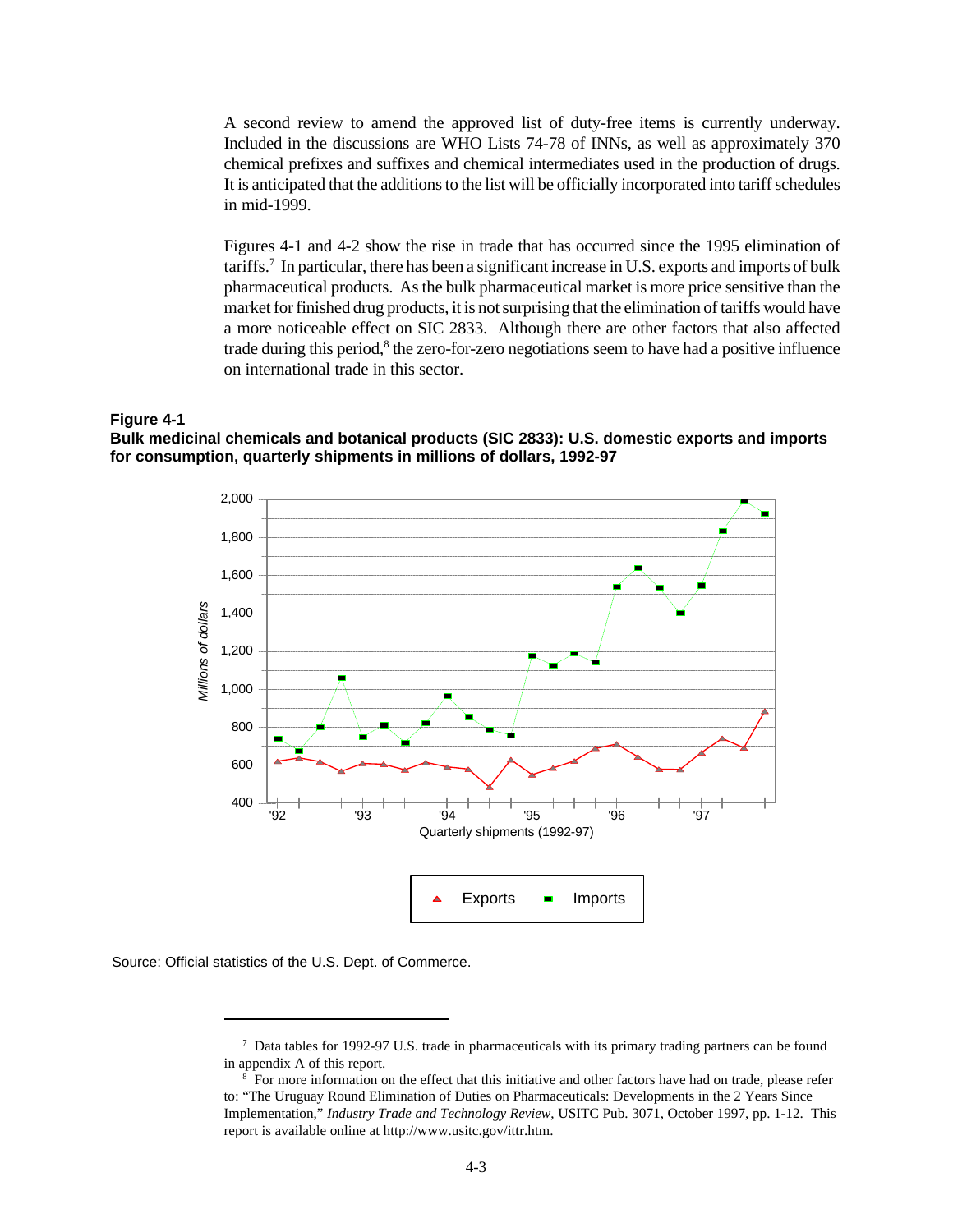**Figure 4-2**

**Pharmaceutical preparations (SIC 2834): U.S. domestic exports and imports for consumption, quarterly shipments in millions of dollars, 1992-97**



Source: Official statistics of the U.S. Dept. of Commerce.

### **IPR Initiatives**

The United States set forth a number of objectives regarding intellectual property when it entered into the Uruguay Round of multilateral trade negotiations. The objectives included: (1) in all member nations, the enactment and effective enforcement of laws that adequately protect intellectual property; (2) the establishment within GATT of effective standards for the protection of intellectual property standards, procedures to enforce such standards both within member nations and at their borders, and improved dispute settlement procedures within the GATT; (3) assurances that the standards and procedures within GATT would not prejudice other complementary initiatives in other international organizations; and (4) supplementation and strengthening of intellectual property protection in existing intellectual conventions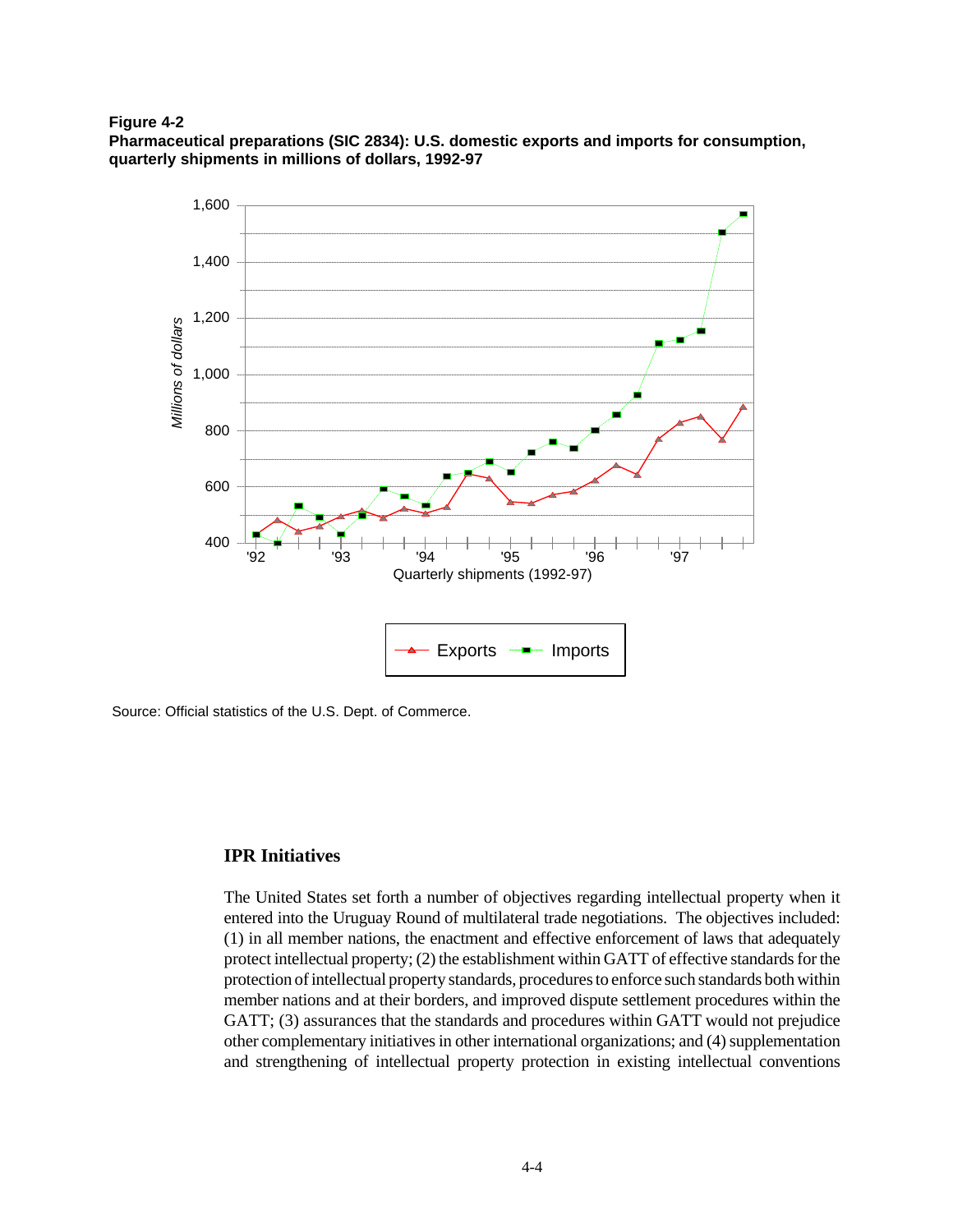administered by other international organizations.<sup>9</sup> Pharmaceuticals was one industry sector that the United States specifically addressed in the areas of patents and IPR.

The agreement that resulted from these negotiations is called "Trade-Related Aspects of Intellectual Property Rights" (TRIPs).<sup>10</sup> TRIPs is administered by the WTO with the special assistance of the Council on Trade-Related Aspects of Intellectual Property.<sup>11</sup> TRIPs relationship to the WTO makes it distinct from many other multilateral agreements on intellectual property, such as the Paris and Berne Conventions, which are administered by the World Intellectual Property Organization (WIPO), a specialized agency of the United Nations. According to one analyst, the United States sought to shift intellectual property protection from WIPO to the WTO due to the perceived weakness of WIPO's enforcement procedures and the historically greater influence of the United States in GATT, the predecessor to the WTO.<sup>12</sup> The TRIPs Agreement contains wide-reaching obligations on normal trade relations (NTR, formerly most-favored-nation) and national treatment, and it confers rights on nationals of the member countries with respect to covered intellectual property matters.<sup>13</sup>

Of particular importance to the pharmaceutical industry are the provisions on patents. Each WTO country is required to make patents available with respect to inventions in all fields of technology, with a few narrowly stated exceptions. Pharmaceuticals, micro-organisms, and non-biological and microbiological processes can all be patented, though members can deny patents to plants and protect them by other means.

In addition, special provisions have been made for countries with less established patent regimes. Each such country must immediately provide an interim system that permits patent applications for these products to be filed. When the application is examined, novelty is determined as of the date of that filing. If a product is the subject of an application under this interim system, the country in question must provide exclusive marketing rights for a period of five years after the product receives marketing approval, or until a patent is granted or rejected, whichever period is shorter. To qualify for market exclusivity, the product must also be patented in another WTO member country and approved for marketing there.<sup>14</sup>

As a result of the agreement, the U.S. patent laws required changes in several respects. The most significant impact of TRIPs is that the term for a U.S. patent has been changed from 17 years from the date the patent issued to 20 years from the date the patent application was filed.<sup>15</sup> As a result of this amendment, the U.S. Patent and Trademark Office (PTO) and some industry representatives believe that many U.S. patents will now have terms longer than under previous law because most patents are issued less than two years after the application was

<sup>9</sup> Omnibus Trade and Competitiveness Act of 1988, Pub. L. No. 100-418, § 1101(b)(10), 102 Stat. 1107, 1123-24 (statement of principal negotiating objectives of the United States regarding intellectual property) (1988).

 $\frac{10}{10}$  The agreements resulting from Uruguay Round, which include TRIPs, were signed by the leaders of the member nations on April 15, 1994.

<sup>11</sup> *TRIPs*, art. 68.

<sup>&</sup>lt;sup>12</sup> Monique L. Cordray, "GATT v. WIPO," Journal of the Patent and Trademark Office Society *(JPTOS)*, *76*, pp. 121, 122-24, 131-32 (February 1994).

<sup>13</sup> *Ibid*., p. 313.

<sup>14</sup> *Statement of Admin. Action*, p. 317.

<sup>&</sup>lt;sup>15</sup> 35 U.S.C. § 154(a)(2) (1997 supplement), as amended by the Uruguay Round Agreements Act (URAA), P.L. 103-465, § 532(a)(2) (December 8, 1994).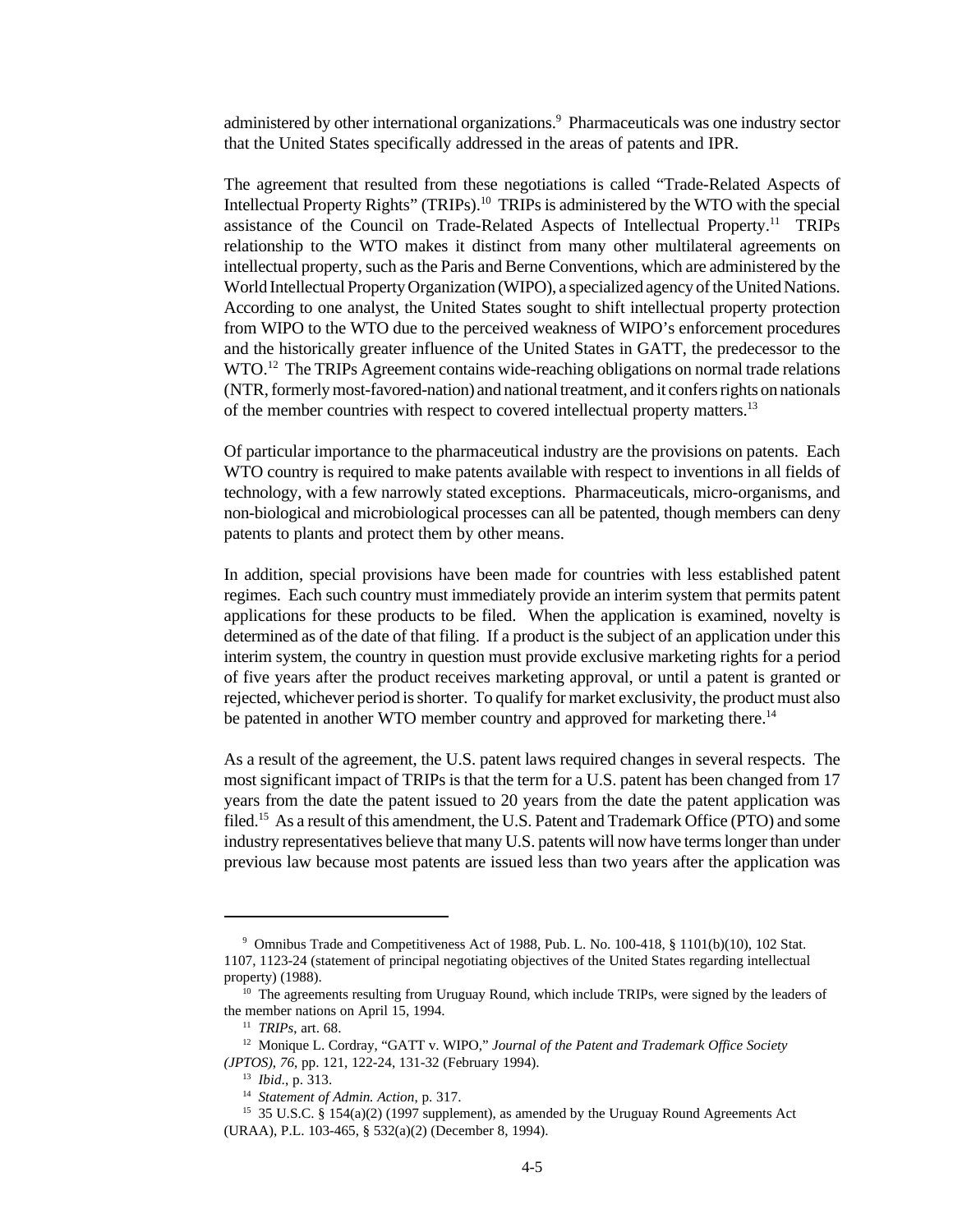filed.<sup>16</sup> Also, the patent term may be extended by up to five years to compensate for court appeals, interference actions, and certain other delays.<sup>17</sup> This latter provision may help alleviate some of the concerns regarding pharmaceutical and biotechnology patents, which are routinely subject to extended delays.<sup>18</sup> Inventive activity in any WTO member country can now be counted to support the claimed date of invention, patent terms are longer, "infringing activities" are defined as the term relates to patents, $19$  and access is made available to courts as well as to the Board of Patent Appeals or Interferences. Various other changes were made regarding the patent application system, including establishment of a provisional patent application structure. $20$ 

### *North American Free Trade Agreement*

NAFTA entered into force on January 1, 1994, following the adoption of necessary domestic measures by the three parties, Canada, Mexico, and the United States.<sup>21</sup> Under the NAFTA, tariffs on goods originating in the NAFTA region and barriers to trade in goods among the three parties are being eliminated as provided in the countries' schedules of concessions and other legal instruments. In addition, NAFTA obligates its signatories to nondiscriminating between domestic and NAFTA goods, along with many other legal requirements, which applies to the parties' state and local Government entities as well as to federal organizations, except as explicitly provided for, or "grandfathered," by schedules of existing subfederal exempted measures. In that respect, NAFTA differs from the GATT/WTO, with the latter generally applicable to national-level units and only in limited cases to subnational ones. The NAFTA contains specific statements of legal obligations that already appear in the GATT, because in many instances the NAFTA dispute resolution mechanism supplants that of the WTO in terms of jurisdiction in matters affecting the parties, and because of the subfederal application of many such obligations.

#### **Tariff Reductions/Eliminations**

NAFTA did not establish a common external tariff for Canada, Mexico, and the United States, or eliminate disparities in rates on particular goods among the parties during the staging period. Many goods were immediately assessed a "free" rate of duty, but some goods will still be dutiable for up to 15 years because of the agreed duty rate staging. Tariff

<sup>&</sup>lt;sup>16</sup> Karen Tripp and Linda Stokley, "Changes in U.S. Patent Law Effected by the Uruguay Round Agreements Act -- The GATT Implementation Legislation," *Intellectual Property Journal, 28* 3, 5 n.14 (1996). In FY 1996, the average time for prosecuting a patent application was 20.8 months. This represents an increase of 1.2 months over the preceding year, due to a surge in applications, shortages of personnel, and budget cutbacks. USPTO FY 1996 Annual Report.

<sup>&</sup>lt;sup>17</sup> 35 U.S.C. § 154(b), added by the URAA § 532(a)(4).

<sup>18</sup> See Kenneth Burchfiel, *U.S. GATT Legislation Changes*, JPTOS **77** 222, 223-24 (March 1995). Prosecution refers to the process of getting a patent to issue from an application.

<sup>&</sup>lt;sup>19</sup> Article 28.1 requires that product patents allow owners the right to stop anyone from making, using, offering for sale, selling, or importing the patented product; article 28.2 holds that process patents must give owners the right to stop anyone from using the protected process, and from using, offering for sale, selling, or importing a product obtained directly therefrom. *Statement of Admin. Action*, p. 335.

<sup>20</sup> *Ibid.*, p. 322.

<sup>&</sup>lt;sup>21</sup> In the United States, the U.S. Congress enacted the North American Free Trade Agreement Implementation Act.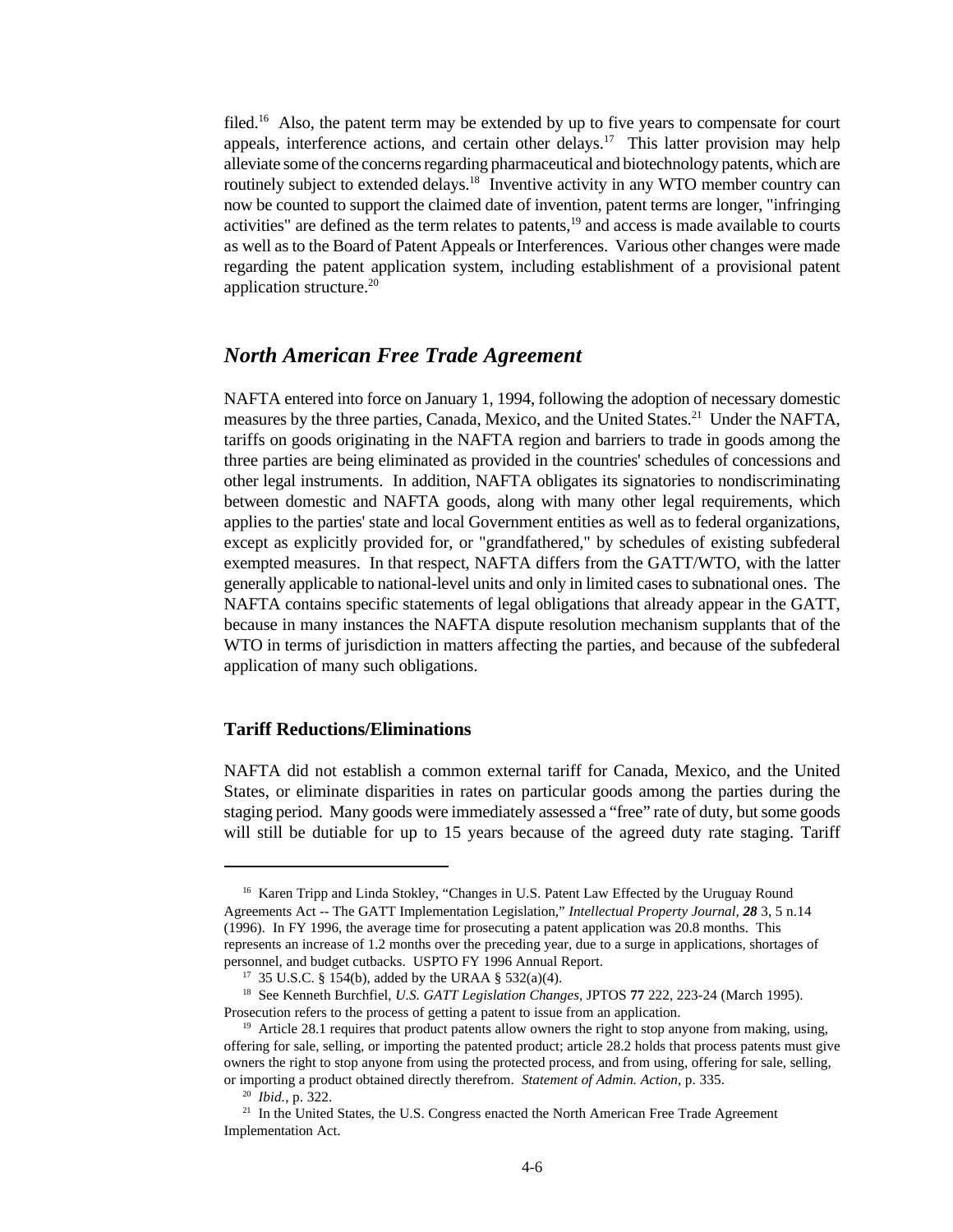reductions on originating goods<sup>22</sup> under the NAFTA were negotiated in various categories: those duty rates that were to be immediately eliminated, those reduced in five or ten equal annual cuts, and those on import-sensitive goods taking effect over fifteen years. For a very few goods, different schedules (such as seven or twelve years) were adopted. Because the NAFTA replaced the United States-Canada Free Trade Agreement ("CFTA") between those two parties, with an ongoing schedule running from 1989 through 1998, rates of duty on goods traded between the United States and Canada were lower when NAFTA became effective than rates on goods traded between Mexico and either of the other parties. The rates applicable to goods of Mexico have independent staging commitments.

In the case of pharmaceutical products, both parties' CFTA schedules of concessions for goods of chapter 30 (i.e., finished, dosage-form products) of the Harmonized Commodity Description and Coding System ("HS") either accorded 10-year staging (with duties eliminated as of January 1, 1998) or continued existing duty-free treatment. Pharmaceuticals and pharmaceutical intermediates falling elsewhere in the HS were generally accorded 5-year staging by both parties (with duty-free entry effective on January 1, 1993) or were the subject of commitments to continue existing duty-free entry. These commitments were incorporated by reference into the NAFTA.

In the U.S. schedule of concessions to the NAFTA, some Mexican products classified in chapter 30 were accorded 10-year staging (to be free of duty on January 1, 2004) while others continued to receive existing duty-free treatment or were accorded immediate duty-free status. Many Mexican pharmaceutical goods falling outside chapter 30 were given 10-year staging and others 5-year staging; the remainder continued to enter free of duty.<sup>23</sup>

Canada's concessions on goods of Mexico were generally similar in terms of staging periods to those of the United States, though not identical with respect to specific goods. Mexico's schedule of concessions contains two columns, one with rates applicable to goods of Canada and the other to goods of the United States; for goods covered by this report, the rates are essentially identical. The overall duty staging for pharmaceutical products of chapter 30 binds existing free rates and uses 10-year staging for other goods. Dutiable goods falling outside chapter 30 seem to have been given predominantly 10-year staging.

Because the three countries do not maintain common NTR rates of duty or have identical NAFTA staging schedules, it is necessary during the transition period to have rules to determine the appropriate preferential rate of duty for each originating good. These rules, known as the "marking rules," are applied only when it has already been determined that a good originates in one or more NAFTA countries.<sup>24</sup> In July 1996, the Commission published

<sup>&</sup>lt;sup>22</sup> The term "originating goods" refers to products determined to have originated within Canada, the United States, or Mexico. Specific rules set out in the Harmonized Tariff Schedules of the United States are used to determine the origin of the product before the NAFTA (or other) rate of duty may be applied.

<sup>&</sup>lt;sup>23</sup> In the case of the United States, commitments were made in both the CFTA and the NAFTA to give mandatory duty-free entry to goods covered by existing or recently expired duty suspension legislation. In addition, the United States agreed to bind duty-free access for goods of Mexico that had been entering free of duty under the Generalized System of Preferences.

 $24$  In the case of the HTS, the rules of origin for the NAFTA are set forth in general note 12, primarily in subdivision 12(t). (See also Annex 302.2 to the NAFTA at paragraphs 12 and 13.) The change-of-tariffclassification rules in that subdivision apply to goods that contain non-NAFTA inputs; these foreign inputs must be classified for tariff purposes when they enter the NAFTA region, and then undergo sufficient processing in one or more NAFTA countries to change classification into a finished good, in a combination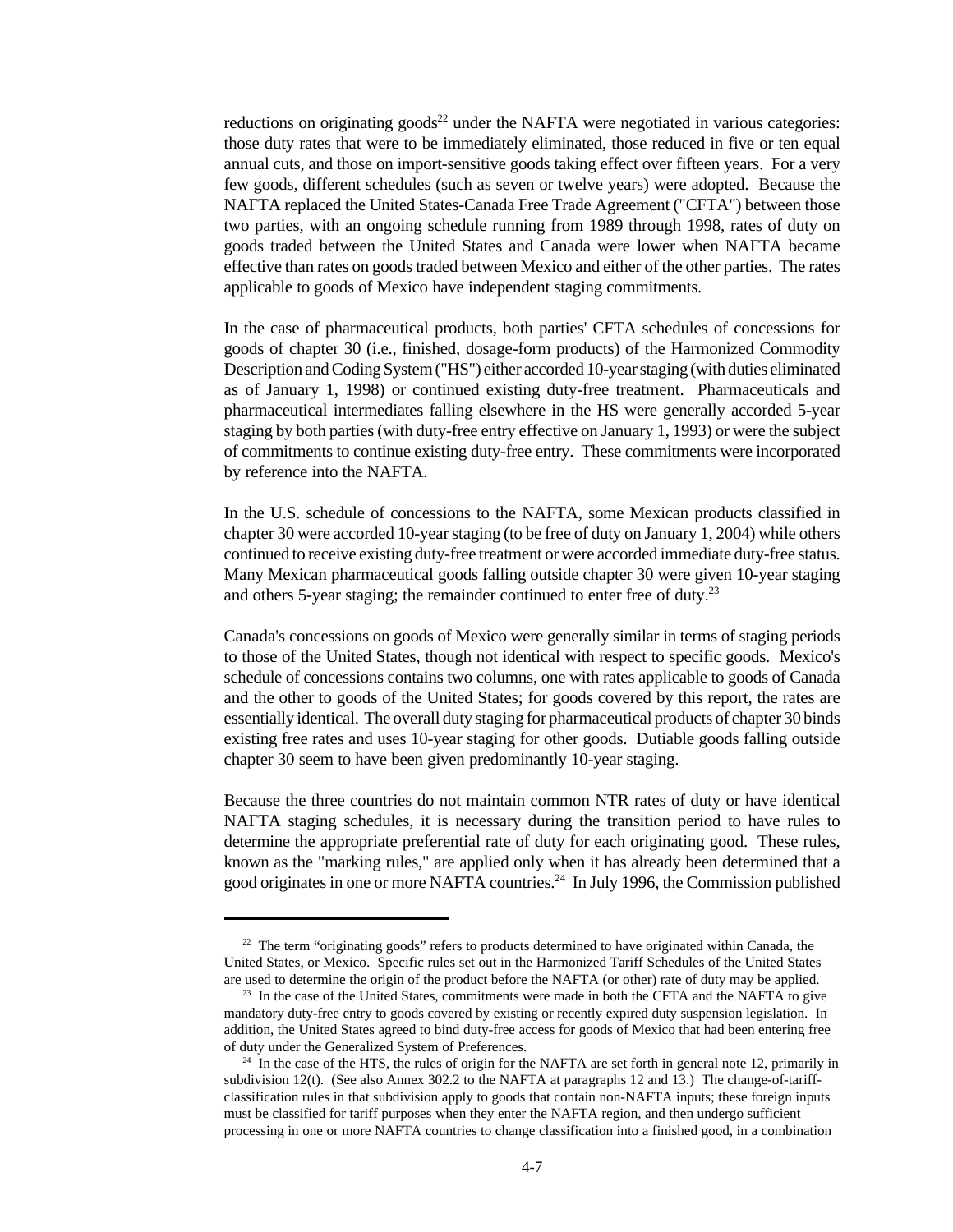its report on Investigation No. 332-366, $2<sup>5</sup>$  which, at the request of the Committee on Ways and Means of the U.S. House of Representatives, included sections focusing on the impact and application of such rules with respect to pharmaceutical products. The report covered all country-of-origin marking rules and rulings, whether applicable to NTR trade<sup>26</sup> or to preferential-program shipments. It also included discussions of rules applied by the FDA as the primary domestic regulatory body. For this sector, the standards used and the type of information generally required by the FDA and the U.S. Customs Service (Customs) for imported goods are not identical. While many companies reportedly have not considered any additional wording desired by Customs as significant, $^{27}$  others saw the lack of harmonization between Customs and FDA as having an adverse effect on this industry and were hopeful that the Agreement on Rules of Origin under the auspices of the WTO could lead to harmonized global rules.<sup>28</sup>

#### **Intellectual Property**

With respect to intellectual property in general, and particularly patents, the NAFTA represents considerable progress, but concerns about certain parallel imports (e.g., imports not authorized by the domestic patent holder that are intended to be relabeled as "domestic" in an effort to undercut domestic sales by the patent holder) nonetheless remain.<sup>29</sup> The pharmaceutical industry, with its heavy R&D costs and multinational production, places special emphasis on obtaining additional protections and enforcing existing ones to recoup the investments made to develop new drugs.

The IPR provisions under NAFTA are based on the principles of nondiscriminatory or national treatment and of open access to enforcement mechanisms. For the first time at the international level, NAFTA requires the parties to make patent protection available for pharmaceutical products, upon request, for at least the same length of time as is remaining on the patent if any one of the parties has already issued a patent on such a product and it is being marketed in either of the other parties for the first time. This commitment is referred to as "pipeline protection." (Government agencies are also forbidden from disclosing test data submitted to them for regulatory approval.) In addition, however, NAFTA allows the parties

of tariff categories prescribed by the note, before being shipped to another NAFTA party. The objective of these rules is to ensure that tariff preferences or other special treatment are accorded only to goods that are "products of" the NAFTA region, and to make the nonpreferential substantial transformation standard more objective by representing it in the form of particular changes of tariff classification. However, it should be noted that the NAFTA origin rules, linked as they are to granting a duty preference, do not set forth every possible tariff-linked representation of substantial transformation--only those where the parties agreed to give a duty preference. Goods that do not meet the rules of origin of general note 12 will continue to be dutiable even after the staging period, including those that might be deemed "substantially transformed" in Mexico or Canada for nonpreferential purposes.

<sup>25</sup> *Country-of-Origin Marking: Review of Laws, Regulations, and Practices*, USITC Publication No. 2975.

 $26$  The pertinent provision of statute is 19 U.S.C. 1304, as amended, which requires that all imported goods be marked as to their origin, unless they are incapable of being marked or would not reach their "ultimate consumer" in the United States in that form because of processing that results in their substantial transformation.

 $27$  See p. 6-22 of above-cited report.

<sup>&</sup>lt;sup>28</sup> See table F-3 of above-cited report.

<sup>29</sup> Noah, Lars, "NAFTA's Impact on the Trade in Pharmaceuticals," *Houston Law Review*, *33* (1997), pp. 1293-1326.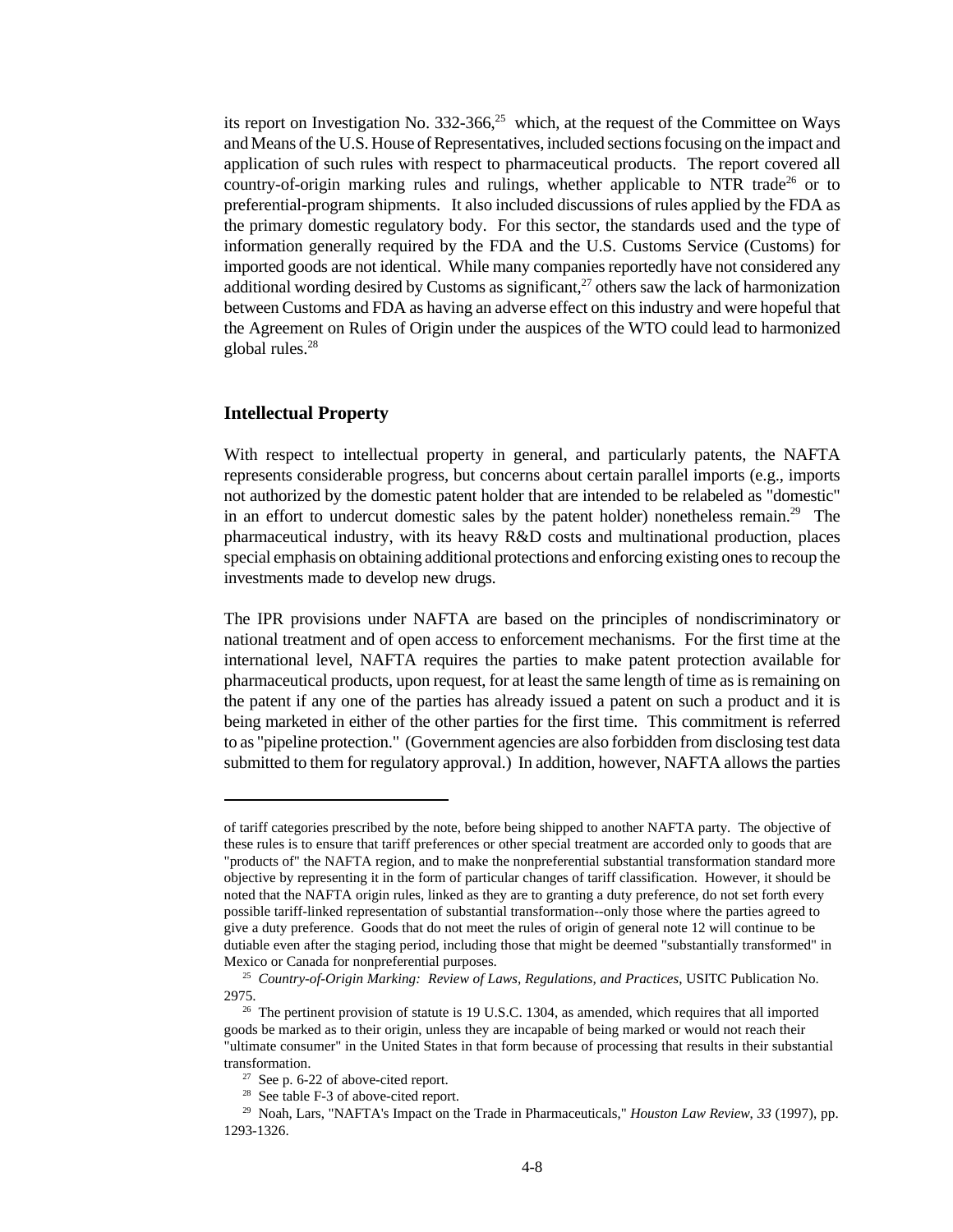"to exclude certain limited subject matter from patentability, including some plants and animals that are patentable under U.S. law."<sup>30</sup> NAFTA imposes specific limits or conditions on other aspects of patent-related legal procedures, allows an inventor to count creative work in Canada or Mexico in establishing the date of an invention, and does not create a right to engage in "parallel imports" and in some circumstances puts the burden of proof as to alleged infringements of process patents on the defendant.<sup>31</sup> Last, the provision "limits the extent to which NAFTA Governments may grant 'compulsory licenses,' that is, permit use of a patented product or other subject matter without the patent owner's permission."<sup>32</sup> However, because of other domestic legal limitations, this protection is largely inapplicable to the pharmaceutical sector.<sup>33</sup>

NAFTA resulted in significant changes in some provisions of the domestic law of the parties,<sup>34</sup> and for the first time brought about protection in Canada for patents on pharmaceutical products. Under its prior law, Canadian firms could pay minimal royalties to patent holders and then sell generic copies of drugs patented in other countries even while the patent terms continued.<sup>35</sup> In 1987, Canada modified this scheme to give exclusivity to the foreign patent holder, but only during the first seven years of the patent term. This compulsory licensing system had the effect of depressing domestic prices in Canada, which interfered with drug companies' ability to recoup R&D costs. While the CFTA did not alter this situation, in 1993 Canada passed legislation (retroactively effective from December 20, 1991) that extended patent life to 20 years and largely ended the licensing system. This status is now bound under NAFTA obligations.<sup>36</sup> The changes in patent laws during 1987-1993 did not occur without substantial opposition and bitter fighting in the Canadian Parliament.<sup>37</sup>

Similarly as a result of the NAFTA accord, Mexico was required to make substantial changes in what had been viewed as a very weak IPR system. Until the agreement, the Government had failed to recognize product patents for pharmaceutical products and had little enforcement power. With the NAFTA negotiations beginning, Mexico enacted the Industrial Property Law<sup>38</sup> in 1991 and began the modernization of its patent laws. During 1993-1994, with NAFTA about to be implemented, Mexico amended the 1991 act and began to recognize product patents. Mexico also acted to limit loopholes concerning the protection of process patents.<sup>39</sup> The 1994 amendments also established the Mexican Institute for Industrial Property and gave it authority to administer all patent-related laws. Moreover, the NAFTA requires Mexico to provide access to injunctive relief in appropriate circumstances to enforce

<sup>30</sup> *Statement of Administrative Action*, Ch. 17: A.5., p. 186.

<sup>31</sup> *Ibid*., p. 189.

<sup>32</sup> *Ibid*., p. 192.

<sup>33</sup> *Ibid*.

<sup>&</sup>lt;sup>34</sup> The changes required in U.S. law were (1) the extension of protection to holders of patents issued by Mexico and Canada where no U.S. patent existed (as noted above) and (2) the recognition of inventive work done in the other 2 parties when application for U.S. patents are filed.

<sup>35</sup> See Noah article at p. 1299 *et seq*.

<sup>36</sup> *An Act to Amend the Patent Act,* 1993 S.C., ch. 2, sec. 3 (Can.); Noah, p. 1300.

<sup>&</sup>lt;sup>37</sup> See Weissman, Robert, "A Long, Strange TRIPs: The Pharmaceutical Industry Drive to Harmonize Global Intellectual Property Rules, and the Remaining WTO Legal Alternatives Available to Third World Countries," *U.Pa.J. of Int'l. Econ. L*., *17* (1996), p. 1069, at 1080-1082.

<sup>38</sup> *Ley de Fomento y Proteccion de la Propiedad Industrial (Law for Development and Protection of Industrial Property)*, *453* D.O. 4, June 27, 1991.

<sup>39</sup> Noah, p. 1302.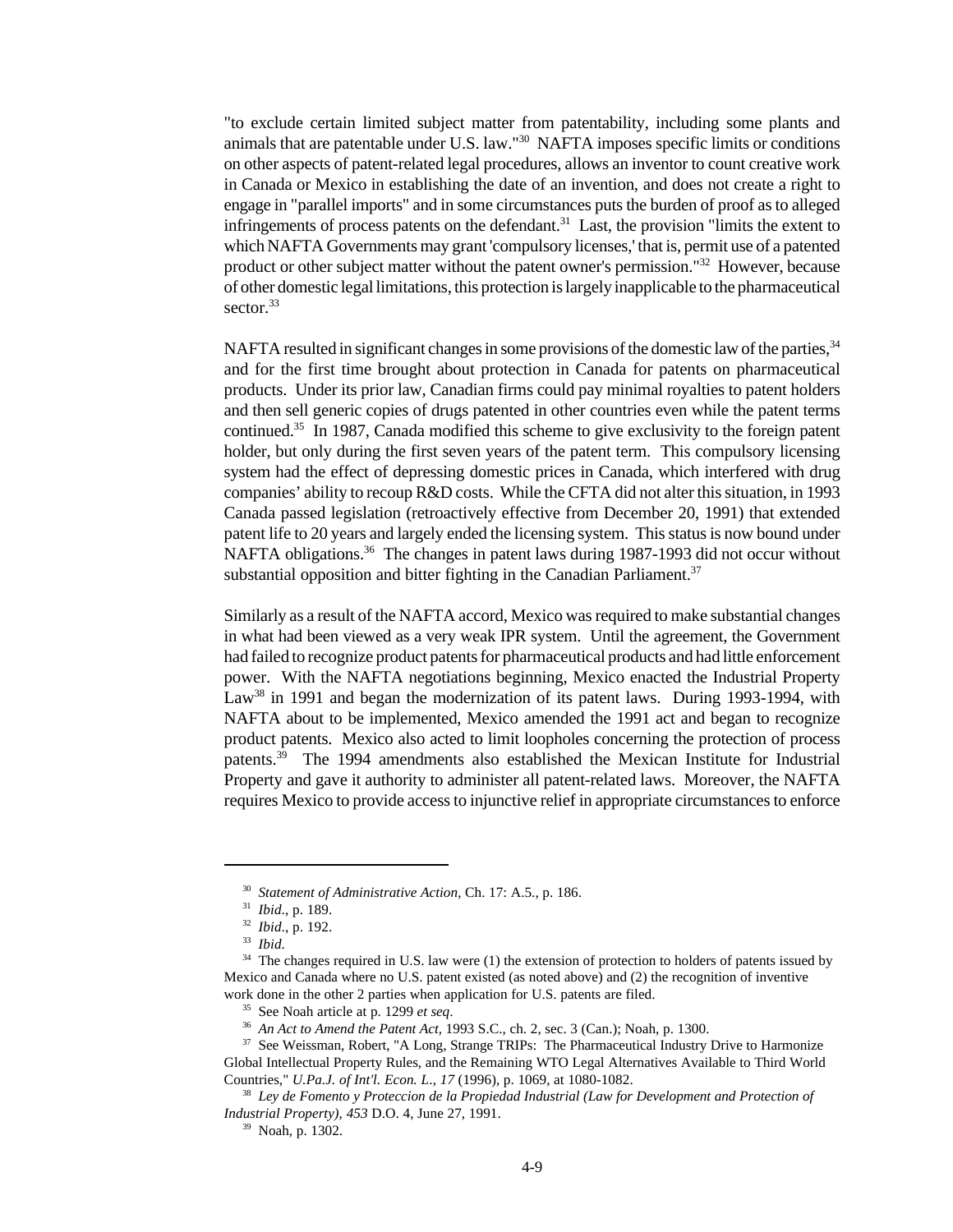patent rights<sup>40</sup> and elevates all of the IPR protections to the level of treaty obligations. Along with NAFTA, Mexico also joined major international organizations that have treaty-related authority over IPR matters, so that those instruments' rights and obligations likewise influenced domestic law.

NAFTA does not, however, regulate parallel imports. In the United States, firms rely primarily on FDCA,<sup>41</sup> as enforced by the FDA, to control such parallel imports. The FDCA requires manufacturers and sellers of drugs to register with the FDA and comply with FDA rules; it applies also to firms that relabel drugs and covers imports as well as domestically made drugs. U.S. law also prohibits counterfeit drugs from being marketed in the United States, and this also would apply to parallel imports.<sup>42</sup> Another statute, the Prescription Drug Marketing Act of  $1987<sup>43</sup>$  bars the reimportation of prescription drugs made in the United States by any person other than the original manufacturer. Its provisions restrict, if not bar, imports of relabeled drugs, and imposes recordkeeping burdens on wholesale distributors concerning sales of prescription drugs to establish a chain of title.

#### **Nontariff Measures**

NAFTA's provisions on the elimination of nontariff barriers to trade contain an exception for standards adopted for health and safety purposes.<sup>44</sup> Few changes in Canadian law were required by NAFTA, and Mexico is now accepting FDA documentation as proof of drug safety and effectiveness and is phasing out local production requirements.<sup>45</sup> However, the more complex and rigorous U.S. laws--though largely preserved under NAFTA based on FDA's involvement in the negotiations--might at some point be challenged as nontariff barriers not required for or linked to public health. One such provision is the regulatory requirement that only FDA personnel conduct site inspections, even in foreign facilities.<sup>46</sup> Other U.S. regulations linked to the goal of reducing usage of environmentally hazardous or ozonedepleting substances might be challenged as falling outside the public health exception as well.

# **Changes in Nations' Patent Laws**

# *Patents in the Pharmaceutical Sector*

Until the TRIPs agreement's obligations are completely implemented in 2006, the pharmaceutical sector continues to face widely varying patent and IPR systems worldwide. The U.S. patent regime, for example, has allowed patent holders to use or license covered

<sup>40</sup> *Ibid*.

<sup>41</sup> Pub. L. 75-717, ch. 675, 52 Stat. 1040 (1938), as amended and codified at 21 U.S.C. secs. 321-393; Noah, p. 1304.

 $42$  Pub. L. 89-74, sec. 9, 79 Stat. 226, 234-35 (1965).

<sup>43</sup> Pub. L. 100-293, 102 Stat. 95 (1988).

<sup>44</sup> See NAFTA, arts. 309, 712, and 904.

<sup>45</sup> Noah, pp. 1317 *et seq*.

<sup>46</sup> 21 CFR 207.40.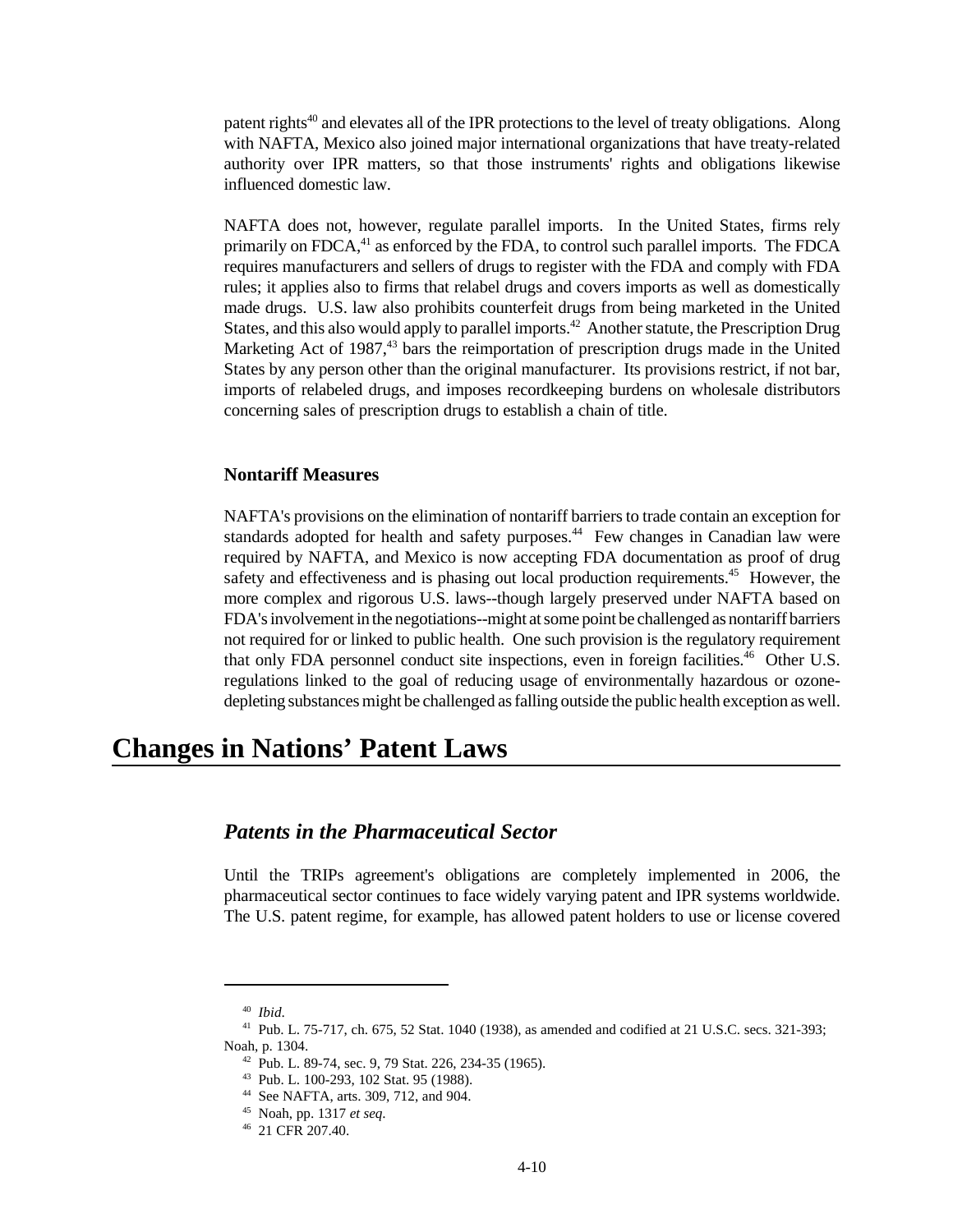goods or processes or to allow the patent to lie idle over its entire life.<sup>47</sup> At the same time, there are countries that have given no patents, including Argentina, with respect to pharmaceuticals.<sup>48</sup> In such countries, firms could legally produce and sell any drug, even if the drug were patented in another country. Other countries have varying degrees of patent protection. Some have issued patents on products but not on processes. Conversely, India issues patents on processes but not products, allowing other producers to make the same drug by other processes.<sup>49</sup> In some other countries, another provision of concern to patent holders includes "work the patent" requirements. These requirements state that firms must do some production (not just selling) in those countries or lose patent protection there.

In light of these variations, many pharmaceutical companies in the United States, Japan, and the EU have tried to get countries that have little or no patent protection to remake their patent laws and accord at least some of the patent protections contained in U.S. law. Through vigorous lobbying, U.S. pharmaceutical trade associations and firms have had high-profile roles in influencing Congress and USTR in developing U.S. policy, seeking to enforce their rights through mechanisms such as section 301 and the "special 301" section of the Trade Act of 1974 (19 U.S.C. 2411).<sup>50</sup> Pharmaceutical firms and associations generally support the GATT Uruguay Round effort to require other WTO signatories to strengthen their laws.

The patent scheme options available to developing countries are generally more conservative under the TRIPs agreement. Many features tend to mirror the extent of protection afforded in the United States. Developing countries can use certain nondiscriminatory taxes and price controls, and even highly regulated compulsory licensing, provided that particular measures fall under the "public health" or "environmental protection" exceptions.<sup>51</sup> Countries can deny patents on any drug, or produce or obtain them non-commercially, and distribute them through public health authorities or non-profit entities, provided that the restriction can be shown to be "necessary" (i.e., the "least-trade-restrictive measure"). To be acceptable under TRIPs, countries' approaches must be balanced and take into account the legitimate interests of third persons, and avoid unreasonably or excessively restricting patent-holders' rights.

Moreover, countries can adopt special measures to encourage trade in pharmaceuticals used as orphan drugs and similar limited-impact goods. They can also employ measures that allow certain uses if the patent holder is contacted but does not reply within a reasonable time, circumstances surrounding the license grant later change, or a license is improperly restricted.

<sup>47</sup> Weissman, Robert,"A Long, Strange TRIPs: The Pharmaceutical Industry Drive to Harmonize Global Intellectual Property Rules, and the Remaining WTO Legal Alternatives to Third World Countries," U.Pa. *J. of Int'l. Econ. L.*, *17* (1996), p. 1069 *et seq*., at 1072.

<sup>48</sup> *Ibid.*

<sup>49</sup> *Ibid*., p. 1073. See also "Prospects and Limits of the Patent Provision in the TRIPs Agreement: The Case of India," Adelman, Martin J. and Sonta Baldia, Vanderbilt J. of Transnat. L. (1996), p. 507 *et seq*. This article states that India was a "free rider" on other countries' technological developments until changes were mandated by the TRIPs agreement. The article also describes the agreement's effort to regulate compulsory licensing systems in signatory countries. These changes are said to be of great future importance, once phased in, given India's position as a major producer and net exporter of many bulk drugs. Under India's patent laws, which must be changed to comply with TRIPs by 2006, firms could obtain new drugs, re-engineer their production processes, and sell them domestically; the sector had price controls and high tariffs to protect them from imports, plus lower capital costs. The authors comment, however, that Indian drug producers have focused on making drugs for export, rather than on making drugs for conditions such as malaria and leprosy that affect the Indian people.

<sup>50</sup> *Ibid*., p. 1077.

<sup>51</sup> *Ibid*., pp. 1098-1099.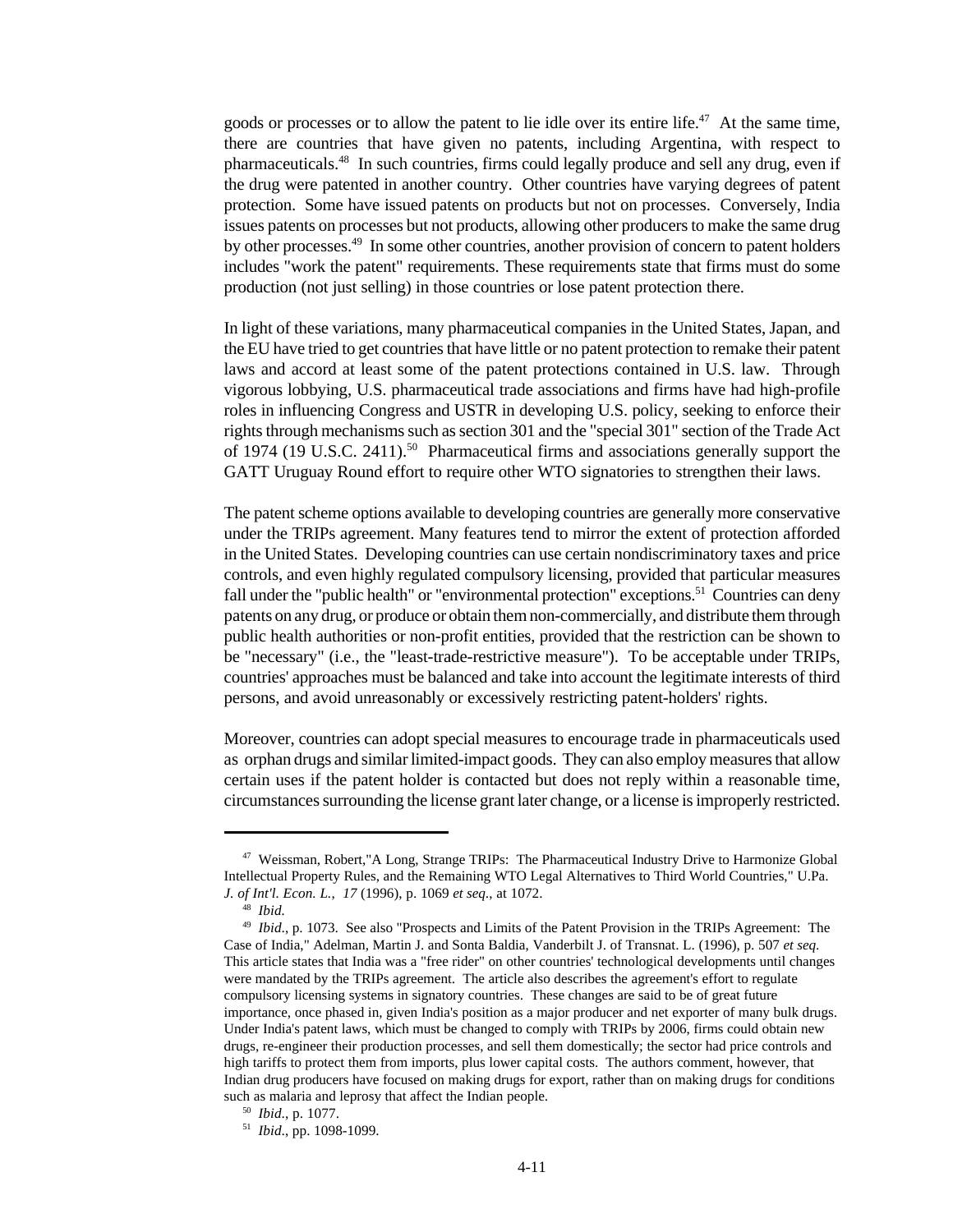Because patent holders may not wish to grant every licensing request, the issue of what constitutes appropriate remuneration might become a subject of dispute.<sup>52</sup>

Inadequate patent systems in developing countries can also affect companies' development of new products based on plants and plant extracts. Many new developments in pharmaceuticals have been or likely will be prompted by discoveries of, or based upon, naturally occurring substances or plants, and much of the discovery work occurs in developing countries. However, most of these discoveries are the result of efforts by the large, multinational firms, rather than the small domestic firms in those countries. While the natural substances cannot be patented, processes to synthesize naturally occurring drugs, or more effective derivatives, can be patented in many cases. One analysis noted:

The image of the adventurous pharmaceutical company explorer-genetic prospector superficially suggested by the corporate effort to survey Third World genetic resources is inaccurate. Company representatives do not wander into the rain forest jungle to collect samples. Instead, corporate botanists and anthropologists rely on Third World farmers and herbalists, especially from indigenous communities that make their home in or live off of the rain forest, to direct them to plants that they use in local medicines. Over centuries, these farmers and herbalists have identified, cultivated, bred, and protected the plant varieties. These informal innovations are not patentable, however, because they are not "new." More obviously, a Kayapo farmer in Brazil and a Sakai herbalist in Indonesia have no practical means to patent their innovations. . .

Recognition of this reality undermines the pharmaceutical companies' moral claim to strict patent rules in every country. Furthermore, calling attention to the Third World's unacknowledged contribution to the development of pharmaceuticals also raises the possibility of alternative approaches to patent policy.<sup>53</sup>

On the issue of public domain and the scope of patents, the comment continues:

What is defined as public and what is defined as private is thus an ultimate issue of patent law. It is in the pharmaceutical companies' interest to define the biological resources of the Third World as "the common heritage of mankind." That makes the resources public, and thus unpatentable. If the biological resources are not patentable, then Third World countries are basically unable to capture any of the wealth-producing benefits of their industrial development.<sup>54</sup>

One possible driving force to encourage developing countries to adopt restrictions on patents for plant-derived drugs might be that the granting of pharmaceutical patents may still not promote domestic investment. Drug companies frequently wish to produce particular drugs in only one or a handful of locations worldwide. Thus, as noted by one source, granting patents may serve only to limit competition in the developing country's own market, to restrict growth, and to raise consumer prices.<sup>55</sup>

<sup>52</sup> *Ibid*., pp. 1114-1115.

<sup>53</sup> *Ibid*., pp. 1090-1091, citing other authors.

<sup>54</sup> *Ibid*., p. 1092.

<sup>55</sup> *Ibid.*, p. 1092.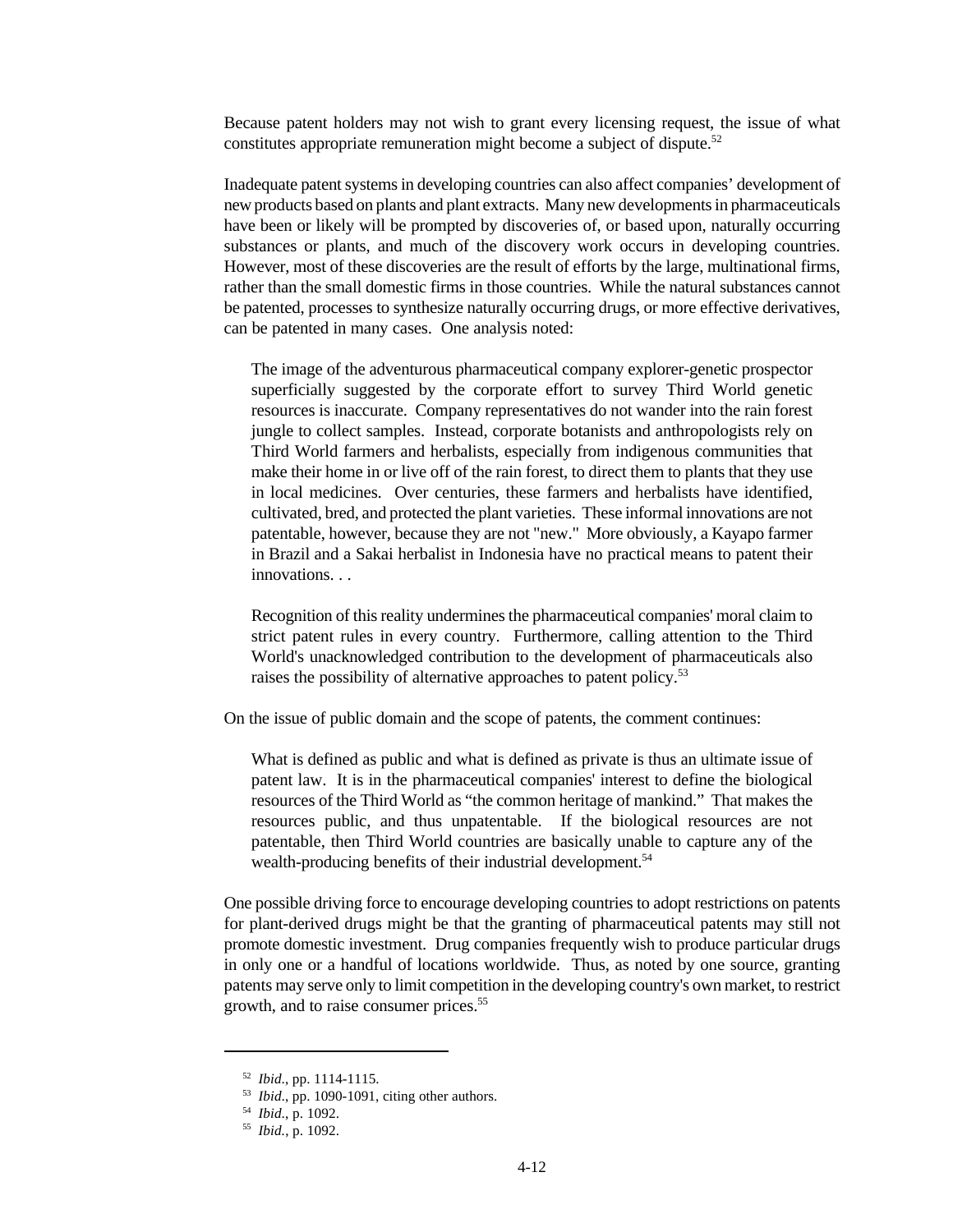# *Issues Arising Under TRIPs*

As the TRIPs transition period continues, several matters of concern to the United States have been under discussion with other WTO members. One such matter involves India's alleged violation of TRIPs patent provisions. The country has been described as " . . . a 'haven' for bulk pharmaceutical manufacturers who 'pirate' the intellectual property of the world's pharmaceutical industry."<sup>56</sup> An investigation under section 301 of the Trade Act of 1974, as amended, was opened on July 8, 1996, based on a complaint to USTR by PhRMA that India has no "mailbox" designated for filing applications for patents, and that legislation to correct patent-related problems had not been adopted after initial U.S. inquiries. The United States also called for the formation of a WTO investigative panel concerning pharmaceuticals and agricultural chemicals when 22 months of bilateral consultations failed to resolve outstanding issues. India agreed to the formation of such a panel.<sup>57</sup> The EU reserved the right to participate as a third party.

Another concern of the pharmaceutical industry has involved Argentina, which was charged under section 301 with failure to protect trade secrets relating to pharmaceuticals. After finding a March 1996 confidentiality law unacceptable, the United States threatened to invoke trade sanctions if an acceptable confidentiality law was not enacted by December 20, 1996. The United States had already acted to bar access to certain Argentine products and opted not to honor commitments to buy Argentine beef and peanuts. Argentina responded that the U.S. demand for protection of all industrial and trade information (including that already obtained) exceeded the obligation under TRIPs for prospective coverage as to new products only.<sup>58</sup> Foreign pharmaceutical laboratories located in Argentina had alleged that local firms trying to get drugs approved for sale were obtaining technical information from Argentine Government files. New legislation passed the Lower House of the Argentine legislation on December 12, 1996, and received Senate approval on December 18. However, USTR continued to review a possible revocation of certain benefits under the Generalized System of Preferences (GSP) valued at \$30-40 million annually, based upon concerns about how the new law's language would be interpreted and applied.<sup>59</sup> Subsequently, the President proclaimed the removal of GSP benefits for a wide range of Argentine products, effective as of May 17, 1997.<sup>60</sup>

# *United States*

The United States has made a number of important amendments to its patent laws as a result of TRIPs and, to a lesser extent, NAFTA. Select changes are summarized below.<sup>61</sup>

<sup>56</sup> *World Intellectual Property Report* ["*WIPR*"], **10** (Sept. 1996), p. 283.

<sup>57</sup> *WIPR*, vol. 11 (Jan. 97), p. 22.

<sup>58</sup> *WIPR*, vol. 10 (June 1996), p. 167; vol. 11 (Jan. 1997).

<sup>59</sup> *WIPR*, vol. 12 (Feb. 1997).

<sup>60</sup> Pres. Proclamation 6988 of April 11, 1997, *62 Fed. Reg*. 19017 (Apr. 17, 1997). The action affects goods in several sectors and HTS sections.

<sup>&</sup>lt;sup>61</sup> Not discussed here are the recent changes to section 337 of the Tariff Act of 1930, 19 U.S.C. § 1337, which is administered by the U.S. International Trade Commission.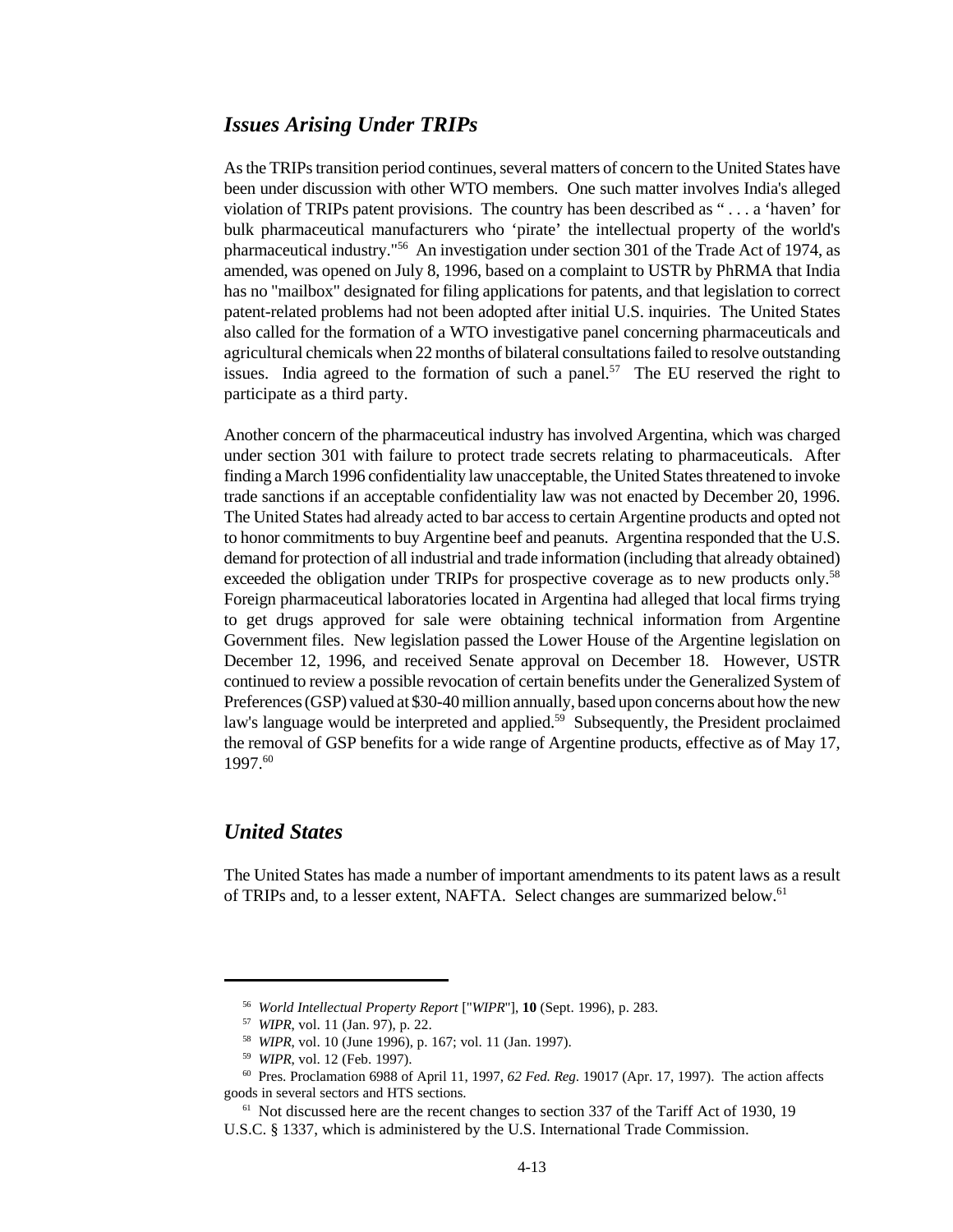#### **Transition, Extension, and the Waxman-Hatch Act**

To accommodate the transition from a 17-year to a 20-year patent term, measured from the date of filing and not issuance, the Uruguay Round Agreements Act (URAA) provides that any patent that was either in force on or resulted from an application filed prior to June 8, 1995 (the effective date of the change in the patent term) will have a term that is 17 years from the year of issuance or 20 years from the date of filing, whichever is longer.<sup>62</sup> A conflict arose as to how this transition was to be applied to pharmaceutical patents that were entitled to patent term restoration under the Waxman-Hatch Act.<sup>63</sup> The Waxman-Hatch Act entitles the holder of a pharmaceutical patent to extend the term of patent protection by up to five years in order to compensate for delays caused by the FDA's premarket approval process.<sup>64</sup> Patent term extension was given to the patent holders in exchange for a provision authorizing generic producers to rely on safety and efficacy testing submitted earlier by the original patent holder, thus expediting the marketing of lower cost generic drugs by eliminating the need for generic producers to submit their own test data to the FDA.<sup>65</sup>

The PTO and the FDA, supported by generic drug producers, took the position that for pharmaceutical patents issued prior to June 8, 1995, the term of the patent would be the longer of: (a) 17 years from the date of filing plus the Waxman-Hatch extension; or (b) 20 years from the issuance.<sup>66</sup> Brandname pharmaceutical manufacturers, on the other hand, argued that the Waxman-Hatch extension should be added to either a 17-year from issuance or a 20 year term from filing, whichever was longer. This controversy resulted in litigation that went before the U.S. Court of Appeals for the Federal Circuit in the case *Merck & Co., Inc. v. Kessler*, 80 F.3d 1543 (Fed. Cir. 1996). After reviewing the statutory provisions in the URAA and the Waxman-Hatch Act, the Federal Circuit agreed with the pharmaceutical industry that pharmaceutical patents in force as of June 8, 1995, were entitled to have a restoration extension added to the longer of a 17-year term from the date of issuance or a 20 year term from the date of filing.<sup>67</sup>

#### **Pending Patent Legislation**

Congress is presently considering legislation to further amend U.S. patent laws, partly as a result of two bilateral patent accords recently negotiated between the United States and Japan, as discussed below. On April 23, 1997, the House of Representatives passed H.R. 400, the "21st Century Patent System Improvement Act." On May 22, 1997, the Senate

 $62$  35 U.S.C. § 154(c), as amended by the URAA, P.L. 103-465, § 532(a)(4).

 $63$  Formally known as the Drug Price Competition and Patent Term Restoration Act of 1984, P.L. 98-417, the Waxman-Hatch Act is codified at 35 U.S.C. § 156.

<sup>&</sup>lt;sup>64</sup> 35 U.S.C. § 156(g)(6)(B). Only one extension may be obtained, and the effective patent term may not exceed 14 years following FDA approval of the new drug. *Ibid.* § 156(c)(3).

 $65$  21 U.S.C. § 355(j)(7)(B).

<sup>&</sup>lt;sup>66</sup> There was no dispute that a patent issued after June 8, 1995, on a transition application filed before that date was entitled to add the Waxman-Hatch extension to either the 17-year or the 20-year term, whichever was longer.

<sup>67</sup> *Merck*, 80 F.3d 1543. According to the court, the only exception is for pharmaceutical patents that were in force on June 8, 1995 solely because of a previous Waxman-Hatch extension; such patents are not entitled to apply an extension to a 20-year term. *Ibid.*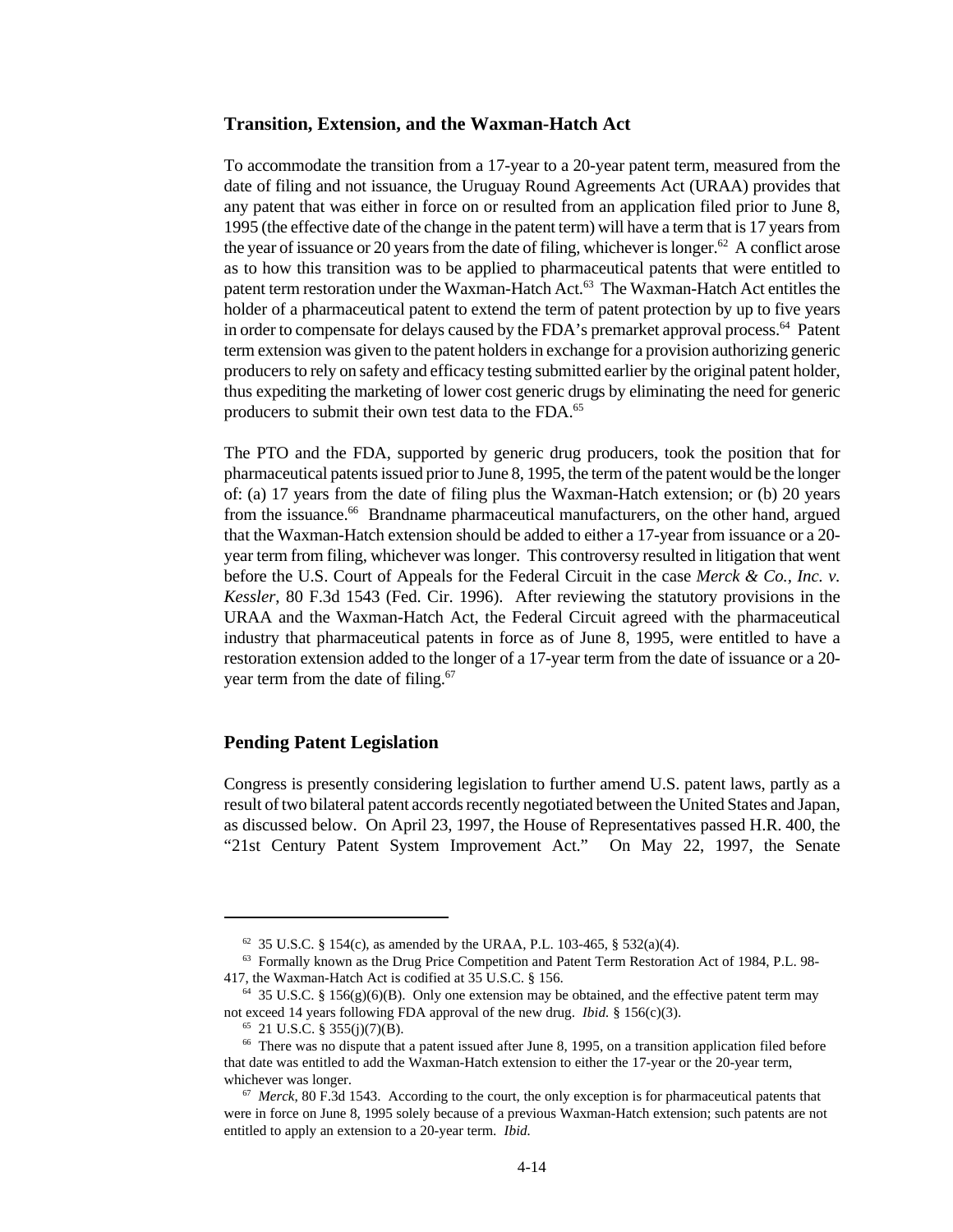Judiciary Committee reported out a similar bill, S. 507, the "United States Patent and Trademark Organization Act of 1997." Final passage of the legislation is pending.<sup>68</sup>

Both bills would make the PTO, currently under the Department of Commerce, an independent agency and ensure that fees collected by the PTO were used only to support the PTO and its mission. In addition, both bills would guarantee that the term for a patent would be at least 17 years from the date of issue by extending the patent term for up to 10 years to compensate for delays caused by judicial appeals, and up to three years to compensate for "unusual delays" during the PTO's processing of an application. $69$ 

More controversial is the section that would require the PTO to publish patent applications within 18 months of filing, rather than keeping them secret until the patent has issued, as required by current law.<sup>70</sup> However, applicants would be entitled to receive a "reasonable royalty" from any person who makes, uses, sells, or imports the claimed invention during the period between the date of publication and the date the patent is issued.<sup>71</sup> Supporters of publication, which include the PTO, major industry associations, and certain intellectual property bar associations, argue that early publication would allow U.S. inventors to utilize technological advances more quickly, including advances disclosed in applications from which patents never issued, and would thus lead to more efficient use of research resources. Critics argue that early publication would weaken the ability of inventors to protect their innovations and facilitate exploitation of U.S.-developed technology by other countries.<sup>72</sup>

# *Western Europe*

In response to rising development costs and regulatory delays required to bring new pharmaceutical products to market, the European Community (now the EU) approved a new regulation (Regulation (EEC) 1768/92) that permits member nations to extend the patent term for medical products by up to five years through the issuance of Supplementary Protection Certificates (SPCs). This regulation is intended to make European-based pharmaceutical companies more competitive with companies in the United States and Japan, where patent term extensions are already available.<sup>73</sup>

SPCs are available for any patented "medicinal product," which is defined as any substance or combination of substances for treating or preventing disease in humans or animals, or

<sup>&</sup>lt;sup>68</sup> As of March 28, 1999, the last action on H.R. 400 was a March 23, 1998 report to the Senate from the Committee on Judiciary; on S. 507, the last action was the introduction of the Leahy Amendment No. 3174 on July 16, 1998 (http://thomas.loc.gov/bss/d105query.html).

<sup>69</sup> H.R. 400, § 208; S. 507, § 301 (amending 35 U.S.C. § 154(b)).

<sup>&</sup>lt;sup>70</sup> H.R. 400, § 202; S. 507, § 202 (amending 35 U.S.C. § 122). The House bill would exempt from publication applications filed by small entities, individual inventors, and institutions of higher education. The Senate bill contains no such exemption. Most other countries, including Canada, Mexico, and Japan, publish patent applications 18 months after they have been filed with the national patent office.

<sup>71</sup> H.R. 400, § 204; S. § 204 (amending 35 U.S.C. § 154).

<sup>72</sup> Bob Gravely, *Patent Bill Gets Committee Nod*, Congressional Quarterly, March 15, 1997, at 590.

<sup>73</sup> Herwig von Morze & Peter Hanna, "Critical and Practical Observations Regarding Pharmaceutical Patent Term Restoration in the European Communities" (Part I), *JPTOS 479*, **77**, 479-80 (June 1995). France and Italy enacted their own laws on pharmaceutical patent term restoration in January 1993. *Ibid.* Creation of a uniform system of patent term restoration in Europe was intended in part to avoid the development of disparate national laws. *Ibid.*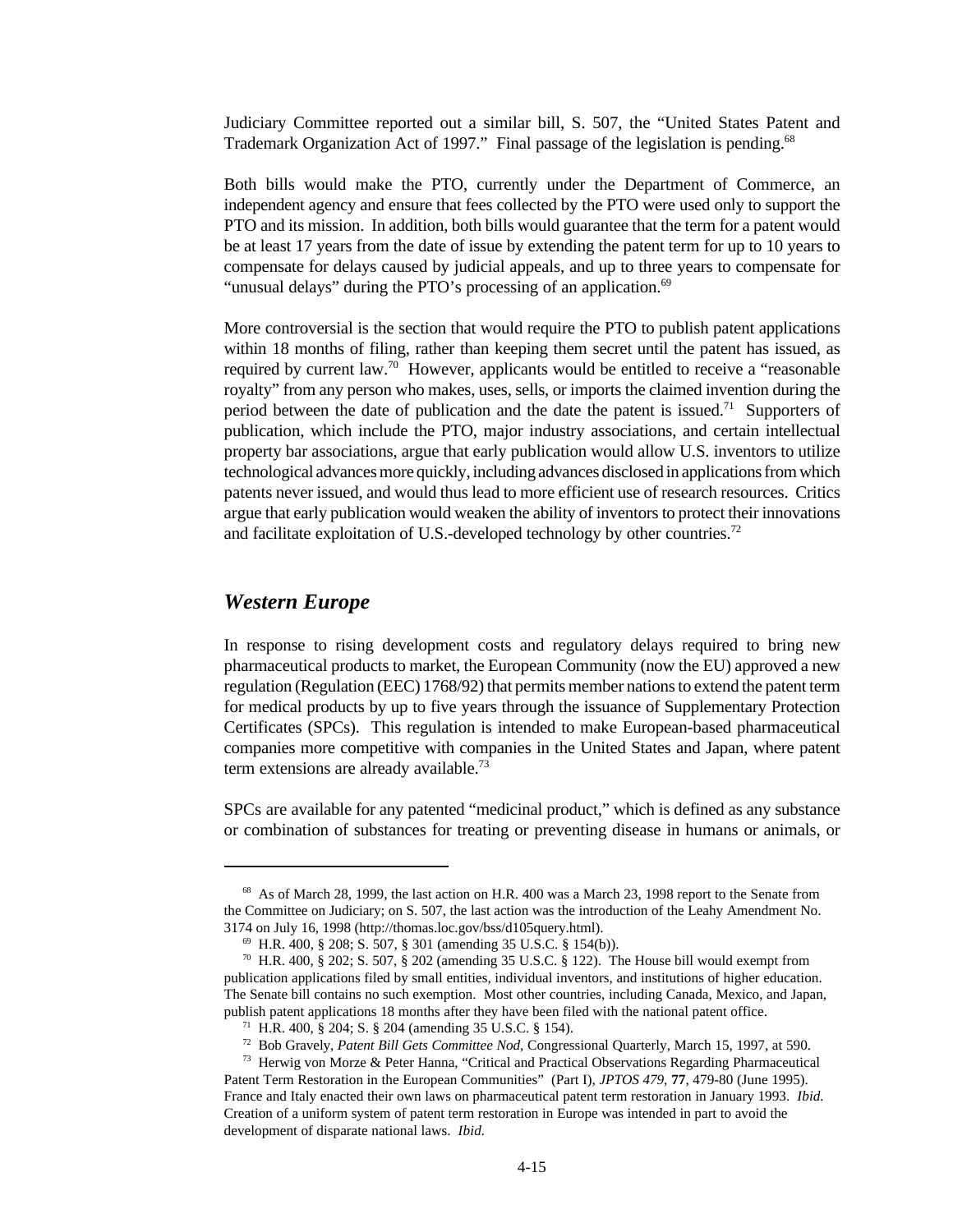administered for making a medical diagnosis or restoring, correcting, or modifying physiological functions in humans or animals.<sup>74</sup> To qualify for an SPC, four conditions must be met: (a) the product in question must be protected by a patent in force in an EU member country; (b) the product must be subject to a valid authorization to market the product as a medicinal product; (c) such marketing authorization must be the first to place the product on the market as a medicinal product; and (d) the product must not already be the subject of an SPC.<sup>75</sup>

To apply for an SPC, an application must be filed within six months from the date the marketing authorization was granted or from the date the patent issued, whichever is later.<sup>76</sup> The application is filed with the member state that granted the patent or on whose behalf it was granted and in which the marketing authorization was obtained.<sup>77</sup> If the application and product meet the conditions laid down in the regulation, the member state is to grant the SPC.<sup>78</sup>

The SPC extends the patent term by a period, not to exceed five years, that is equal to the period that elapsed between the date the patent application was filed and the date the first marketing authorization was approved, less five years.<sup>79</sup> This provision puts a premium on completing the development of a medicinal product and obtaining marketing approval within 10 years of the date the patent was filed because any period after that date will not be matched by a further patent extension.<sup>80</sup> Because this term is based on the date the *first* marketing authorization was approved, an effective strategy to maximize the effectiveness of the patent term should focus on obtaining the earliest approvals in the largest number of major markets, rather than obtaining market approval first in the smaller markets. $81$  Finally, it is important to note that the SPC does not extend the scope of the patent as a whole, but only with respect to the product and uses covered by the marketing authorization.<sup>82</sup> SPCs are presently available throughout the EU.83

 $79$  *Ibid.*, art. 13. One commentator summarizes the patent term extension by the formula: extension = date of authorization - (date of filing patent application + 5 years) < 5 years. For example, if the marketing authorization were granted 9 years after the patent application had been filed, then the patent term would be extended by  $9 - (0 + 5) = 4$  years. However, if the marketing authorization were issued 11 years after the patent application had been filed, then the formula would yield  $11 - (0 + 5) = 6$  years, but the patent term extension would be capped at 5 years. George Metaxas-Maranghidis, "The European Dimension," *Intellectual Property Laws of Europe* (John H. Wiley & Sons, Inc., 1995; George Metaxas-Maranghidis, ed.) at 22-23.

80 Herwig von Morze and Peter Hanna, "Critical and Practical Observations Regarding Pharmaceutical Patent Restoration in the European Communities" (Part II), *JPTOS* ,**77**, *505*, 517 (July 1995).

81 *Ibid.* at 517-18.

82 Regulation 1768/92, art. 4. Article 4 is somewhat ambiguous, for it is unclear whether the SPC covers only uses of the product authorized up to the time the SPC was granted or whether its scope may be "expanded" to include uses authorized after the SPC is granted but before it expires. von Morze and Hanna (Part I), *supra* note 118, at 495-97. The authors believe the former interpretation is the better view. *Ibid.* at 496-97.

<sup>83</sup> Von Morze and Hanna (Part II), *supra* note 125, at 523-24, 526 (table). SPCs were not immediately made available in Spain, Greece, and Portugal because these countries did not provide patent protection for pharmaceutical products *per se* until 1992. Pursuant to the terms of the Regulation, SPCs became available in these countries five years after the Regulation entered into force, *i.e.*, January 1998. *See* Regulation

<sup>&</sup>lt;sup>74</sup> Regulation 1768/92, art. 1(a) (definitions).

<sup>75</sup> *Ibid.*, art. 3.

<sup>76</sup> *Ibid.*, art. 7.

<sup>77</sup> *Ibid.*, art. 9.

<sup>78</sup> *Ibid.*, art. 10.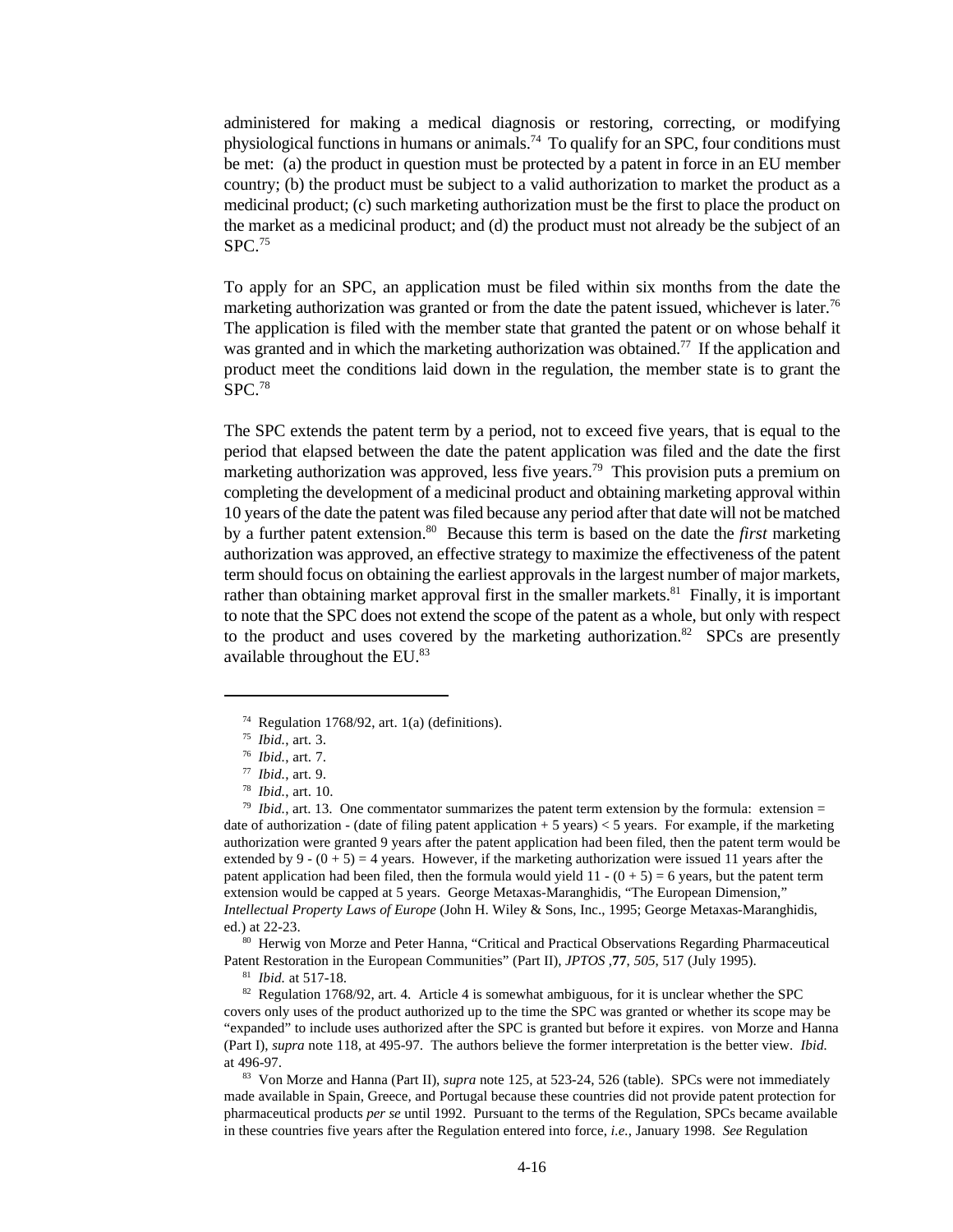# *Japan*

Since 1991, representatives of the United States and their counterparts in Japan have entered into two agreements to initiate reforms to their respective patent laws and procedures in order to resolve long-standing disputes. The first agreement, the Japan-U.S. Mutual Understanding on Patents, was signed by the heads of the U.S. PTO and the Japanese Patent Office (JPO) on January 20, 1994.<sup>84</sup> The second agreement, the New Patent Accord, was signed by the U.S. Secretary of Commerce and the Japanese ambassador on August 16, 1994.<sup>85</sup> The Japanese Diet has already passed legislation to implement both these agreements,<sup>86</sup> while the U.S. Congress is still considering such legislation.<sup>87</sup>

Under the Japan-U.S. agreement, the JPO agreed to: (1) permit foreign nationals to file patent applications in English, with a Japanese translation to follow within two months; (2) permit the correction of translation errors from the original English document; and (3) permit the JPO to charge reasonable fees for these procedures. These changes are significant because under previous Japanese law, a translation error could not be corrected if the correction would change the essence of the invention. In one well-publicized case, for example, a U.S. chemical company lost an infringement case in Japan because "boron" had been mistranslated as "bromine," an error that rendered the patent worthless.<sup>88</sup> These changes would also make Japanese patent law more similar to that of the United States, which already permits applications to be filed in a foreign language, provided an English version is filed within two months.<sup>89</sup> In exchange, the PTO agreed to propose legislation to change the term of U.S. patents from 17 years from the date of issue to 20 years from the date of filing, a change already anticipated by TRIPs.<sup>90</sup>

The New Patent Accord is an extension of the Japan-U.S. agreement. The U.S. Department of Commerce agreed to propose legislation: (1) to make patent applications public 18 months after filing; (2) to expand the grounds for reexamining a patent and to allow third parties an opportunity to comment in such proceedings; and (3) to prevent the PTO from granting compulsory licenses, a practice rarely followed by the PTO anyway. In exchange, the JPO agreed to make or pursue three changes in its patent procedures. First, the JPO agreed to end its current practice of allowing third parties to oppose a competitor's patent before it is granted, a practice that has been criticized as cumbersome and as resulting in lengthy delays in the issuance of Japanese patents.<sup>91</sup> Secondly, the JPO agreed to accelerate the patent

<sup>1768/92,</sup> art. 21.

<sup>84</sup> "Japan-U.S. Mutual Understanding on Patents," Jan. 20, 1994, *I.L.M. 33*, 313 (1994).

<sup>85</sup> "Japan-United States: Exchange of Letters Containing Patent Systems Agreement, August 16, 1994," *I.L.M*, *34* 121 (1995). These agreements were the result of discussions conducted under the U.S.-Japan Framework for a New Economic Partnership, signed by President Clinton and then-Prime Minister Hosakawa on July 10, 1993. *Ibid.* 

<sup>86</sup> Office of the United States Trade Representative, *1997 National Trade Estimate Report on Foreign Trade Barriers*, pp. 183, 201.

<sup>87</sup> *See* subsection on pending legislation under the United States section, *supra.*

<sup>88</sup> Lesavich, *supra* note 62, at 173-74.

<sup>89</sup> 35 U.S.C. §§ 119, 135.

<sup>90</sup> Lesavich, *supra* note 62, at 157.

<sup>&</sup>lt;sup>91</sup> *Ibid.* at 174-75. Some U.S. companies also argue that the pre-grant opposition system is

discriminatory because Japanese companies have collaborated to block the issuance of patents, primarily to foreign applicants. *Ibid.* Elimination of pre-grant opposition is expected to give foreign inventors better protection for their inventions in Japan. *Ibid.*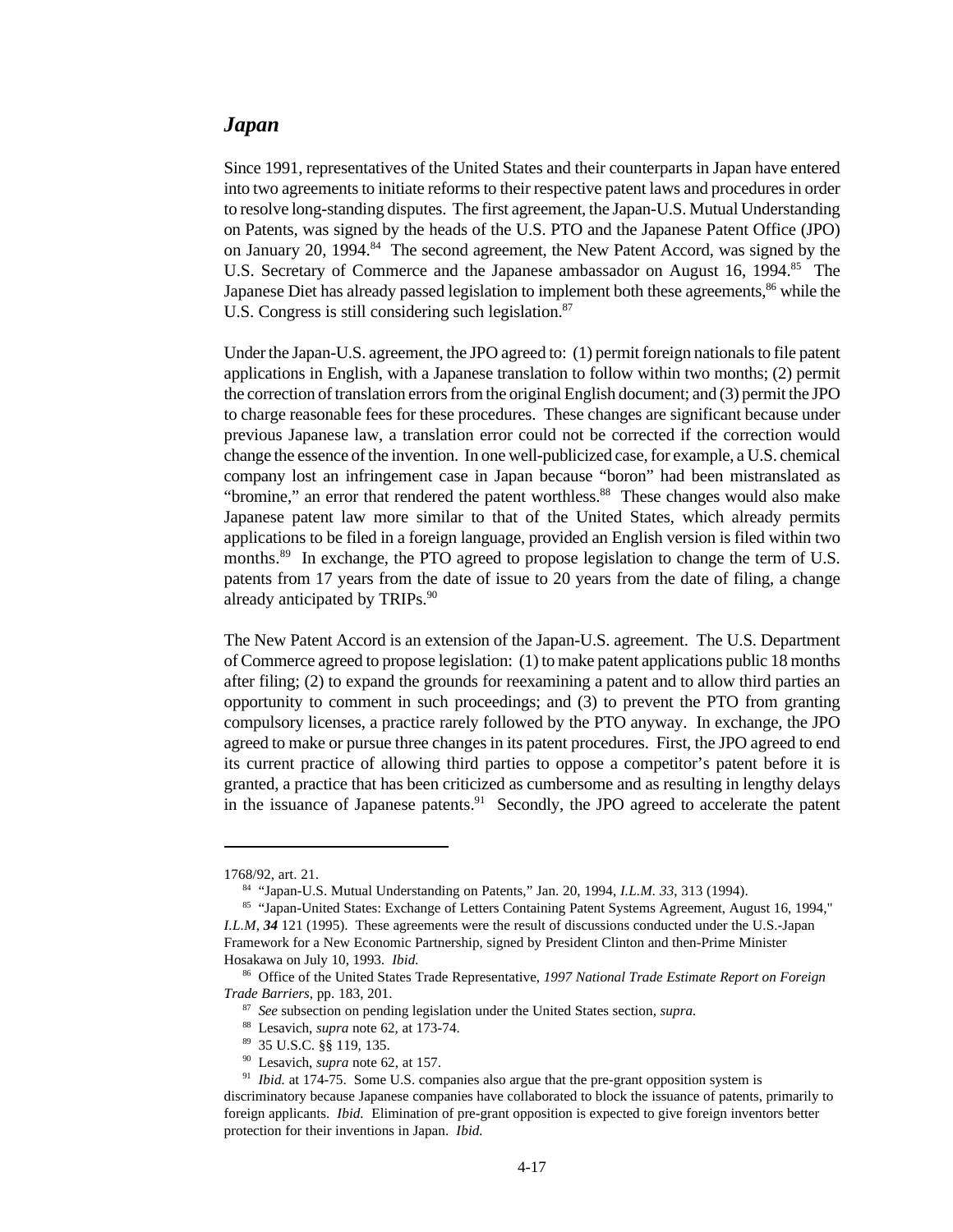examination process to enable applicants to obtain disposition of their patent applications within 36 months. This will have the effect of lengthening the effective term of a patent, which is measured from the date of filing.<sup>92</sup> Finally, the JPO agreed to end the practice of issuing compulsory licenses to Japanese competitors. Under previous procedures, the JPO could issue a compulsory license when the patented invention had not been "worked" (defined as "used in manufacture") for more than three years or when a strong need existed to exploit the patent in furtherance of the public interest. Although Japanese companies rarely sought compulsory licenses, the threat of such licenses alone and the fear of costly and protracted patent prosecution in the face of a competitor's opposition led many foreign companies to enter into voluntary cross-license agreements with Japanese competitors. With the threat of compulsory licenses removed, U.S. companies may be less willing to transfer valuable technology to Japanese competitors.<sup>93</sup>

Despite Japan's implementation of these two agreements, USTR has raised complaints with other aspects of Japan's patent system, particularly with respect to the narrow claiming encouraged by the JPO and Japanese courts. In the United States and many other countries, patent claims cover not only what it literally described in the claims and specification, but also embodiments that deviate in only insubstantial ways from the patent (the so-called "doctrine of equivalents"). While Japanese courts have not expressly disavowed the doctrine of equivalents, the doctrine is rarely applied. $94$  Thus, a Japanese patent must literally cover an accused device in order for the device to be found infringing. Similarly, the JPO limits claims only to what is literally set forth in the application and examples that have actually been produced ("reduced to practice"). This is problematic, especially in the chemicals area, where a compound may have thousands of variations and it is impractical to list each example after reducing it to practice. These narrow claiming practices have encouraged "patent flooding," in which companies flood the JPO with applications that deviate only marginally from an original application, thus contributing to the backlog at the JPO and creating uncertainties regarding the scope of patent rights.<sup>95</sup>

The JPO alleviated these concerns somewhat in 1995 by issuing revised guidelines to its patent examiners. These guidelines directed examiners to grant patent rights that go beyond actual examples set forth in the application if the applicant has shown how one skilled in the relevant technological art can make variations on these examples and such variations are not otherwise known to the public. These guidelines, which will be applied retroactively to pending as well as new applications, will bring JPO procedures more closely in line with procedures in the United States and other countries.<sup>96</sup>

Some commentators are of the view that these problems are more the result of the failure of U.S. business to understand and adapt to Japan's unique patent system than to weakness in the system itself. For example, foreign patent applications are often subject to delays in

<sup>&</sup>lt;sup>92</sup> *Ibid.* at 175-76. Decreasing the processing period for a patent will also shorten the time competitors have to review a pending application, which is published after 18 months, before patent protection is finally issued. *Ibid.* at 176.

<sup>93</sup> *Ibid.* at 177-79.

<sup>94</sup> Thorson and Fortkort, *supra* note 62, at 306-09.

<sup>95</sup> *Fact Sheets: "Special 301" on Intellectual Property Rights and 1996 Title VII Decisions*, Office of the U.S. Trade Representative, pp. 3, 4 (June 13, 1997); and *1997 National Trade Estimate Report on Foreign Trade Barriers*, pp. 200-201.

<sup>96</sup> *Ibid.*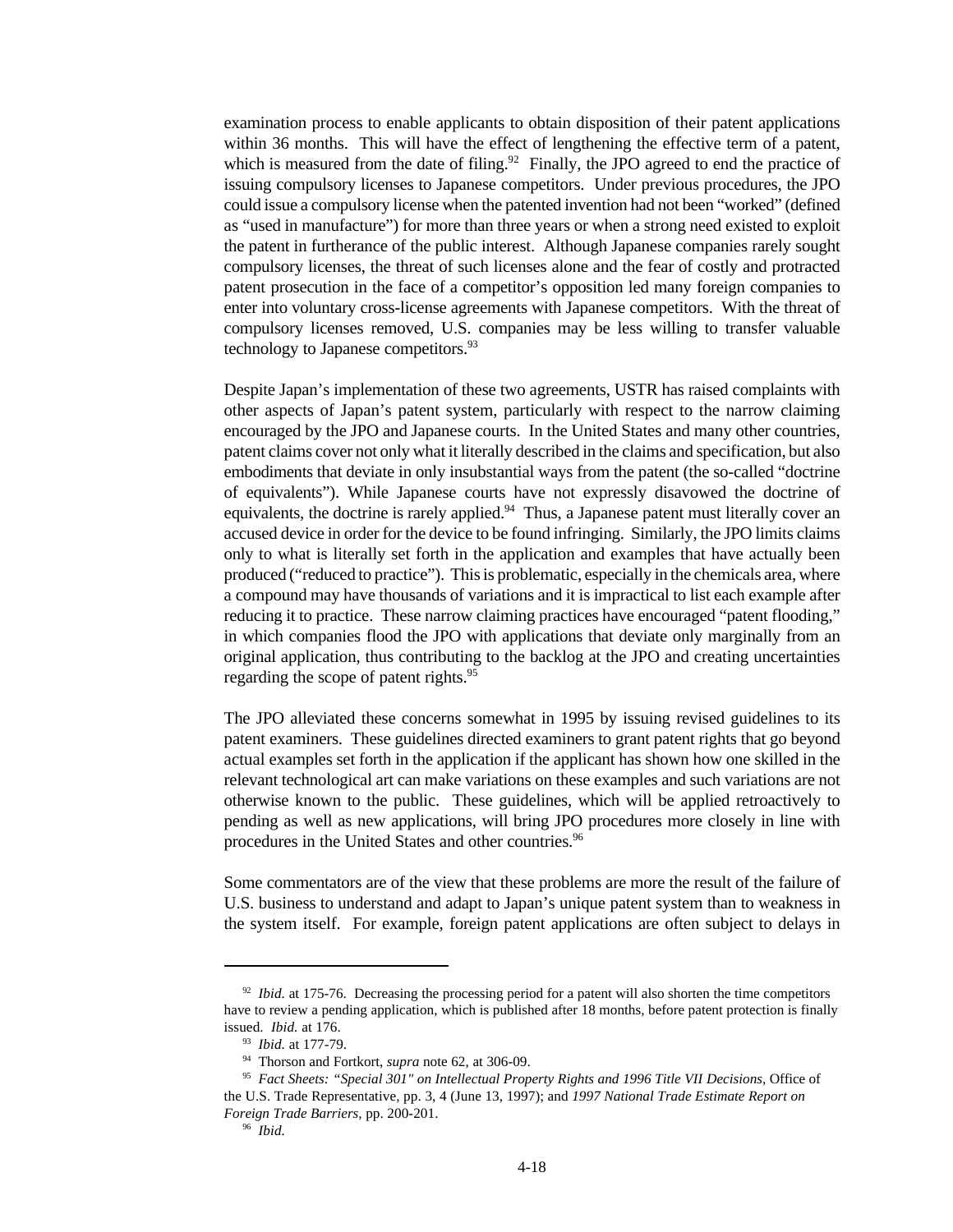prosecution due to failure to comply with Japanese legal requirements; failure to use proper Japanese technical terminology; or poor translations.<sup>97</sup> U.S. companies are also advised to emulate their Japanese competitors by regularly reviewing patent applications to learn the latest technology and by filing multiple claims to cover numerous variations of an invention in order to compensate for the absence of a doctrine of equivalents.<sup>98</sup> Other observers, however, have recounted the numerous difficulties encountered in enforcing patent rights in Japan.<sup>99</sup>

<sup>97</sup> Thorson and Fortkort, *supra* note 62, at 293-94.

<sup>98</sup> *Ibid.* at 298, 301-06.

<sup>99</sup> William C. Revelos, "Patent Enforcement Difficulties in Japan: Are There Any Satisfactory Solutions for the United States?," 29 *Geo. Washington Journal of Law and Economics* 503 (1995).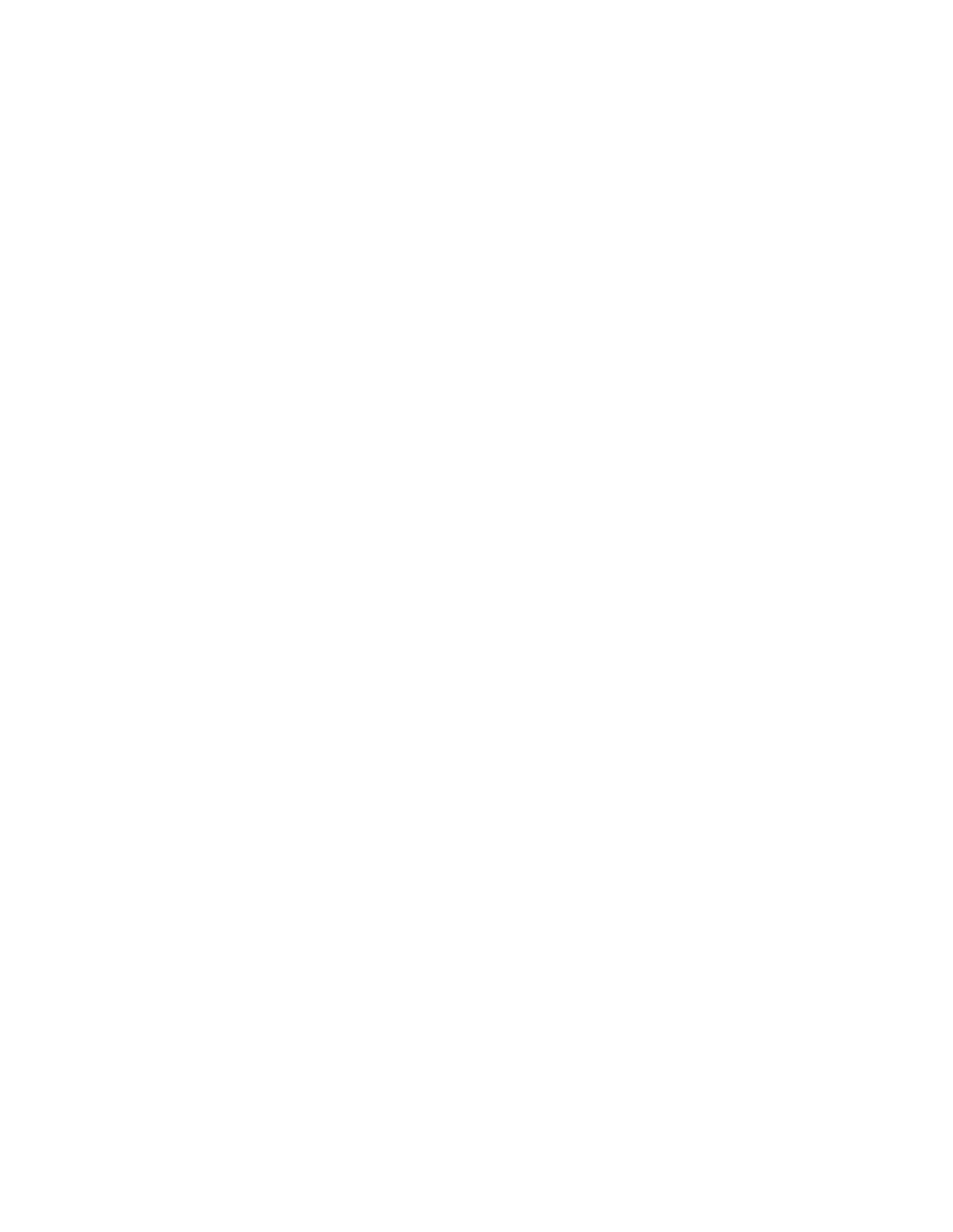# **CHAPTER 5 Conclusions**

As we enter the twenty-first century, the U.S. pharmaceutical industry appears to be in a strong competitive position. Over half of the top 10 pharmaceutical companies of 1997 (table 3-1) are headquartered in the United States, which indicates that U.S. firms are highly competitive with foreign companies. Additionally, NCE approvals are on the rise in the United States (figure 2-1, table 2-1), pointing to a regulatory environment that is particularly conducive to innovation.

In assessing the competitiveness of the pharmaceutical industry, starting with the premise that the ability to develop and market NCEs is the best indicator of success,<sup>1</sup> two aspects of the industry must be separated: the R&D aspect and the regulatory and marketing aspect. Research in the pharmaceutical industry is complex, time-consuming, and expensive, all of which necessitate top quality employees and facilities. On this basis, it seems that the United States, Japan, and Western Europe are similarly equipped to produce high quality R&D.

However, the biotechnology industry, a particularly innovative and high-tech field, has demonstrated certain strengths of the U.S. industry. Specifically, entrepreneurial initiative and inventiveness are encouraged in the United States, much more so than in Japan. These qualities have led to the development of many small, cutting-edge firms in the United States, in part because the U.S. scientific community generally accepts mobility of scientists among firms and the barriers to enter the market are low. Although these firms typically require the support of a large pharmaceutical firm to assist in bringing products to market, there are significant scientific benefits to conducting research at the level of a small firm (e.g., flexibility). Overall, the success of the U.S. biotech industry appears to be a strong indicator of an outstanding technical environment for pharmaceutical R&D in the United States.

The U.S. patent system also seems to be effective in protecting the interests of innovative pharmaceutical companies. Japan and the EU also offer reasonable protection for patented items, especially since the implementation of several new policies. The Japanese patent system is becoming more usable for foreigners, and the EU now allows for the issuance of patents on biotechnology products. Although each of the three systems is distinct, the general trend is toward harmonization, which would be extremely beneficial to pharmaceutical companies.

Just as sufficient patent protection is important to allow companies to recoup their investment in R&D, it is equally important for Government regulatory agencies to complete the new drug approval process in time for drugs to be marketed under patent protection. If the approval process becomes excessively time consuming, the drug developers may face significantly abbreviated protection. The disparity in approval processes across Western Europe has at times proven to be a hindrance to companies, but the establishment of the EMEA is intended

<sup>1</sup> See the Commission's *1991 Competitiveness Study*.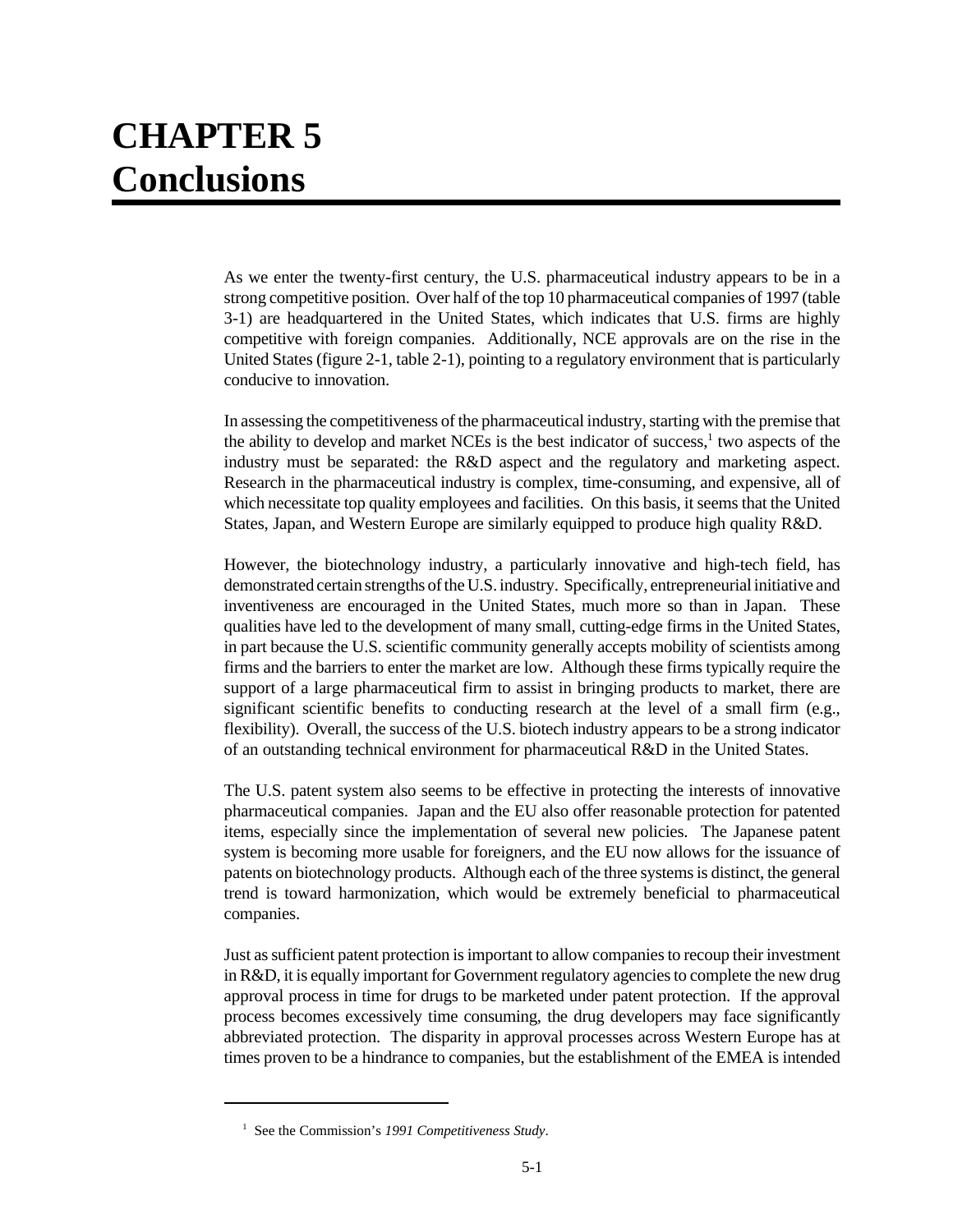to facilitate drug approvals in a timely, more economical manner. Japan's newly established regulatory agency structure should be a great benefit to foreign companies, particularly U.S. firms, who were often at a disadvantage under the old system. Moreover, the U.S. system has been overhauled, and the FDA performance, especially its rate of drug approvals, has dramatically improved as a result. While these national agencies regulate all companies, foreign and domestic, and do not serve to discourage the U.S. industry in particular, the overall health of the pharmaceutical industry is adversely affected by impediments to drug approval in any of these three significant markets.

From the point of view of industry, the next step in recouping R&D costs, and thereby providing the profits for future R&D, comes through a company's ability to set a reasonable price for its product. As a result of various Government drug pricing policies across Western Europe, there can be a negative effect on profitability. If prices are set too low, or other less expensive drugs are deemed equivalent to an innovative new product, companies can be discouraged from R&D-intensive activities.<sup>2</sup> Companies doing business in the EU also face the controversial issue of parallel importing, which decreases profits and diminishes the incentive for investment in R&D. Japan has also moved to more regulated price controls for pharmaceutical products, which is not a positive change for the industry.

Globally, the pharmaceutical industry benefited from the tariff eliminations negotiated during the Uruguay Round. Lowering the costs of production is a boon at the company level, although country-specific data may indicate diminishing competitiveness. It is clear from the level of investment in R&D by U.S. firms that scientific and technical development is still being conducted locally, even though some production has moved to countries with lower labor costs.

One area that may prove to hinder the U.S. pharmaceutical industry is the inadequate number of domestic FDA-approved fine chemical facilities that are capable of producing the intermediates and other complex chemicals used to make drugs. There are significant benefits to outsourcing these tasks to local operations, where a synergy between the drug company and fine chemical firm can be cultivated from the early stages of product development. The Western Europeans presently have an advantage in this area, although the U.S. chemical industry is technically capable of developing outsourcing services for the pharmaceutical industry.

Overall, the U.S. pharmaceutical industry seems to enjoy a domestic environment conducive to researching and developing drugs, protecting their intellectual property, and obtaining regulatory approval to market these products. There is also a strong trend in the United States to invest those profits in new R&D. Recent improvements to the patent systems and Government regulatory policies in Western Europe and Japan are likely to benefit the U.S. industry as well. Because of the strong international component to this industry, benefits to the industry in any one of these three areas will likely work to the benefit of the others. Since aging populations will only bring a rise in the demand for drug products, the U.S. pharmaceutical industry, along with the industries of Western Europe and Japan, can expect growing markets for their products.

<sup>2</sup> *PhRMA Industry Profile, 1998*, pp. 69-70.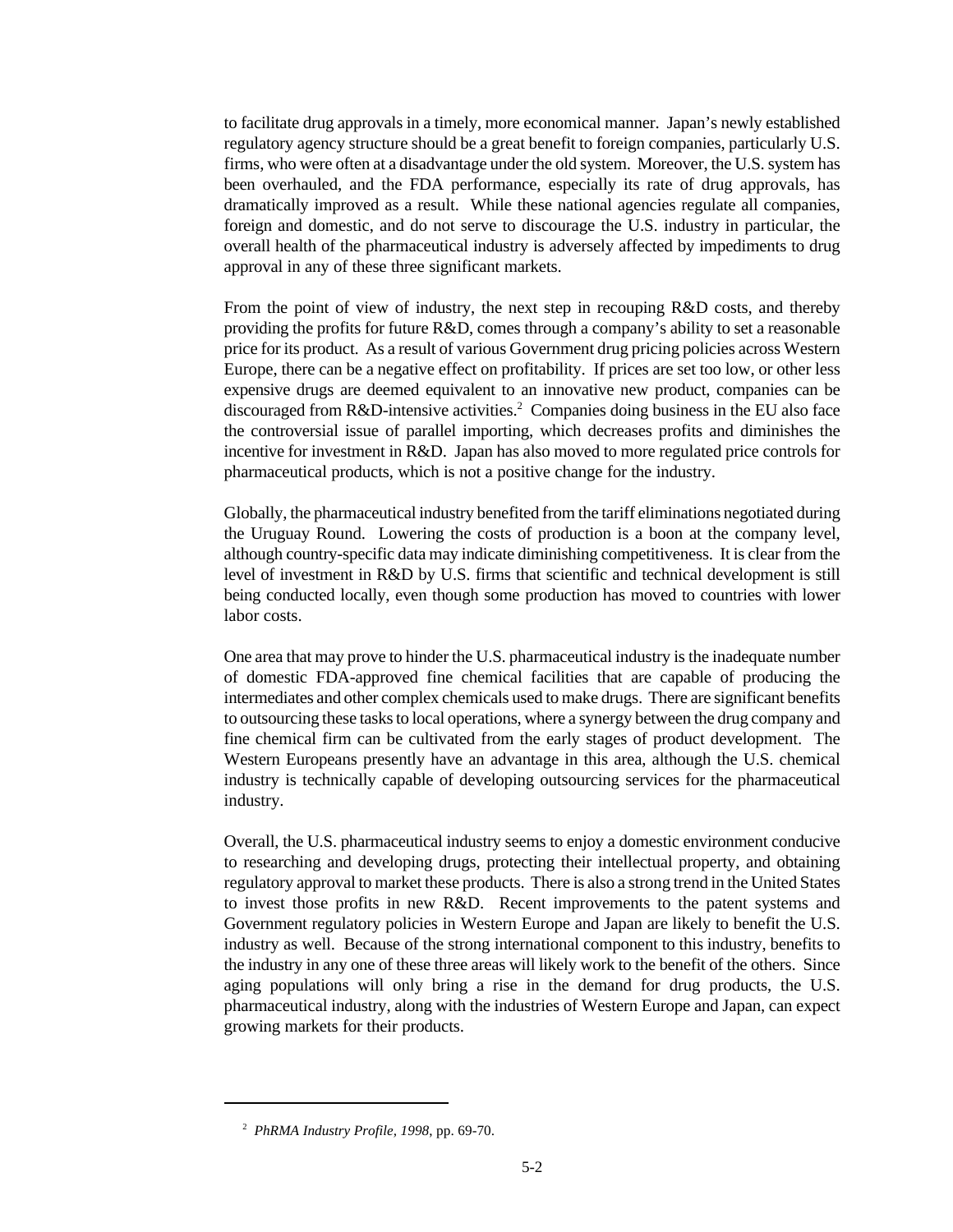# **APPENDIX A TABLE TABLES**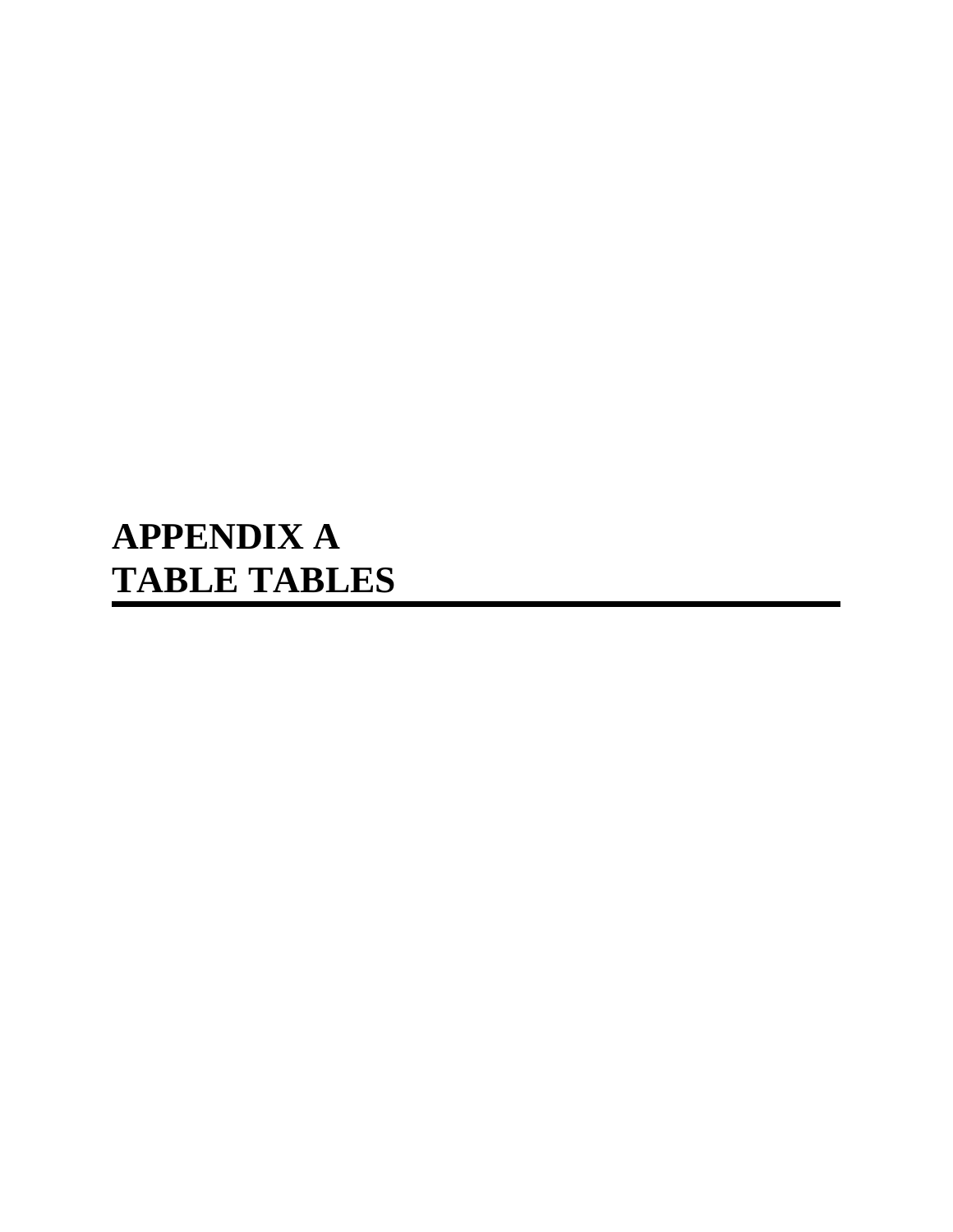| <b>Major trading</b> | 1992               | 1993      | 1994      | 1995      | 1996      | 1997             | <b>Percent of</b> |
|----------------------|--------------------|-----------|-----------|-----------|-----------|------------------|-------------------|
| partners             | (Thousand dollars) |           |           |           |           | total 1997 trade |                   |
| $EU-15$              | 1,354,622          | 1,249,056 | 1,194,080 | 1,243,464 | 1,245,141 | 1,490,525        | 50.7              |
| Netherlands          | 168,379            | 155,404   | 164,526   | 231,720   | 272,680   | 446,393          | 15.2              |
| France               | 227,429            | 234,246   | 270,514   | 226,788   | 173,874   | 254,901          | 8.7               |
| United<br>Kingdom    | 149,880            | 129,547   | 134,888   | 226,588   | 216,458   | 195,824          | 6.7               |
| Germany              | 184,493            | 128,292   | 145,058   | 114,804   | 153,744   | 169,794          | 5.8               |
| Belgium              | 149,029            | 152,822   | 170,181   | 193,143   | 159,869   | 162,247          | 5.5               |
| Italy                | 233,621            | 219,911   | 150,391   | 148,778   | 143,717   | 135,198          | 4.6               |
| Ireland              | 141,700            | 128,246   | 52,811    | 31,666    | 45,183    | 46,962           | 1.6               |
| Other EU             | 100,091            | 100,588   | 105,711   | 69,977    | 79,616    | 79,206           | 2.7               |
| Japan                | 331,331            | 345,008   | 274,772   | 346,780   | 313,872   | 416,292          | 14.1              |
| Canada               | 99,402             | 139,144   | 151,045   | 170,838   | 186,406   | 230,621          | 7.8               |
| <b>Brazil</b>        | 60,108             | 82,233    | 87,554    | 96,979    | 124,815   | 105,376          | 3.6               |
| Mexico               | 79,323             | 84,591    | 81,252    | 69,092    | 84,110    | 93,471           | 3.2               |
| All others           | 518,808            | 500,919   | 492,658   | 517,774   | 557,076   | 605,991          | 20.6              |
| Total                | 2,443,594          | 2,400,951 | 2,281,361 | 2,444,927 | 2,511,420 | 2,942,276        | 100.0             |

**Table A-1 Bulk medicinal chemicals and botanical products (SIC 2833): U.S. domestic exports, in thousand dollars, 1992-97**

Source: Official statistics of the U.S. Department of Commerce.

#### **Table A-2**

**Bulk medicinal chemicals and botanical products (SIC 2833): U.S. imports for consumption, in thousand dollars, 1992-97**

| <b>Major trading</b> | 1992               | 1993      | 1994      | 1995      | 1996      | 1997             | <b>Percent of</b> |
|----------------------|--------------------|-----------|-----------|-----------|-----------|------------------|-------------------|
| partners             | (Thousand dollars) |           |           |           |           | total 1997 trade |                   |
| EU-15                | 1,591,678          | 1,615,461 | 1,931,055 | 2,883,905 | 3,959,589 | 4,798,700        | 65.8              |
| Ireland              | 172,312            | 229,952   | 257,367   | 443,578   | 995,691   | 1,528,945        | 21.0              |
| United<br>Kingdom    | 339,984            | 572,718   | 655,225   | 775,358   | 900,568   | 1,070,002        | 14.7              |
| Germany              | 650,825            | 319,031   | 377,151   | 686,629   | 886,654   | 885,785          | 12.1              |
| Italy                | 178,602            | 220,600   | 225,700   | 406,985   | 440,405   | 413,068          | 5.7               |
| France               | 58,917             | 87,752    | 190,977   | 265,154   | 259,328   | 303,355          | 4.2               |
| Belgium              | 25,742             | 13,576    | 23,562    | 63,199    | 128,242   | 210,112          | 2.9               |
| Other EU             | 165,296            | 171,832   | 201,073   | 243,003   | 348,700   | 387,433          | 5.3               |
| Switzerland          | 311,283            | 374,564   | 372,339   | 528,344   | 612,412   | 741,071          | 10.2              |
| Japan                | 538,737            | 485,959   | 526,282   | 589,448   | 739,408   | 672,836          | 9.2               |
| Singapore            | 21,832             | 28,993    | 50,348    | 37,794    | 172,587   | 313,282          | 4.3               |
| China                | 89,405             | 114,028   | 118,950   | 159,112   | 200,462   | 211,241          | 2.9               |
| Mexico               | 151,433            | 58,203    | 58,777    | 60,557    | 58,785    | 121,702          | 1.7               |
| All others           | 572,346            | 424,018   | 308,175   | 372,996   | 377,556   | 439,133          | 6.0               |
| Total                | 3,276,714          | 3,101,226 | 3,365,926 | 4,632,156 | 6,120,799 | 7,297,965        | 100.0             |

Source: Official statistics of the U.S. Department of Commerce.